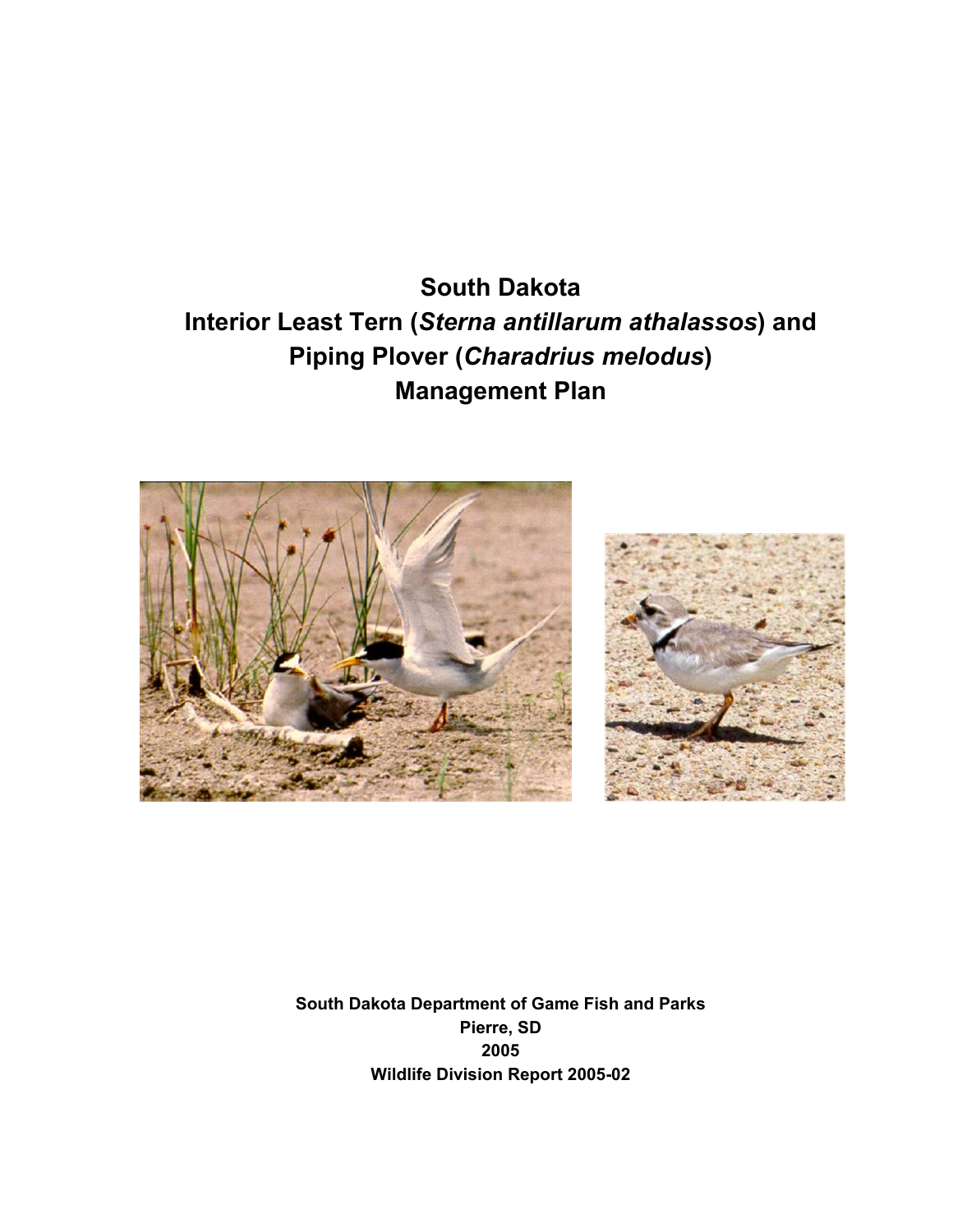# **South Dakota**

# **Interior Least Tern (***Sterna antillarum athalassos***) and Piping Plover (***Charadrius melodus***) Management Plan**

**Approved/Date \_\_\_\_\_\_\_\_\_\_\_\_\_\_\_\_\_\_\_\_\_\_\_\_\_\_\_\_\_\_\_\_\_\_\_\_\_**

**Secretary, Department of Game, Fish and Parks**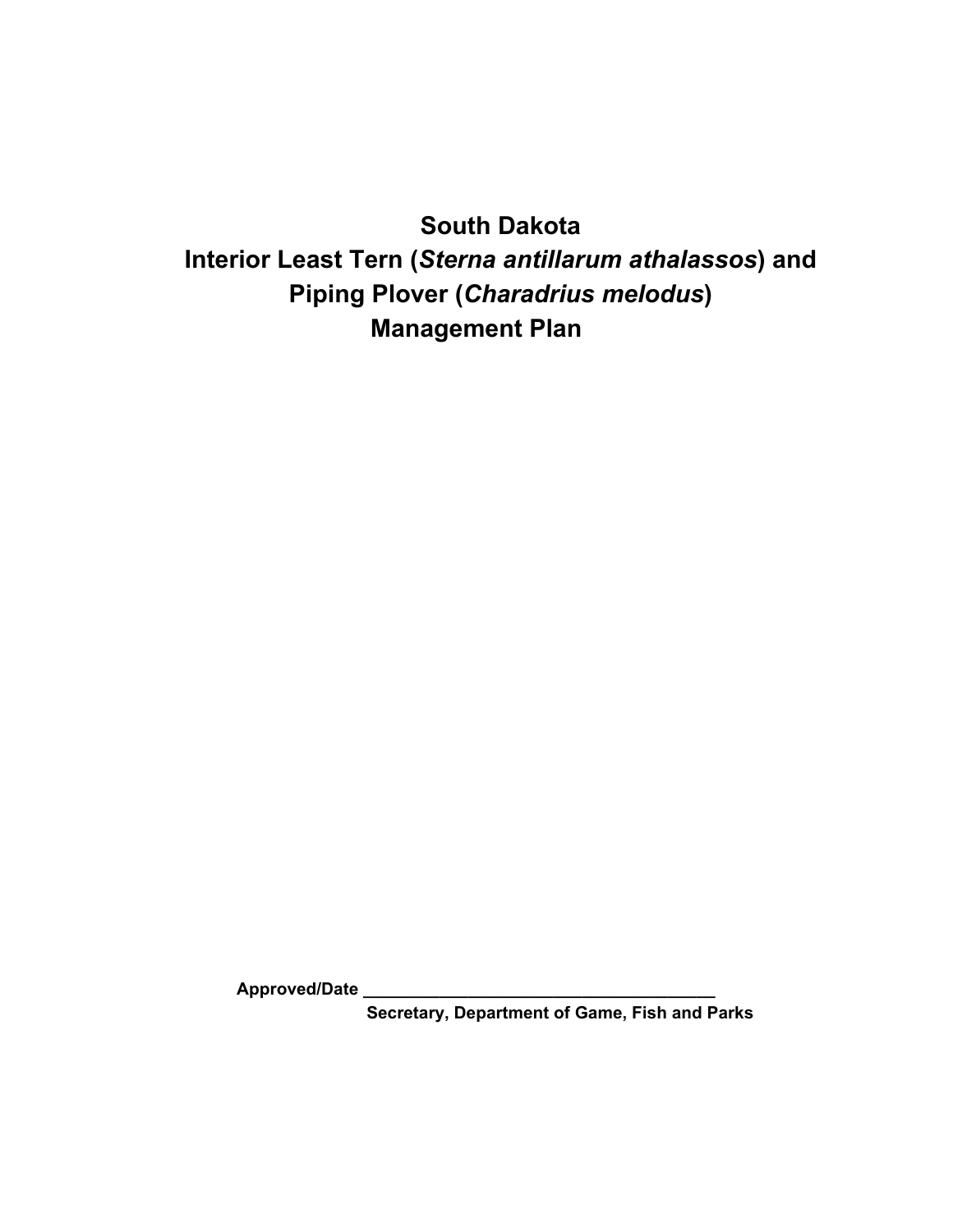#### **DISCLAIMER**

This is the completed South Dakota Interior Least Tern and Piping Plover Management Plan. It does not necessarily represent the views nor the official position or approval of any individuals or agencies involved in the plan formulation, other than South Dakota Game, Fish and Parks.

#### **ACKNOWLEDGEMENTS**

This plan was developed with the assistance of a group of experts and with cooperation from the US Fish and Wildlife Service (USFWS), the National Park Service (NPS), the US Army Corps of Engineers, Standing Rock Sioux Tribe, Lower Brule Tribe, Cheyenne River Sioux Tribe, and Yankton Sioux Tribe.

Partial funding for this project was provided by the USFWS through a Habitat Conservation Planning Assistance Grant Project E-11-HP.

South Dakota Game, Fish and Parks (SDGFP) thanks the following individuals who have provided assistance in developing this plan.

Doug Backlund - SDGFP Pat Buscher - SDGFP John Dinan - NE G&P\* Eileen Dowd Stukel - SDGFP Kurt Forman - USFWS Partners Program Rich Madson - USFWS Partners Program Natalie Gates - USFWS Larry Gigliotti - SDGFP Pete Gober - USFWS Ken Higgins - SD Coop Wildlife & Fish Res. Unit, SDSU Kent Jensen - SDSU Wildlife and Fisheries Sciences Dept.

Jeff Kelly - Standing Rock Sioux Tribe Karen Kreil - USFWS Casey Kruse - USACE Scott Larson - USFWS Jane Ledwin - USFWS Josh Kiesow - Lower Brule Tribe John Kirk - SDGFP Joanna Murray - Cheyenne River Sioux **Tribe** Greg Pavelka - USACE Arden Petersen - SDGFP Sheldon Selwyn - Yankton Sioux Tribe Martha Tacha - USFWS Stephen Wilson - NPS

\*John Dinan passed away on August 13, 2005, prematurely ending a career dedicated to the wildlife resources of Nebraska and the Missouri River.

#### **Suggested Citation**

Aron, C. 2005. South Dakota Interior Least Tern (*Sterna antillarum athalassos*) and Piping Plover (*Charadrius melodus*) Management Plan. South Dakota Department of Game, Fish and Parks, Pierre, Wildlife Division Report No. 2005-02, 76 pp.

Front Cover Photographs: Left-least tern pair USACE, Right-piping plover USACE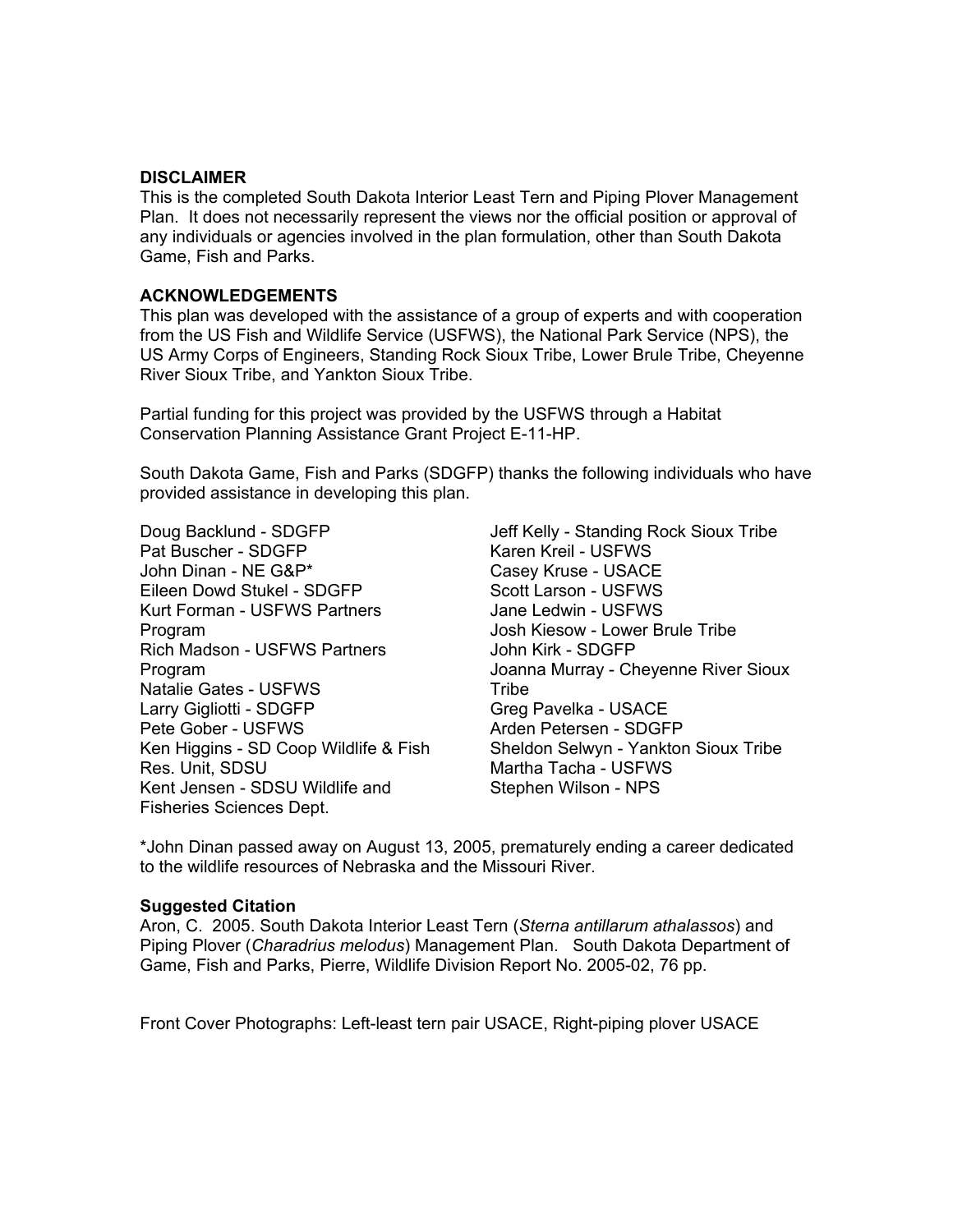### **EXECUTIVE SUMMARY**

In conjunction with approximately 91,178 acres of land that will be transferred from the US Army Corps of Engineers (USACE) to the state of South Dakota for recreation and wildlife purposes along the Missouri River, South Dakota has developed this management plan for the endangered interior least tern (*Sterna antillarum athalassos*  hereafter least tern) and the threatened piping plover (*Charadrius melodus*). In this plan, we have set goals for both species that we believe, when met, will promote rangewide recovery. A summary of the goals for South Dakota and management actions to promote those goals follows.

We have set a three-pronged goal for least terns and piping plovers in South Dakota, incorporating fledge ratio, adult population numbers and nesting habitat. We have set these components such that when they are met, in conjunction with recovery throughout the rest of the species' range, they will serve as South Dakota's contribution to overall recovery. All three components must be met.

*Fledge Ratio:*

Least terns - 1.0 fledgling per adult pair over a ten-year running average Piping plovers - 1.5 fledglings per adult pair over a ten-year running average *Population Goals:*

Least tern - 653 adult birds (327 pairs) over a ten-year running average Piping plover - 565 adult birds (283 pairs) over a ten-year running average *Habitat Goals:*

By 2015, we anticipate 20 acres of sandbar habitat per river mile in the Fort Randall river stretch, 80 acres per river mile in the Lewis and Clark Lake stretch, and 80 acres per river mile in the Gavins Point stretch. The work to develop the above acreages will be done by the USACE as described in the 2003 Amendment to the Biological Opinion (hereafter 2003 BO) (USFWS 2003). South Dakota Game Fish and Parks (SDGFP) will evaluate lands as they are transferred, particularly along the reservoirs, and will maintain or enhance current or suitable nesting habitat where it is likely to be successful at reasonable cost.

The state has committed to the following management actions:

- hire three summer interns annually to assist with least tern and piping plover monitoring,
- monitor least terns on the Cheyenne River at least biennially,
- assist with monitoring piping plovers on alkaline lakes at least every five years,
- cage piping plover nests as appropriate to deter predators,
- perform predator control when requested as appropriate,
- inform the public about the need to avoid nesting locations during the nesting season through signs, outreach at campgrounds, and other means,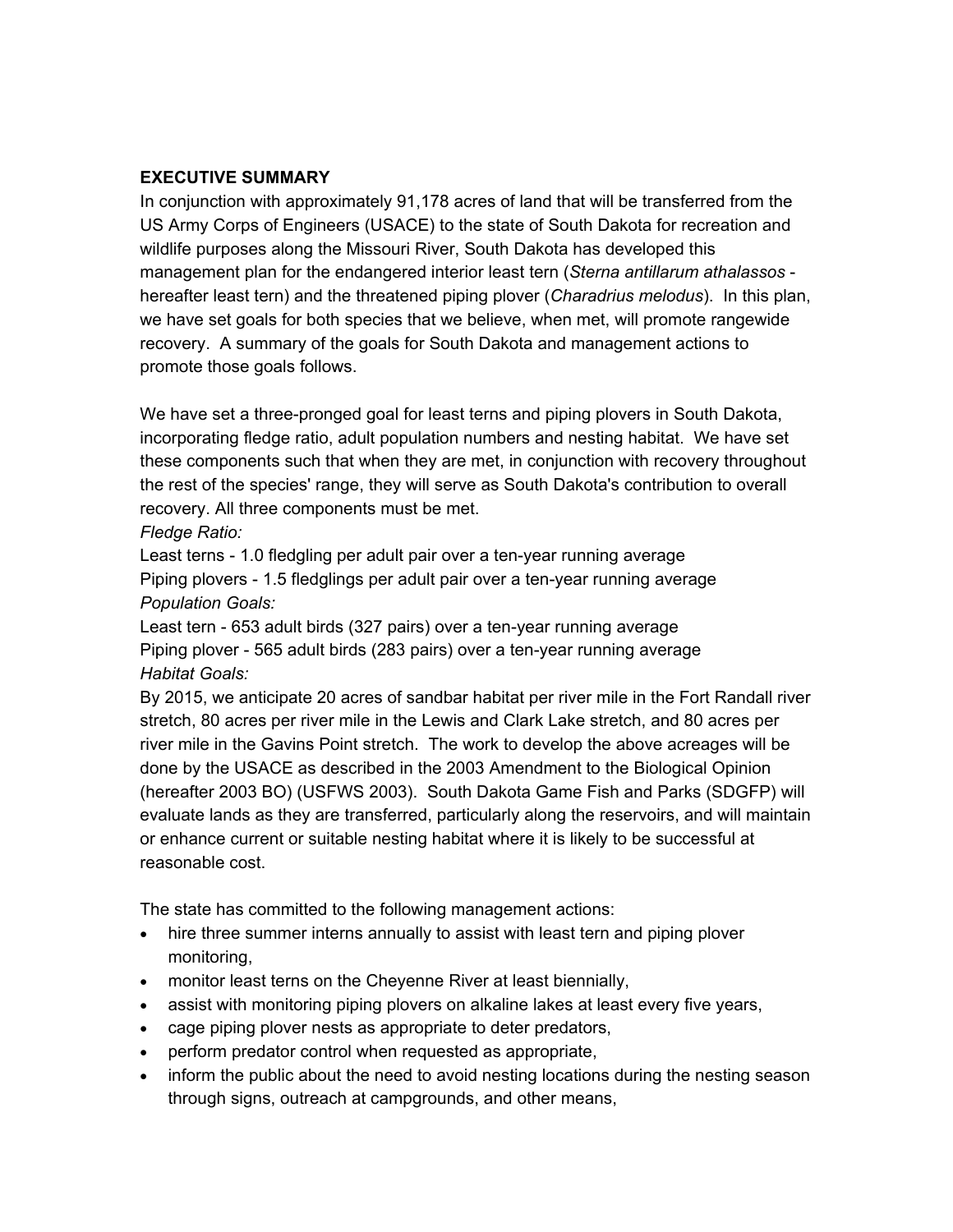- fence off nesting areas to stop human disturbance,
- assist with enforcement efforts to patrol signed and fenced areas and
- evaluate 401 water quality certification permits as requested by the USACE.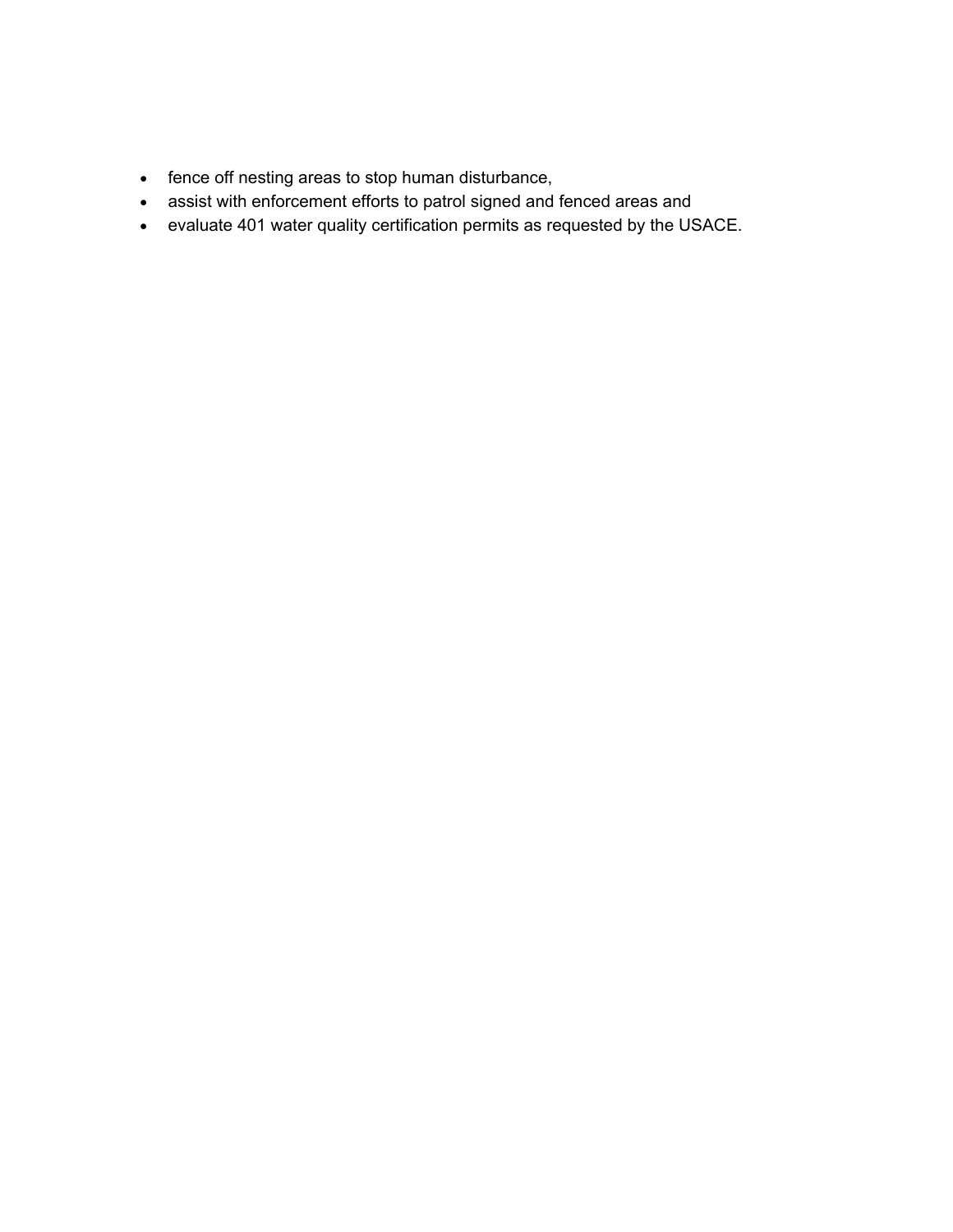# **Guiding Principles**

#### 1. Distribution

The current least tern and piping plover distribution should be maintained or expanded along the Missouri River and reservoirs. Regardless of whether the numerical goals are met, we will not consider the population goal to be met if the birds, their habitat, or the locations where nests are successful are artificially concentrated along fewer river stretches or in a small area within a river stretch.

#### 2. Least Tern Fledge Ratios

Population models suggest that the fledge ratio of 1.0 fledgling per adult pair described here is sufficient for maintaining a stable population (Thompson 1982, Dugger 1997, Kirsch and Sidle 1999). For population growth, a fledge ratio higher than 1.0 would likely need to be maintained. Since South Dakota is on the northern end of the least tern's range and rangewide least tern population numbers appear to be fairly stable, we believe that this is a reasonable long-term goal.

#### 3. Piping Plover Fledge Ratios

 Models suggest that the fledge ratio goal this plan sets for piping plovers, 1.5 fledglings per adult pair, will lead to a slight increase in the piping plover population. Given the rangewide decline in the piping plover population indicated by the three international censuses (Ferland and Haig 2002), we feel that it is important to set a goal that will lead to population increase. However, at some point when the population reaches an equilibrium, the necessary fledge ratio will likely stabilize to a long-term average of around 1.25 fledglings per adult pair (Larson et al. 2002).

#### 4. Habitat Availability

Recovery in South Dakota is dependent on sufficient habitat being available for least terns and piping plovers during the nesting season. SDGFP has based this document on the premise that the USACE will honor the habitat commitments laid out in the 2003 BO (USFWS 2003).

#### 5. Habitat and Flow

SDGFP endorses the use of natural river functions to create and maintain habitat, and encourages the USACE to choose natural, rather than mechanical means, to meet its habitat commitments.

#### 6. Captive Rearing

SDGFP does not support the use of captive rearing facilities for least terns or piping plovers to help meet navigation needs. Use of captive rearing facilities in the past was promoted as an experimental effort in the event that use of these facilities was the only option for recovery or under extremely high-flow conditions when no other options were available to produce offspring. At this time, we do not see a role for captive rearing in the recovery of either species.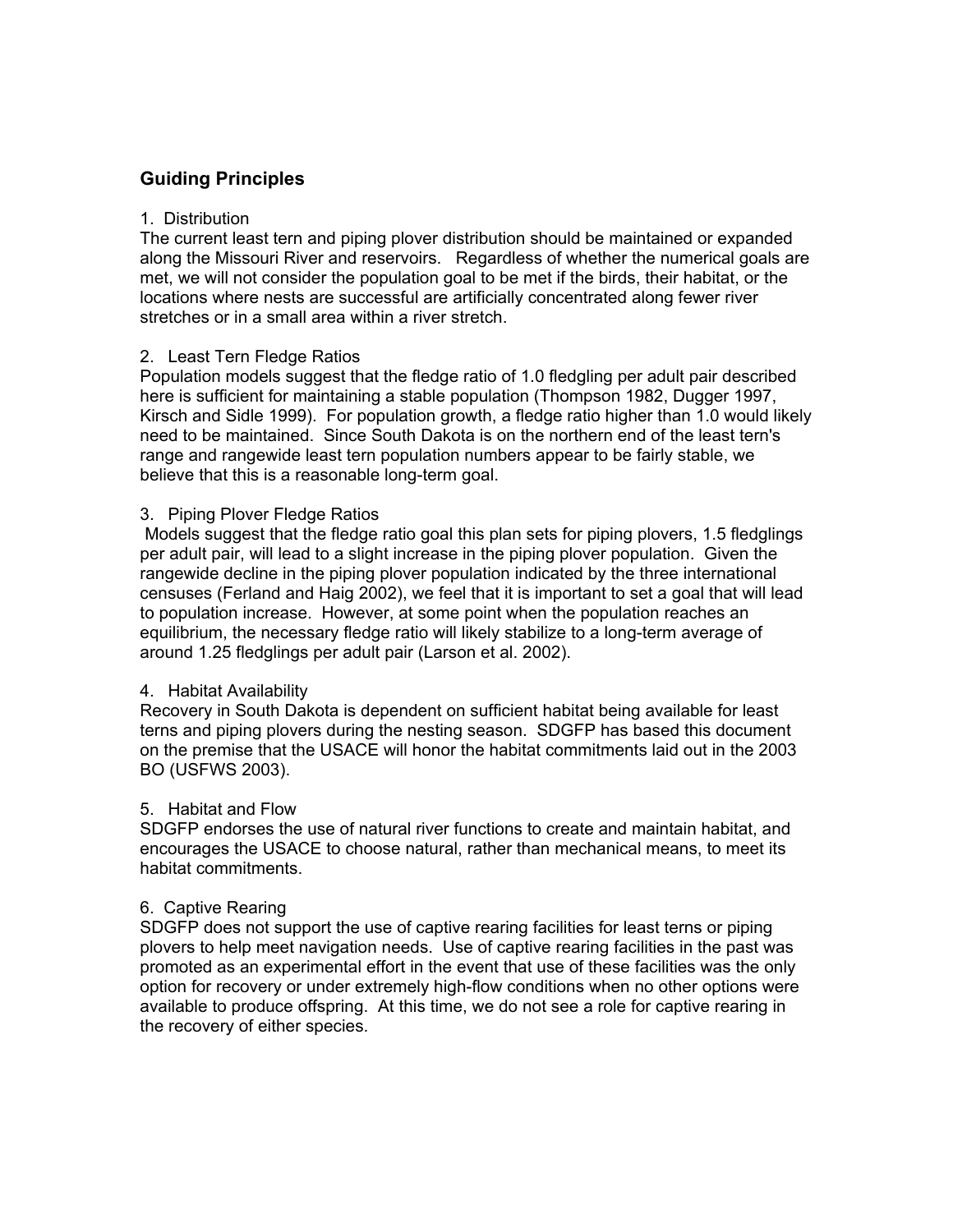# **ACRONYMS**

| BO           | <b>Biological Opinion</b>                     |
|--------------|-----------------------------------------------|
| <b>CFS</b>   | <b>Cubic Feet per Second</b>                  |
| MOA          | Memorandum of Agreement                       |
| msl          | mean sea level                                |
| NE G&P       | Nebraska Game and Parks                       |
| <b>NPS</b>   | National Park Service                         |
| <b>NRCS</b>  | <b>Natural Resources Conservation Service</b> |
| <b>SDGFP</b> | South Dakota Game, Fish and Parks             |
| <b>SDSU</b>  | South Dakota State University                 |
| <b>USACE</b> | U.S. Army Corps of Engineers                  |
| <b>USFWS</b> | US Fish and Wildlife Service                  |
| <b>USGS</b>  | <b>US Geological Survey</b>                   |
| WCO          | <b>SDGFP Wildlife Conservation Officer</b>    |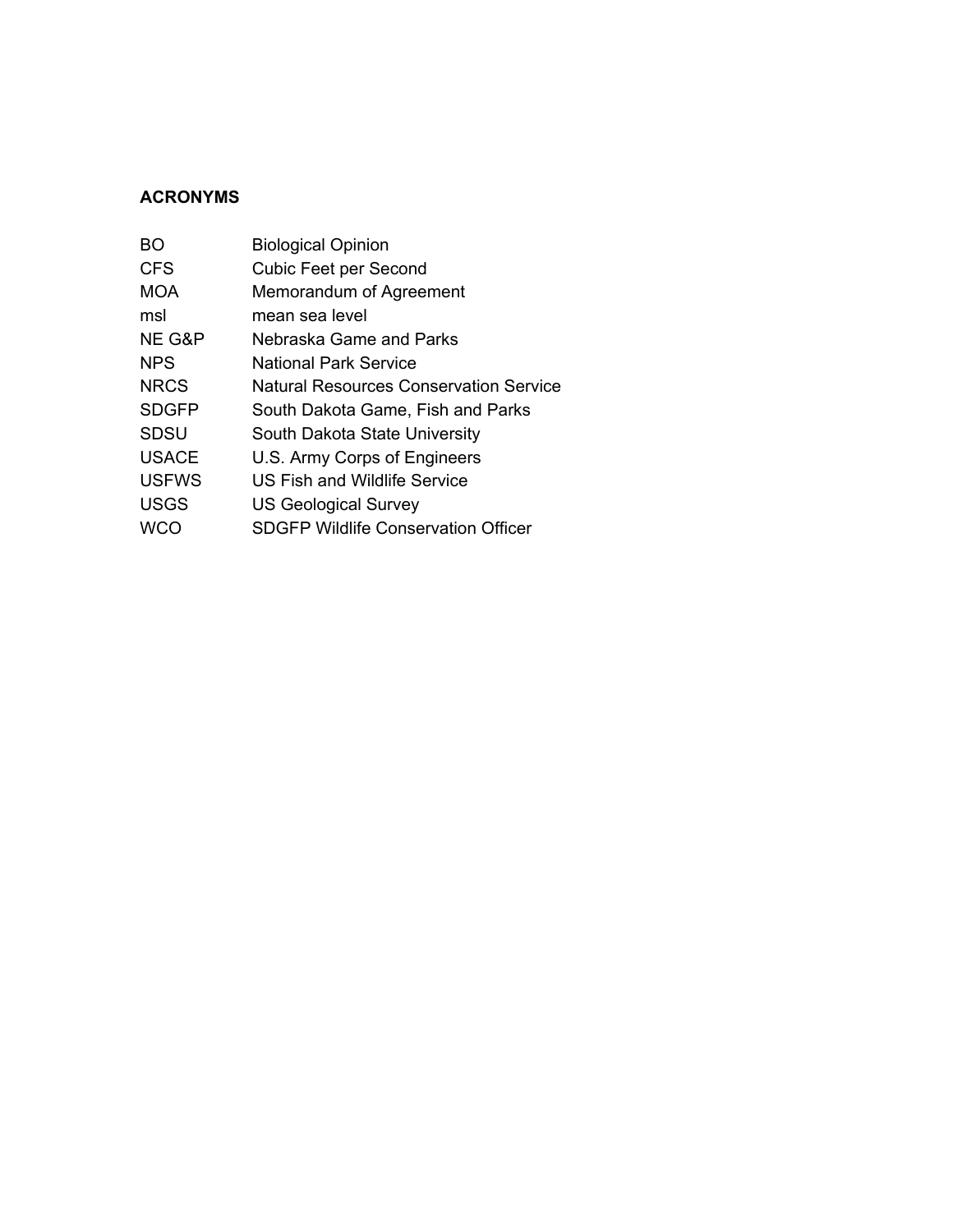# **TABLE OF CONTENTS**

| $\mathbf{1}$ |  |  |
|--------------|--|--|
|              |  |  |
|              |  |  |
|              |  |  |
|              |  |  |
|              |  |  |
|              |  |  |
|              |  |  |
|              |  |  |
|              |  |  |
|              |  |  |
|              |  |  |
|              |  |  |
|              |  |  |
| 2            |  |  |
|              |  |  |
|              |  |  |
|              |  |  |
|              |  |  |
|              |  |  |
|              |  |  |
|              |  |  |
|              |  |  |
|              |  |  |
|              |  |  |
|              |  |  |
|              |  |  |
|              |  |  |
| 3            |  |  |
|              |  |  |
|              |  |  |
|              |  |  |
|              |  |  |
|              |  |  |
|              |  |  |
|              |  |  |
|              |  |  |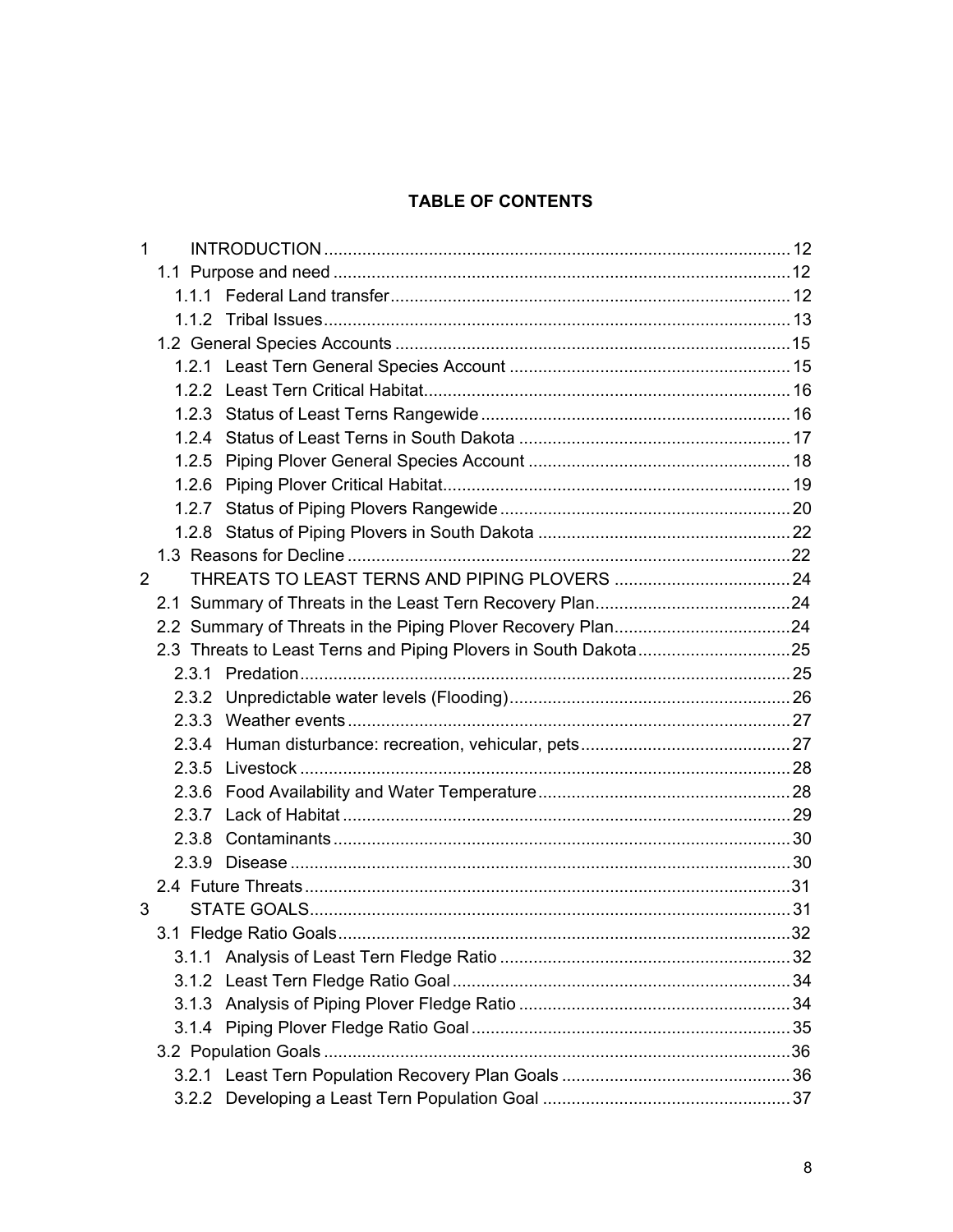| 4 |                                                  |  |
|---|--------------------------------------------------|--|
|   |                                                  |  |
|   |                                                  |  |
|   |                                                  |  |
|   |                                                  |  |
|   |                                                  |  |
|   |                                                  |  |
|   |                                                  |  |
|   |                                                  |  |
|   |                                                  |  |
|   |                                                  |  |
|   |                                                  |  |
|   |                                                  |  |
|   |                                                  |  |
| 5 | NEED FOR FURTHER INFORMATION/STUDIES REQUIRED 55 |  |
|   |                                                  |  |
| 6 |                                                  |  |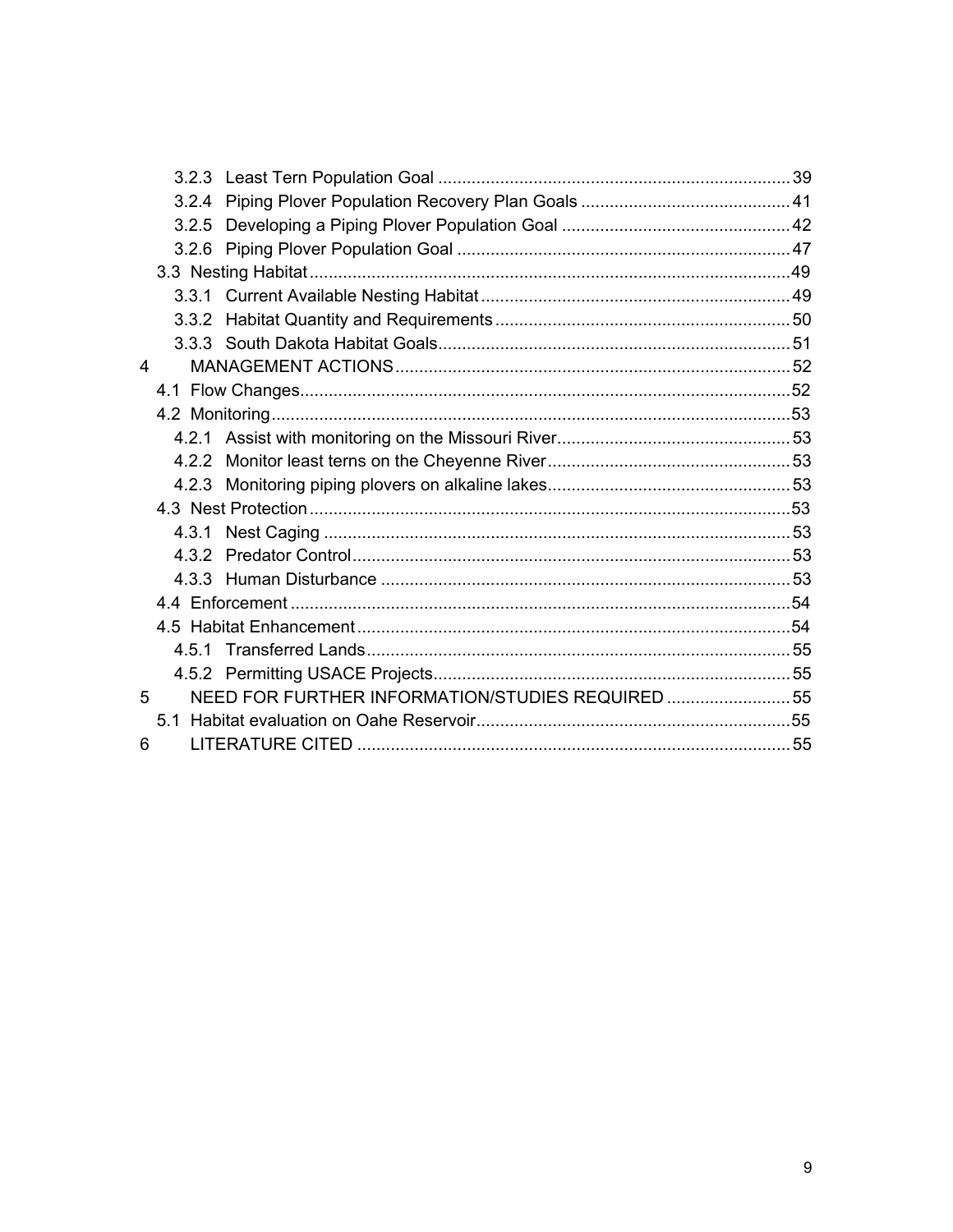# **LIST OF TABLES**

| Table 1  | Adult piping plovers recorded in the 1991, 1996, and 2001 International        |  |
|----------|--------------------------------------------------------------------------------|--|
|          |                                                                                |  |
| Table 2  | Causes of least tern nest failures during the USACE monitoring period in       |  |
|          |                                                                                |  |
| Table 3  | Causes of piping plover nest failures during the USACE monitoring period in    |  |
|          |                                                                                |  |
| Table 4  |                                                                                |  |
| Table 5  | Reported values of annual adult (birds old enough to breed) survival for larid |  |
|          | species estimated from mark-recapture, mark-resighting, or band returns33      |  |
| Table 6  |                                                                                |  |
| Table 7  | Estimated Piping Plover Fledge Ratio for Stable Population35                   |  |
| Table 8  | Comparison of 1990 Recovery Plan Requirements with Least Terns                 |  |
|          |                                                                                |  |
| Table 9  | Average number of adult least terns surveyed on the Missouri River in South    |  |
|          |                                                                                |  |
| Table 10 | Comparison of 1988 Recovery Plan with Piping Plovers Censused 43               |  |
| Table 11 | Comparison of 1994 Draft Recovery Plan with Piping Plovers Censused  44        |  |
| Table 12 | Piping plover population goals suggested in 2001 unofficial draft revised      |  |
|          | recovery plan for the Great Plains rivers and off-river prairie ecosystems45   |  |
| Table 13 | Average number of adult piping plovers surveyed on the Missouri River in       |  |
|          |                                                                                |  |
| Table 14 | Total habitat acreage goals set in the 2003 BO for the Missouri River in South |  |
|          |                                                                                |  |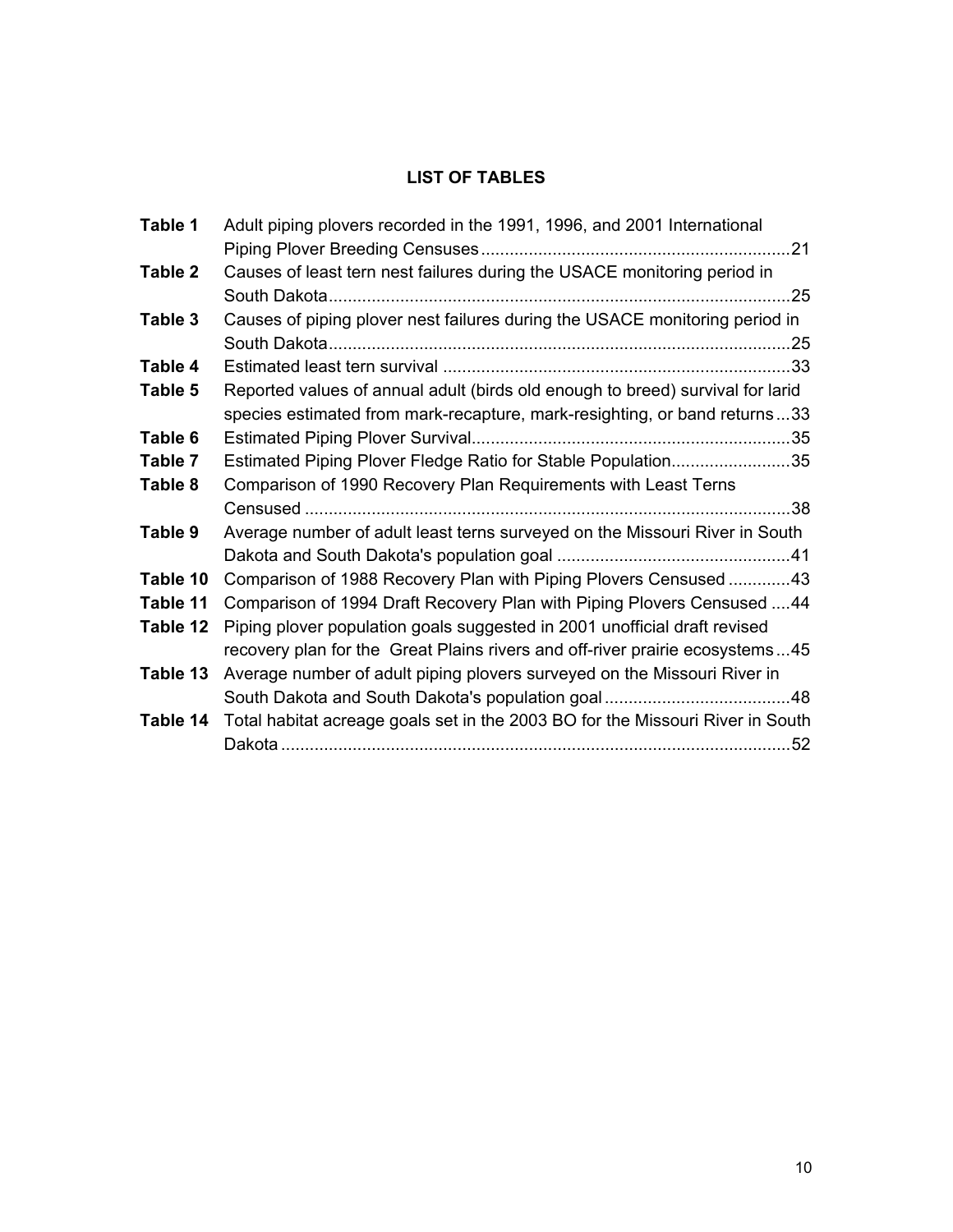### **LIST OF FIGURES**

| Figure 3 Least Tern Census and Fledge Ratio, South Dakota 1986-200418    |  |
|--------------------------------------------------------------------------|--|
|                                                                          |  |
| Figure 5 Piping Plover Census and Fledge Ratio, South Dakota 1986-200422 |  |

# **LIST OF APPENDICES**

**Appendix A** Memorandum of Agreement

**Appendix B** USACE Least Tern Monitoring Information for South Dakota, 1986-2004

**Appendix C** USACE Piping Plover Monitoring Information for South Dakota, 1986-2004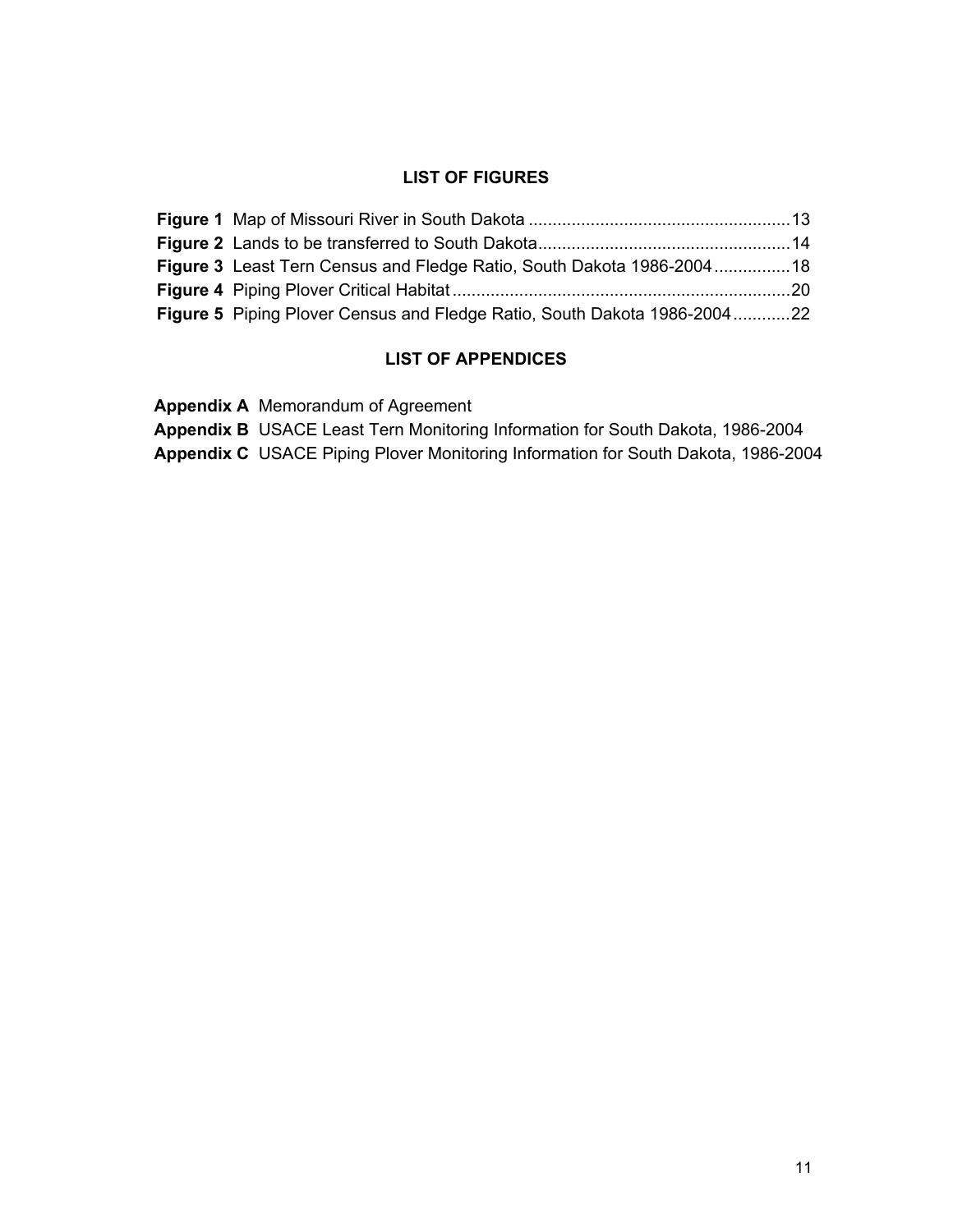# **1 INTRODUCTION**

The endangered interior least tern (*Sterna antillarum athalassos*) and the threatened piping plover (*Charadrius melodus*) both nest on relatively bare sandbar islands along the Missouri River in South Dakota. Productivity of both species has suffered as a result of the altered flow regime since the construction of six hydroelectric dams on the Missouri River. Nesting habitat is often inundated during the summer, leading to low numbers of birds initiating nests or reproductive failure when nests or chicks are flooded. At the same time, lack of flows sufficient to create new sandbar habitat since dam construction has resulted in a dramatic decrease in unvegetated sandbars (USFWS 2003), concentrating birds, predators and recreationists on the small amount of remaining habitat (Haig and Oring 1987, Kruse et al. 2002, Schwalbach 1988). South Dakota hopes to promote species' recovery both in South Dakota and rangewide by working with partners to develop the objectives laid out in this management plan.

In this plan, we identify goals that we believe, when met, will significantly contribute to the rangewide recovery of least terns and piping plovers. South Dakota Game, Fish and Parks (SDGFP) commits to on-going protection and identifies management actions for these species on the Missouri River. The plan is intended to be a flexible "living" document that will help managers make decisions that will promote recovery of both species. As we learn more about the birds and the Missouri River, this plan may change to reflect this new knowledge.

# *1.1 Purpose and need*

# **1.1.1 Federal Land transfer**

There are six major dams on the Missouri River, four of which are in South Dakota (Oahe, Big Bend, Fort Randall, and Gavins Point) Figure 1. The resulting reservoirs are flanked by lands that the federal government acquired during construction of the dams and filling of the reservoirs. The US Army Corps of Engineers (USACE) was given jurisdiction over these lands. The Water Resources Development Act of 1999 (Public Law 106-53, August 17, 1999) required the USACE to transfer lands and recreation areas along Lake Oahe, Lake Sharpe, Lake Francis Case, and Lewis and Clark Lake to South Dakota Game, Fish and Parks, the Cheyenne River Sioux Tribe, and the Lower Brule Sioux Tribe. This transfer may eventually include up to 91,178 acres to the state of South Dakota: 49,585 acres along Lake Oahe region, 4,709 acres along Lake Sharpe, 31,078 acres along Lake Francis Case, and 5,806 acres along Lewis and Clark Lake (Figure 2). To date (2004), only the recreation areas have been transferred to the state. This includes 12,375 acres that have been transferred and 1,659 acres leased to the state.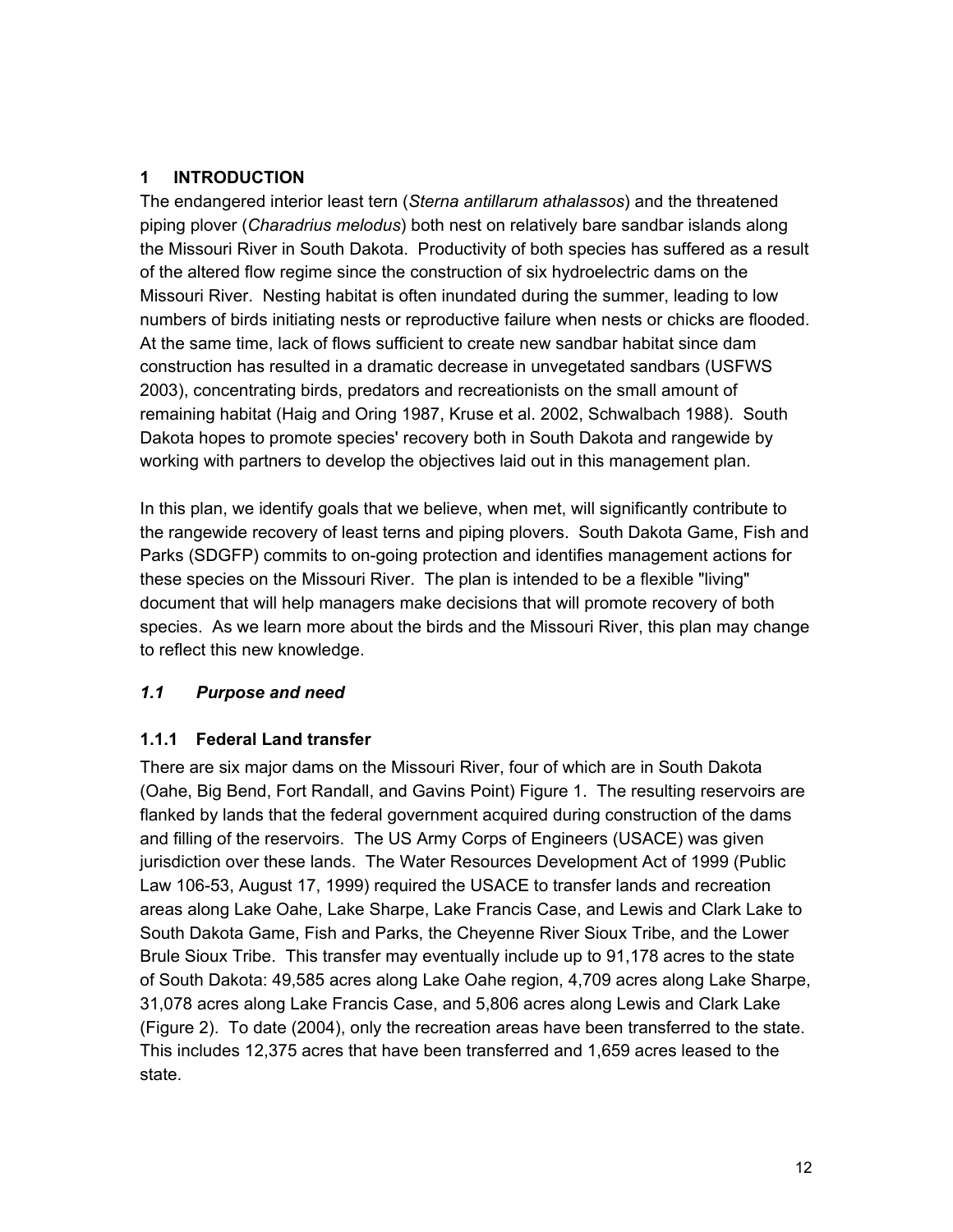

From the time the land is transferred to South Dakota, state environmental laws apply (USACE 2001). To ensure that federally threatened and endangered species continue to be protected, SDGFP, US Fish and Wildlife Service (USFWS), US Army Corps of Engineers (USACE), and the National Parks Service (NPS) entered into a Memorandum of Agreement (MOA) (2004) (Appendix A). This agreement ensures continued conservation and active management for the least tern, piping plover, bald eagle (*Haliaeetus leucocephalus*)*,* and pallid sturgeon (*Scaphirhynchus albus*). This state management plan for the least tern and piping plover is a multi-agency commitment identified in the MOA.

# **1.1.2 Tribal Issues**

The Fort Laramie Treaty of 1868 called for permanent peace between the United States Government and the Sioux Nation. The US government ceded all land west of the Missouri River in South Dakota to the Sioux Tribe, in addition to providing schools, farming assistance, and other services to the tribe for a period of thirty years. The treaty could only be changed through a vote of three-quarters of the adult male tribal members (Treaty can be viewed at The Avalon Project Website, Accessed November 25, 2003).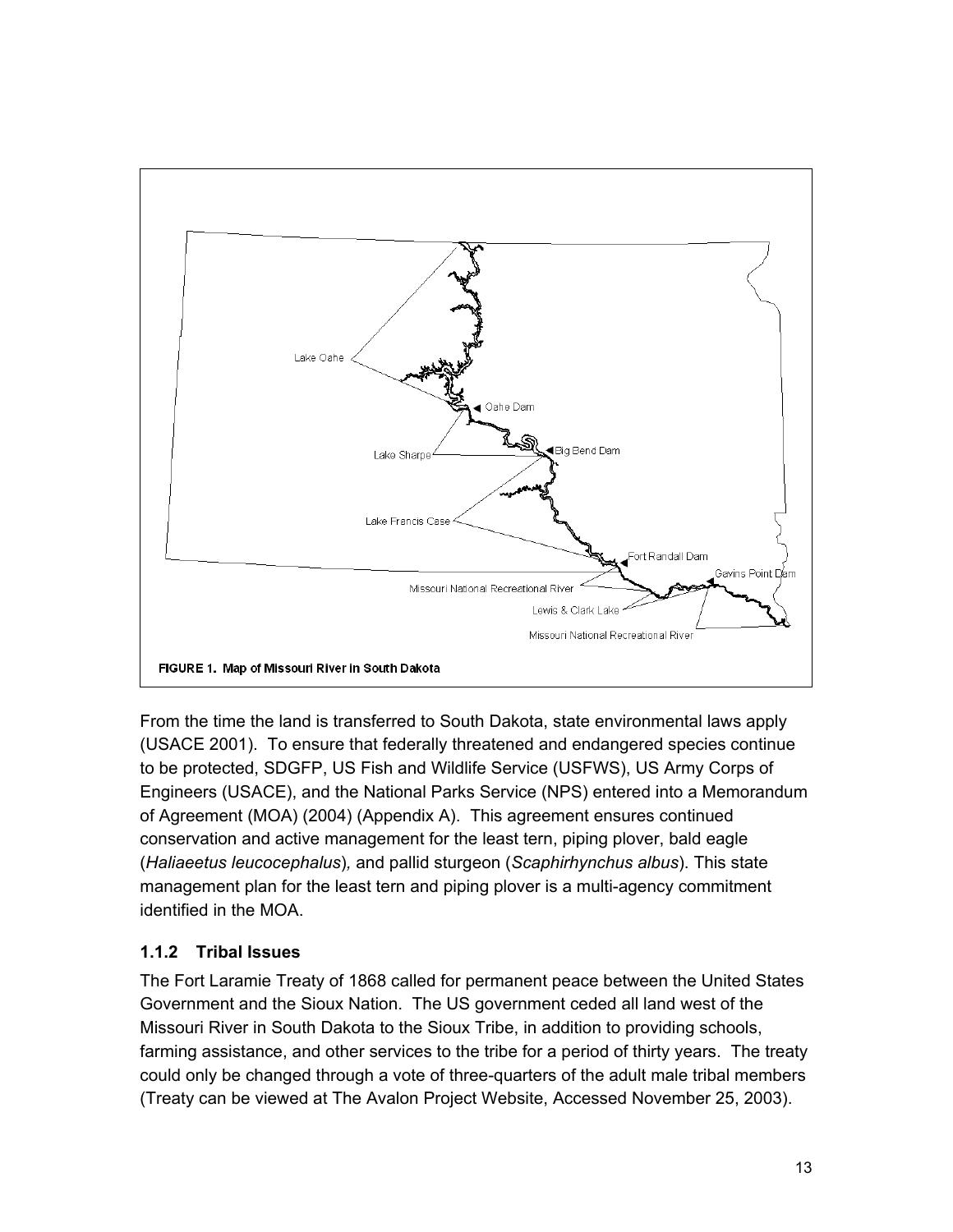Hostilities continued however, and with the discovery of gold in the Black Hills, the Treaty was abrogated as settlers rushed in. The US government attempted to buy the land, but the Sioux refused and a war erupted. The conflict ended with the tribes forced onto present-day reservations. Although a Supreme Court ruling attempted to end the conflict over the Black Hills with a monetary settlement to the tribes (United States v. Sioux Nation of Indians, 448 U.S. 371 [180]), the tribes have never accepted the money and the issue continues to be contentious.

The tribes hold that the lands west of the Missouri River were taken illegally. Thus, they argue that the USACE lands should have been transferred to the tribes, not to the state (USACE 2001). Since the land transfer was an act of Congress, and this document does not address the legal issues of the land transfer per se, the issue of land ownership will not be discussed further.

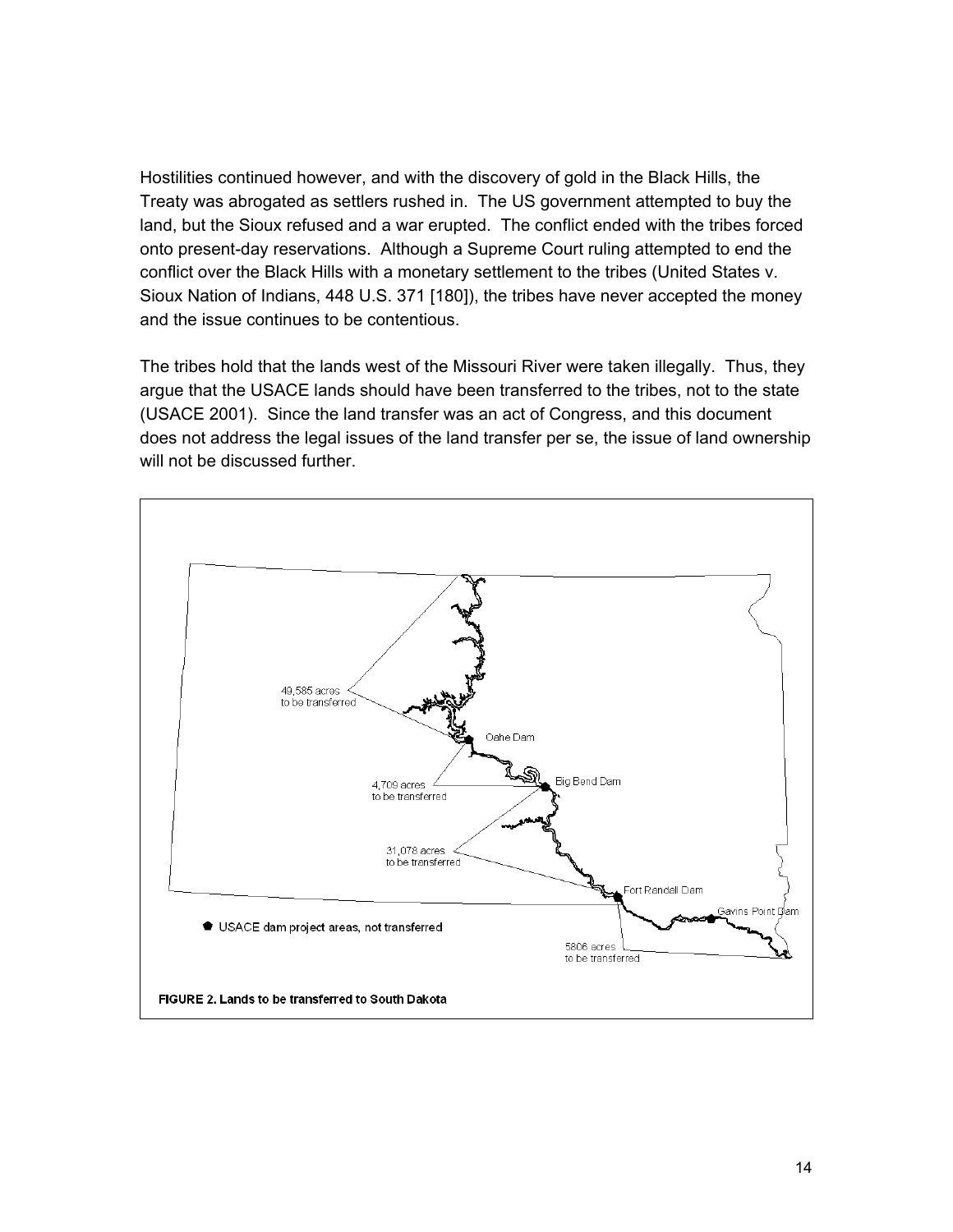# *1.2 General Species Accounts*

#### **1.2.1 Least Tern General Species Account**

Least terns are the smallest members of the subfamily Sterninae and family Laridae of the order Charadriiformes. Adults measure approximately 21-24 cm (8 to 9 1/2 inches) long, with a 51-cm (20-inch) wingspan. The birds have a black cap, white forehead, grayish back and dorsal wing surfaces, and a black tipped bill (*in* USFWS 1990). Males tend to have a bright orange bill and bright orange legs, while the female's bill and legs are more yellow. Least terns can be readily differentiated from other tern species by their small size and the white triangular marking on the forehead.

Three subspecies of least tern have been identified; the eastern or coastal least tern (*S. antillarum antillarum*) that breeds along the Atlantic and Gulf Coast, the California least tern (*S. antillarum browni*) that breeds along the California Coast, and the interior least tern (hereafter least tern) that extends from Texas to Montana, and from eastern Colorado and New Mexico to southern Indiana (USFWS 1990). In South Dakota, least terns breed along the Missouri and Cheyenne Rivers. On the Missouri River, nesting is often associated with piping plover nests (Sidle et al. 1988). Due to channelization and subsequent sandbar habitat loss, much of the Missouri River no longer supports least tern nesting (Sidle et al. 1988, Smith and Renken 1990). There is some question about the validity of the distinction between subspecies. Genetic work to determine whether these subspecies are truly distinct is ongoing (USFWS 1990, Pers. Comm. Susan Haig, USGS).

Least terns are colony nesters, primarily using sandbars with sparse vegetation (Dinan 1982, Dryer and Dryer 1985, Evans 1984, Schwalbach 1988). The nest consists of a shallow scrape in the sand in which the female lays one to three eggs (USFWS 1990, Szell and Woodrey 2003). The eggs are sand colored with some darker spotting (Bent 1929). Incubation ranges from 17 to 28 days (USFWS 1990), but is usually 18 to 21 days in South Dakota (Pers. Comm. Greg Pavelka, USACE), with both parents sharing in incubation duties (*in* USFWS 1990). During the day, the parents often keep the eggs cool rather than warm them. They may stand over the eggs to provide shade or wet their breast feathers and drip the water over the eggs. During windstorms, the nest can become buried in a matter of minutes, so parents remain on the nest to keep sand off (Dugger 1997).

Chicks are able to walk almost immediately upon hatching, but they generally remain in the nest bowl for several days (Bent 1929). Upon leaving the nest, the young can run quite rapidly, but generally freeze when threatened, their cryptic coloration making them nearly invisible in the sand.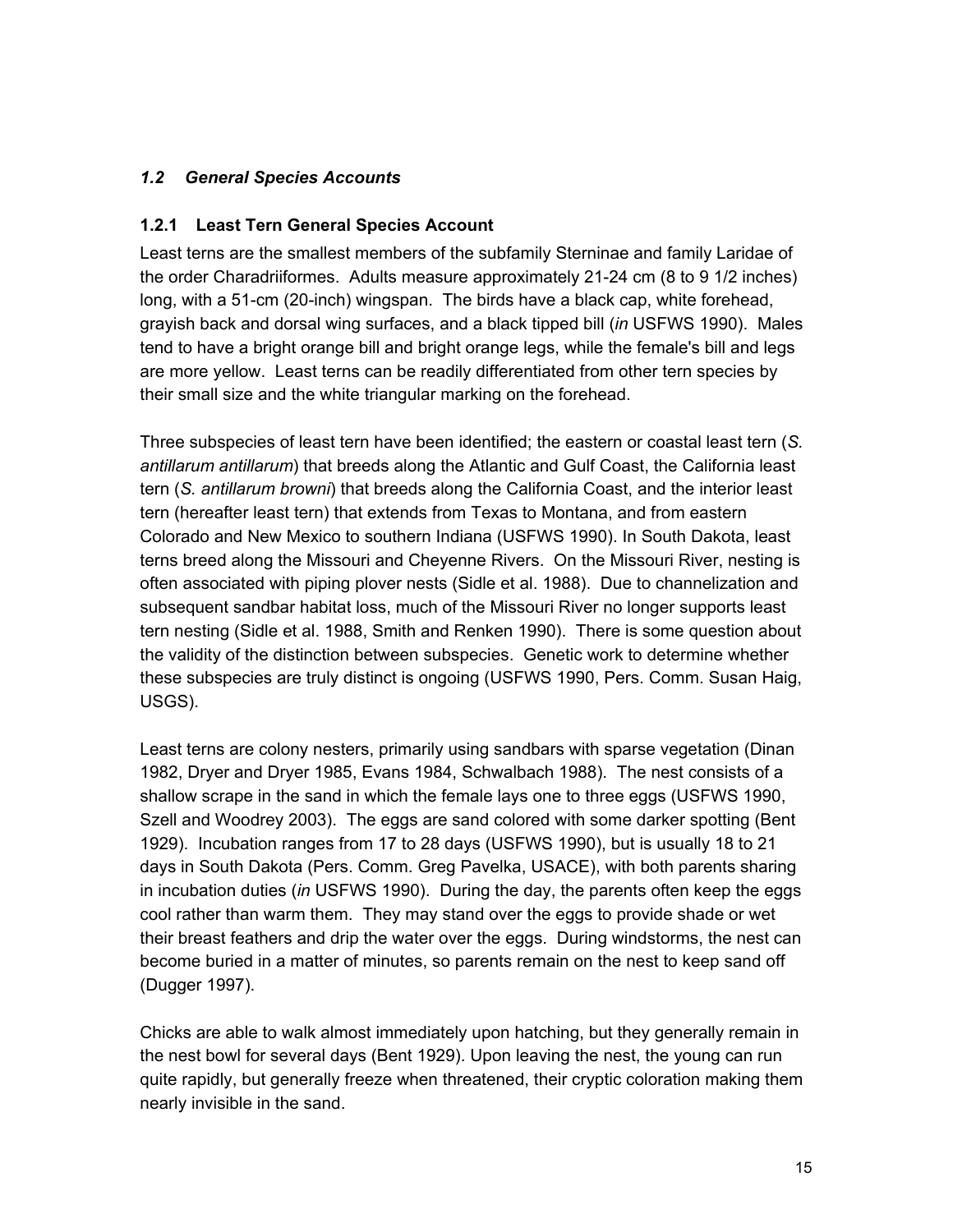Least terns feed almost exclusively on small fish (Bent 1929, Atwood and Kelly 1984) with the parents feeding small fish to the young until migration (USFWS 1990). On the lower Mississippi, Tibbs (1995) found that the least tern nesting cycle corresponds with forage fish productivity, with nest initiation occurring just after forage fish begin to appear. Since least terns are so closely tied to forage fish production, changes in habitat that lead to decreases in forage fish or in least terns' ability to capture prey efficiently may lead to a reduction in fledging success. Dugger (1997) noted that a decrease in turbidity may correspond with lowered forage efficiency since the prey can more easily avoid capture. Furthermore, the lack of connectivity between the river and its floodplain due to dam construction as well as extensive bank stabilization may have led to a decrease in floodplain spawners. There are much higher young-of-the-year fish densities in areas where the river has retained connectivity to the floodplain. Lack of available forage, rather than limited available breeding habitat, may be the primary cause for the species' decline (Dugger 1997).

Least terns will fly some distance from nest sites to forage (Atwood and Minsky 1983, Dinsmore et al. 1993, Smith and Renken 1990), with the male extensively feeding the female (Dugger 1997), and both parents provisioning chicks (Bent 1929, Brubeck et al. 1981).

When an intruder enters the nesting area, the terns respond by circling overhead, calling, defecating, and vomiting on the intruder.

Overwintering locations are not well known, but least terns have been documented wintering along the Central American and South American coasts from Venezuela to northeastern Brazil. It is not known whether the subspecies mix on wintering grounds (USFWS 1990).

# **1.2.2 Least Tern Critical Habitat**

Critical habitat as per the Endangered Species Act, as amended, 16 USC 1531 et seq. has not been designated for the least tern.

# **1.2.3 Status of Least Terns Rangewide**

Least terns historically bred on major river systems from Texas to Montana, and from eastern Colorado and New Mexico to southern Indiana. The species continues to occupy most of its former range, but it is restricted to less altered river systems where there is still suitable breeding habitat. Because of dams and channelization, least terns no longer nest on the Missouri River within the state of Missouri or Kansas (Smith and Renken 1990, Pers. Comm. Roger Boyd, Baker University). In Nebraska, essentially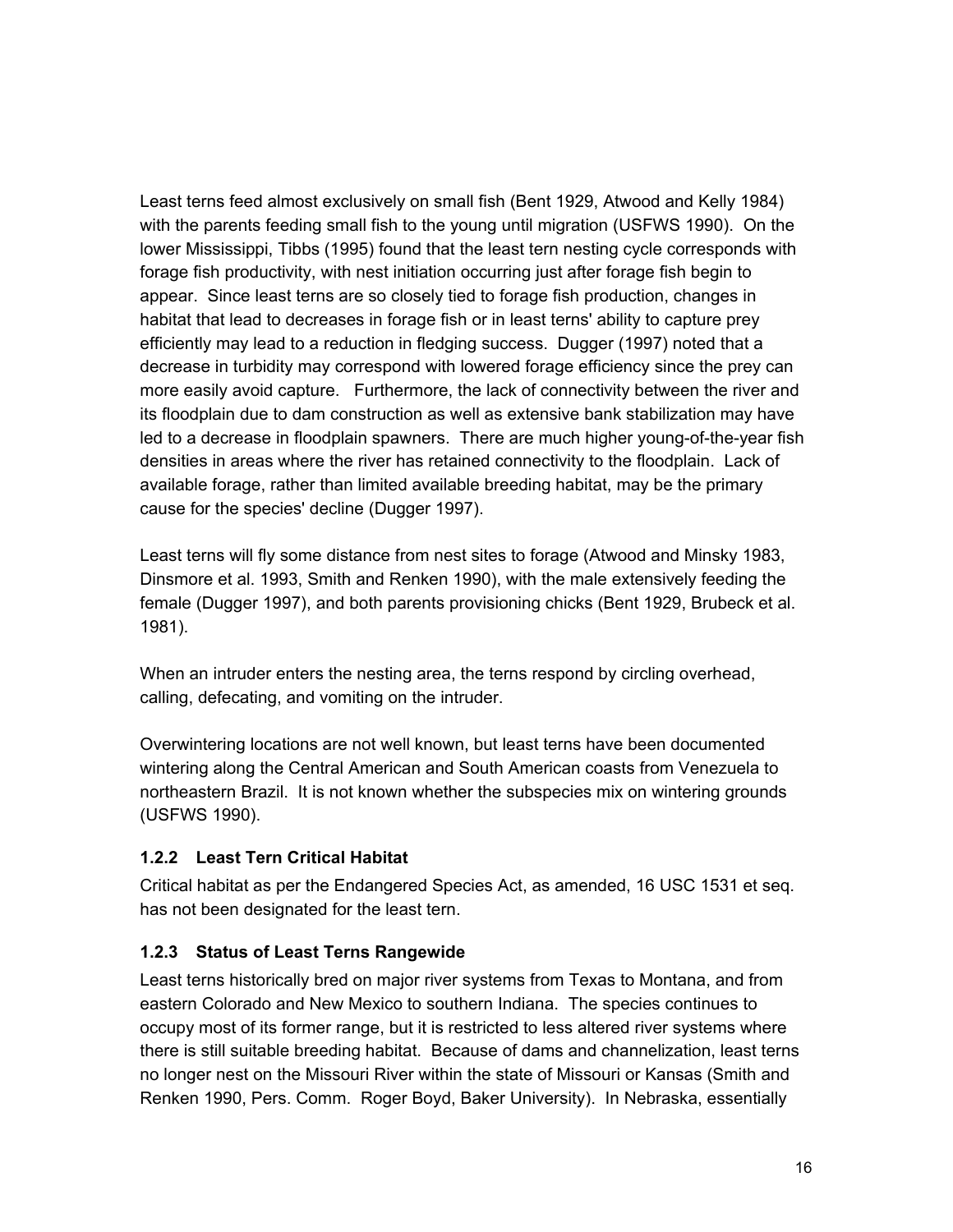the only mid-stream sandbars utilized by terns on the Missouri River occur on the 59 mile National Recreational River stretch below Gavins Point Dam that is shared with South Dakota (Sidle et al. 1988). Least terns nest on sandbars associated with sand and gravel pits in Nebraska, but breeding success is often low due to human disturbance and predation (Dinan 1983, Dinsmore et al. 1993, Lingle 1993).

Numerous individuals and organizations (in particular state agencies and the USACE) monitor least tern numbers and breeding success, but these numbers have not been compiled. An effort is currently underway to standardize monitoring techniques and compile rangewide information through the American Bird Conservancy (Pers. Comm. Casey Lott, American Bird Conservancy). In 2003, the population of the interior least tern was estimated to be 12,000 individuals (USFWS 2003).

# **1.2.4 Status of Least Terns in South Dakota**

Historically, least terns nested on sandbar islands on the Missouri and Cheyenne Rivers in South Dakota. The USACE has been monitoring least terns on the Missouri River since 1986. Numbers of birds have fluctuated annually, ranging from a low of 158 individuals in South Dakota in both 1996 and 1997 (when high water precluded nesting on much of the river) to a high of 521 individuals in South Dakota in 2003. The number of least terns on the Missouri River in South Dakota mirrors the number of birds on the entire Missouri River system, with a systemwide low of 427 adults in 1997, and a nearrecord high of 741 adults in 2003. (Systemwide, the most adults were counted on the Missouri River in 1994 - 777 adult terns). Figure 3 shows the numbers of adult least terns censused along the Missouri River in South Dakota from 1986 though 2004. The reproductive success of the birds in a given year is often described in terms of fledge ratio, defined as the number of young that survive to fledging age (the age when they can fly) per adult pair. This is calculated by dividing the total number of fledglings by the total number of adult pairs surveyed that year (USFWS 2003). For example, a fledge ratio of one would indicate that on average, each adult pair produced one offspring that survived to fledging age. In all but two years prior to 1998, fledge ratios in South Dakota did not exceed 0.5 fledglings per adult pair. Since 1998, fledge ratios have been consistently higher, ranging from a high of 1.74 in 1998 to a low of 0.87 in 2003. Figure 3 shows the least tern fledge ratio along the Missouri River in South Dakota from 1986 though 2004. The least tern population data collected on the Missouri River in South Dakota from 1986 through 2004 can be viewed in Appendix B.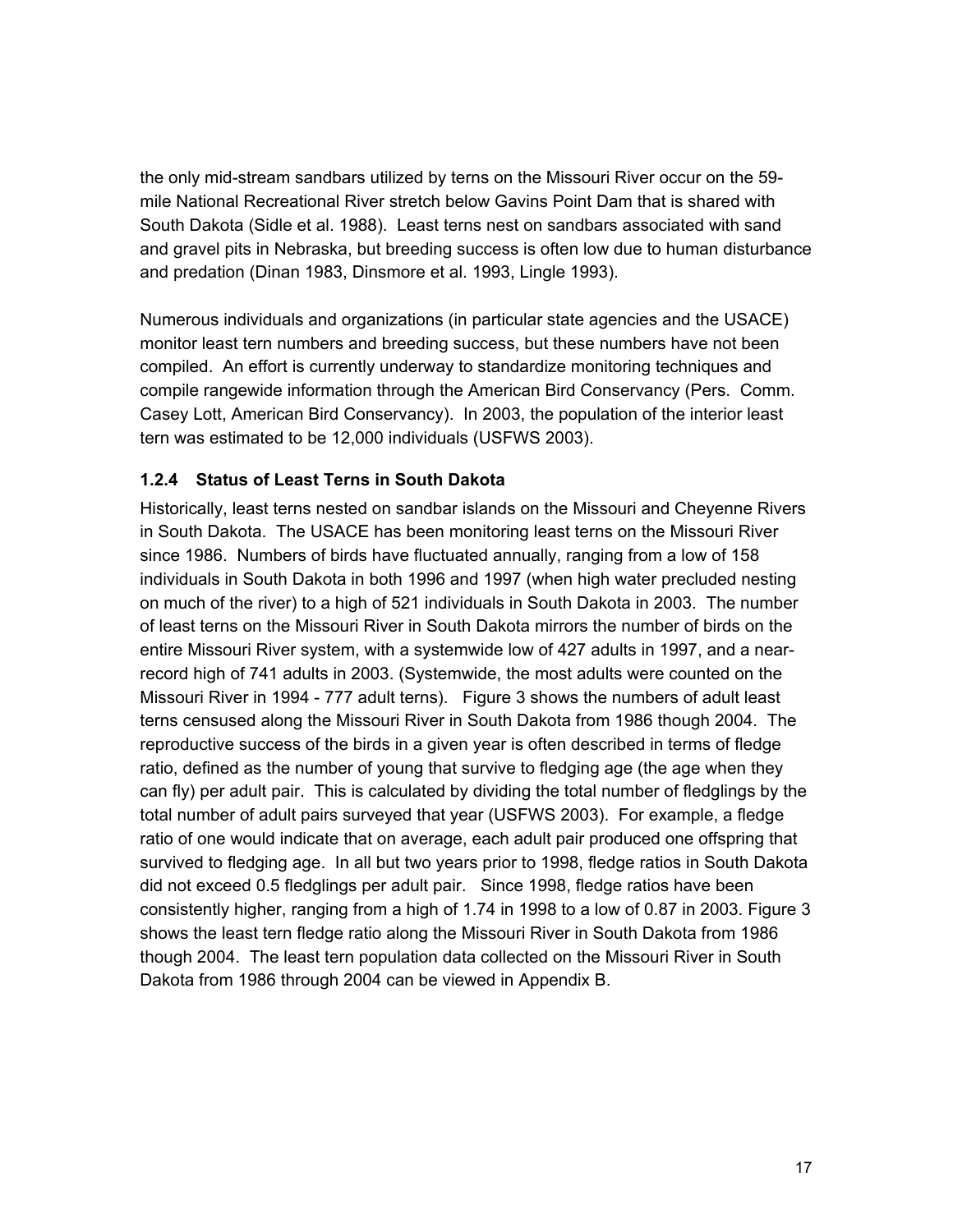

# **1.2.5 Piping Plover General Species Account**

The piping plover (*Charadrius melodus*) is a small [about 16.5 to 17.5 cm (6.5 to 7 inches long); 46 to 64 grams (1.5 to 2 ounces)] migratory shorebird with a short, stout bill, pale underparts and orange legs. During the breeding season, it also has a black band across the forehead and a single black neckband. Piping plovers are further characterized by their melodic high-pitched call from which the scientific name is derived (USFWS 1988).

Piping plovers breed on open beaches, alkaline wetlands, and sandflats in North America. The USFWS has identified three major sub-populations of the piping plover; an interior (Great Plains) population that is found in South Dakota, an Atlantic Coast population, and a Great Lakes population (USFWS 1988). The interior population's breeding range includes Alberta, Saskatchewan, Manitoba, Montana, North Dakota, Minnesota, South Dakota, Nebraska, and Iowa (Haig and Oring 1985). There is also a small population of piping plovers in Colorado, and Kansas (Ferland and Haig 2002). Piping plovers are known to winter on the Atlantic Coast from North Carolina south to Florida, and on the Gulf of Mexico from Florida to Texas. Birds also overwinter in northern Cuba, Puerto Rico, the Bahamas, Greater Antilles and probably eastern Mexico and the Yucatan Peninsula (Nature Serve Website, Accessed February 17, 2005). However, only 40.2% of the known breeding population has been observed on wintering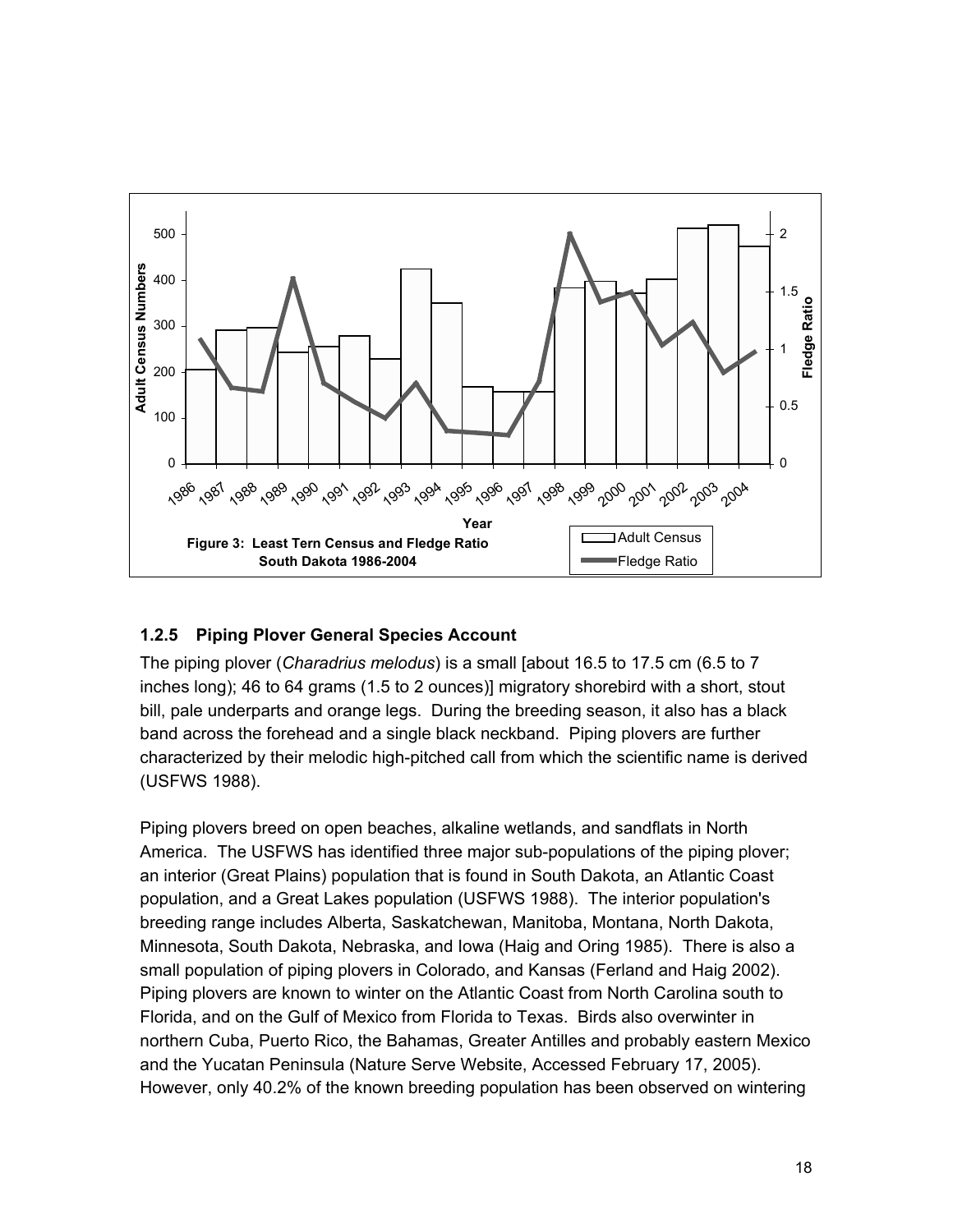grounds, so it is evident that there are other wintering locations that have not yet been located (Ferland and Haig 2002).

The birds feed on invertebrates found in wet and dry sand along the shore (Corn and Armbruster 1993). During the breeding season, piping plovers maintain nesting and feeding territories which may not be adjacent (Cairns 1982).

The nesting season in the Northern Great Plains extends from late April through August, with most nests initiated in May and June (Pers. Comm. Greg Pavelka, USACE). The birds arrive in April, and males establish breeding territories by displaying with aerial displays and calls. The female lays her eggs in a shallow scrape often lined with shells or small pebbles. Both males and females share incubation duties (Cairns 1982, Wilcox 1959). Plovers lay three to five eggs (generally four) (Greer 2003), and incubation lasts 22 to 31 days (Haig 1987). If the first nest fails, the birds will renest up to two times, although they raise only one clutch per season (Haig 1987) (but see Bottitta et al. (1997) for several cases of Atlantic piping plovers successfully fledging young from two nests in one breeding season).

Piping plover chicks are precocial, leaving the nest soon after hatching and foraging almost immediately (Haig 1992). The parents continue to brood the chicks for up to about 21 days post-hatch, although the female sometimes deserts the brood after 5 to 10 days (Haig and Oring 1988, Haig 1992). Chicks fledge 21 to 35 days after hatching, and are capable of sustained flight soon after fledging (Knetter et al. 2001).

Piping plovers exhibit high variability in site fidelity, with estimates ranging from approximately 25 to 70 percent of adults returning to the same location. First year birds often breed, but they rarely return to their natal site (Haig and Oring 1988). Annual survival for adults is estimated at 0.634 to 0.737 annually, with 0 being no survival and 1 indicating all birds survive (Larson et al. 2000, Root et al. 1992, Prindiville Gaines and Ryan 1988). Because of low return rate, first year survival is difficult to estimate. Larson et al. (2000) estimate survival from fledging to first year is 0.318, while Prindiville Gaines and Ryan (1988) suggest that juvenile survival might range from 0.507-0.634.

# **1.2.6 Piping Plover Critical Habitat**

In 2002, the USFWS designated critical habitat for the piping plover (USFWS 2002). In South Dakota, Lake Oahe is designated as critical habitat, as well as the Missouri River from Fort Randall Dam south to Ponca State Park, Nebraska, including Lewis and Clark Lake (Figure 4). Critical habitat identifies specific geographic areas that are essential to the conservation and recovery of the species and may require special management considerations. Critical habitat does not set up preserves or refuges, and only affect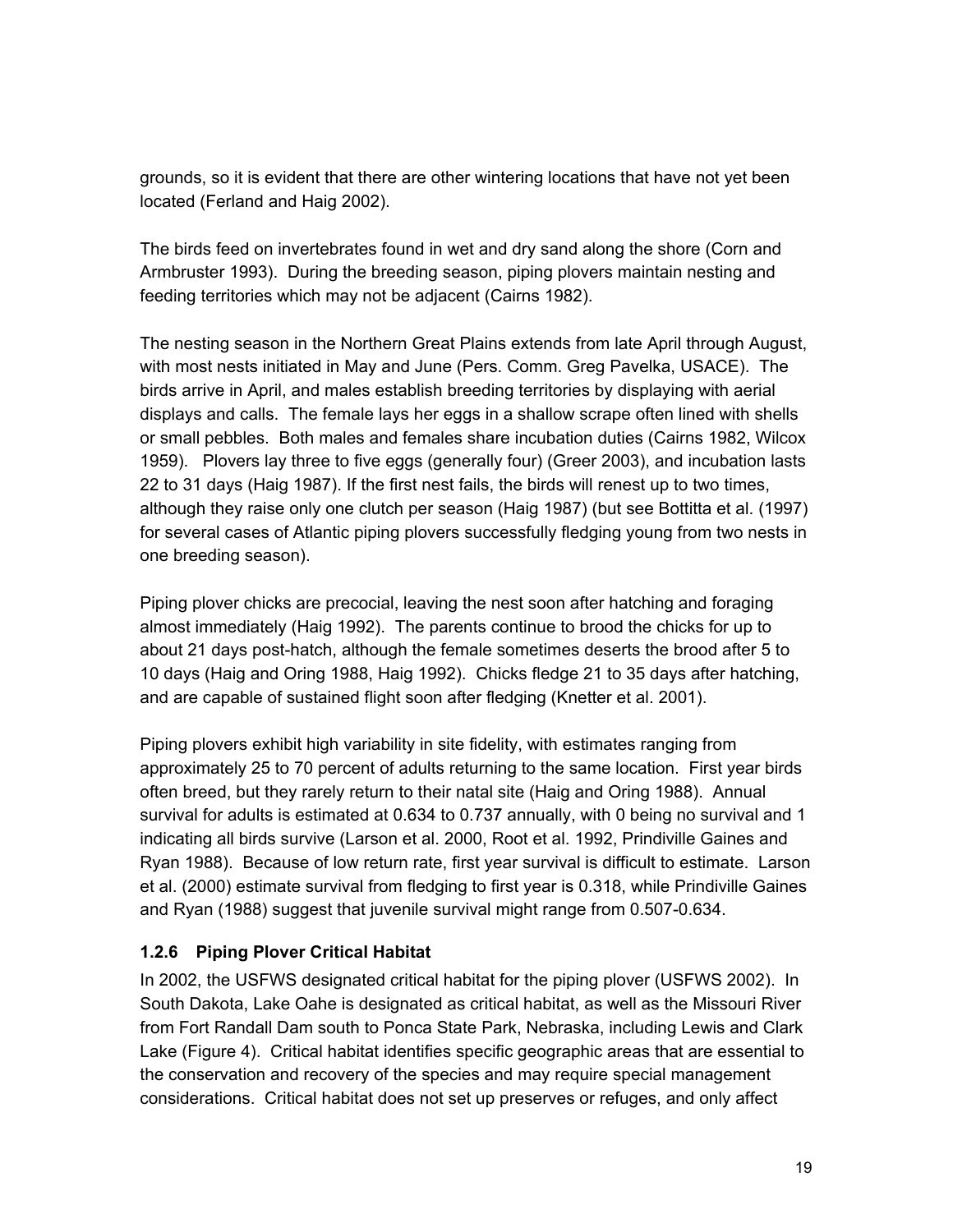projects requiring a federal decision. Critical habitat only includes those areas which contain the "primary constituent elements" or the habitat components necessary for the essential life cycle needs of the species (50 CFR 424.12(b)).



# **1.2.7 Status of Piping Plovers Rangewide**

An international piping plover census, which coordinates attempts to locate all piping plovers on both the breeding and wintering grounds, has been conducted in 1991, 1996, and 2001. As a part of this project, biologists from the United States, Puerto Rico, Canada, Cuba, the Bahamas, and the French territories of St. Pierre and Miquelon, located off the south coast of Newfoundland (where there is a very small imported population) surveyed approximately 2,244 sites. To avoid double counting individuals, sampling was restricted to a narrow winter and summer timeframe in January/February and May/June.

The Atlantic and Great Lakes populations of piping plovers have shown consistent population increases, with a 78% increase in the Atlantic Coast population from 1991 to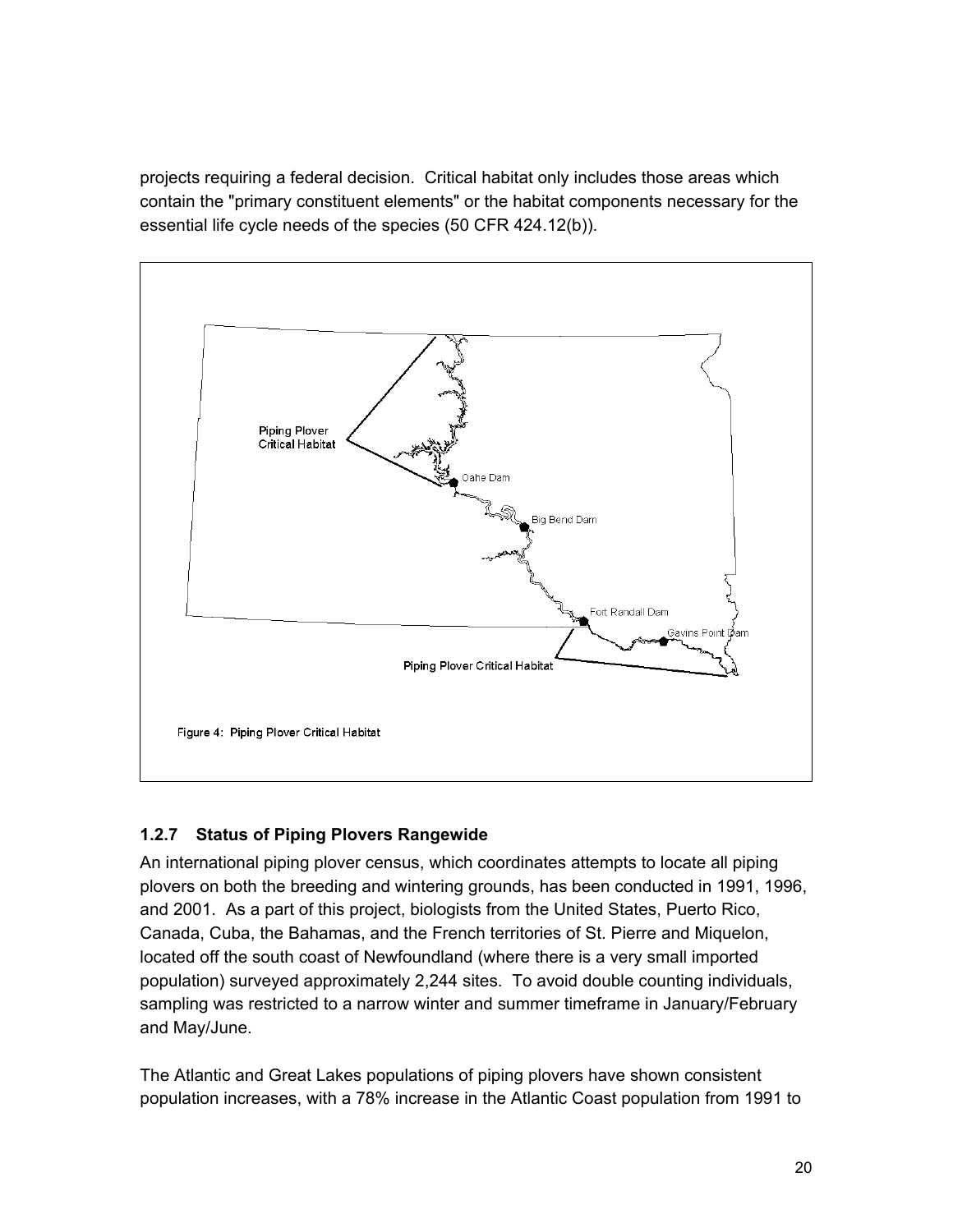2001, and an 80% increase over the same time frame in the Great Lakes population. This increase may be largely due to extensive management in these areas, where almost every nest is caged (Haig 2004). However, the Great Plains population decreased 14.9 percent between 1991 and 2001, and 10.1 percent from 1996 through 2001 (Table 1) (Ferland and Haig 2002).

|                                              | <b>Adults</b>     |                   |                      | % Change         | % Change         |  |
|----------------------------------------------|-------------------|-------------------|----------------------|------------------|------------------|--|
| <b>State/Province</b>                        | 1991              | 1996              | 2001                 | $(1991 - 2001)$  | $(1996 - 2001)$  |  |
|                                              |                   |                   |                      |                  |                  |  |
| <b>Northern Great Plains/Prairies</b>        | 3469              | 3286              | 2953                 | $-14.9$          | $-10.1$          |  |
| Prairie Canada                               | 1437              | 1687              | 972                  | $-32.4$          | $-42.4$          |  |
| Alberta                                      | 180               | 276               | 150                  | $-16.7$          | -45.7            |  |
| Saskatchewan                                 | 1172              | 1348              | 805                  | -31.3            | $-40.3$          |  |
| Manitoba                                     | 80                | 60                | 16                   | $-80.0$          | $-73.3$          |  |
| Ontario                                      | 5                 | ω                 | 1                    | $-80.0$          | -66.7            |  |
|                                              |                   |                   |                      |                  |                  |  |
| <b>U.S. Northern Great Plains</b>            | 2032              | 1599              | 1981                 | $-2.5$           | 23.9             |  |
| Minnesota                                    | 13                | 10                |                      | $-46.2$          | $-30.0$          |  |
| Montana                                      | 308               | 153               | 137                  | $-55.5$          | $-10.5$          |  |
| Missouri River                               | $26^c$            | $24^{\circ}$      | $7^c$                | n/a <sup>b</sup> | n/a <sup>b</sup> |  |
| North Dakota                                 | 992               | 1004              | 1112                 | 12.1             | 10.8             |  |
| Missouri River                               | $307^c$           | $125^{\circ}$     | $643^{\overline{c}}$ | n/a <sup>b</sup> | n/a <sup>b</sup> |  |
| South Dakota                                 | 295               | 29                | 390                  | 32.2             | 1244.8           |  |
| Missouri River                               | 292 <sup>cd</sup> | 29 <sup>ce</sup>  | $390^\circ$          | n/a <sup>b</sup> | n/a <sup>b</sup> |  |
| Nebraska                                     | 398               | 375               | 308                  | $-22.6$          | $-17.9$          |  |
| Missouri River                               | $\overline{O^c}$  | $g^c$             | စိ                   | n/a <sup>b</sup> | n/a <sup>b</sup> |  |
| Missouri River (MT, ND, SD, 625 <sup>c</sup> |                   | 187 <sup>c</sup>  | $1048^{\circ}$       | 67.7             | 460.4            |  |
| NE)                                          |                   |                   |                      |                  |                  |  |
| Iowa                                         | 13                | 14                | 11                   | $-15.4$          | $-21.4$          |  |
| Kansas                                       | 0                 |                   | lЗ                   | 300.0            | 200.0            |  |
| Colorado                                     | 13                | 13                | 13                   | 0.0              | 0.0              |  |
| Oklahoma                                     | 0                 | n.s. <sup>a</sup> | n.s. <sup>a</sup>    | n/a <sup>b</sup> | n/a <sup>b</sup> |  |

#### **Table 1 Adult piping plovers recorded in the 1991, 1996, and 2001 International Piping Plover Breeding Censuses. (Ferland and Haig 2002).**

<sup>a</sup>n.s. = Not surveyed.<br><sup>b</sup>n/a = Not applicable.<br><sup>c</sup>Subtotals for reference only. Missouri River results by state are included in state results.<br><sup>d</sup>Adjusted 1991 South Dakota tally due to previous error (originally report

Adjusted 1996 South Dakota tally due to previous error (originally reported as *n* = 27; revised *n* = 29).

Since the Great Plains piping plovers are a large, mobile metapopulation extending into Canada, population trends must be examined rangewide as birds move large distances across the U.S. as well as between the U.S. and Canada in response to changing environmental conditions (Larson unpublished).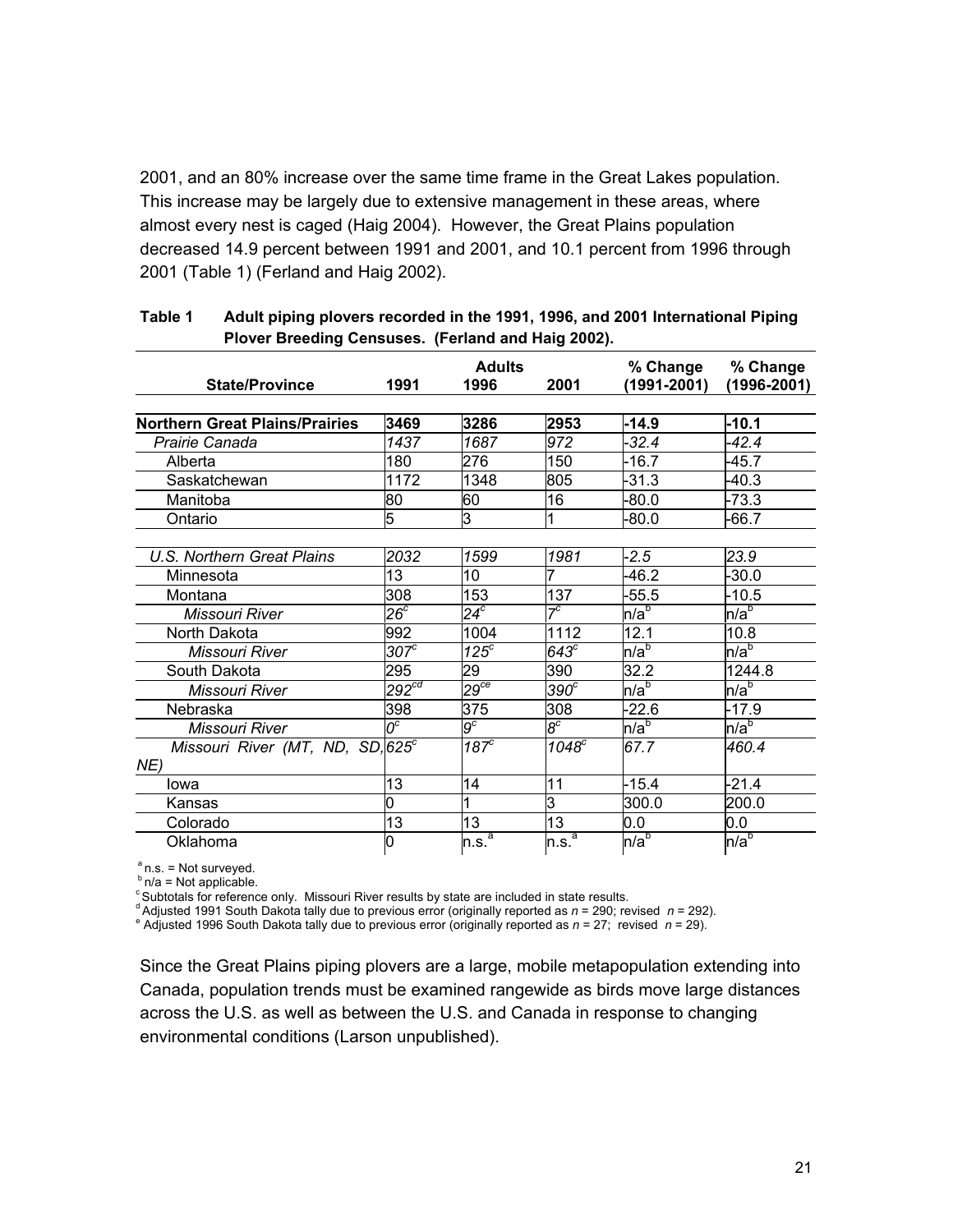# **1.2.8 Status of Piping Plovers in South Dakota**

Over the time that the USACE has monitored piping plovers in South Dakota (1986- 2004), the numbers of adult birds censused has fluctuated from a low of 38 adults in 1996 to a high of 580 adults in 2004 as shown in Figure 5 (Pers. Comm. Greg Pavelka, USACE). (The number of adult piping plovers on the entire Missouri River system mirrors this trend, with a low of 86 adult piping plovers in 1997, and a high of 1587 adults in 2004.) The record high number of birds during the monitoring period can most likely be attributed to the habitat created during the high flows of 1997 followed by an extreme drought in the early 2000's that led to exposed habitat on Lake Oahe. Prior to 1998, fledge ratio exceeded 1.0 only once during the period of the Corps' monitoring (Pers. Comm. Greg Pavelka, USACE). Since the high water of 1997, fledge ratios have exceeded 1.0 in every year, and 1.65 in all but one year as of this writing (including



summer 2004) (Figure 5). Appendix B shows the piping plover population data collected on the Missouri River in South Dakota from 1986 through 2004.

# *1.3 Reasons for Decline*

Shorebird hunting likely caused the first major decline in both least tern and piping plover populations (Bent 1929, USFWS 1988), but since dam construction, the species' decline on major river systems can be primarily attributed to the Corp's water regime or to secondary effects relating to water management.

Starting in the early 1900s, large stretches of the river were channelized, eliminating nesting sandbars and backwater areas that produce fish (National Research Council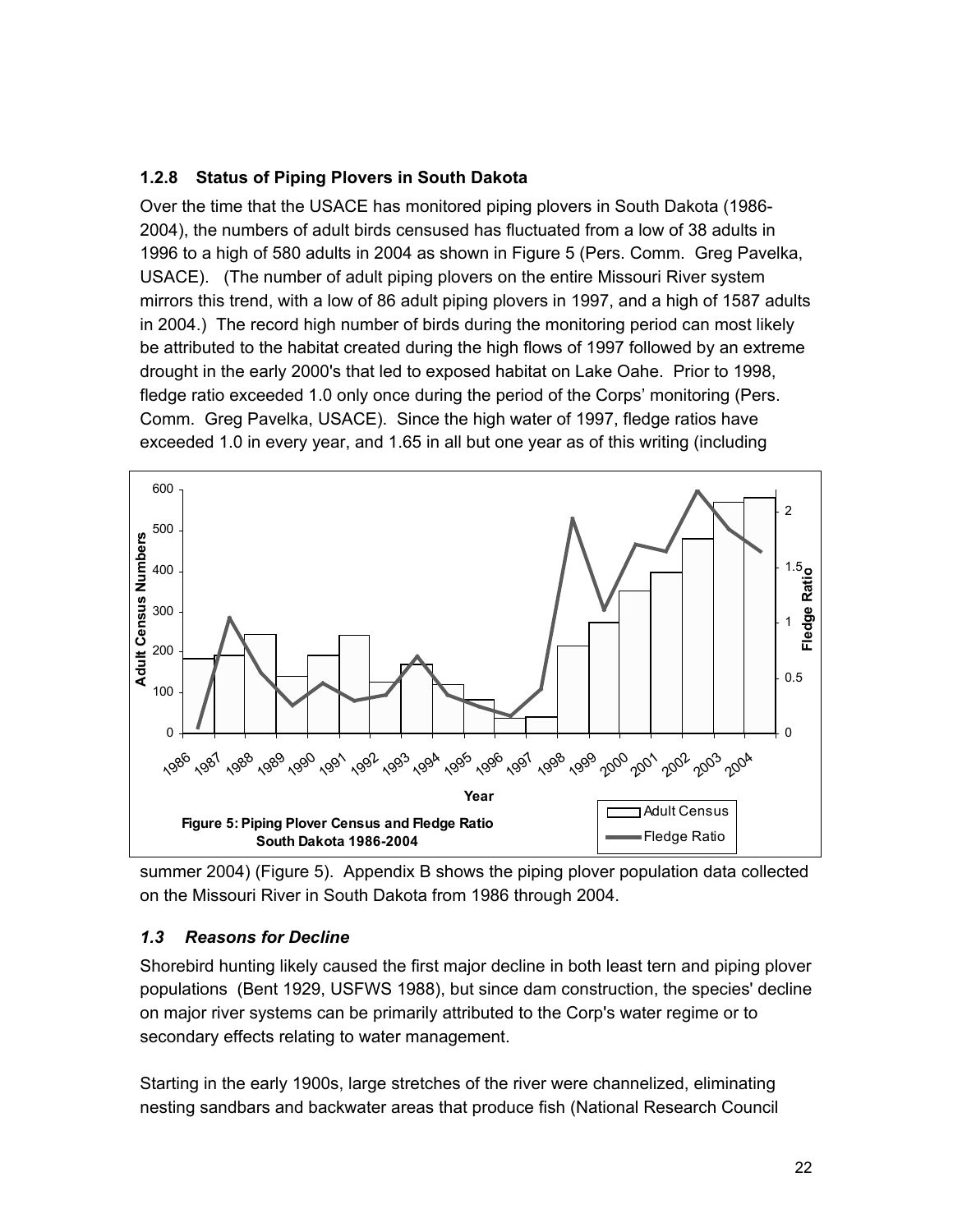2002). Dam construction, beginning with the completion of Fort Peck in 1937, led to further deterioration of the river. There are four Missouri River dams in South Dakota; Oahe Dam, completed in 1958, Big Bend Dam, completed in 1963, Fort Randall Dam, completed in 1952, and Gavins Point Dam, completed in 1955 (Figure 1). The dams changed the riverine habitat in a number of ways, impacting tern and plover habitat and consequently reproductive success. The dams vastly reduced the acres of available nesting habitat by creating reservoirs that flooded former nesting habitat. There is no longer available nesting habitat in Lake Sharpe since all of the sandbar islands have been permanently inundated. On Lake Francis Case, only one small colony of least terns nested in 2003 and 2004. Birds do nest along the shores of Lake Oahe, especially in low water years when there is exposed unvegetated shoreline, but prior to 1998, fledging success was generally very low (Pers. Comm. Greg Pavelka, USACE).

Because the dams trap sediment, the water below the dams is sediment deprived, leading to bank and sandbar erosion without complementary accretion. This problem is compounded by bank armoring and channelization as landowners experiencing erosion place hard structures on their banks, further downcutting the channel and reducing the sediment available for sandbar creation (Elliott and Larix Systems, Inc. 2001, National Research Council 2002). In other locations, water control structures lead to accretion, connecting islands to shore so that they are no longer suitable for least tern and piping plover nesting (Funk and Robinson 1974). Furthermore, water control has led to a leveling out of the natural annual hydraulic cycle (National Research Council 2002), with the regular high water flows that used to create new sandbar habitat and scour existing habitat rarely occurring. This has led to a drastic reduction in available habitat, from an estimated 10,000 acres available in the Gavins Point stretch in the pre-dam period to 1,760 available acres in 2003, a 568 percent decrease. Of this, only 260 acres are considered suitable for nesting: with sufficient size, a high enough elevation to avoid flooding and with less than ten percent vegetative cover (USFWS 2003). Since islands are rarely scoured of vegetation, quality and quantity of available habitat have declined since dam construction. Recovery plans for both the least tern (USFWS 1990) and piping plover (USFWS 1988) cite habitat loss as one of the main reasons for species decline.

Inappropriately timed water releases are a major cause of nest failure along the Missouri River (Dryer and Dryer 1985, USFWS 1988, USFWS 1990). Prior to dam construction, the river's natural cycle typically included a rise in March or April, as a result of snowmelt on the plains and in-channel icebreak. A second rise occurred in June, caused by snowmelt from the mountains and rainfall throughout the basin (Dugger 1997, Hesse et al. 1989, National Research Council 2002). Since dam construction, the water management regime has generally allowed water levels in Oahe reservoir to increase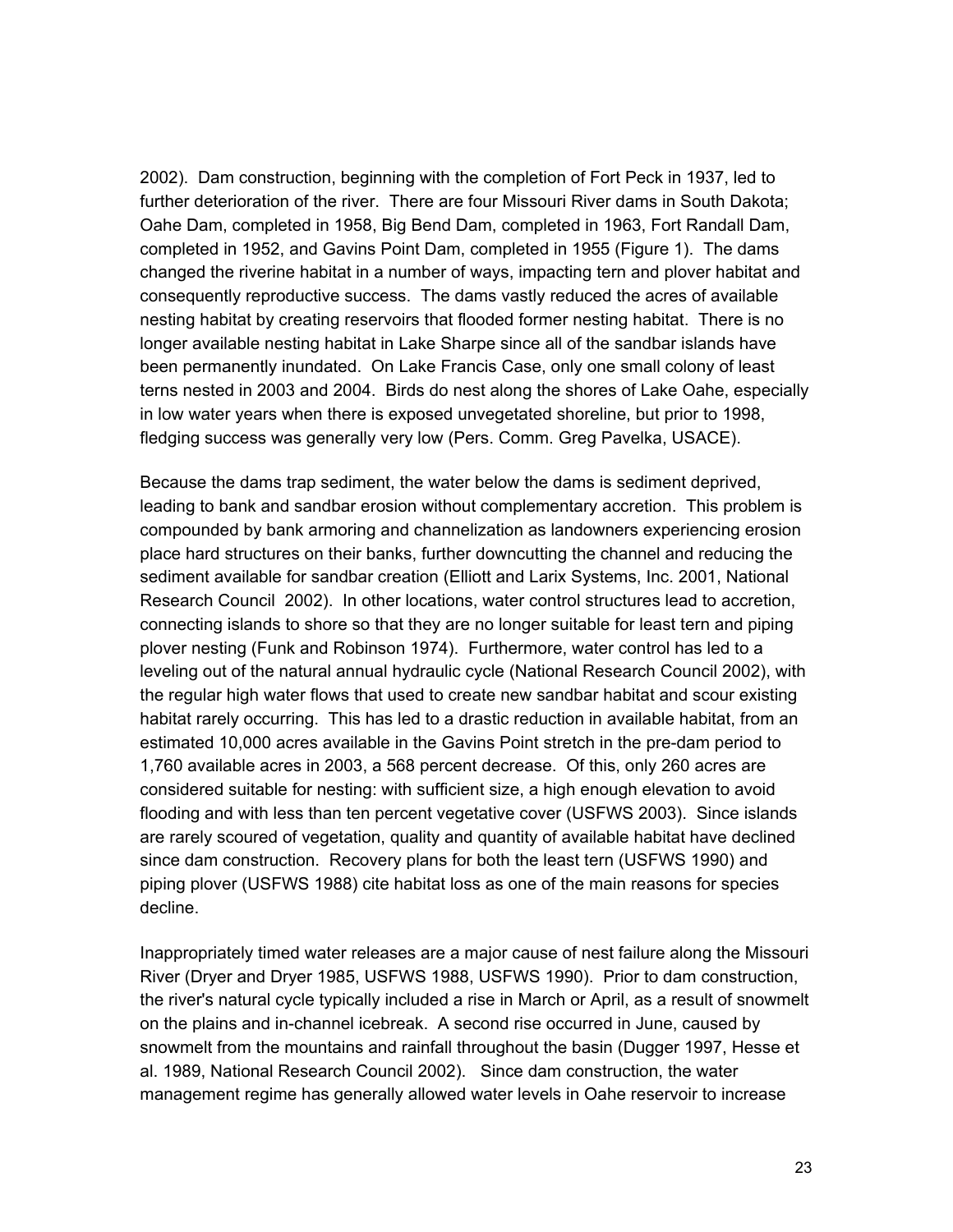through June, and then decrease throughout the remaining summer months as water is released for navigation needs downstream. Water levels below Fort Randall Dam have been variable, while flows below Gavins Point Dam have increased through mid-June and then remained fairly stable (Schwalbach et al. 1993). This water regime has led to frequent island inundation, flooded nests and chick mortality (Larson Unpublished, USFWS 2003, Pers. Comm. Greg Pavelka, USACE).

Predation also destroys many nests and chicks of both species (Pers. Comm. Greg Pavelka, USACE). Although predation has always been a factor, today's limited available habitat restricts nesting, allowing predators to search more effectively (Kruse et al. 2002, Smith and Renken 1993).

# **2 THREATS TO LEAST TERNS AND PIPING PLOVERS**

# *2.1 Summary of Threats in the Least Tern Recovery Plan*

The Interior Least Tern Recovery Plan (USFWS 1990) identifies two major causes for the least tern's decline: habitat alteration and destruction, and human disturbance. Much of the least tern's historical sandbar nesting habitat has disappeared as a result of channelization, irrigation, and dam construction. These changes have also led to an altered water flow pattern, resulting in frequent nesting habitat inundation. Sediment deprived water below the dams means that there is less sandbar formation. This problem is compounded by increased recreational use of sandbars, further reducing reproductive success.

# *2.2 Summary of Threats in the Piping Plover Recovery Plan*

The USFWS Piping Plover Recovery Plan (USFWS 1988) identifies numerous reasons that the population has declined. In the late 1800's and early 1900's, the population was decimated by hunting (Bent 1929). More recently, population decline has been caused by a number of factors including loss of habitat due to recreational and commercial development, reservoirs and channelization resulting in the elimination of sandbars, change in water flow regimes leading to unpredictable and untimely flows, increase in predation due to higher concentrations of predators, human disturbance, livestock and pet disturbance, and inadequate federal regulation. The recovery plan also notes that future changes in water regulation may have adverse impacts on plovers. As the population shrinks and study of the species intensifies, researchers themselves may also have adverse impacts on the species. The plan also identified oil spills, surface mining, agricultural runoff and other environmental contaminants as potential threats to the species, but concluded that these were either short-term or not major threats at the time of the recovery plan's development. The plan also notes that impacts on wintering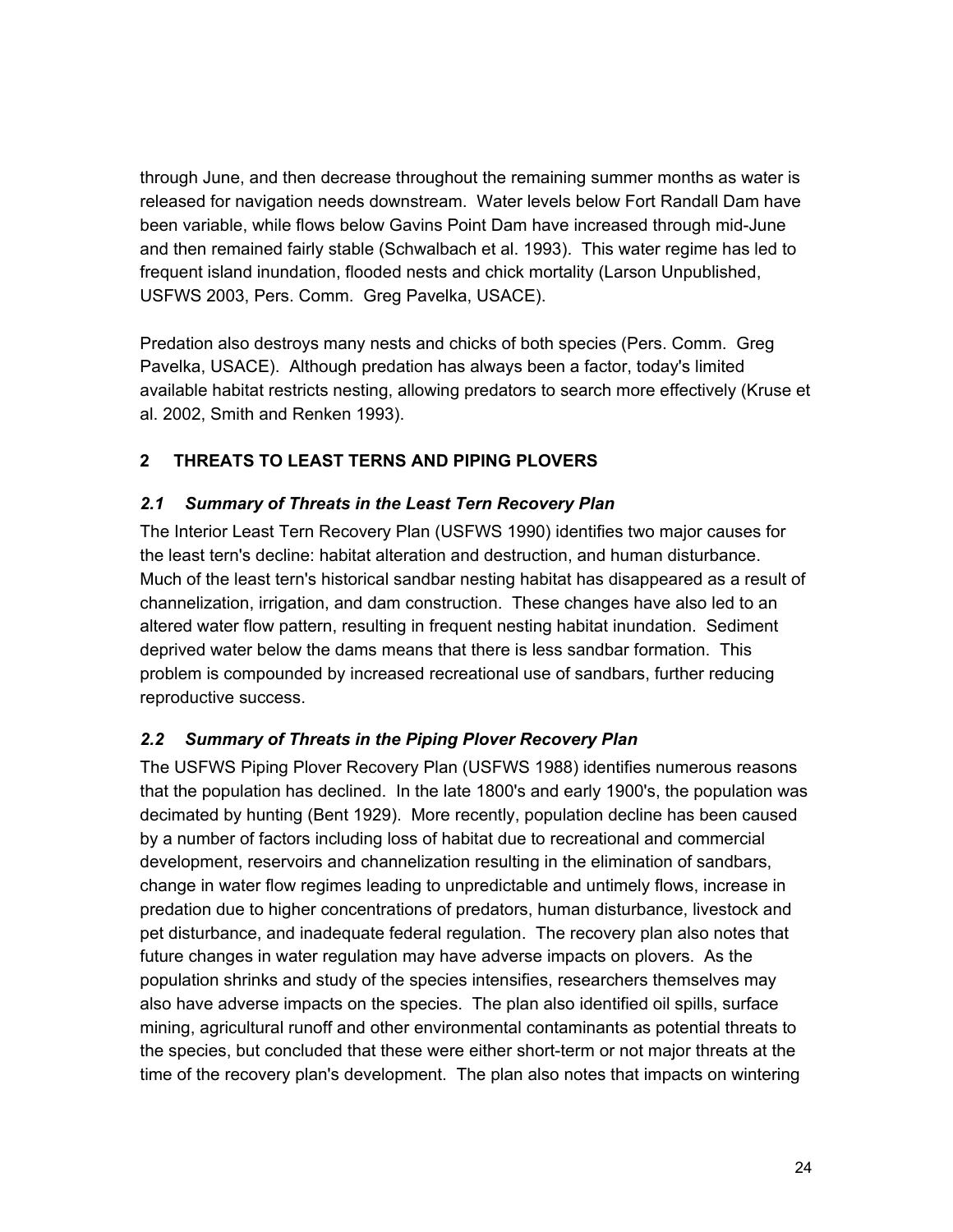grounds may play an important, but as yet unrecognized part in the species' survival and recovery.

# *2.3 Threats to Least Terns and Piping Plovers in South Dakota*

The Corps has been monitoring least tern and piping plover nest success on the Missouri River since 1986. As a part of this project, they have documented both successful and failed nests and, where possible, identified causes of nest failure. Tables 2 and 3 show some of the causes of nest failure for least terns and piping plovers. Discussion of these and other threats to the species are discussed below.

**Table 2 Causes of least tern nest failures during the USACE monitoring period in South Dakota. Percentages show the percent of all nests monitored. Monitoring Periods: Lake Oahe 1995-2004, Fort Randall River 1986-2004, Lewis and Clark Reservoir 1986-2004, Gavins Point River 1986-2004. Source: Greg Pavelka, USACE.**

| <b>Total Nests Monitored 4,645</b>               |                  |                 |         |                                    |                |           |                               |
|--------------------------------------------------|------------------|-----------------|---------|------------------------------------|----------------|-----------|-------------------------------|
| Cause                                            | <b>Predation</b> | <b>Flooding</b> | Weather | <b>Human</b><br><b>Disturbance</b> | <b>Erosion</b> | Livestock | <b>Unknown</b><br>(destroyed) |
| <b>Number</b><br><b>Destroyed</b>                | 488              | 238             | 128     | 20                                 | 21             | 10        | 323                           |
| <b>Percent of all</b><br>monitored<br>tern nests | 10.51%           | $5.1\%$         | $3.0\%$ | 0.43%                              | 0.5%           | $0.22\%$  | 6.95%                         |

**Least tern Nests: Causes of Failure**

**Table 3 Causes of piping plover nest failures during the USACE monitoring period in South Dakota. Percentages show the percent of all nests monitored. Monitoring Periods: Lake Oahe 1995-2004, Fort Randall River 1986-2004, Lewis and Clark Reservoir 1986-2004, Gavins Point River 1986-2004. Source: Greg Pavelka, USACE.**

| <b>Total Nests Monitored 2,564</b>                 |                  |                 |         |                             |                |           |                               |
|----------------------------------------------------|------------------|-----------------|---------|-----------------------------|----------------|-----------|-------------------------------|
| Cause                                              | <b>Predation</b> | <b>Flooding</b> | Weather | Human<br><b>Disturbance</b> | <b>Erosion</b> | ∟ivestock | <b>Unknown</b><br>(Destroyed) |
| <b>Number</b><br><b>Destroyed</b>                  | 295              | 132             | 79      | 38                          |                | 9         | 318                           |
| <b>Percent of all</b><br>monitored<br>plover nests | $10.1\%$         | 4.5%            | 2.7%    | 1.3%                        | 0.31%          | 0.31%     | 10.9%                         |

**Piping plover Nests: Causes of Failure**

# **2.3.1 Predation**

*Description:* Predation is an important factor influencing nest success for both least terns and piping plovers rangewide. In South Dakota, 488 least tern nest losses and 295 piping plover nest losses were attributed to predation during the years the USACE has monitored, the largest cause of mortality of the known causes. Research on the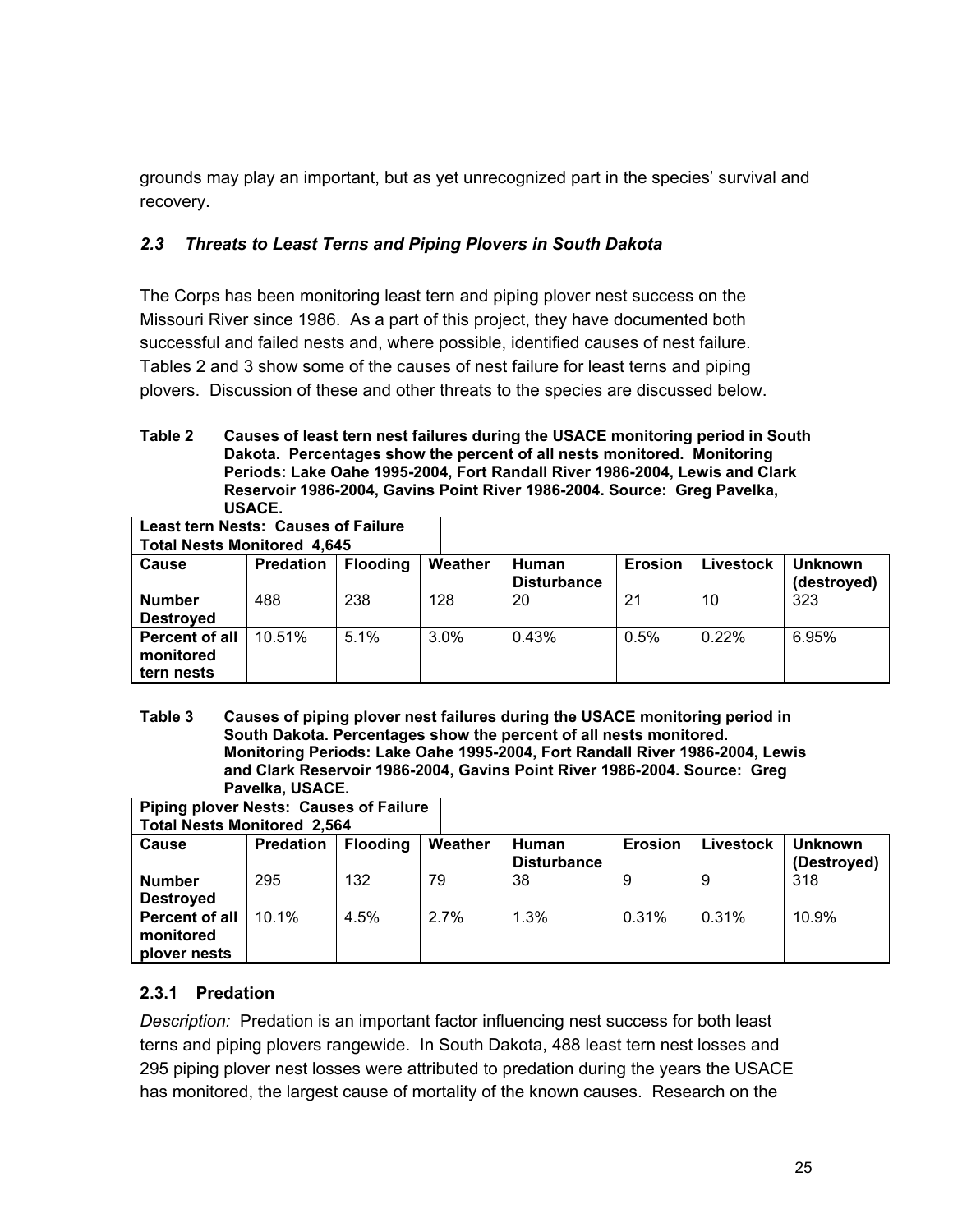Missouri River (Kruse 1993, Kruse et al. 2002) identified American crow, raccoon, and mink as the primary nest predators, and American kestrel and great horned owl as the primary predators responsible for chick mortality.

Least terns and piping plovers evolved with predation pressure, and some loss due to predation is expected even in an unaltered system. However, without high water flows that create new sandbar islands and remove vegetative growth on existing islands, nesting is concentrated, allowing a predator to focus efforts on a smaller area. Also, with more vegetation, predators can hide undetected (Mayer 1993).

*SDGFP Management Options:* The USACE currently places nest cages on many piping plover nests. There is some evidence that protecting nests with predator exclosures may significantly improve the chances for piping plover recovery (Larson et al. 2003), although in some locations, cages may actually increase predation by providing perches for predators or providing a search image for predators to locate nests (Johnson and Oring 2002, personal observation). The USACE is considering options for caging least tern nests. However, since least terns jump up vertically when startled on the nest, the cages with tops used for piping plover nests would disrupt this behavior and possibly injure adult terns. On the Kansas River, least tern nests have been protected using 100-foot (30.5 m) fencing placed around the nest. Fence use has drastically reduced the incidence of predation on those nests (Pers. Comm. Roger Boyd, Baker University).

SDGFP has hired three summer interns to assist with least tern and piping plover monitoring and protection on the Missouri River throughout South Dakota annually since 2001. These interns assist the USACE with monitoring nests and placing predator control structures over plover nests. The field crew assigned to Lake Oahe did not cage most nests on the Lake Oahe shoreline in 2004. They reported that cattle are attracted to the cages, rubbing on them and thus destroying the nests.

Direct predator control is another option available to reduce predation pressure on least terns and piping plovers (Lingle 1993). However, predator control requires an ongoing effort and is unlikely to result in long-term benefits as new individuals tend to move into areas that have been vacated due to control activities. However, predator control in specific problem areas may allow a temporary increase in local nest success. If specific problem areas are identified, state trappers can be requested to assist. Additionally, state trappers can train interested USACE employees to trap specific predators.

# **2.3.2 Unpredictable water levels (Flooding)**

*Description:* In the pre-dam era, water levels on the Missouri River followed a double peaking regime corresponding with snow melt and rainfall on the prairie in March or April and snowpack melt in the Rockies in June (Dugger 1997, Hesse et al. 1989, National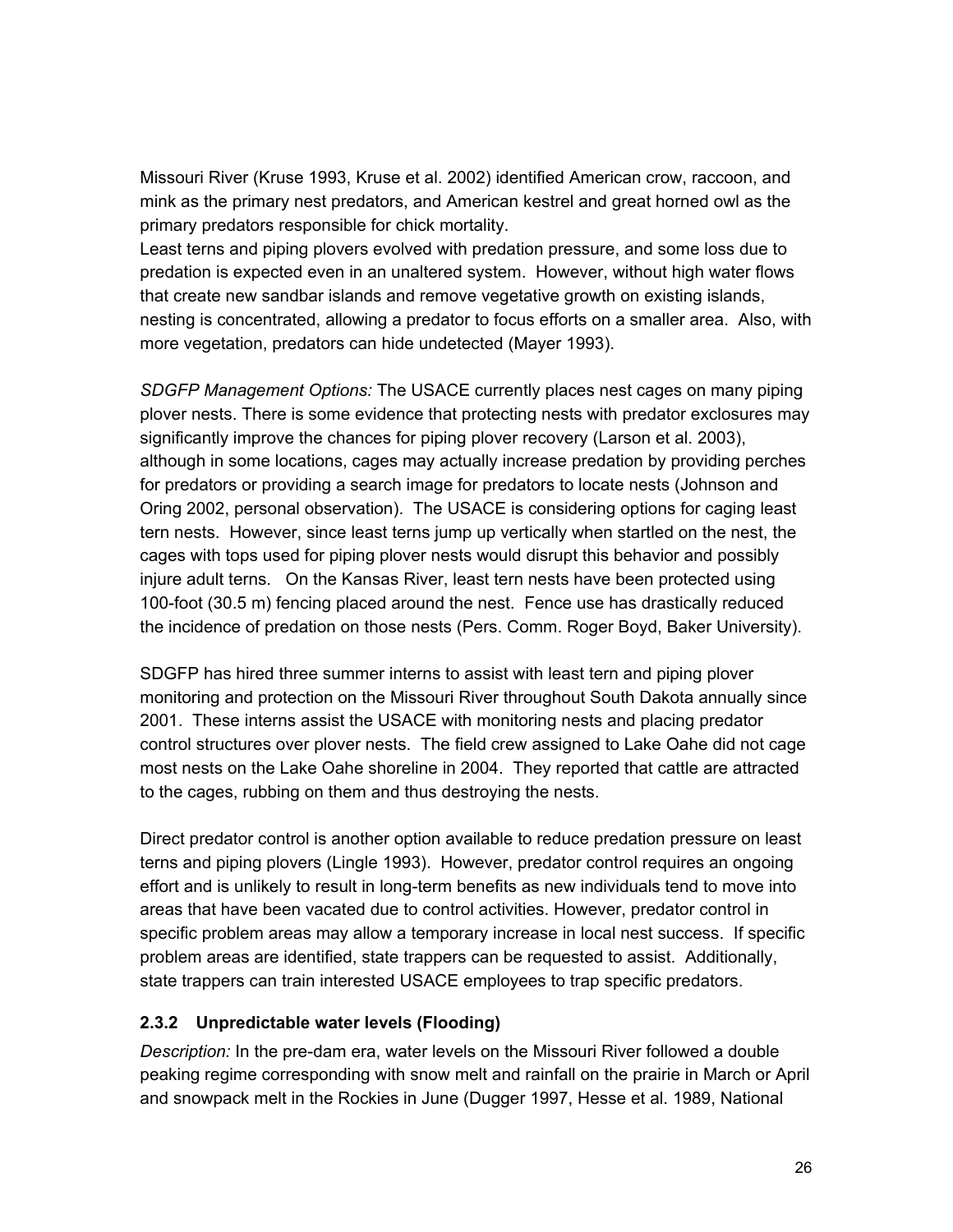Research Council 2002). Today, under the USACE's water management regime, water levels often peak during the nesting season in the summer. This means that lower lying nests are inundated and chicks that can not yet fly are washed away or stranded on small, isolated islands. The USACE attributed 238 least tern nest failures and 132 piping plover nest failures to flooding in South Dakota during the monitoring period (Tables 2 and 3) (Pers. Comm. Greg Pavelka, USACE).

*SDGFP Management Options:* Since the USACE is responsible for water releases from the dams, SDGFP has little direct control over water levels. SDGFP can note impacts of the water regime on least terns, piping plovers and other species, and encourage the USACE to follow a more natural water regime that includes a high spring rise followed by low summer flows. This flow regime would also benefit native fisheries in the state and may provide a spawning cue for the endangered pallid sturgeon.

# **2.3.3 Weather events**

*Description:* Least tern and piping plover chicks and eggs can be injured or killed by hail or severe rain events. Extremely hot temperatures are also stressful for both species. Incubating parents cool eggs by wetting their feathers and standing over the eggs to cool and shade them (Dugger 1997). Parents also shelter chicks from severe weather. In South Dakota, the USACE attributed 128 least tern nest losses and 63 piping plover nest losses to weather events (Tables 2 and 3) from 1986 through 2004.

*SDGFP Management Options:* While some loss due to weather events is unavoidable, reducing human disturbance on nesting areas would likely reduce the impact of severe weather. Human disturbance causes the birds to leave the nest and chicks, exposing them to the elements. SDGFP Wildlife Conservation Officers (WCO's) assist with patrolling nesting areas to keep the public out of nesting areas and participate in information efforts to raise awareness about the needs of rare species nesting along the Missouri River.

# **2.3.4 Human disturbance: recreation, vehicular, pets**

*Description:* Human activities in nesting areas during the breeding season can disturb least terns and piping plovers and cause them to abandon nests. People may also crush nests directly by stepping on them, or keep the parents away from the eggs or young, leaving them vulnerable to heat or cold. All terrain vehicles (ATVs) can also crush eggs, chicks and adults (Smith and Renken 1993). Unleashed domestic dogs destroy nests, disturb parents and kill young.

The USACE attributed 20 least tern and 38 piping plover nest failures in South Dakota to human disturbance during the monitoring period (Tables 2 and 3).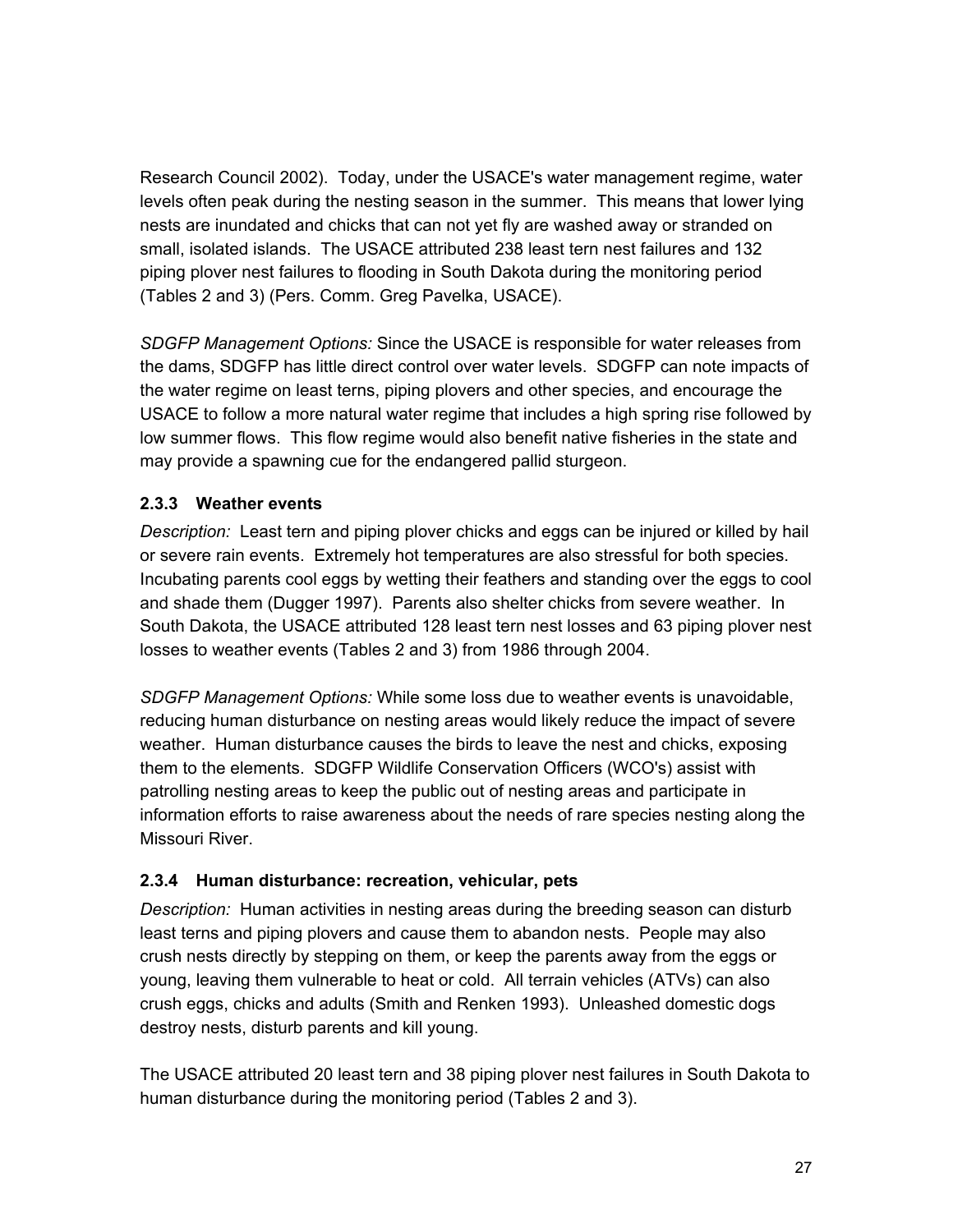*SDGFP Management Options:* SDGFP currently works with the USACE to sign nest colonies and put up psychological (twine) fencing to warn the public to keep out of nesting areas where human disturbance is likely to be a factor (primarily on sandbars below Gavins Point Dam). The use of cages on plover nests may also keep people from directly impacting nests. However, cage use can also lead to the opposite effect, by attracting curious people and leading to either intentional nest destruction or unintentional nest failure if onlookers cause the adults to stay away from the nest for too long. WCO's help patrol near nest areas to make sure that the public respects nesting areas.

As the signs informing the public about least tern and piping plover nesting at boat ramps show signs of wear, SDGFP can put up and maintain new signs as needed. SDGFP has printed its own supply of the "Missouri River Species at Risk" brochure and distributes this leaflet at state park and recreation sites along the Missouri River to increase visitor awareness of least terns and piping plovers. SDGFP employees have also done some outreach about endangered species at Lake Oahe boat ramps.

# **2.3.5 Livestock**

*Description:* Livestock with access to nesting colonies may disturb the parents or directly crush nests or chicks. The USACE attributed 10 least tern and 9 piping plover nest losses in South Dakota to livestock during the monitoring period from 1986-2003, all on Lake Oahe (Appendix B, Appendix C).

*SDGFP Management Options:* On Oahe Reservoir, cattle graze much of the banks on both sides, and fencing such large areas may not be feasible. In specific identified problem areas, SDGFP will work with ranchers, the USFWS Partners for Fish and Wildlife Program and the Natural Resources Conservation Service (NRCS) to put up fencing to keep livestock from nesting sites and, if necessary, to provide an alternate source of water. Given the small number of nests that livestock impact and the high costs of fencing, we anticipate that fencing will not generally be economically feasible. A fence was placed around a tern nest on Lake Oahe in 2001 to prevent livestock trampling. The nest was successful (Pers. Comm. Greg Pavelka, USACE).

# **2.3.6 Food Availability and Water Temperature**

*Description:* Piping plover chicks are able to forage almost immediately upon hatching. They feed primarily on invertebrates that live in moist sand along the water's edge. These macrobenthos are often adapted to specific environmental conditions. The highly variable water levels and temperatures caused by daily water fluctuations out of the dams is likely detrimental to the macrobenthic community and thus reduces available forage for piping plovers (Weisberg et al. 1990).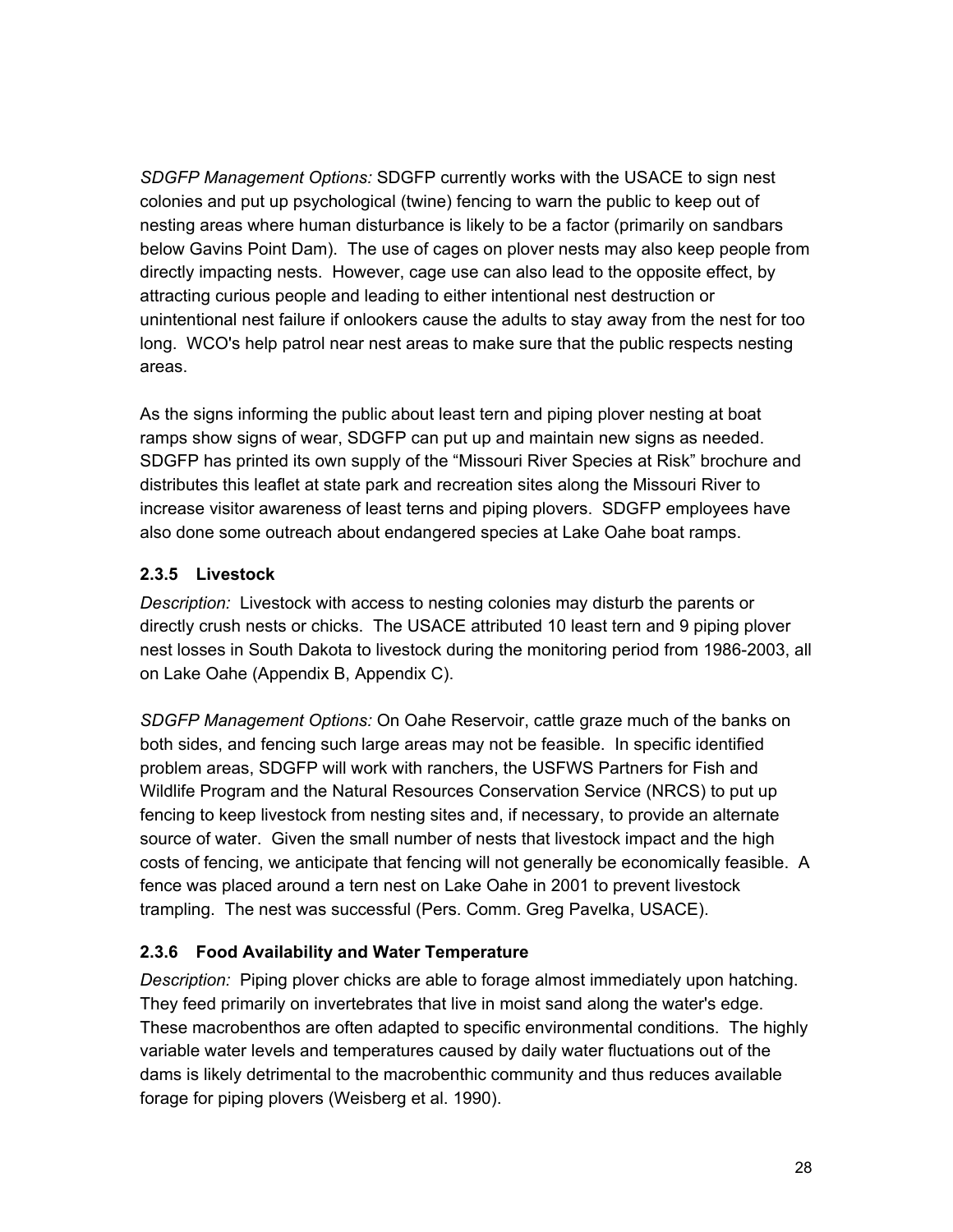Following the release of the 2003 Amendment to the 2000 BO (hereafter 2003 BO) the USACE has attempted to create habitat by building emergent sandbar complexes. The USACE has made numerous efforts in manipulating habitat since 1987, and is currently evaluating these efforts. A report is expected in the near future (Pers. Comm. John Kirwan, USACE). Creating islands that provide sufficient nesting and foraging area will be critical to fledging success. Since piping plover adults and chicks feed exclusively on macroinvertebrates, it is critical that created habitat supports conditions in which these forage species can flourish. This requires creation of islands with some habitat appropriate for nesting with dry sand that does not flood during the nesting season, as well as areas with moist sand that can support an invertebrate population.

Least terns are strictly piscivorous (fish eating), and least tern chicks are fed small fish by their parents for several weeks after hatching (Atwood and Kelly 1984). Adult terns, and even newly fledged birds, can fly some distance to forage (Hill 1993), so least tern chicks can forage even if there is no appropriate habitat for small fish directly adjacent to the nest site. However, dams and bank stabilization have led to decreased habitat available for small fish to spawn system-wide. Altered water temperature and flows associated with the dams reduce the reproductive success of fish, negatively impacting the least tern forage base (Lingle 1993).

*SDGFP Management Options:* Since the State of South Dakota does not have control over water releases from the dams, there is little SDGFP can do to directly foster conditions for macroinvertebrates or fish through flow changes.

The USACE' crews will be monitoring the created habitat for fledging success. SDGFP summer interns will assist with the task of documenting both species' success on created habitat. The state will assist with monitoring specific areas as needed.

# **2.3.7 Lack of Habitat**

*Description:* Prior to dam construction, annual spring flooding carried sediment downstream and eroded some islands while creating others. Since dam construction, the equilibrium between erosion and deposition has been altered, with erosion twentyfive percent and deposition one percent of pre-dam values (Johnson 1992). Banks and sandbars erode with very little accretion (National Research Council 2002). Since the sandbars are rarely scoured by high water events, they soon become vegetated. Both least terns and piping plovers prefer sparsely vegetated nesting habitat (Schwalbach 1988, Sidle et al. 1992). High flows out of the dams to mimic spring flows would help to both create new sandbar habitat and to scour vegetation from existing sandbars as was demonstrated during the 1997-1998 high flow years.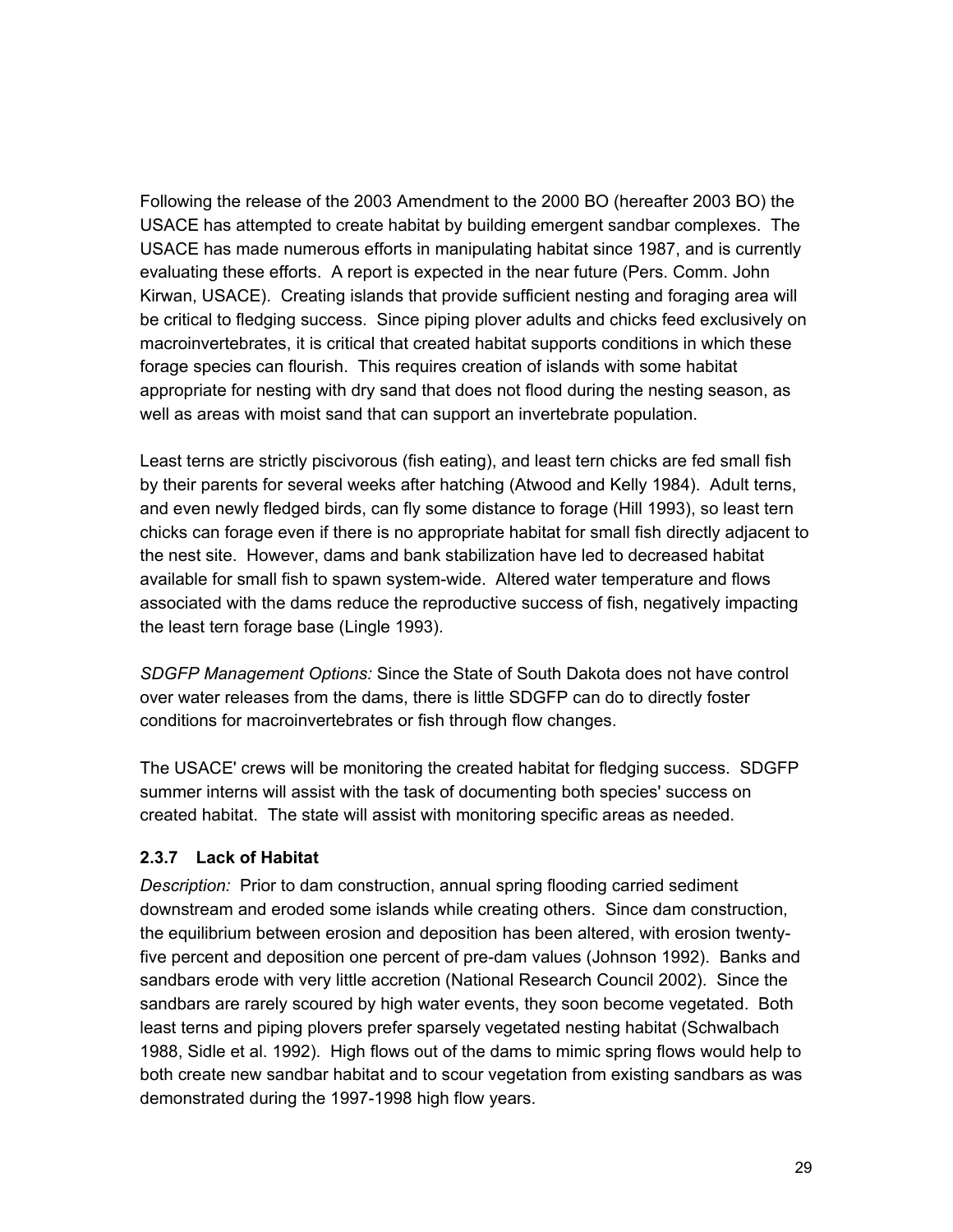Losses attributed to erosion include 21 least tern nests and 9 piping plover nests in South Dakota during the monitoring period (Appendix B, Appendix C). However, these figures do not include pairs that did not nest on the Missouri River system at all due to lack of habitat. Nearly 99 percent of historic least tern nesting substrate on the Missouri has been lost due to river alterations (*in* Dugger 1997).

*SDGFP Management Options:* Since the state of South Dakota does not have control over water releases from the dams, SDGFP has little control over island creation and vegetation scouring through flows. SDGFP can help to facilitate the USACE's efforts to create new islands and to remove vegetation by expediting the permit review process for habitat manipulation. SDGFP summer interns working with USACE crews may also assist in vegetation removal projects.

Some of the transferred lands (Public Law 106-53, August 17, 1999) along Oahe Reservoir are suitable for least tern and piping plover nesting, depending on water level and amount of vegetation. SDGFP will evaluate the transferred lands as the state takes possession. Potential, historic, or currently used nesting habitat will be identified, and retaining and enhancing habitat will be given a high priority.

# **2.3.8 Contaminants**

*Description:* Adverse effects from environmental contamination should be monitored for potential impacts to least tern and piping plover populations. A study on least terns and piping plovers on the Missouri River did not find any reduction in reproductive success attributable to contamination (Welsh and Mayer 1993). Researchers should be aware of potential impacts by contaminants in the future, but management actions do not appear to be necessary at this time.

# **2.3.9 Disease**

*Description:* A dead piping plover tested positive for West Nile virus in 2003 on Lewis and Clark Lake (Pers. Comm. Greg Pavelka, USACE). The USACE crews are currently collecting dead least tern or piping plover specimens found during monitoring and shipping them to the USGS Wildlife Health Lab for analysis. A disease epidemic among least terns and piping plovers could have devastating effects on the populations.

*SDGFP Management Options:* SDGFP summer employees on the river with USACE least tern and piping plover crews will assist with specimen collection and documentation as they find carcasses.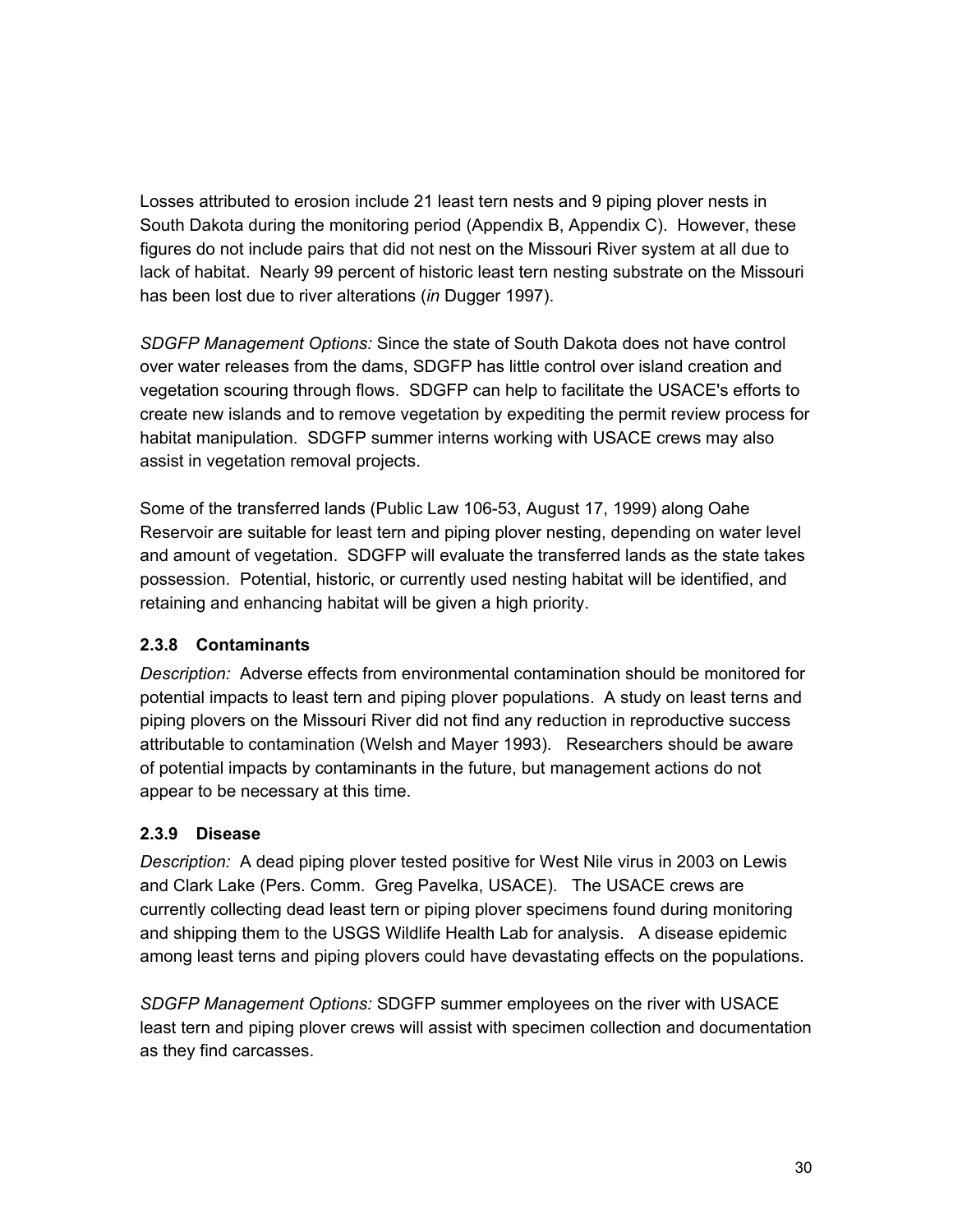### *2.4 Future Threats*

Impacts caused by the water management regime are likely to continue, leading to flooded nests, decreased habitat availability, and concentration of predators. The plan to mechanically create islands described in the 2003 BO may alleviate the problem of sandbar availability in the short term, but will require regular maintenance. Created islands may not provide the macrobenthic community necessary for piping plover chicks to forage, causing chicks to starve (USFWS 2003). Additionally, islands that remain intact over long periods of time may concentrate predators. Mechanical construction and maintenance are very expensive, and the future of appropriate habitat is uncertain given the vagaries of budgeting.

Direct human disturbance (use of beaches for recreation, ATV's etc.) is currently responsible for only about 1.2 percent of all failed least tern nests and 4.5 percent of all failed piping plover nests. Human disturbance is primarily a problem below Gavins Point Dam, where most of the birds are also concentrated. As more people recreate in this stretch of river, impacts caused by human disturbance may also increase.

# **3 STATE GOALS**

SDGFP managers recognize the state's importance in promoting recovery of both species. South Dakota may have an especially important role to play in the recovery of piping plovers. While all but approximately 400 to 800 (Pers. Comm. Greg Pavelka, USACE) of the estimated 12,000 interior least tern population nests on the lower Mississippi River (3.3 to 6.7 percent) (USFWS 2003), the Missouri River is a primary nesting system for piping plovers. In the 2001 International Piping Plover Census, approximately 35 percent of the piping plovers in the Northern Great Plains, including Canada, were found on the Missouri River in North and South Dakota (Ferland and Haig 2002). Of these, about 33 percent nest on the 98-mile stretch below Fort Randall Dam and Gavins Point Dam. In 2004, approximately one-quarter (1,587) of the worldwide population of adult piping plovers was located on the Missouri River, and nearly onetenth (570) of the worldwide population was in South Dakota (Pers. Comm. Greg Pavelka, USACE).

We have set species' goals based on a three-pronged approach, all of which, when met, should promote species recovery. These include a fledge ratio goal, a habitat goal, and a population number goal. We hope that by incorporating all three parameters, the populations will be truly recovering when the goals have been met. These goals, in conjunction with recovery in the rest of the range, should lead to rangewide recovery.

In addition, both least tern and piping plovers are extremely mobile species that disperse quickly over large areas in response to changing environmental conditions. Data from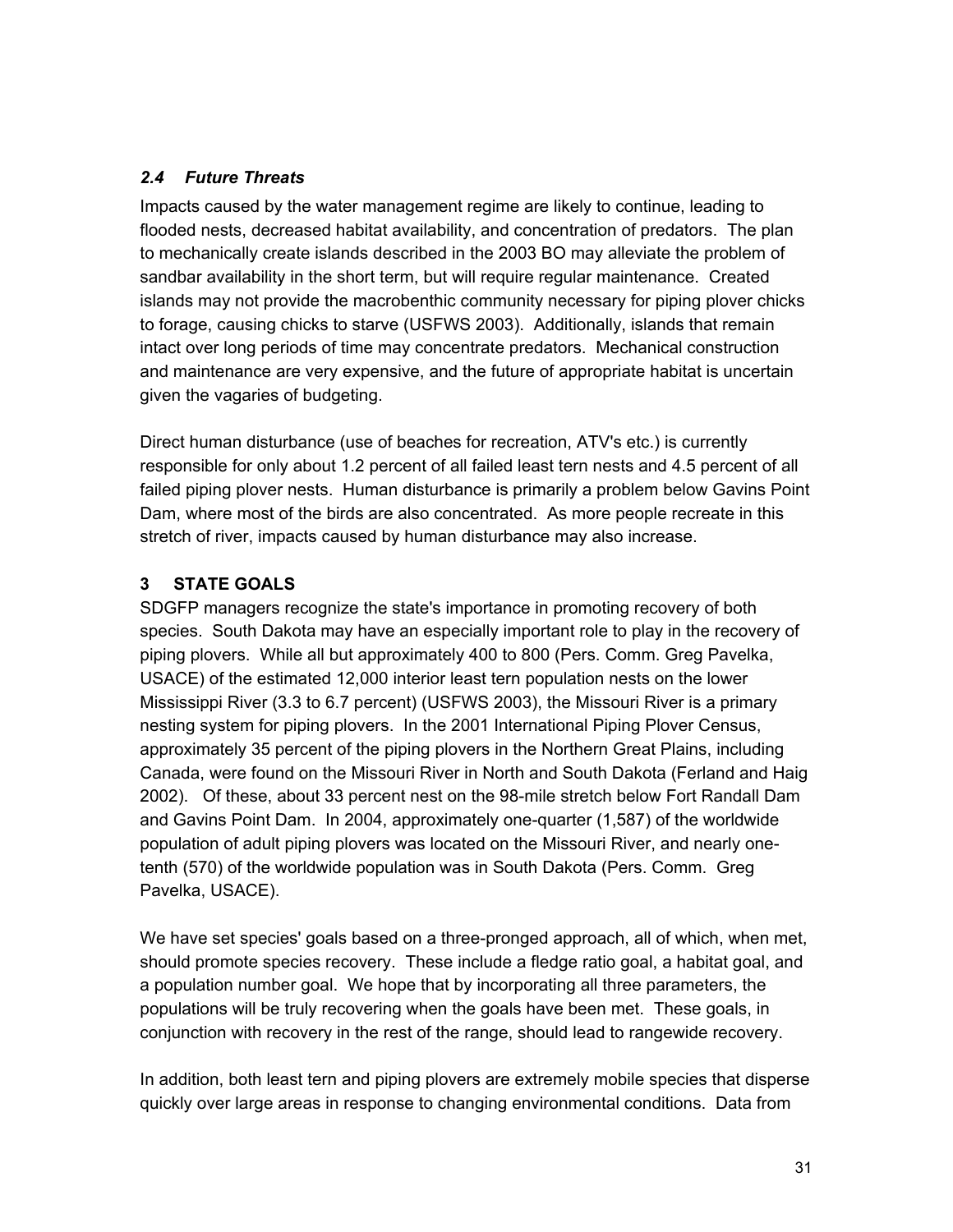the International Piping Plover Censuses suggest an inverse relationship between the population numbers in prairie Canada and those on the United States Great Plains (Ferland and Haig 2002). In addition, historical events have demonstrated that conditions which temporarily make habitat unsuitable may improve habitat for several years. For example, during the high water of 1997, very few birds nested on the Missouri River and the birds that did nest experienced extremely low reproductive success. However, in the years following that high water event, numbers of both species increased dramatically, and fledge ratios were considerably higher than they had been since the USACE began monitoring in 1986. We recognize that both least terns and piping plovers can be expected to experience both highly productive years and years with very low success. We have developed this plan to be flexible enough to incorporate this natural variability. In addition, the effects from a single event can last for multiple years. The population numbers and fledge ratios have remained high through 2004 since the high waters receded in 1998. Therefore, we chose a ten-year average to include a range of conditions.

### *3.1 Fledge Ratio Goals*

### **3.1.1 Analysis of Least Tern Fledge Ratio**

There have been several analyses of least terns to determine the fledge ratio required to increase and stabilize the population. Researchers agree that longevity and survival are the most important factors in determining the necessary fledge ratio (Melvin and Gibbs 1994, Prindiville Gaines and Ryan 1988, Thompson 1982, Wemmer et al. 2001). In a study of California least terns, Massey et al. (1992) estimated that most breeding birds were between the ages of three and seven. Two least terns banded as chicks lived to 21 years old (Thompson 1982). Table 4 summarizes the studies examining least tern survival (Thompson 1982, Massey et al. 1992, Renken and Smith 1995). Although there have been few studies looking at survival, the adult survival estimates have been fairly similar to one another and also to estimates for other larid species (Table 5), suggesting that they are fairly accurate. Juvenile survival estimates are more difficult to determine as studies are confounded by the tendency of juveniles to disperse.

Using published survival estimates, researchers have estimated the fledge ratio required for least tern population stability. Thompson (1982) estimates that 0.5 to 0.65 fledglings per adult (1.0 to 1.3 fledglings per pair) are necessary for population stability. Dugger (1997) also suggests that a fledge ratio of 1.0 fledgling per adult is necessary for population stability, while Kirsch and Sidle (1999) suggest that only 0.51 fledglings per pair are required for population maintenance. In fact, Kirsch and Sidle (1999) point out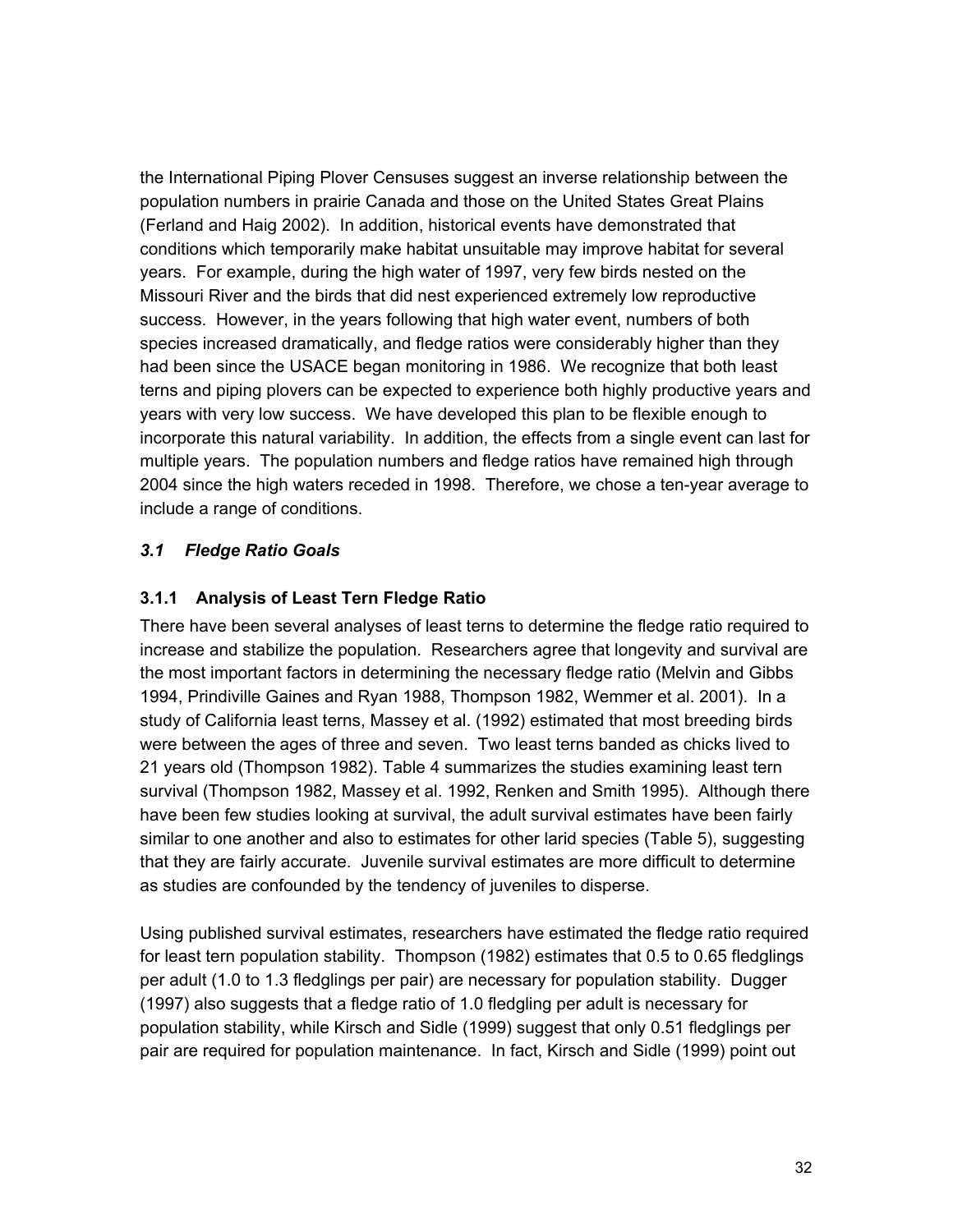| Table 4 | <b>Estimated Least Tern Survival</b> |  |  |
|---------|--------------------------------------|--|--|
|         |                                      |  |  |

| Location             | #<br><b>Adults</b><br><b>Banded</b> | <b>Mean</b><br>Annual<br><b>Survival</b> <sup>a</sup><br>'SE) <sup>b</sup> | # Fledglings<br><b>Banded</b> | <b>Mean</b><br><b>Survival</b> <sup>a</sup> | Yrs.<br>οf<br><b>Study</b> | <b>Source</b>                   |
|----------------------|-------------------------------------|----------------------------------------------------------------------------|-------------------------------|---------------------------------------------|----------------------------|---------------------------------|
| Texas<br>Coast       | 279                                 | 0.853-0.941                                                                | 765                           | ≤0.853-<br>0.941<br>(fledge-<br>adult)      | 3                          | Thompson<br>1982                |
| California           |                                     | 0.88                                                                       | 1,940<br>(hatchlings)         | 0.16<br>(hatch-adult)                       |                            | Massey et al.<br>1992           |
| Mississippi<br>River | 194                                 | 0.85(0.057)                                                                |                               |                                             | 5                          | Renken and<br><b>Smith 1995</b> |

River Smith 1995 <sup>a</sup> Mean annual survival is measured on a scale from zero to one, with zero being no survival and one being all individuals surviving in a given year.<br><sup>b</sup> SE = Standard Error

| Table 5 | Reported values of annual adult (birds old enough to breed) survival for larid |
|---------|--------------------------------------------------------------------------------|
|         | species estimated from mark-recapture, mark-resighting, or band returns. from  |
|         | <b>Kirsch 1996.</b>                                                            |

| <b>Species</b>         | Mean annual survival <sup>a</sup> | <b>Method</b> <sup>b</sup> | <b>Source</b>            |
|------------------------|-----------------------------------|----------------------------|--------------------------|
| Swallow-tailed gull    | 0.94                              | MR.                        | Harris 1979              |
| Creagrus furcatus)     |                                   |                            |                          |
| Herring gull           | $0.91 - 0.93$                     | BR.                        | Kadlec and Drury 1968    |
| (Larus argentatus)     |                                   |                            |                          |
| Red-billed gull        | 0.89 females, 0.84                | MR.                        | <b>Mills 1990</b>        |
| (L. novaehollandiae    | males                             |                            |                          |
| scopulinus)            |                                   |                            |                          |
| Western gull           | 0.81 females, 0.84                | BR.                        | Spear et al. 1987        |
| (L. occidentalis)      | males                             |                            |                          |
| Common black-headed    | 0.80 adults,                      | <b>BR</b>                  | Isenmann et al. 1990     |
| gull (L. ridibuncus)   | 0.40 first yr.                    |                            |                          |
|                        | 0.82                              | JS                         | Clobert et al. 1987      |
| Black-legged kittiwake | $0.81 - 0.86$                     | MR.                        | Coulson and Wooller 1976 |
| (Rissa tridactyla)     |                                   |                            |                          |
| Caspian tern (Sterna   | 0.89                              | <b>BR</b>                  | Gill and Mewaldt 1983    |
| caspia)                |                                   |                            |                          |
| Roseate tern (S.       | $0.74 - 0.75$                     | JS                         | Spendelow and Nichols    |
| dougallii)             |                                   |                            | 1989                     |
| Common tern (S.        | 0.92                              | MR.                        | DiCostanzo 1980          |
| hirundo)               |                                   |                            |                          |
| Arctic tern (S.        | $0.87 - 0.88$                     | MR.                        | Coulson and Horobin 1976 |
| paradisaea)            |                                   |                            |                          |

<sup>a</sup> Mean annual survival is measured on a scale from zero to one, with zero being no survival and

one being all individuals surviving in a given year.<br><sup>b</sup> BR = calculated from band-return data; JS = calculated from mark-recapture or mark-resighting data and analyzed using a Jolly-Seber-type model (Pollock et al. 1990); MR = calculated from mark-recapture or mark-resighting data and analysis other than a Jolly-Seber-type model.

that even the 0.51 fledge ratio goal has often not been met in large portions of the least tern's range. In South Dakota, the average fledge ratio from 1995 through 2004 is 1.13,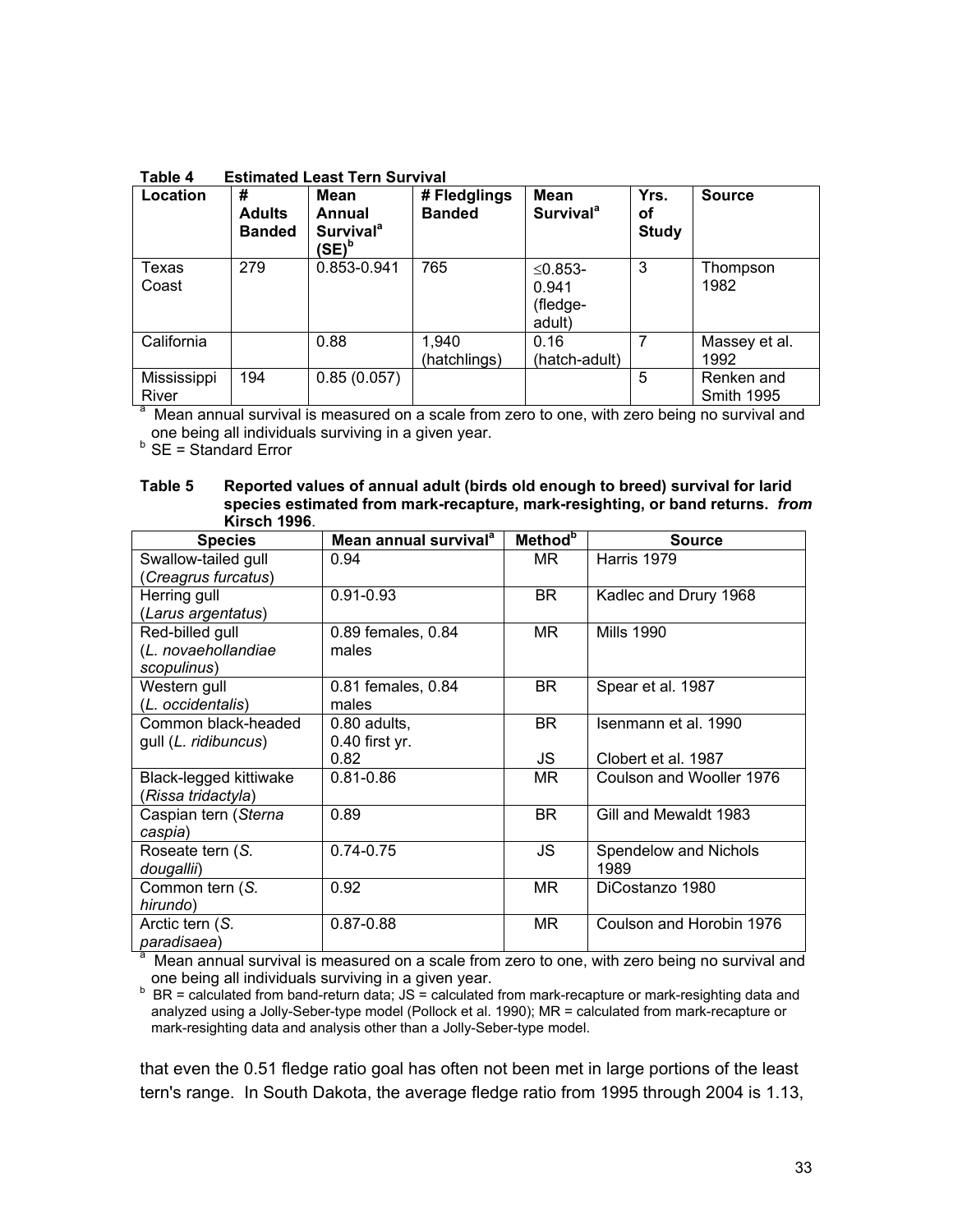and for the entire Missouri River system, it is 1.03 for the same time period (Pers. Comm. Greg Pavelka, USACE). Since the high water of 1997, the average fledge ratio for the Missouri River has been 1.21 (1998-2004).

# **3.1.2 Least Tern Fledge Ratio Goal**

We have set the fledge ratio goal for South Dakota at 1.0 fledglings per pair over a ten-year running average. As discussed above, a ten-year running average should be a long enough period to include a variety of environmental conditions (i.e. droughts and floods) that adequately captures the natural variability in the Missouri River system and associated least tern population. For example, while the fledge ratio in South Dakota averaged only 0.49 during the 1996-1997 high water years, the habitat created in this high water event has led to several years of fledge ratios in excess of 1.0, much higher than the fledge ratios that had been recorded in most years previously (average fledge ratio from 1987 through 1995 in South Dakota was 0.46). A fledge ratio of 1.0 is believed to be sufficient for population maintenance (Thompson 1982, Dugger 1997, Kirsch and Sidle 1999), and given appropriate conditions, it is clearly attainable since higher fledge ratios have been recorded along the Missouri River in South Dakota since 1998.

Also, since South Dakota is near the northern edge of the least tern's range (USFWS 2003), the long-term fledge ratio probably cannot be expected to greatly exceed a maintenance level. However, to avoid shrinkage of the species' range, it is important to retain a viable breeding population in South Dakota.

# **3.1.3 Analysis of Piping Plover Fledge Ratio**

As with least terns, researchers agree that survival and longevity are the most important factors in determining the fledge ratio necessary for piping plover population maintenance (Larson et al. 2000, Melvin and Gibbs 1994, Prindiville Gaines and Ryan 1988, Root et al. 1992). Several researchers have examined juvenile and adult piping plover survival rates as shown in Table 6. In a 20-year study of piping plovers, Wilcox (1959) found that piping plovers could live for eleven years or more.

Estimates of the fledge ratio needed to maintain a stable piping plover population range from 1.13 to 2.0 fledglings per adult pair as shown in Table 7.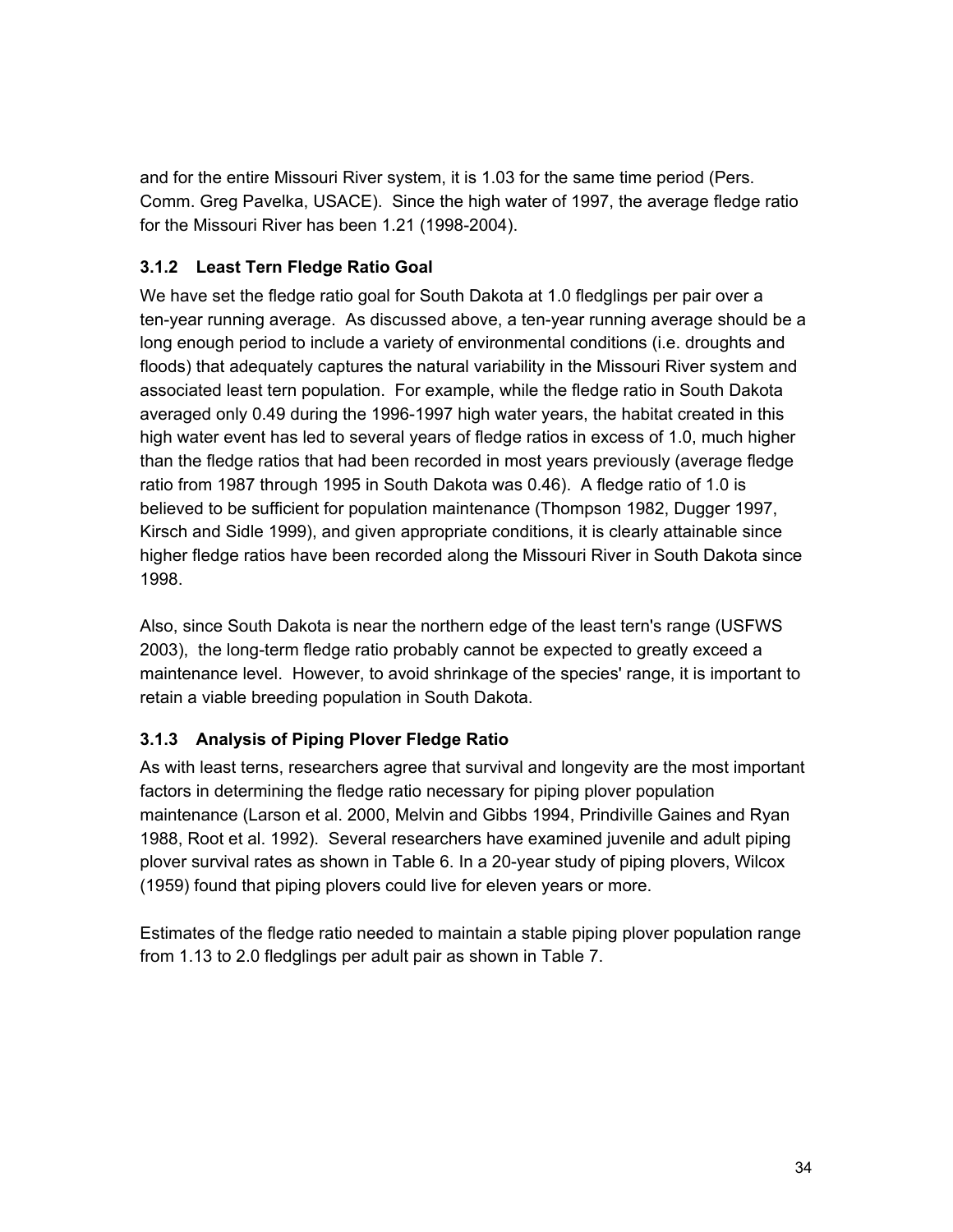| Location                                                | #<br><b>Adults</b><br><b>Banded</b> | <b>Mean</b><br>Annual<br><b>Survival</b> <sup>a</sup><br>(SE) <sup>b</sup> | #<br><b>Fledglings</b><br><b>Banded</b> | <b>Mean</b><br>Annual<br><b>Survival</b> <sup>a</sup><br>$(SE)^b$ | Yrs.<br>οf<br><b>Study</b> | <b>Source</b>                             |
|---------------------------------------------------------|-------------------------------------|----------------------------------------------------------------------------|-----------------------------------------|-------------------------------------------------------------------|----------------------------|-------------------------------------------|
| Williams Preserve,<br>ND.                               | 204                                 | 0.737<br>(0.092)                                                           | 143                                     | 0.318<br>(0.075)                                                  | 10                         | Larson et<br>al. 2000                     |
| Chain of Lakes,<br>ND,<br>Saskatchewan<br>and Minnesota |                                     | 0.634                                                                      |                                         | 0.507-0.634                                                       |                            | Prindiville<br>Gaines<br>and Ryan<br>1988 |
| Chain of Lakes,<br>ND.                                  | 352                                 | 0.664<br>(0.057)                                                           | 138                                     |                                                                   | 6                          | Root et al.<br>$1992^{\circ}$             |
| <b>Atlantic Coast</b><br>Population (MA)                | 103                                 | 0.74                                                                       | 61                                      | 0.48                                                              | $\overline{4}$             | Melvin<br>and Gibbs<br>1994               |
| Great Lakes (MI)                                        |                                     | 0.73                                                                       |                                         | $0.24 - 0.312$                                                    |                            | Wemmer<br>et al. 2001                     |

**Table 6 Estimated Piping Plover Survival**

et al. 2001 and a measured on a scale from zero to one, with zero being no survival and one being all all. 2001<br>A Mean survival is measured on a scale from zero to one, with zero being no survival and one being all individuals survive in a given year.

 $SE =$  Standard Error

<sup>c</sup> Note: Survival estimates, especially for juveniles, are probably low due to band loss and dispersal. For this reason, Root et al. 1992 did not calculate mean juvenile survival.

| <b>Fledge Ratio (Fledglings/pair)</b> | <b>Source</b>                    |  |  |
|---------------------------------------|----------------------------------|--|--|
| 1.15-1.44                             | Prindiville Gaines and Ryan 1988 |  |  |
| 1.13 (to stabilize the population)    | Ryan et al. 1993                 |  |  |
| (For a population increase of         |                                  |  |  |
| $1\% - 1.16$ , $2\% - 1.19$           |                                  |  |  |
| $1.7 - 2.0$                           | Plissner and Haig 2000           |  |  |
| 1.25 (entire Great Plains pop.) to    | Larson et al. 2002               |  |  |
| 1.44 (alkaline wetlands)              |                                  |  |  |
| 1.245 (Atlantic Coast Population)     | Melvin and Gibbs 1994            |  |  |

**Table 7 Estimated Piping Plover Fledge Ratio for Stable Population**

# **3.1.4 Piping Plover Fledge Ratio Goal**

We set the fledge ratio goal for piping plovers at 1.5 fledglings per pair over a ten-year running average. This fledge ratio should allow for some population growth (Larson et al. 2002). In developing this fledge ratio, we examined the various models developed by a number of researchers (Prindiville Gaines and Ryan 1988, Ryan et al. 1993, Plissner and Haig 2000, Larson et al. 2002, Melvin and Gibbs 1994). The models are highly sensitive to changes in survival, so that even slight variations in survival estimates have dramatic impacts on the fledge ratio required for population stability. For example, a 0.127 difference in estimates of juvenile survival led to the fairly large fledge ratio range (1.15 to 1.44) that Prindiville Gaines and Ryan (1988) suggest is necessary to maintain a stable Great Plains population. We believe that the survival estimates and modeling techniques used by Larson et al. (2002) reflect the best and most recent information available. Thus, their conclusion that a 1.25 fledge ratio is necessary to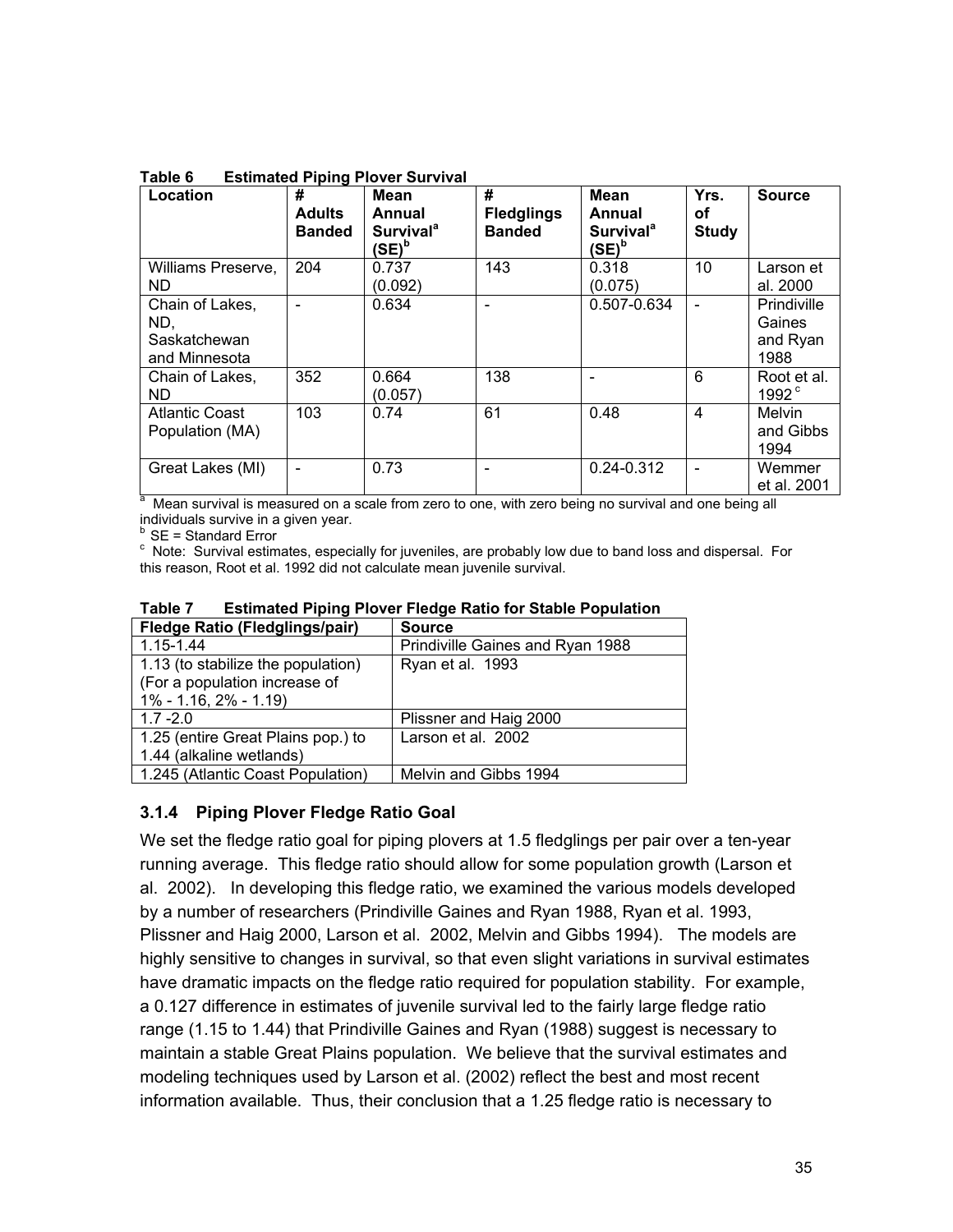stabilize the population and a higher fledge ratio is needed to increase the population is robust. Plissner and Haig's (2000) model calls for a substantially higher fledge ratio to stabilize the population (1.7 to 2.0), but the survival rates that they use appear to be low compared with the estimates established by other researchers. A small increase in Plissner and Haig's (2000) survival estimates results in a much higher likelihood of population persistence, and thus a lower required fledge ratio (Larson et al. 2002).

With the habitat created in the high water of 1997, piping plover fledge ratios met or exceeded 1.5 in four out of the seven years from 1998 through 2004 in South Dakota (in 1999, fledge ratio was 1.12) (Pers. Comm. Greg Pavelka, USACE). Piping plover success can be expected to fluctuate annually or over a multi-year cycle in response to habitat conditions, so years in which fledge ratio is higher than necessary for population maintenance are needed to counteract those years when the fledge ratio is low (Larson unpublished).

# *3.2 Population Goals*

For both the least tern and piping plover, the USFWS national recovery plans were developed prior to extensive species surveys. At that time (1990 for least terns, 1988 for piping plovers), biologists had little information available to help set population goals. Surveys have now been conducted on the Missouri River for 19 years (as of 2004), so SDGFP felt that it was reasonable to examine the substantial body of new information generated since the recovery plans were written and to develop new population goals based on this updated information. As new information becomes available, or when the Service updates the recovery plans or develops five-year status reviews, SDGFP will reevaluate these goals in light of the new information or analysis.

# **3.2.1 Least Tern Population Recovery Plan Goals**

The interior least tern recovery plan (USFWS 1990) requires 7,000 adult birds to be maintained on stretches of the Missouri, Mississippi, Ohio, Arkansas, Red and Rio Grande River systems for ten years. Kirsch and Sidle (1999) suggest that the rangewide population has been at or near the 7,000 bird mark from at least 1991 through 1995, largely due to a 901 mile stretch of the Mississippi River. Many areas where the birds occur seem to be a sink (production is not sufficient to support the numbers of least terns seen). The population may be made up of birds emigrating from other areas, or estimates of other parameters of the population (juvenile or adult survival etc.) may be inaccurate.

The recovery plan calls for 2,100 adult birds on the Missouri River system. Of these, the plan specifies that South Dakota should have 680 birds, broken down as follows: Lake Oahe - 100 adults, Fort Randall stretch - 80 adults, Gavins Point stretch - 400 adults,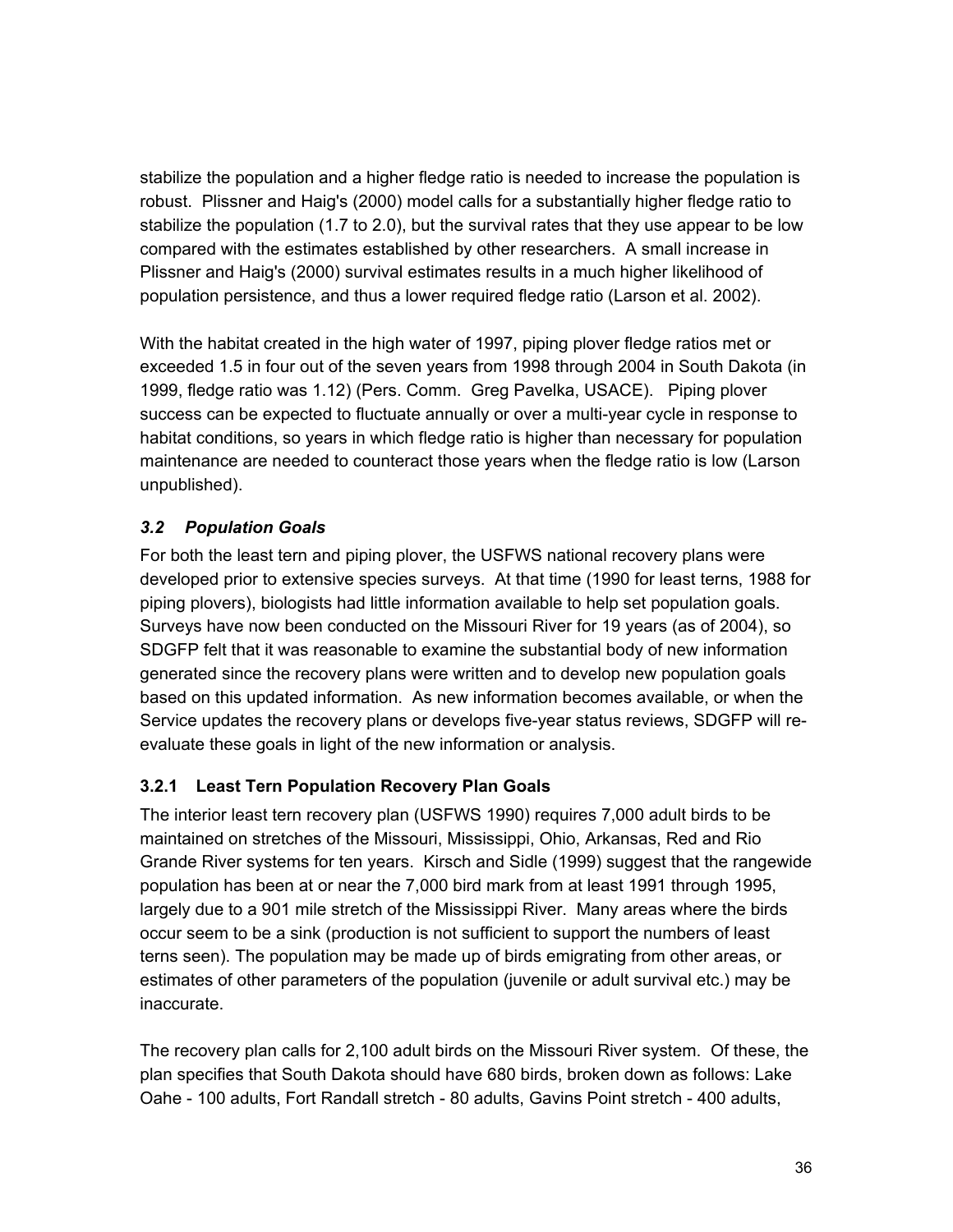other Missouri River locations - 30 adults, Cheyenne River - 80 adults. Table 8 shows the numbers of least terns observed in South Dakota since 1986. As the table shows, population numbers in South Dakota have yet to approach the numbers set out in the recovery plan.

# **3.2.2 Developing a Least Tern Population Goal**

To set the population objectives, the least tern recovery plan (USFWS 1990) examined six criteria:

*1. current data on distribution and abundance of interior least terns on each river system*

Although there are many least tern monitoring programs throughout the species' range, the numbers are not regularly compiled, so it is not possible to determine how the species is doing as a whole. The recovery plan (USFWS 1990) reports number of birds observed throughout the species' range from 1985 through 1988. In those years, the highest concentration of birds was observed on the Mississippi River, with approximately half of the birds surveyed rangewide on a 684-mile (1,100 km) stretch of river.

## 2. *knowledge of how thoroughly each state has been surveyed*

Least terns have been surveyed on most river systems where they nest, although the results of these various surveys have not been compiled (e.g. Boyd 2001, Clark 1988, Dinan 1983, Hill 1993, Whitman 1988, Pers. Comm. Greg Pavelka, USACE, Pers. Comm Steve Wilson, National Park Service). Standard surveying methods would be helpful in determining the rangewide population. As Table 8 shows, the Missouri River has been surveyed annually since 1986, and the Cheyenne River has been surveyed annually or biannually since 1995, so the numbers in South Dakota and on the Missouri River as a whole are well documented. Since least terns are a highly mobile species, it is difficult to draw conclusions about the population as a whole without rangewide information.

## *3. historic population data*

There is scant historic population information about least terns. Lewis and Clark apparently saw them frequently along the Missouri River starting in Nebraska (Ducey 2000), but there are no numerical estimates available. From 1986 through 2004, the USACE has censused most available habitat on the Missouri River, with more complete surveys from 1993. The highest number of least terns was observed on the Missouri River system in 2003, with 1,338 adults counted.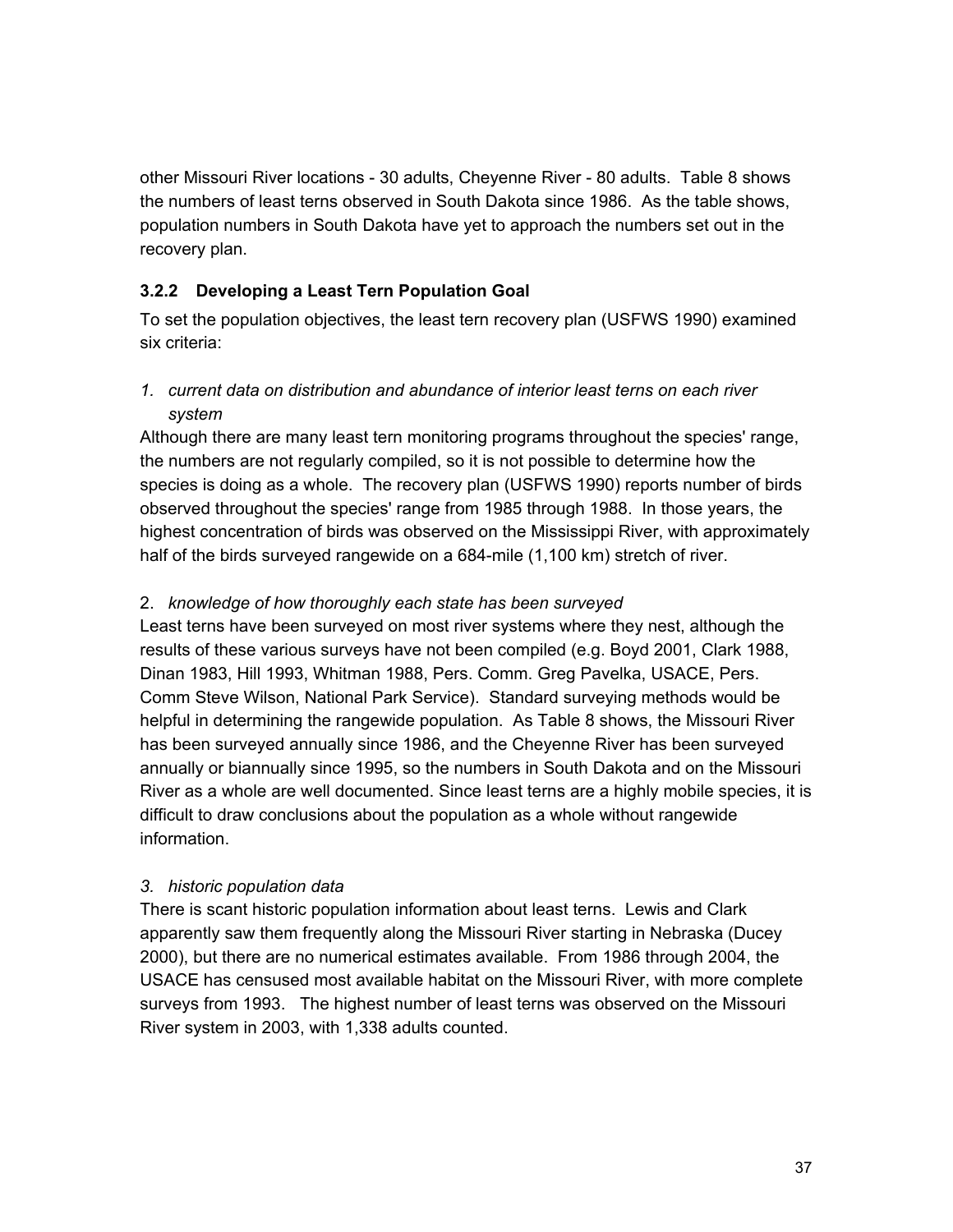#### **Table 8 Least Tern: Comparison of 1990 Recovery Plan Requirements with Least Terns Censused. Note: Measured in** *Individual Adults*

| <b>Recovery Plan</b>                                                                      |                              |                |                 | 7,000 Adults Maintained for 10 years |               |                          |                |                |                 |                |                |                                    |             |                  |                  |                  |                 |                 |                |               |
|-------------------------------------------------------------------------------------------|------------------------------|----------------|-----------------|--------------------------------------|---------------|--------------------------|----------------|----------------|-----------------|----------------|----------------|------------------------------------|-------------|------------------|------------------|------------------|-----------------|-----------------|----------------|---------------|
| <b>Nationwide Goal</b>                                                                    |                              |                |                 |                                      |               |                          |                |                |                 |                |                |                                    |             |                  |                  |                  |                 |                 |                |               |
| <b>Missouri River-wide Goal</b>                                                           |                              |                |                 | 2,100 Adults Maintained for 10 years |               |                          |                |                |                 |                |                |                                    |             |                  |                  |                  |                 |                 |                |               |
|                                                                                           | Recovery                     |                |                 |                                      |               |                          |                |                |                 |                |                | <b>Number of Adult Least Terns</b> |             |                  |                  |                  |                 |                 |                |               |
| <b>South Dakota</b>                                                                       | Plan                         |                |                 |                                      |               |                          |                |                |                 |                |                |                                    |             |                  |                  |                  |                 |                 |                |               |
| <b>Least Terns</b>                                                                        | <b>Requires</b><br>(Adults): | 1986           | 1987            | 1988                                 | 1989          | 1990                     | 1991           | 1992           | 1993            | 1994           | 1995           | 1996                               | 1997        | 1998             | 1999             | 2000             | 2001            | 2002            | 2003           | 2004          |
| Lake Oahe <sup>1</sup>                                                                    | 100                          | $38^{5}$       | 30 <sup>5</sup> | $82^{5}$                             | $97^{5}$      | 100 <sup>5</sup>         | $143^{5}$      | $124^{5}$      | 39              | 52             | 50             | 46                                 | 37          | 58               | 37               | 50               | 54              | 73              | 59             | 44            |
| Below Ft. Randall <sup>1</sup><br>-Missouri River<br>-Lewis and Clark<br>Lake<br>Combined | 80                           | 11<br>14<br>25 | 32<br>28<br>60  | 0<br>45<br>45                        | 4<br>29<br>33 | $26^6$<br>$63^{6}$<br>89 | 32<br>55<br>87 | 13<br>29<br>42 | 38<br>76<br>114 | 43<br>44<br>87 | 10<br>16<br>26 | $\sqrt{2}$<br>28<br>30             | 0<br>6<br>6 | 64<br>118<br>182 | 124<br>76<br>200 | 106<br>10<br>116 | 71<br>46<br>117 | 84<br>42<br>126 | 50<br>46<br>96 | 71<br>0<br>71 |
| <b>Below Gavins</b><br>Point <sup>1</sup>                                                 | 400 $^{4}$                   | 181            | 232             | 252                                  | 210           | 167                      | 193            | 187            | 272             | 211            | 93             | 82                                 | 115         | 144              | 161              | 206              | 232             | 314             | 366            | 359           |
| <b>Other Missouri</b><br>River Sites <sup>2</sup>                                         | 20                           |                |                 |                                      |               |                          |                |                |                 |                |                |                                    |             |                  |                  |                  |                 |                 |                |               |
| Cheyenne River <sup>3</sup>                                                               | 80                           | <b>NA</b>      | 54              | <b>NA</b>                            | <b>NA</b>     | <b>NA</b>                | <b>NA</b>      | <b>NA</b>      | <b>NA</b>       | <b>NA</b>      | 54             | 28                                 | <b>NA</b>   | 23               | <b>NA</b>        | 6                | 11              | <b>NA</b>       | 8              | 4             |
| <b>South Dakota</b><br>Total                                                              | 680                          | 244            | 376             | 379                                  | 340           | 356                      | 423            | 353            | 425             | 350            | 223            | 186                                | 158         | 407              | 398              | 378              | 414             | 513             | 529            | 478           |

<sup>1</sup> Data collected by USACE<br>
<sup>2</sup> The location of "other Missouri River sites" is not specified in the Recovery Plan.<br>
<sup>3</sup> Data Collected by Monica Schwalbach<br>
<sup>4</sup> Shared with Nebraska<br>
<sup>5</sup> Includes data from Lake Oahe in

<sup>6</sup> Subsample results

NA: Not available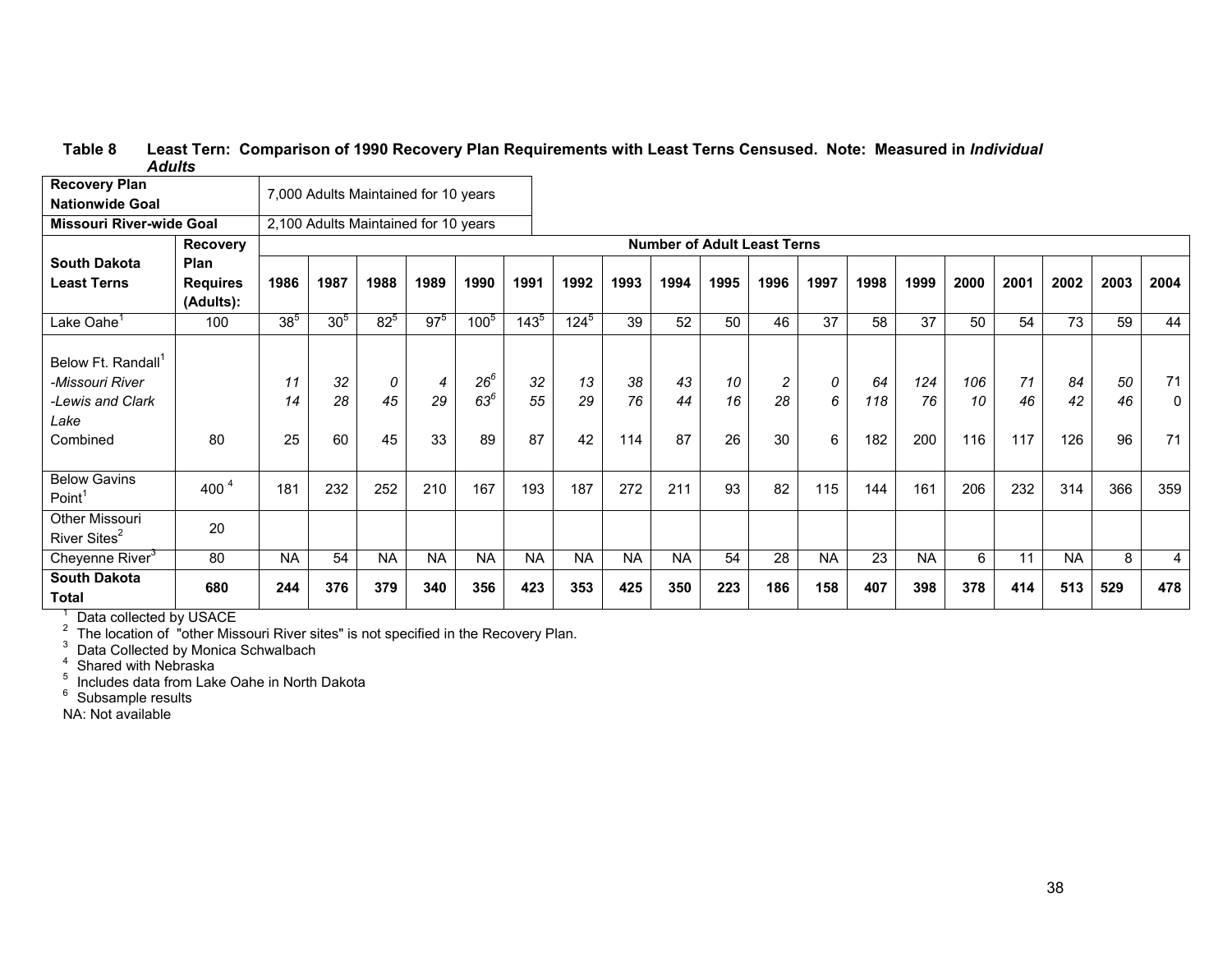## *4. loss of viable habitat*

As discussed above (Section 3.2.1), following dam construction, the filling of the reservoirs inundated historical breeding habitat, and habitat was lost through erosion and vegetation growth on the riverine stretches. Nearly 99 percent of historic least tern habitat on the Missouri River has been altered due to dam construction and channelization (Dugger 1997). In South Dakota, even the free-flowing river stretch below Gavins Point Dam has less than one-third of sandbar habitat acres estimated to have existed in the pre-dam era (USFWS 2000, USFWS 2003). Rangewide, the trend is likely similar, as many rivers systems have been altered for flood control, navigation, and other purposes. Providing more suitable habitat would likely increase least tern numbers (Smith and Renken 1991).

*5. assessment of the potential to increase breeding pairs at currently occupied sites* Following the 1997 high water, there was more available habitat on the Missouri River than in the previous 12 years that the USACE monitored the system (Pers. Comm. Greg Pavelka, USACE). From 1998 through 2003, least tern numbers increased on the entire Missouri River. However, available habitat is currently declining once again due to erosion and vegetation growth (USFWS 2003), and least tern numbers were down slightly in 2004 (Pers. Comm. Greg Pavelka, USACE). Least tern numbers on the Missouri River are expected to continue to decline in future years as habitat erodes or becomes covered with vegetation. Meanwhile, under the current drought conditions, more unvegetated areas are becoming exposed on Lake Oahe, where least terns have been nesting successfully. We should keep in mind however, that Lake Oahe water levels have dropped to record lows throughout 2004 (USACE unpublished A), and the available reservoir habitat will become inundated at some point in the future when water levels rise. The habitat currently available on the reservoirs cannot be relied upon to support breeding into the indefinite future as the water will eventually rise again.

*6. assessment of the potential to establish breeding pairs at unoccupied sites* As discussed above, surveys suggest that birds will readily use newly exposed habitat on the reservoirs as it becomes available. The birds will evidently also use newly created habitat on the riverine stretches as well. A newly created sandbar island near Ponca, NE in 2004 was used by 84 least terns, with a fledge ratio of 1.52 (Pers. Comm. Greg Pavelka, USACE). There has been no evaluation of the long term value of natural versus artificial nest sites.

## **3.2.3 Least Tern Population Goal**

The least tern population probably always fluctuated in response to environmental conditions, with years when there was little reproductive success counterbalanced by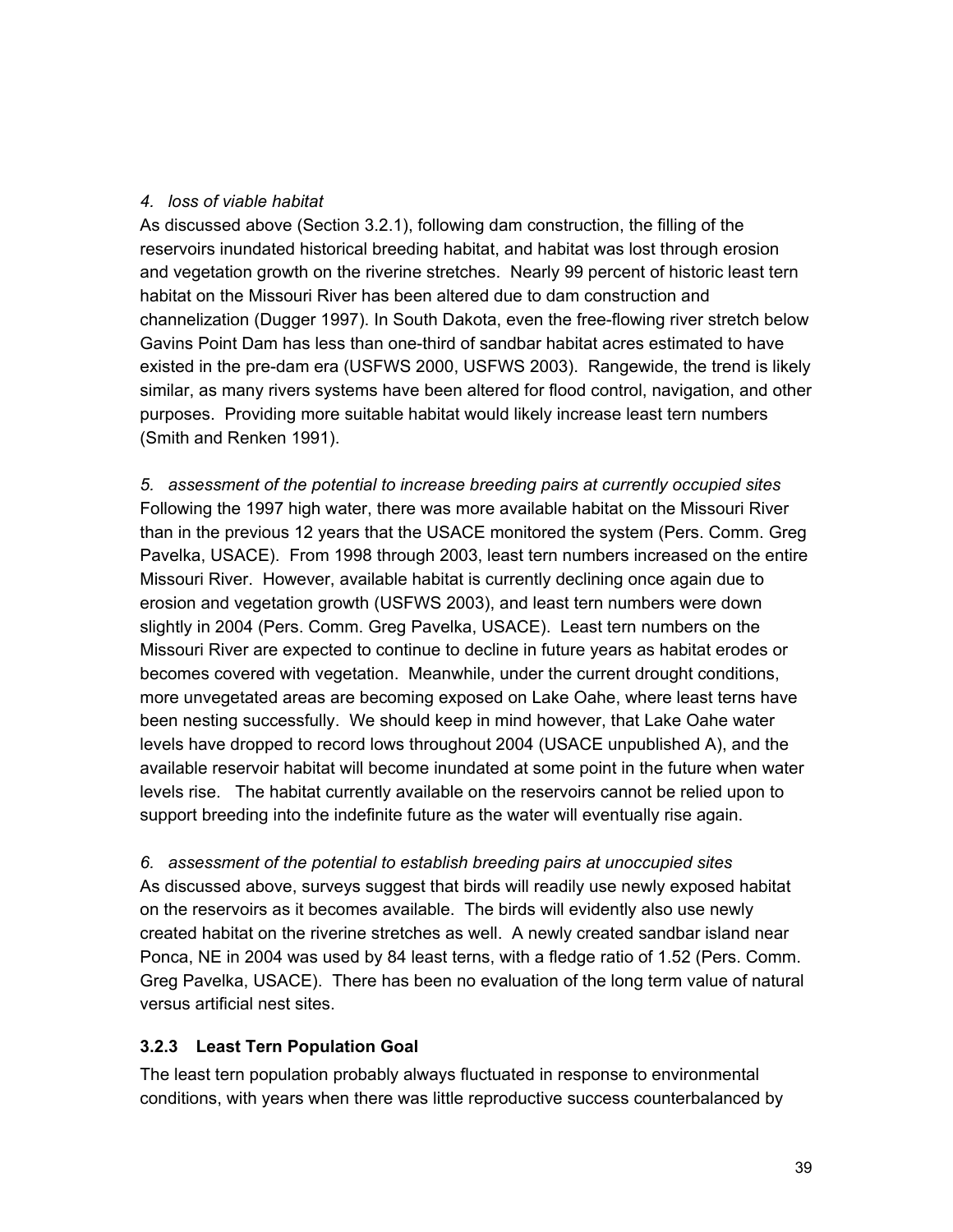years when most pairs produced a brood of young (Kirsch and Sidle 1999). In the predam era, flooding in some years would have inundated sandbar islands, leading to low bird numbers and low reproductive success during those years. The sediment carried in the high water would have replenished the extensive sandbar system, creating more available nesting habitat, and ultimately higher numbers of birds in subsequent years. The 1997 high water demonstrated this principle, with low numbers of adults on the river while the water was high, but relatively high numbers of adults and good reproductive success (fledge ratio) for several years following (1.25 average fledge ratio from1998- 2004 in South Dakota).

Following the 1997 high water, there were approximately 51 acres of suitable habitat per river mile on the Gavins Point stretch (USFWS 2000). While this represents a recent high, it is less than one-third of the estimated acreage available prior to dam construction. When more nesting habitat was regularly available, the river likely historically supported many more least terns than it does now even in good years. Therefore, we are basing our goal on the average number of least terns surveyed on the river from 1998 through 2004, including the years with the highest least tern population numbers in the 19 years of surveys on the river. By including the years directly after the high water events of 1997, we incorporated an element of the natural fluctuation in the system.

The 2003 BO calls for the USACE to create 80 acres of suitable habitat per river mile both below the Gavins Point dam and on Lewis and Clark Lake by 2015, or 1.56 times the acreage available after the 1997 high water (USFWS 2003). The 2003 BO requires the USACE to develop 20 acres per river mile on the Fort Randall stretch by 2015. On Lake Oahe, the USACE should identify and enhance potential nesting habitat on Lake Oahe by 2020, with no acreage specified.

We have set the goal for least terns in South Dakota at 653 adult birds (327 pairs) to be reached over a ten year running average. This goal is the average number of birds on the Fort Randall, Lewis and Clark Lake, and Gavins Point stretches from 1998 through 2004 multiplied by 1.56 as shown in Table 9. This goal incorporates both the number of least terns counted on the system from 1998 through 2004 as well as the present and projected available nesting habitat. Requiring the goal to be met on a ten year running average will enable managers to incorporate some high water years when adult bird numbers are low. Table 9 breaks down the goal by river reach for clarification, but we recognize that the birds' distribution may vary annually. Thus the population goal is for anywhere on the Missouri River system in South Dakota, not on specific river stretches, with the caveat that the birds should not all be artificially concentrated on a few stretches.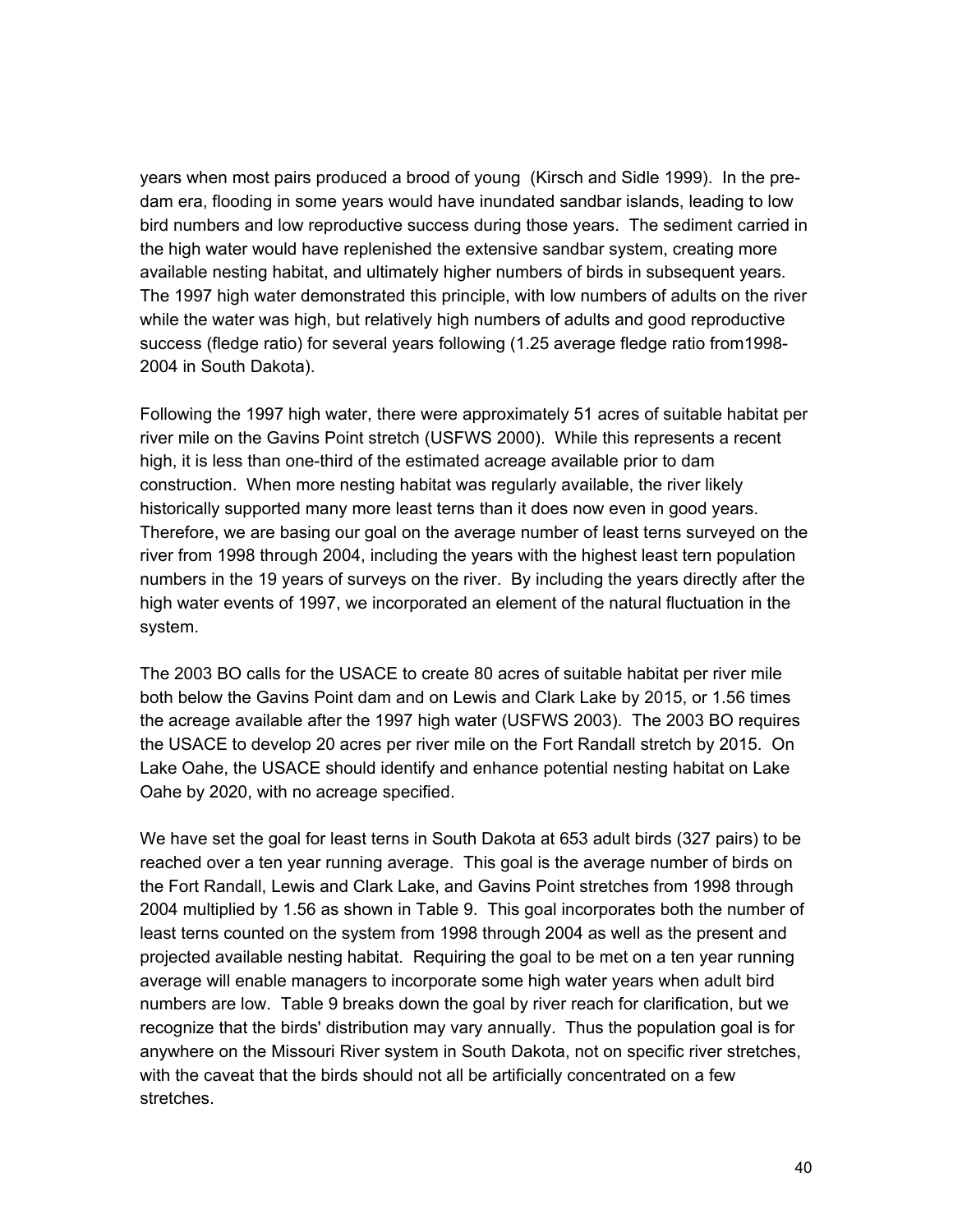Since the amount of suitable habitat on Lake Oahe is not specified in the 2003 BO (USFWS 2003), and the number of birds nesting on Lake Oahe varies widely depending on runoff and water level, we did not use the multiplier on the Lake Oahe numbers. We are using the multiplier on the stretch below Fort Randall Dam even though the BO only calls for 20 acres of habitat per river mile on that stretch. We believe that the same increase on the Fort Randall stretch as the other river stretches is justified because the goal for the Fort Randall stretch will result in an increased (but unknown) amount of habitat from current conditions, so more birds, on average, can be expected. We believe that setting a goal that includes a higher number of least terns than was seen on average in the past is justified since suitable habitat should be more consistently available under the terms of the 2003 BO.

## **3.2.4 Piping Plover Population Recovery Plan Goals**

The piping plover recovery plan (USFWS 1988) uses population goals as the primary criterion for recovery. It also requires protection of the essential breeding and wintering habitat. Delisting can be initiated when 1,300 pairs (2,600 birds) have been maintained rangewide for 15 years in addition to the Canadian goal of 1,250 pairs (2,500 birds). For South Dakota, the plan calls for 350 pairs (700 birds) maintained over a 15-year period

| <b>River Stretch</b>   | Average # Birds on the Goal based on Average<br>Dakota from 1998-2004   column times 1.56) | Missouri River in South from 1998-2004 (Previous |
|------------------------|--------------------------------------------------------------------------------------------|--------------------------------------------------|
| <b>Oahe</b>            | 54                                                                                         | $54^{\circ}$                                     |
| <b>Fort Randall</b>    | 81                                                                                         | 126                                              |
| <b>Lewis and Clark</b> | 48                                                                                         | 75                                               |
| Lake                   |                                                                                            |                                                  |
| <b>Gavins Point</b>    | 255                                                                                        | 398                                              |
| <b>Total # Birds</b>   | 438                                                                                        | 653                                              |
| Total # Pairs          | 219                                                                                        | 327                                              |

**Table 9 Average number of adult least terns surveyed on the Missouri River in South Dakota from 1998 through 2004 and South Dakota's population goal.**

Since the habitat available for nesting on Lake Oahe varies widely depending on the water level in the reservoir in any given year and the USACE is not required to provide a specific amount of nesting habitat, we are not using the multiplier for the number of adults on Lake Oahe.

allocated as follows: below Gavins Point - 250 pairs, other Missouri River sites - 75 pairs, other sites (presumably alkaline wetlands) - 25 pairs. Table 10 shows the number of piping plover censused in South Dakota since 1986 compared with the goals set out in the 1988 recovery plan (USFWS 1988). As the table shows, Lake Oahe has been much more productive than was anticipated, with more piping plovers nesting on Lake Oahe than the Gavins Point stretch in some years. A draft piping plover recovery plan was developed in 1994 (Haig et al. unpublished) with new recovery goal numbers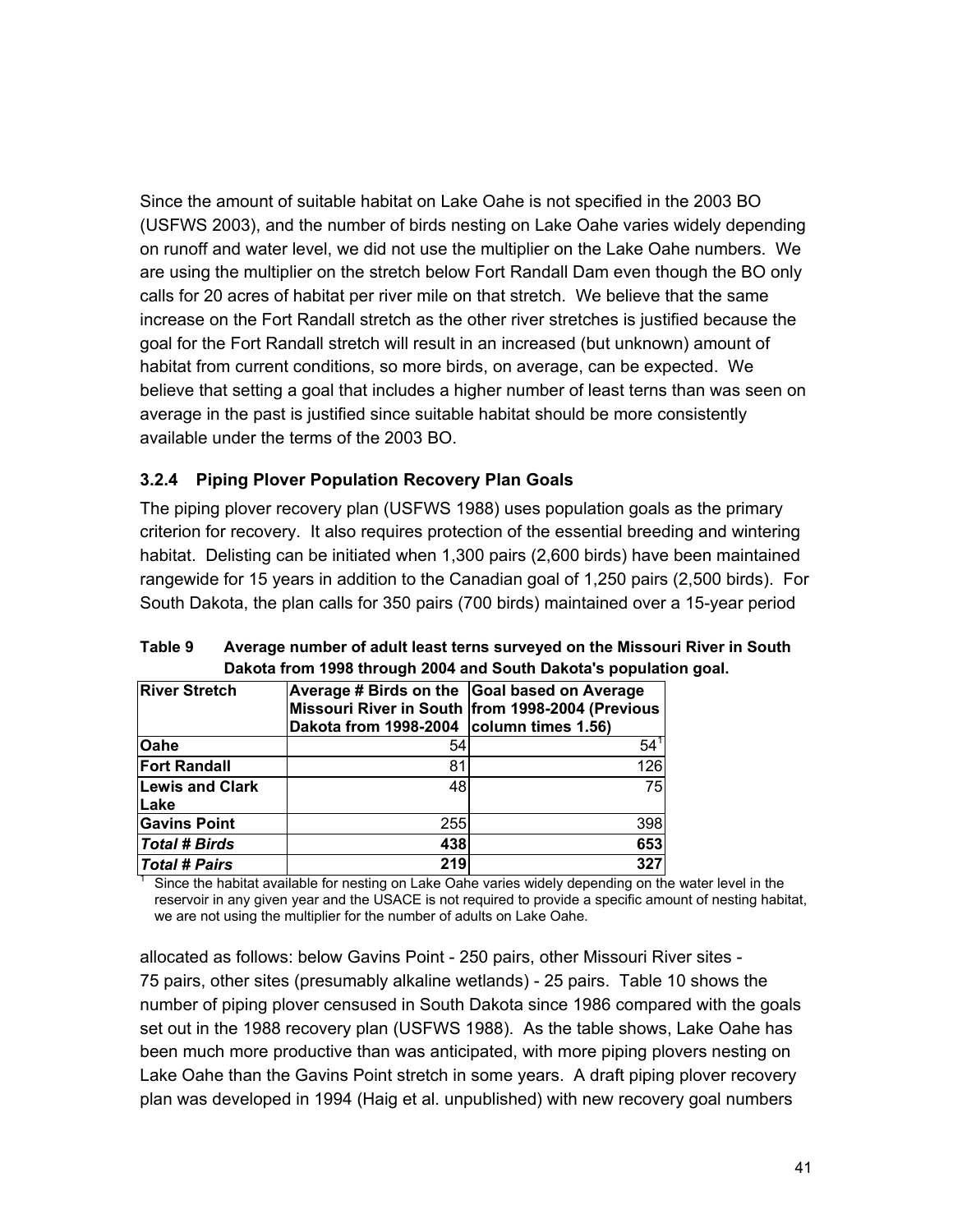as shown in Table 11. Although the plan was never finalized, we present it here for completeness. It calls for considerably more birds than the 1988 plan, with 2,300 pairs (4,600 birds) rangewide to be maintained for 15 years in addition to the Canadian goal of 1,250 pairs maintained for 11 years. The South Dakota goal is 400 pairs allocated as follows: Gavins Point stretch - 300 pairs, other Missouri River sites - 75 pairs, other sites - 25 pairs.

The USFWS developed a second "unofficial draft" piping plover recovery plan in 2001. The 2001 draft plan suggested revising the population goals upward to 2,300 breeding pairs (4,600 birds) maintained for 15 years, in addition to a fledge ratio of 1.2, calculated every five years (Wemmer and McPhillips unpublished). The 2001 unofficial draft plan allocates 990 pairs to the Missouri River, but does not break down the numbers by state. Table 12 shows the goals suggested in the 2001 unofficial draft recovery plan.

In 2002, the Canadian Wildlife Service published an updated piping plover recovery plan (Goossen et al. 2002). In this plan, the population goal for Canada was reduced to 813 pairs (1,626 Birds) over 3 consecutive international censuses (11 years) in addition to meeting a fledge ratio goal of 1.25 chicks per pair per year. To develop the population goal, managers from the various areas where piping plovers breed developed estimates of the number of birds that they thought their area could support. These estimates were combined to develop the overall Canadian goal (Pers. Comm. Paul Goossen, Canadian Wildlife Service).

## **3.2.5 Developing a Piping Plover Population Goal**

As with the least tern recovery plan, the piping plover recovery plan (USFWS 1988) based the population goals in the plan on six factors:

*1) current data on distribution and abundance of piping plovers in each state* There have been three International Piping Plover censuses which attempted to census all breeding and wintering populations of piping plovers (Ferland and Haig 2002). Even though more areas have been surveyed in each census, the population numbers for the Northern Great Plains population (including Canada) have declined by approximately 14.9 percent from 1991 to 2001 as seen in Table 1. The data suggest that the northern prairie population represents a single metapopulation with the same population of birds moving throughout the Northern Great Plains and Canada. In 1996, when there were fewer birds on the Missouri River system due to high flows, the number of birds in Prairie Canada increased. Conversely, in 2001, when flows were lower on the Missouri River and there was more exposed habitat and a large number of breeding birds, the number of birds counted in Canada was down.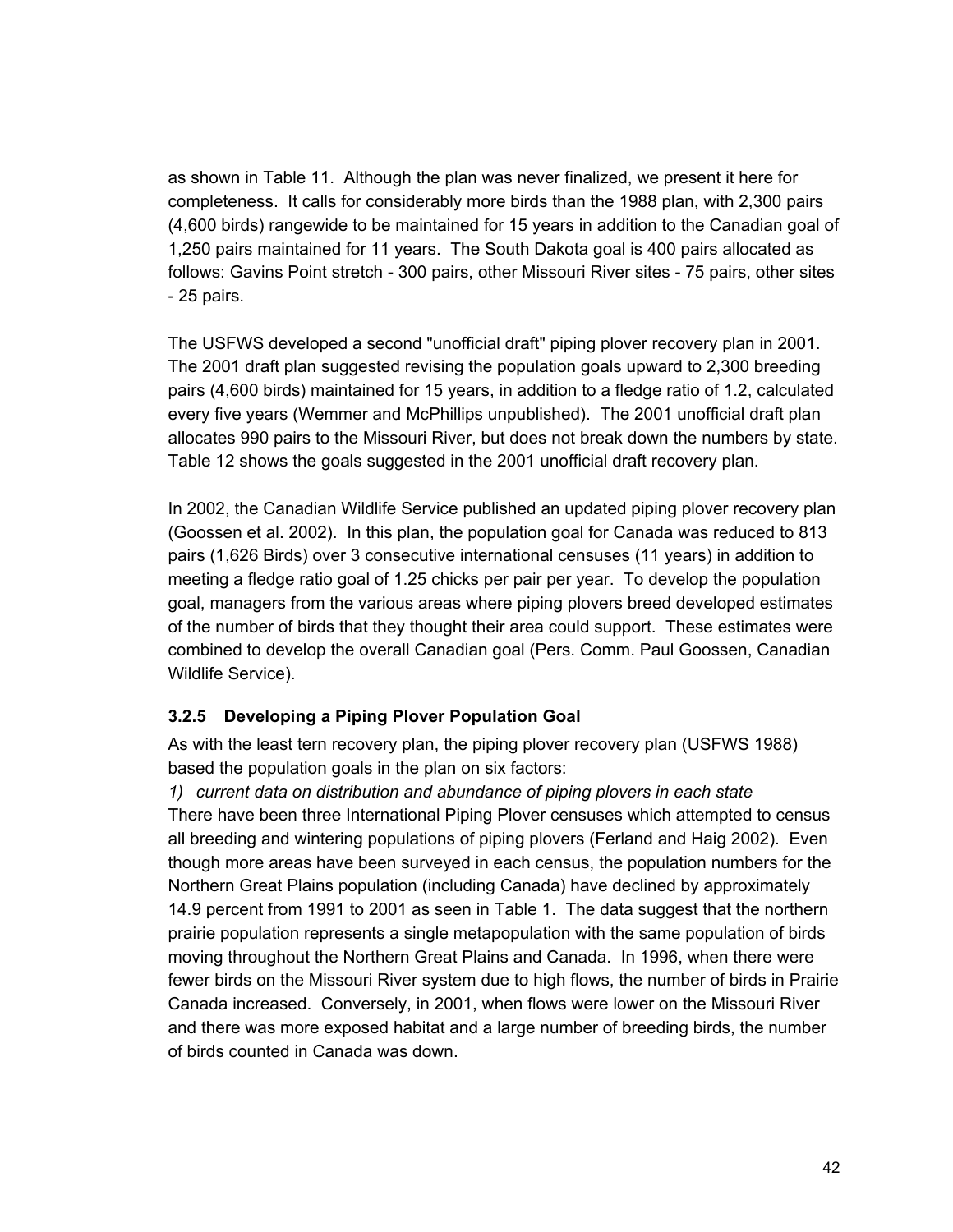| <b>Nationwide Goal</b>                            | (assuming three major censuses)                                         |           |       |        |        |          |            |                |      |      |      |      |      |       |      |       |      |       |       |      |
|---------------------------------------------------|-------------------------------------------------------------------------|-----------|-------|--------|--------|----------|------------|----------------|------|------|------|------|------|-------|------|-------|------|-------|-------|------|
|                                                   | (Plus: Canadian Great Plains 2,500 Birds)                               |           |       |        |        |          |            |                |      |      |      |      |      |       |      |       |      |       |       |      |
| <b>South Dakota</b>                               | 350 Pairs                                                               |           |       |        |        |          |            |                |      |      |      |      |      |       |      |       |      |       |       |      |
| Goal                                              |                                                                         |           |       |        |        |          |            |                |      |      |      |      |      |       |      |       |      |       |       |      |
| <b>South Dakota</b>                               | Pairs of Piping Plover (Breeding Pairs) <sup>1</sup><br><b>Recovery</b> |           |       |        |        |          |            |                |      |      |      |      |      |       |      |       |      |       |       |      |
| <b>Piping Plovers</b>                             | <b>Plan</b><br><b>Requires:</b>                                         | 1986      | 1987  | 1988   | 1989   | 1990     | 1991       | 1992           | 1993 | 1994 | 1995 | 1996 | 1997 | 1998  | 1999 | 2000  | 2001 | 2002  | 2003  | 2004 |
| Lake Oahe                                         | $\overline{\phantom{a}}$                                                | $6.5^{2}$ | $8^2$ | $55^2$ | $70^2$ | $44^{2}$ | $43.5^{2}$ | $71.5^2$       | 8.5  | 15.5 | 8    | 3.5  | 8.5  | 26.5  | 6.5  | 38.5  | 57   | 71    | 116   | 138  |
| Below Ft. Randall                                 |                                                                         |           |       |        |        |          |            |                |      |      |      |      |      |       |      |       |      |       |       |      |
| -Missouri River                                   |                                                                         | 1.5       | 2.5   | 0      | 0      | 6        | 12.5       | 4              | 6    | 8.5  | 0    | 1.5  | 0    | 16.5  | 25.5 | 31    | 19   | 17.5  | 18.5  | 21   |
| -Lewis and Clark                                  | $\overline{\phantom{0}}$                                                | 4         | 5.5   | 15.5   | 9      | 15       | 16.5       | 3              | 16   | 6    |      | 3    | 0.5  | 40    | 33.5 | 13    | 13   | 21    |       | 0    |
| Lake                                              |                                                                         | 5.5       | 8     | 15.5   | 9      | 21       | 29         | $\overline{ }$ | 22   | 14.5 | 2    | 4.5  | 0.5  | 56.5  | 59   | 44    | 32   | 38.5  | 22.5  | 21   |
| Combined                                          |                                                                         |           |       |        |        |          |            |                |      |      |      |      |      |       |      |       |      |       |       |      |
| <b>Below Gavins</b><br>Point                      | 250 Pairs <sup>3</sup>                                                  | 86        | 88.5  | 106    | 61     | 74.5     | 83         | 56             | 54.5 | 31   | 31.5 | 11   | 11   | 24.5  | 70.5 | 93    | 109  | 130   | 143   | 131  |
| Other Missouri <sup>4</sup><br><b>River Sites</b> | 75 Pairs                                                                |           |       |        |        |          |            |                |      |      |      |      |      |       |      |       |      |       |       |      |
| Other Sites <sup>5</sup>                          | 25 Pairs                                                                |           |       |        |        |          |            |                |      |      |      |      |      |       |      |       |      |       |       |      |
| <b>South Dakota</b><br>Total                      | 350 Pairs                                                               | 98        | 104.5 | 176.5  | 140    | 95.5     | 155.5      | 134.5          | 85   | 61   | 41.5 | 19   | 20   | 107.5 | 136  | 175.5 | 198  | 239.5 | 284.5 | 290  |

#### **Table 10 Piping Plover: Comparison of 1988 Recovery Plan with Piping Plovers Censused. Note: Measured in** *Breeding Pairs* **Recovery Plan** 1,300 Pairs Maintained for 15 years

Total <u>Interconduct the sensual and the sensual tend of the state of a state of a dults censused was simply divided by two. Hence these figures are probably an overestimate in the state of adults censused was simply divide</u>

of the number of breeding pairs on the system.<br><sup>2</sup> Includes data from Lake Oahe in North Dakota<br><sup>3</sup> Shared with Nebraska<br><sup>4</sup> The location of "other Missouri River sites" is not specified in the Recovery Plan.

 $^5$  The location of "other sites" is not specified. The writers may have intended this to encompass nesting at alkaline lakes.

All data collected by USACE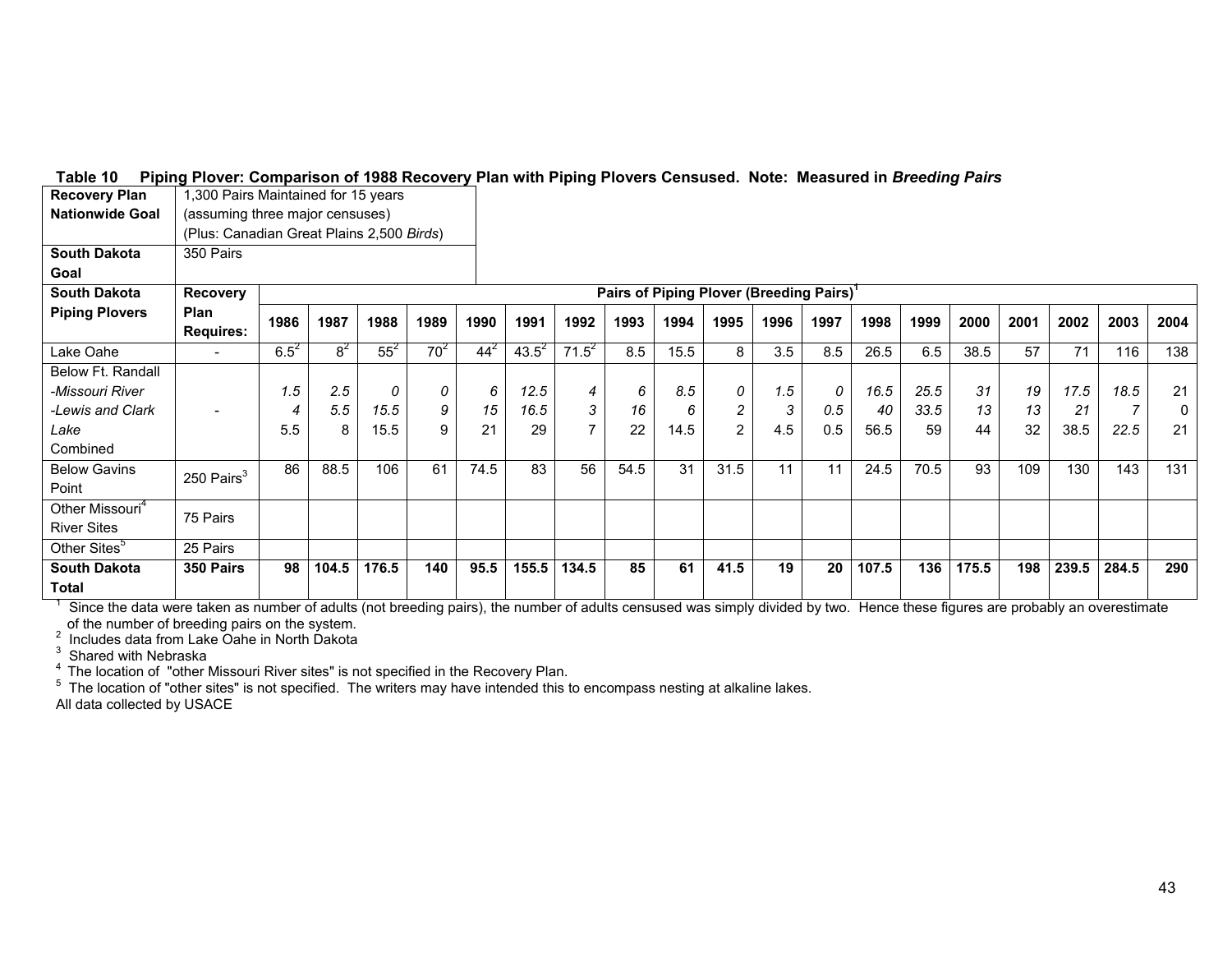#### **Table 11 Piping Plover: Comparison of 1994 Draft Recovery Plan with Piping Plovers Censused. Note: Measured in** *Breeding Pairs*

| <b>Recovery Plan</b>                                                                                                                                                          | 2,300 Pairs Maintained for 15 years |           |       |        |        |                                                      |            |          |      |      |                |                 |      |       |      |       |      |       |       |      |
|-------------------------------------------------------------------------------------------------------------------------------------------------------------------------------|-------------------------------------|-----------|-------|--------|--------|------------------------------------------------------|------------|----------|------|------|----------------|-----------------|------|-------|------|-------|------|-------|-------|------|
| <b>Nationwide Goal</b>                                                                                                                                                        | (Plus Canadian Great Plains         |           |       |        |        |                                                      |            |          |      |      |                |                 |      |       |      |       |      |       |       |      |
|                                                                                                                                                                               | 2,000 birds)                        |           |       |        |        |                                                      |            |          |      |      |                |                 |      |       |      |       |      |       |       |      |
| <b>Fledge Ratio</b>                                                                                                                                                           | 1.13 Fledglings/Pair                |           |       |        |        |                                                      |            |          |      |      |                |                 |      |       |      |       |      |       |       |      |
| <b>South Dakota</b>                                                                                                                                                           | 400 Pairs                           |           |       |        |        |                                                      |            |          |      |      |                |                 |      |       |      |       |      |       |       |      |
| Goal                                                                                                                                                                          |                                     |           |       |        |        |                                                      |            |          |      |      |                |                 |      |       |      |       |      |       |       |      |
| <b>South Dakota</b>                                                                                                                                                           | <b>Recovery</b>                     |           |       |        |        | Pairs of Piping Plover (Breeding Pairs) <sup>1</sup> |            |          |      |      |                |                 |      |       |      |       |      |       |       |      |
| <b>Piping Plovers</b>                                                                                                                                                         | <b>Plan</b><br><b>Requires:</b>     | 1986      | 1987  | 1988   | 1989   | 1990                                                 | 1991       | 1992     | 1993 | 1994 | 1995           | 1996            | 1997 | 1998  | 1999 | 2000  | 2001 | 2002  | 2003  | 2004 |
| Lake Oahe                                                                                                                                                                     |                                     | $6.5^{2}$ | $8^2$ | $55^2$ | $70^2$ | $44^{2}$                                             | $43.5^{2}$ | $71.5^2$ | 8.5  | 15.5 | 8              | 3.5             | 8.5  | 26.5  | 6.5  | 38.5  | 57   | 71    | 116   | 138  |
| Below Ft. Randall                                                                                                                                                             |                                     |           |       |        |        |                                                      |            |          |      |      |                |                 |      |       |      |       |      |       |       |      |
| -Missouri River                                                                                                                                                               |                                     | 1.5       | 2.5   | 0      | 0      | 6                                                    | 12.5       | 4        | 6    | 8.5  | 0              | 1.5             | 0    | 16.5  | 25.5 | 31    | 19   | 17.5  | 18.5  | 21   |
| -Lewis and Clark                                                                                                                                                              |                                     | 4         | 5.5   | 15.5   | 9      | 15                                                   | 16.5       | 3        | 16   | 6    | $\overline{c}$ | 3               | 0.5  | 40    | 33.5 | 13    | 13   | 21    |       | 0    |
| Lake                                                                                                                                                                          |                                     | 5.5       | 8     | 15.5   | 9      | 21                                                   | 29         |          | 22   | 14.5 | 2              | 4.5             | 0.5  | 56.5  | 59   | 44    | 32   | 38.5  | 22.5  | 21   |
| Combined                                                                                                                                                                      |                                     |           |       |        |        |                                                      |            |          |      |      |                |                 |      |       |      |       |      |       |       |      |
| <b>Below Gavins</b>                                                                                                                                                           | 300                                 | 86        | 88.5  | 106    | 61     | 74.5                                                 | 83         | 56       | 54.5 | 31   | 31.5           | 11              | 11   | 24.5  | 70.5 | 93    | 109  | 130   | 143   | 131  |
| Point                                                                                                                                                                         | Pairs $3$                           |           |       |        |        |                                                      |            |          |      |      |                |                 |      |       |      |       |      |       |       |      |
| Other Missouri <sup>4</sup>                                                                                                                                                   | 75 Pairs                            |           |       |        |        |                                                      |            |          |      |      |                |                 |      |       |      |       |      |       |       |      |
| <b>River Sites</b>                                                                                                                                                            |                                     |           |       |        |        |                                                      |            |          |      |      |                |                 |      |       |      |       |      |       |       |      |
| Other Sites <sup>5</sup>                                                                                                                                                      | 25 Pairs                            |           |       |        |        |                                                      |            |          |      |      |                |                 |      |       |      |       |      |       |       |      |
| <b>South Dakota</b>                                                                                                                                                           | 400 Pairs                           | 98        | 104.5 | 176.5  | 140    | 95.5                                                 | 155.5      | 134.5    | 85   | 61   | 41.5           | $\overline{19}$ | 20   | 107.5 | 136  | 175.5 | 198  | 239.5 | 284.5 | 290  |
| Total                                                                                                                                                                         |                                     |           |       |        |        |                                                      |            |          |      |      |                |                 |      |       |      |       |      |       |       |      |
| Since the data were taken as number of adults (not breeding pairs), the number of adults censused was simply divided by two. Hence these figures are probably an overestimate |                                     |           |       |        |        |                                                      |            |          |      |      |                |                 |      |       |      |       |      |       |       |      |

of the number of breeding pairs on the system.<br><sup>2</sup> Includes data from Lake Oahe in North Dakota

 $^3$  Shared with Nebraska<br> $^4$  The location of "other Missouri River sites" is not specified in the Recovery Plan.

 $5$  The location of "other sites" is not specified. The writers may have intended this to encompass nesting at alkaline lakes. All data collected by USACE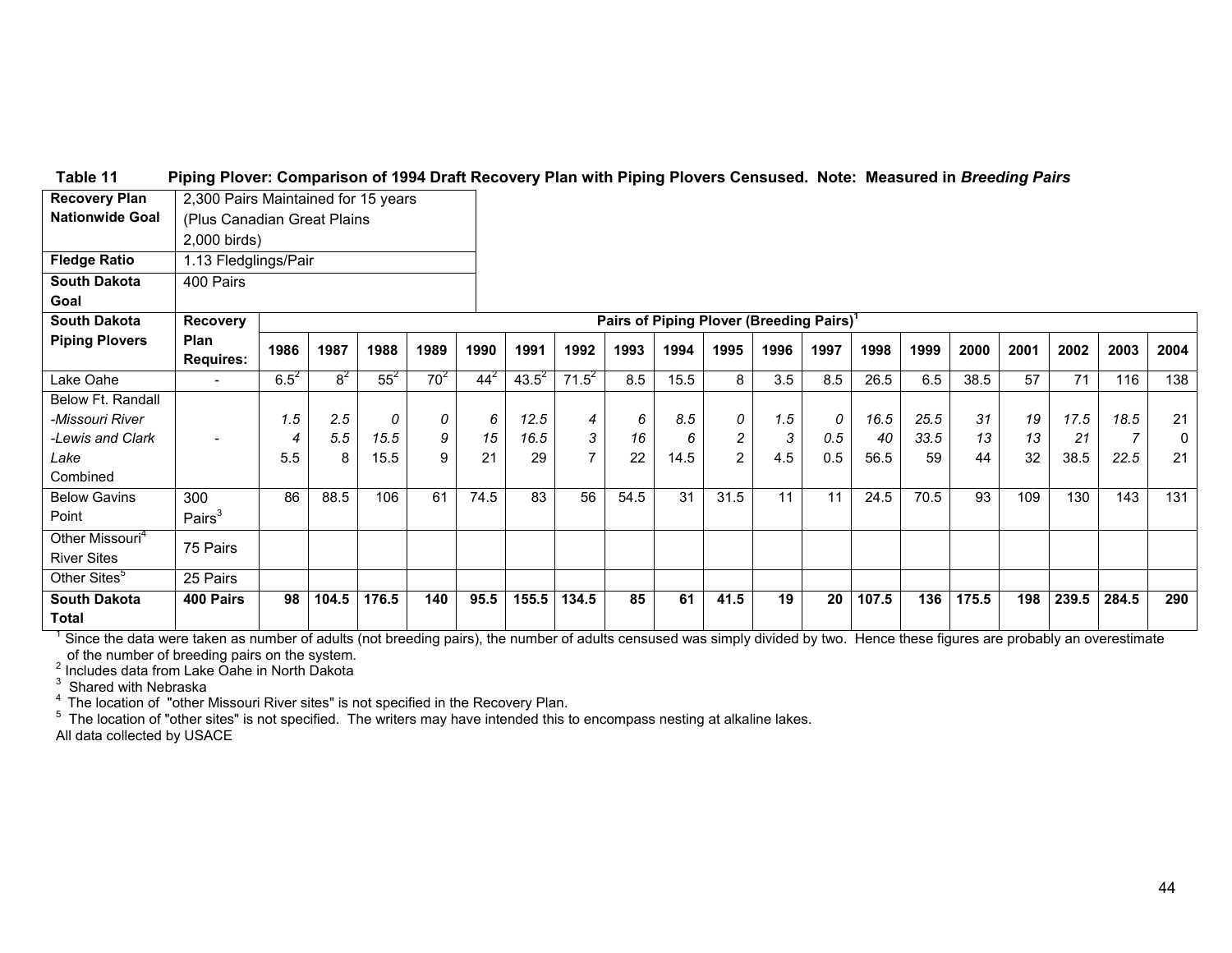| Table 12 | Piping plover population goals suggested in 2001 unofficial draft revised   |
|----------|-----------------------------------------------------------------------------|
|          | recovery plan for the Great Plains rivers and off-river prairie ecosystems. |
|          | Measured in breeding pairs (Wemmer and McPhillips unpublished).             |

| Location                                          | <b>States</b>      | <b>Potential Number</b><br>of Breeding Pairs |
|---------------------------------------------------|--------------------|----------------------------------------------|
| Missouri River                                    | MT, ND, SD, NE, IA | 990                                          |
| Niobrara River                                    | <b>NE</b>          | 50                                           |
| Platte and N. Platte Rivers                       | NE.                | 150                                          |
| Kansas, Elkhorn, Yellowstone,<br>S. Platte Rivers | KS. ND. NE         | 30                                           |
| Alkali Wetlands, Lakes and<br>Reservoirs          | CO, MT, ND, SD, NE | 1.030                                        |
| Lake of the Woods                                 | MN                 | 25                                           |
| Total                                             |                    | 2300                                         |

## *2) knowledge of how thoroughly each state has been surveyed*

The USACE has censused the entire Missouri River since 1994, and has been monitoring most of the river since 1986. Thus, we have a very good understanding of recent population trends, although monitoring over a much longer time period would be necessary to fully understand the dynamics of the population over several weather cycles. As noted, there have been three international piping plover censuses which attempted to locate all piping plovers rangewide.

# *3) historic population data*

There is very little information available about historic levels of breeding piping plovers prior to the 1980's. The 1988 Recovery Plan (USFWS 1988) documents historic breeding along the Missouri River as well as in alkaline wetlands in South Dakota (recent surveys have found few birds nesting in alkaline wetlands in South Dakota). However there is no historical documentation about numbers of birds that historically nested on the system.

# *4) loss of viable habitat*

As discussed above (Section 3.2.1), following dam construction, reservoir filling inundated historical breeding habitat, and habitat was lost through erosion and vegetation growth on the riverine stretches. Even in the comparatively undisturbed Gavins Point stretch, less than one-third of the estimated historical habitat was available in 1998, the year with the most suitable habitat exposed since the USACE began monitoring in 1986. While population levels are not directly related to amount of suitable habitat present (Haig and Plissner 1993), the large numbers of birds observed on the newly created sandbars since the 1997 floods suggests that more available habitat could lead to more nesting birds.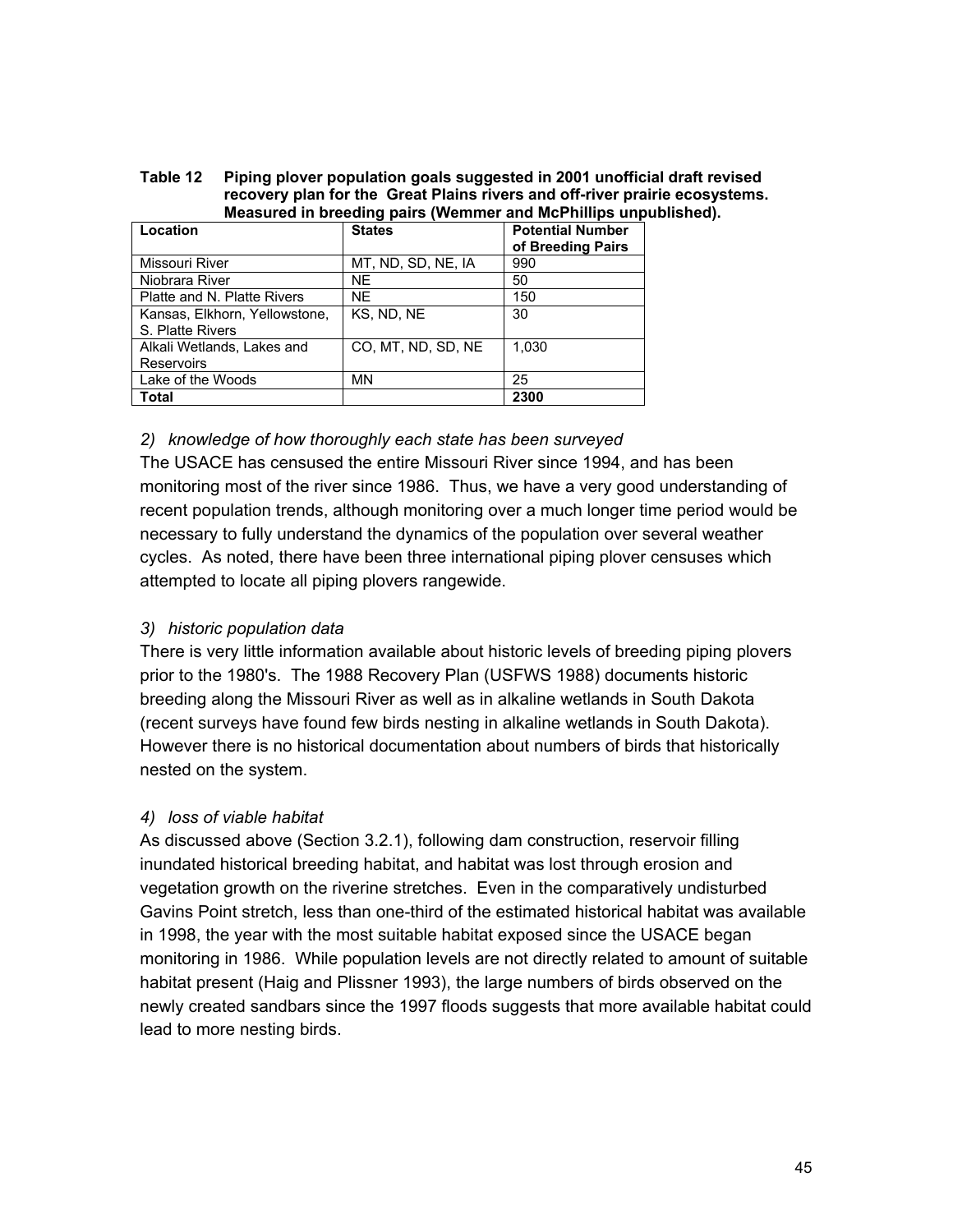*5) assessment of the potential to increase breeding pairs at currently occupied sites* Following the 1997 floods, there was more available habitat on the Missouri River than in the previous 12 years that the USACE monitored the system (Pers. Comm. Bruce VanderLee, USACE). Since then, piping plover numbers have continued to increase in South Dakota. However, available habitat is declining due to erosion and vegetation growth (Pers. comm. Greg Pavelka, USACE), and numbers of birds using the existing islands are expected to decline in future years as habitat becomes unsuitable. Meanwhile, under the current drought conditions, more unvegetated areas are becoming exposed on the reservoirs, and piping plovers have been successfully nesting on this habitat. It is important to note that reservoirs in the upper basin have been at record lows throughout 2004 (USACE Unpublished A), and the available reservoir habitat will become inundated in the future when water levels rise. Thus it is not clear how long the current reservoir habitat will be available, and it cannot be relied upon to support breeding for the indefinite future.

*6) assessment of the potential to establish breeding pairs at unoccupied sites* As discussed in number 5, recent surveys suggest that birds will readily use newly exposed habitat on the reservoirs as it becomes available. The birds will evidently also use newly created habitat on the riverine stretches as well. A newly created sandbar island near Ponca, NE was used by 18 piping plovers, with a fledge ratio of 2.56 (Pers. Comm. Greg Pavelka, USACE), well above the fledge ratio thought necessary for species' recovery. As discussed previously, the amount of available habitat does not necessarily correspond with the number of birds present (Haig and Plissner 1993), but in the current system with substantially less suitable habitat than historical levels (USFWS 2000), increasing the amount of habitat and sustaining it at that level may be expected to lead to a long-term increase in piping plover population numbers over time. With such a large-ranging species, bird numbers in South Dakota are influenced by conditions in other parts of their range, such that piping plovers may nest elsewhere even if there is abundant suitable habitat in South Dakota.

In addition to the six factors described above, Wemmer and McPhillips (unpublished) suggest that a seventh factor should also be considered in setting a scientifically sound recovery goal:

*7) results of population viability analyses for recovery of the Northern Great Plains population in the United States and Canada.*

The current population analyses are all in agreement that the average fledge ratio over the last 10 years is not sufficient to maintain the population at its current level (Larson et al. 2002, Melvin and Gibbs 1994, Plissner and Haig 2000, Prindivile Gaines and Ryan 1988, Ryan et al. 1993), let alone increase the piping plover population to the numbers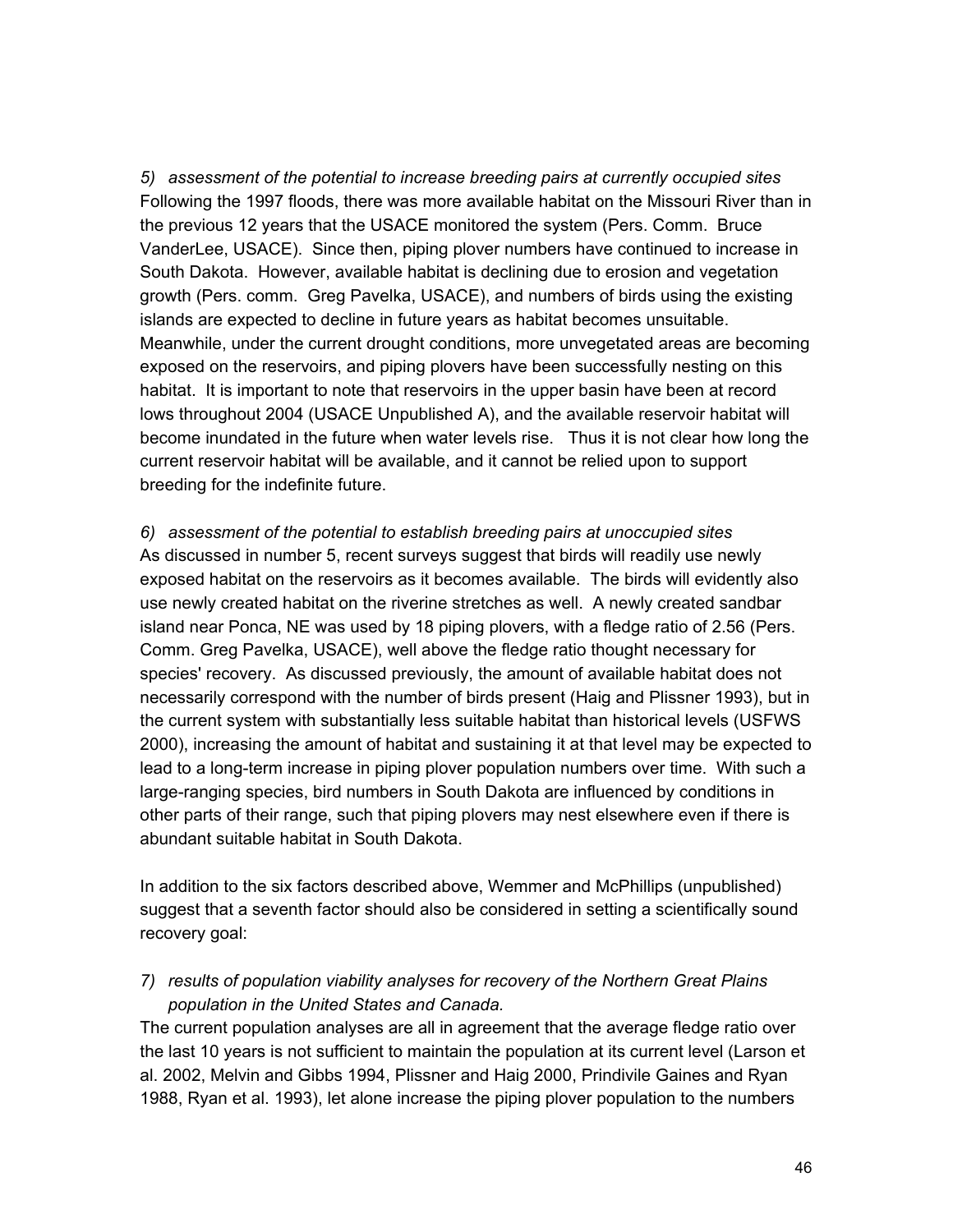defined in the 1988 recovery plan (USFWS 1988). Given the annual variation in the population depending on ambient conditions, Larson et al. (2003) suggest that true population numbers would have to exceed the stated numerical requirements in order to reach the distributional requirements. They suggest that 2,500 pairs and as many as 4,000 females might be necessary to meet the goals set out in the recovery plan (USFWS 1988). The Draft 1994 and 2001 recovery plans suggest that the number of birds should increase to 2,300 pairs and be maintained for 15 years (Haig et al. unpublished, Wemmer and McPhillips unpublished). The population numbers suggested in both the official and unofficial plans are based on the professional judgement of the biologists involved. There was little data and modeling information available at the time the official plan was developed. It is not clear what data or information was incorporated in the unofficial plans.

# **3.2.6 Piping Plover Population Goal**

Evidence from the piping plover international censuses and from limited banding data suggests that piping plovers will nest on alkaline wetlands or in Canada if conditions on the Missouri River are not suitable for nesting in a given year (Haig 2004, Licht 2001, Plissner and Haig 2000). In the pre-dam era, periodic flooding would have inundated sandbar islands, leading to low bird numbers on the Missouri River and low reproductive success for those birds that did nest on the river during those years. The sediment carried in the high water would have replenished the extensive sandbar system however, creating more available nesting habitat, and ultimately leading to higher numbers of birds in future years. The 1996-1997 floods demonstrated this principle, with low numbers of adults on the river while the water was high, but high numbers of adults and good reproductive success (average fledge ratio 1.75 from 1998-2004 in South Dakota) for several years following.

Following the 1997 high water, there were approximately 51 acres of suitable habitat per river mile on the Gavins Point stretch (USFWS 2000). While this represents a recent high, it is less than one-third of the estimated available acreage prior to dam construction, and when more nesting habitat was regularly available, the river likely historically supported many more piping plovers than it does now even in good years. Therefore, we are basing our goal on the average number of piping plovers surveyed on the river from 1998 through 2004, when piping plover numbers were high. By including the years directly after the high water events of 1997, we incorporated an element of the natural fluctuation in the system.

The 2003 BO calls for the USACE to create 80 acres of suitable habitat per river mile both below the Gavins Point dam and on Lewis and Clark Lake by 2015, or 1.56 times the acreage available after the 1997 high water (USFWS 2003). The 2003 BO requires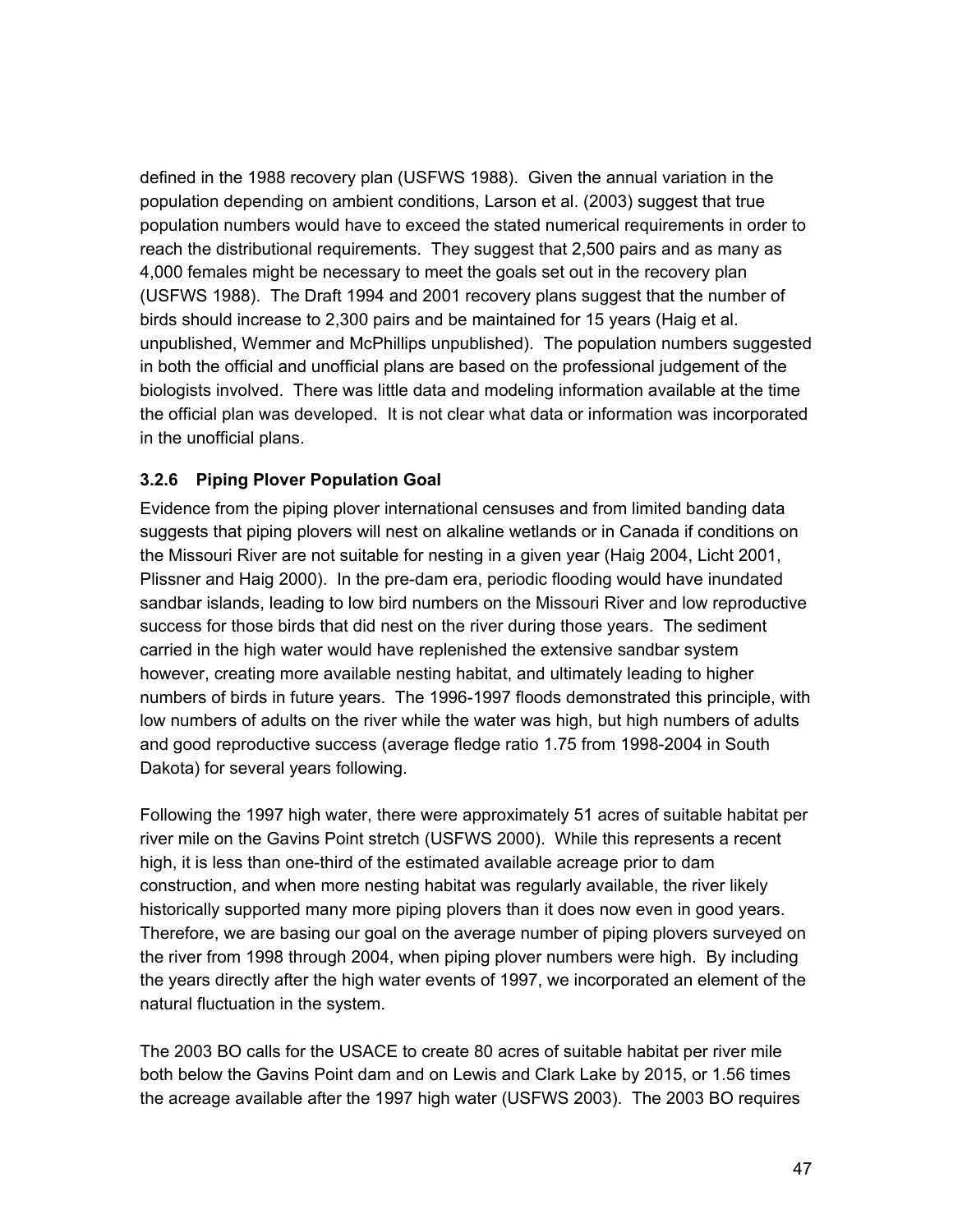the USACE to develop 20 acres per river mile on the Fort Randall stretch by 2015. On Lake Oahe, the USACE should identify and enhance potential nesting habitat on Lake Oahe by 2020, with no acreage specified.

We have set the goal for piping plovers in South Dakota at 565 adult birds (283 pairs) to be reached over a ten-year running average. This goal is the average number of birds on the Fort Randall, Lewis and Clark Lake, and Gavins Point stretches from 1998 through 2004 multiplied by 1.56 as shown in Table 13. This goal incorporates both the number of piping plovers counted on the system from 1998 through 2004 as well as the present and projected available nesting habitat. Requiring the goal to be met on a ten year running average will enable managers to incorporate some high water years when adult bird numbers are low. Table 13 breaks down the goal by river reach for clarification, but we recognize that the birds' distribution may vary annually. Thus the population goal is for anywhere on the Missouri River system in South Dakota, not on specific river stretches, with the caveat that the birds should not all be concentrated on a few stretches.

|                                       |                                              | South Dakota from 1998 through 2004 and South Dakota's po |
|---------------------------------------|----------------------------------------------|-----------------------------------------------------------|
| <b>River Stretch</b>                  | Average # Birds on the Goal based on Average | Missouri River in South from 1998-2004 (Previous          |
|                                       | Dakota from 1998-2004   column times 1.56)   |                                                           |
| Oahe                                  | 130                                          | $130^{1}$                                                 |
| <b>Fort Randall</b>                   | 43                                           | 67                                                        |
| <b>Lewis and Clark</b><br><b>Lake</b> | 36                                           | 56                                                        |
| <b>Gavins Point</b>                   | 200                                          | 312                                                       |
| <b>Total # Birds</b>                  | 409                                          | 565                                                       |
| <b>Total # Pairs</b>                  | 205                                          | 283                                                       |

**Table 13 Average number of adult piping plovers surveyed on the Missouri River in** pulation goal.

Since the habitat available for nesting on Lake Oahe varies widely depending on the water level in the reservoir in any given year and the USACE is not required to provide a specific amount of nesting habitat, we are not using the multiplier for the number of adults on Lake Oahe.

Since the amount of suitable habitat on Lake Oahe is not specified in the 2003 BO (USFWS 2003), and the number of birds nesting on Lake Oahe varies widely depending on runoff and water level, we did not use the multiplier on the Lake Oahe numbers. We are using the multiplier on the stretch below Fort Randall Dam even though the BO only calls for 20 acres of habitat per river mile on that stretch. We believe that the same increase on the Fort Randall stretch as the other river stretches is justified because the goal for the Fort Randall stretch will result in an increased (but unknown) amount of habitat from current conditions, so more birds, on average, can be expected. We believe that setting a goal that includes a higher number of piping plovers than was seen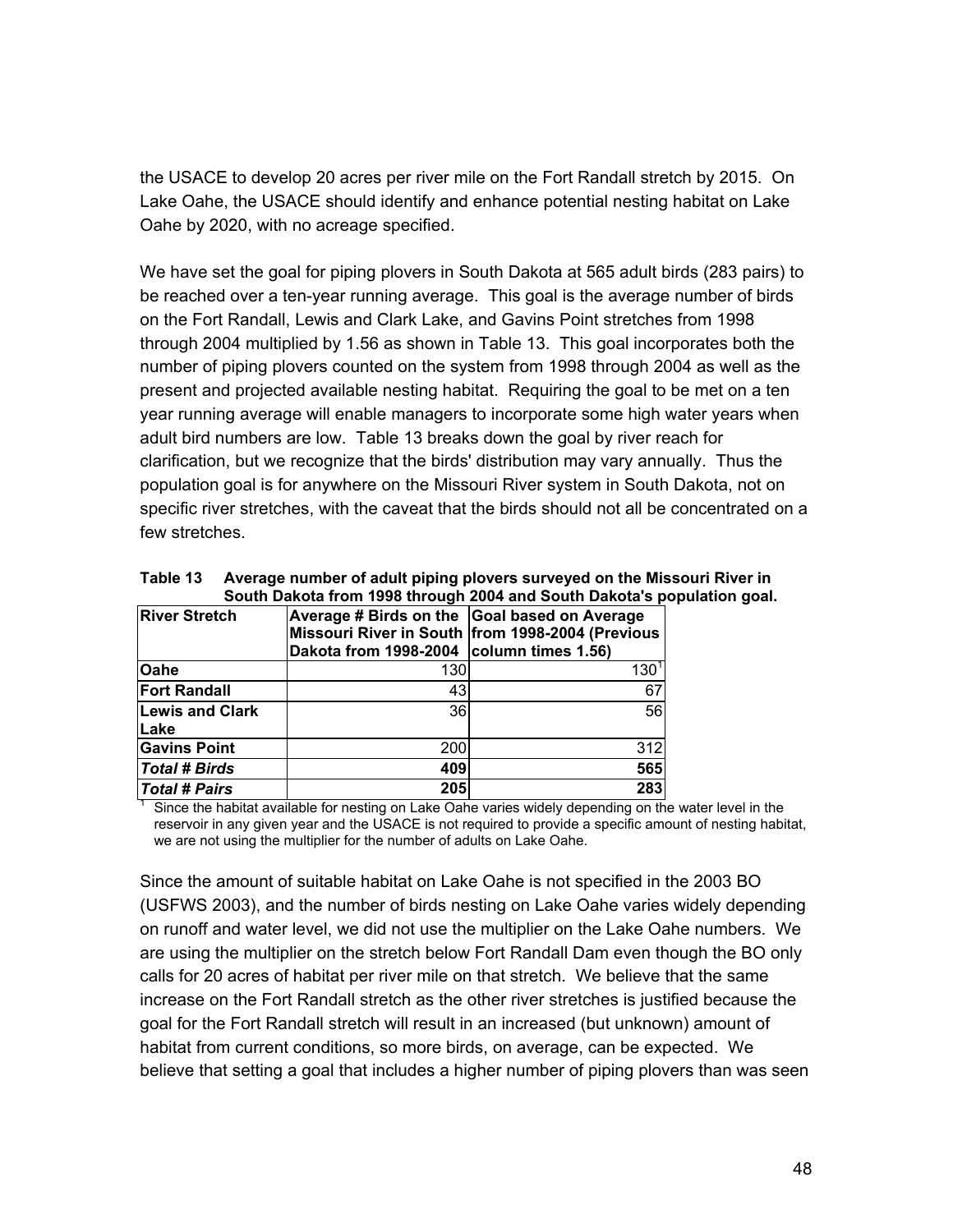in the past is justified since suitable habitat should be more consistently available under the terms of the 2003 BO.

# *3.3 Nesting Habitat*

# **3.3.1 Current Available Nesting Habitat**

Both terns and plovers nest on sandbars, preferably with less than 10% vegetative cover (Schwalbach 1988). Under the natural flow regime, these islands were generally scoured of vegetation during the high spring flows, and islands were continually being created and eroded away. Since dam construction however, the sediment-starved water erodes islands without corresponding accretion elsewhere (National Research Council 2002).

Dam construction caused a dramatic change in the riverine habitat, with chutes, pools, wetlands and oxbows decreasing dramatically (Schmulbach 1981). Prior to the closure of Gavins Point Dam in 1955, there were at least an estimated 10,000 acres (4047 hectares) of sandbar habitat in the 59-mile Gavins Point stretch, or approximately 169.5 acres (68 hectares) of sandbar habitat per river mile (USFWS 2000). This acreage has dropped drastically, such that even after the high flows of 1997, there were only 3,000 acres of unvegetated habitat available (a 70% reduction from pre-dam conditions) in the Gavins Point Dam stretch (USFWS 2000). In the ensuing years, available habitat has continued to decline through erosion and vegetation growth. In 2002, the USACE estimated that only 192 acres were available (a 98% reduction from pre-dam conditions) and suitable for nesting at a flow of 27,000 CFS in the Gavins Point reach (USFWS 2003).

While an average of 34 percent of the least terns and 24 percent of the piping plovers nesting on the Missouri River used the Gavins Point stretch from 1986 through 2003 (Pers. Comm. Greg Pavelka, USACE) Oahe Reservoir also supports piping plovers (approximately 19 percent of all Missouri River piping plovers from 1994 through 2004), and to a lesser extent, least terns (approximately 15 percent from 1994 through 2004). Amount of available habitat varies with the water level, such that in high water years, there is very little suitable habitat, while in drought years, more habitat is exposed. Over time, vegetation encroaches on the emerged habitat and impedes its use for nesting until another cycle of inundation and drought makes it available again. The amount of available habitat fluctuates annually as well as over the course of the summer nesting season depending on the amount of precipitation in the upper basin and releases from the dams. Much of the exposed habitat is not suitable for nesting, both because of excessive vegetation and inappropriate substrate. With the amount of habitat made available by the ongoing drought, both species have successfully nested on Lake Oahe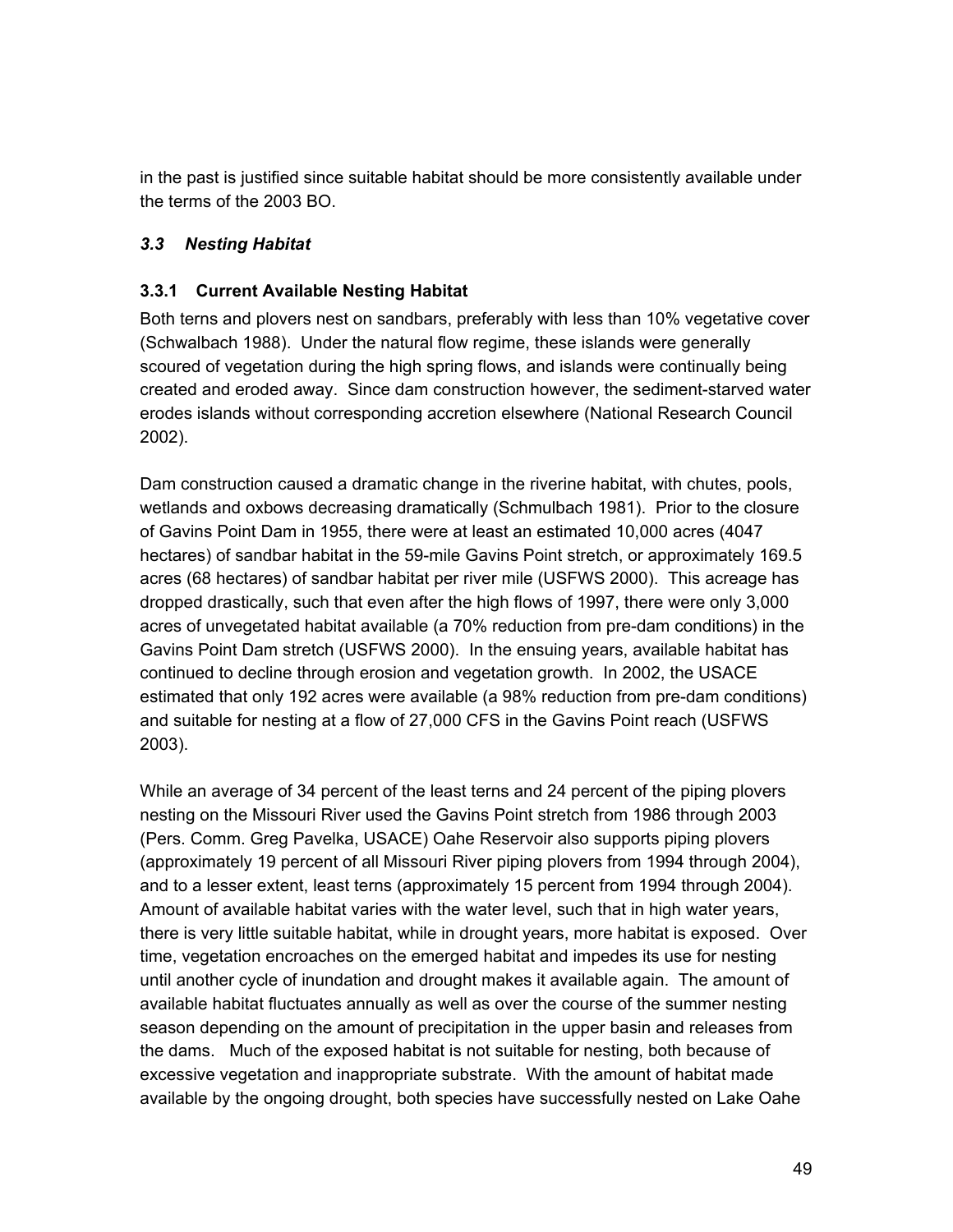since 1998. Prior to 1998, fledge ratios for least terns were so low (0 to 0.39 fledglings per pair), that researchers considered Lake Oahe a sink for least terns, a situation in which the habitat attracted birds for nesting, but productivity was not high enough to support the local population.

# **3.3.2 Habitat Quantity and Requirements**

Prior to dam construction, there were an estimated 169.5 acres (68 ha) of sandbar habitat per river mile on the Gavins Point stretch compared with 51 acres (20.6 ha) (70% reduction from pre-dam conditions) per river mile in 1998, a recent high (USFWS 2000). There are apparently no estimates regarding acres of sandbar habitat on other river stretches for either the pre- or post-dam periods, although the USACE is currently evaluating available habitat on Lake Sakakawea (Pers. Comm. Bruce VanderLee, USACE). The 2003 BO calls for 20 acres (8 ha) of emergent sandbar habitat per river mile for the Fort Randall stretch, 80 acres (32 ha) per river mile on Lewis and Clark Lake, and 80 acres per river mile on the Gavins Point stretch by 2015, with an intermediate goal of half of those acres of sandbar present per river mile by 2005 (USFWS 2003).

As of 2004, there have not been any habitat studies on Lake Oahe to determine the amount of suitable habitat present, and the amount of exposed habitat varies annually depending on water level. Nevertheless, Lake Oahe can be an important breeding area for both least terns and piping plovers, especially during drought conditions when there are large areas of unvegetated land exposed. From 2000 through 2003, approximately 13 percent of adult least terns and 19 percent of adult piping plovers nesting on the Missouri River from were found on Lake Oahe (Pers. Comm. Greg Pavelka, USACE). The 2003 BO calls for the USACE to identify potential nesting habitat on reservoirs by 2005 and to complete work to enhance those areas by 2020.

How habitat quantity relates to the number of birds using an area is not entirely clear. It is generally agreed that the Northern Great Plains piping plover population is part of a metapopulation extending into Canada. Presumably, if there is not sufficient nesting habitat in South Dakota as the birds migrate north in the spring, they will continue on in search of nest sites (e.g. Haig 2004, Larson unpublished). As the low numbers of piping plovers, and to a lesser extent least terns, along the Missouri River during the high water of 1997 demonstrate, the birds do not remain in areas where breeding habitat is unavailable. However, both least terns and piping plovers tend to be site-faithful (Atwood and Massey 1988, Atwood et al. 1984, Cairns 1982, Carreker 1985, Haig 1987, Haig and Oring 1988, Wiens 1986, but see Boyd 1984, Knetter et al. 2002), which means that they may continue to use an area that is no longer optimal for nesting while other more suitable habitat remains unused (Carreker 1985). Haig and Plissner (1993)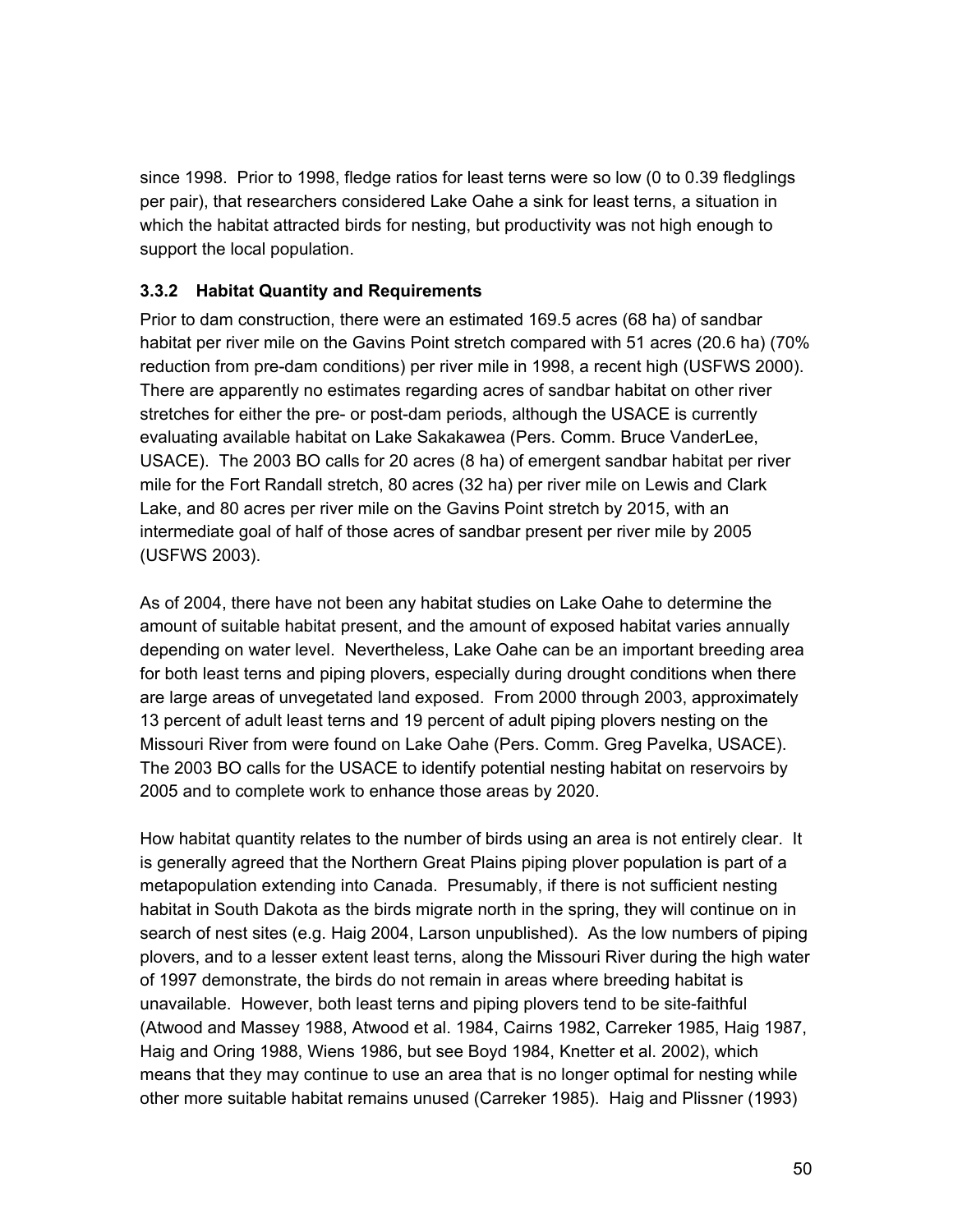note that piping plovers breed on less than half of the apparently suitable habitat, making it difficult to relate available habitat to number of piping plovers expected to use an area. Habitat may be limiting for least terns, so additional habitat may lead directly to more nesting terns (Pers. Comm. Greg Pavelka, USACE, Smith and Renken 1991). For both species, providing additional habitat may improve nest success as limited appropriate habitat tends to concentrate predators (Kruse et al. 2002).

The quality of available habitat is also important for nest success. Under the current water control system, islands tend to persist for many years. This leads to less available habitat every year, as vegetation takes over and islands erode without being replaced. Vegetation grows best in the center of islands, forcing birds to nest on the edges in a narrow band between vegetation and water. Such conditions not only allow predators to concentrate their efforts (Kruse et al. 2002), but also increase the likelihood that nests will be inundated during a high water event since birds are forced to nest closer to the water (Sidle et al. 1992).

Ideally all of these problems would be ameliorated by following the natural water regime more closely as laid out in the 2000 BO (USFWS 2000). The natural regime would include a high spring rise that creates new sandbars and scours vegetation from existing sandbars followed by a low summer flow that leaves sandbars exposed and available for nesting and brood rearing. Without sufficient flows, sandbars can only be maintained via chemical and mechanical vegetation removal and new habitat would only be created using mechanical means as suggested in the 2003 BO (USFWS 2003). SDGFP encourages the Corps to develop and maintain islands through flow to the greatest extent possible. Using flows to create habitat would be cheaper and less likely to adversely impact other species then building and maintaining sandbars through dredging and herbicides. High spring flows would also likely benefit other riverine species, including the endangered pallid sturgeon.

# **3.3.3 South Dakota Habitat Goals**

SDGFP is adopting the same habitat goals as are laid out in the 2003 BO. The response of both least tern and piping plover population numbers and fledge ratios during the late 1990's and early 2000's suggests that continuing to provide nesting habitat will help to recover both species. SDGFP relies on the USACE to meet the habitat commitments laid out in the 2003 BO to ensure that nesting habitat is available for both species (see Table 14 for summary). Both the number of birds present and their success at raising young are also strongly linked to the amount and quality of available habitat, so all three aspects of SDGFP's goals are based on the premise that the USACE will meet habitat goals.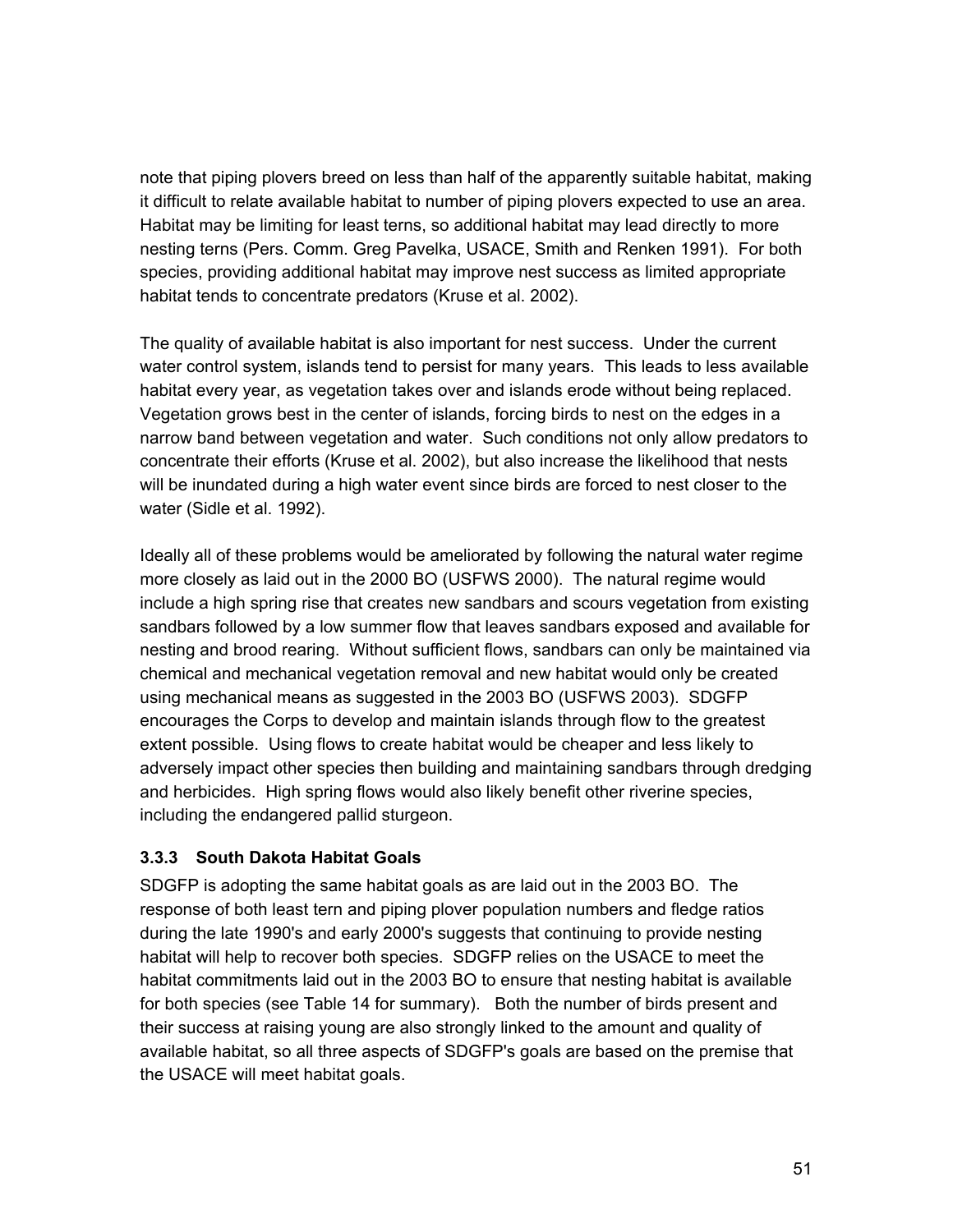Table 14 shows the specific acreage goals for nesting habitat on the Fort Randall, Lewis and Clark Lake, and Gavins Point stretches of the Missouri River in South Dakota as laid out in the 2003 BO (USFWS 2003). These goals include naturally created habitat in addition to artificially created or manipulated habitat. The USACE should ensure that habitat is available in one out of three years, except during years when high flows are authorized for habitat creation or other ecosystem or species benefits, or when high flows are unavoidable because of excessive snowmelt and resulting flooding potential. The 2003 BO reports little, if any available nesting habitat on Lake Sharpe and Lake Francis Case since all sandbar islands are inundated during the nesting season, and there are no plans to develop habitat on those river stretches.

**Table 14 Total habitat acreage goals set in the 2003 BO (USFWS 2003) for the Missouri River in South Dakota**

| <b>River Stretch</b> | Goal by 2005<br>(per river mile) | Goal by 2015<br>(per river mile) |
|----------------------|----------------------------------|----------------------------------|
| Fort Randall         | 10 acres                         | 20 acres                         |
| Lewis and Clark Lake | 40 acres                         | 80 acres                         |
| <b>Gavins Point</b>  | 40 acres                         | 80 acres                         |

The available nesting habitat on Lake Oahe fluctuates annually as water levels change, with little habitat available when water levels are above pool level 1617.0 ft msl, a level which has been reached 18 percent of the time from 1967 to 1999 (*in* USFWS 2003). The 2003 BO directs the USACE to identify all potential nesting habitat enhancement on Lake Oahe by 2005, and to complete those projects by 2020, with 25 percent complete by 2010, and 50 percent complete by 2015. The USACE will transfer lands on Lake Oahe above 1620 ft mean sea level (msl) to SDGFP. As the lands are transferred, SDGFP will evaluate them to determine suitability for tern and plover nesting. Efforts will be made to enhance and maintain areas on SDGFP transferred or leased lands that have been used for nesting in the past or are likely to be used for nesting.

# **4 MANAGEMENT ACTIONS**

## *4.1 Flow Changes*

Altered flow with a spring rise sufficient to scour existing islands and create new sandbar habitat followed by a low summer flow would create and maintain nesting habitat for least terns and piping plovers. SDGFP strongly urges the USACE to return the Missouri River to a more natural flow regime and to assist in biological evaluations of flow impacts on native species, in particular spawning behavior of fishes, including the endangered pallid sturgeon. Natural flows would improve habitat for many native species including the pallid sturgeon.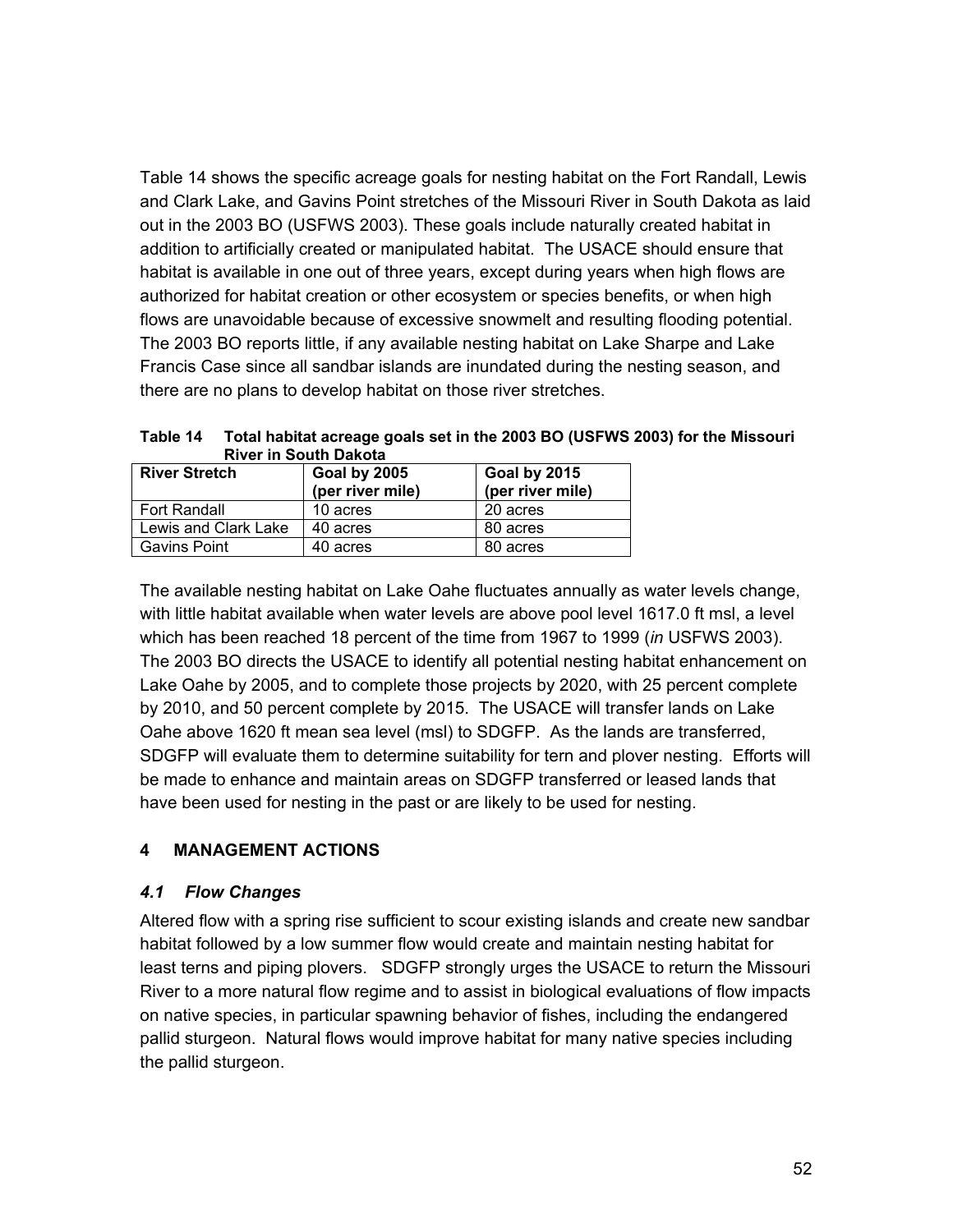# *4.2 Monitoring*

# **4.2.1 Assist with monitoring on the Missouri River**

SDGFP will continue to hire three summer seasonal employees annually as long as funding allows to assist the USACE in monitoring least tern and piping plovers along the Missouri River. These seasonals will participate in adult and chick censuses, will help determine fledge ratios, and will perform other monitoring tasks and educational efforts.

# **4.2.2 Monitor least terns on the Cheyenne River**

SDGFP will continue to monitor least terns along the Cheyenne River on at least a biennial basis as funding allows.

# **4.2.3 Monitoring piping plovers on alkaline lakes**

SDGFP will assist with alkaline lake monitoring in South Dakota for piping plovers at least once every five years to coordinate with the International Piping Plover Census.

# *4.3 Nest Protection*

# **4.3.1 Nest Caging**

As necessary and appropriate, seasonals (see 4.2.1) will assist with placing cages on nests to deter predators from piping plover nests.

# **4.3.2 Predator Control**

In specific locations, SDGFP land managers may remove individual branches that an aerial predator is using as a perch to oversee least tern and piping plover nest site locations. The need to remove branches to reduce predators will be balanced with the need to protect trees for bald eagle and other raptor use.

Where ground predators (raccoons, coyotes etc.) are the major threat, SDGFP state trappers will assist with predator removal in specific locations upon request. Trappers will also help to train USACE staff upon request.

# **4.3.3 Human Disturbance**

# *4.3.3.1 Communication and Coordination*

Recreationists along the Missouri River often enjoy using some of the same lands that least terns and piping plover use for nesting. This conflict can be reduced or eliminated if users clearly understand which areas to avoid and why avoidance is important. To facilitate public outreach, SDGFP park managers will coordinate with the USACE during the nesting season to learn about nest locations so that they can communicate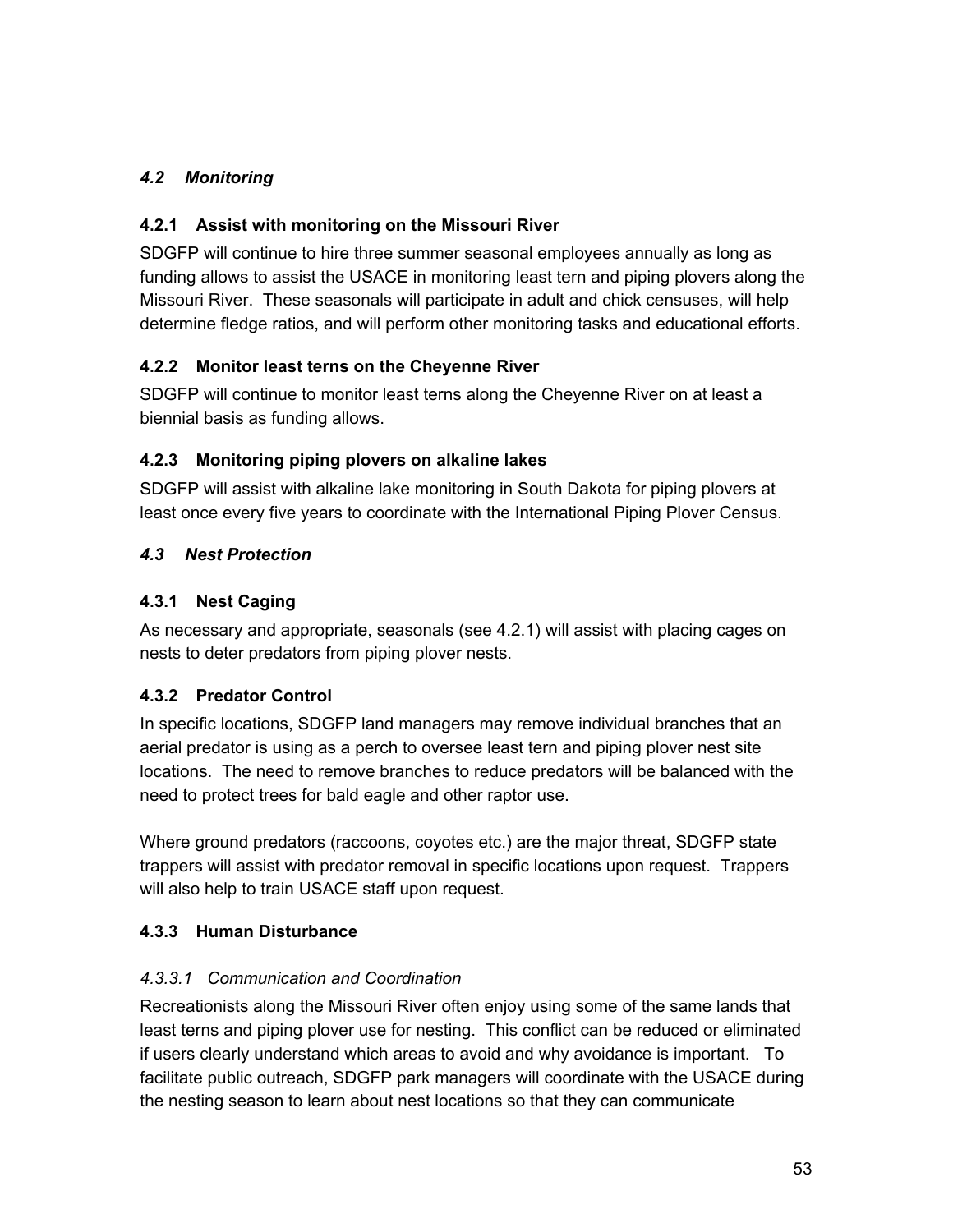information about area closures to the public as promptly as possible. SDGFP staff have access to the USACE Data Management System and have been encouraged to visit the website regularly. However, additional active communication from the USACE is needed during the nesting season to keep SDGFP managers and enforcement personnel informed of new nest areas and nesting sites with the potential for conflicts with Missouri River recreationists. Improvements to interagency coordination will continue to be made as needed.

SDGFP staff presently prepare Environmental Assessments for all agency development projects planned for the Missouri River for consideration by the USACE and USFWS. This process will continue until replaced by conditions contained in a Missouri River Habitat Conservation Plan.

# *4.3.3.2 Signage at boat ramps*

Put up/maintain signs at boat ramps to inform the public about the presence of least tern and piping plover nest sites and the need to avoid those areas.

# *4.3.3.3 Outreach/education at campgrounds*

Inform campground users at sites near least tern and piping plover nest sites about the need to avoid those areas through signage, brochures, and talks with campers.

# *4.3.3.4 Human Disturbance*

Fence off areas, as needed, to restrict human access on nest colonies where human disturbance is likely to/has occurred. Areas to fence may include sandbar habitat on the Fort Randall, Lewis and Clark Lake, and Gavins Point stretches as well as in campgrounds on Oahe. Oahe campgrounds that have had areas fenced in the past to protect nests include parts of Okobojo, Little Bend, and Cow Creek. Other areas may be fenced off as needed to avoid disturbance to nesting least terns and piping plovers.

# *4.4 Enforcement*

SDGFP WCO's will coordinate with the USACE, SDGFP park managers, tribal enforcement personnel, the USFWS, and the NPS to patrol and enforce signed and fenced habitat from human disturbance.

# *4.5 Habitat Enhancement*

As land is transferred, SDGFP will evaluate areas to determine if they may be enhanced to provide nesting and rearing habitat for least terns and piping plovers. Enhancement work will occur on areas with a high likelihood of successful use (e.g. recent nesting on site or close by, away from high human use areas, sandy substrate etc.).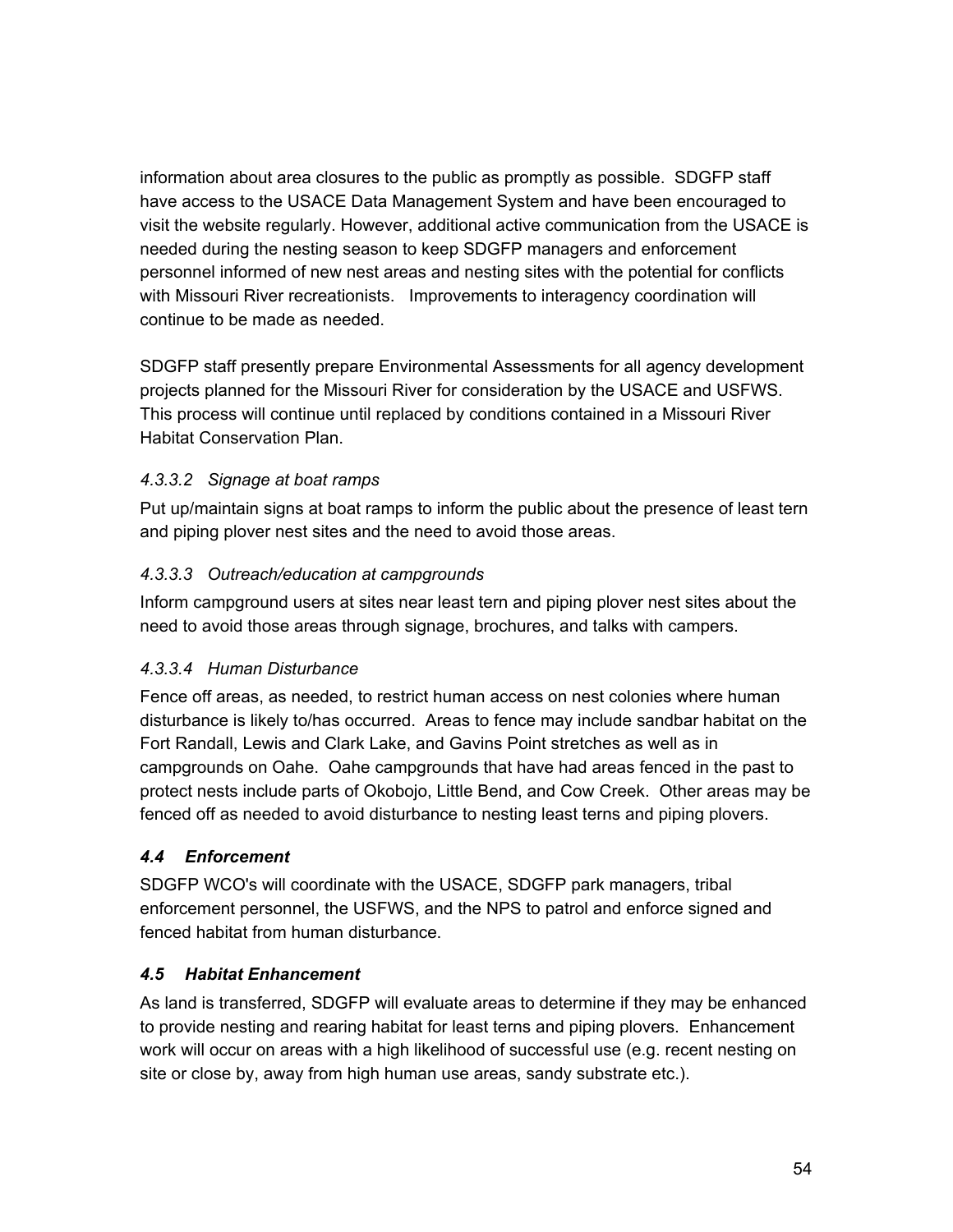# **4.5.1 Transferred Lands**

SDGFP will evaluate transferred lands during the annual least tern and piping plover summer monitoring to determine if birds are using habitat along Oahe Reservoir for nesting and if there are areas which would likely be used for nesting with some maintenance (i.e. vegetation removal). Habitat enhancement for terns and plovers will be considered a high priority for state owned or managed lands along the Missouri River.

# **4.5.2 Permitting USACE Projects**

SDGFP will evaluate and if appropriate, issue 401 water quality certification for USACE projects to create and enhance least tern and piping plover nesting habitat (creation, flows, sediment flushing etc.) as efficiently as possible (Pers. Comm. John Miller, DENR).

# **5 NEED FOR FURTHER INFORMATION/STUDIES REQUIRED**

# *5.1 Habitat evaluation on Oahe Reservoir*

The amount of nesting habitat available on Lake Oahe varies with the level of the reservoir and the amount of vegetation near the water. There have been no studies on Lake Oahe to determine the amount of potential nesting habitat. Identifying potential habitat enhancement on Lake Oahe by 2005 was identified as a Reasonable and Prudent Alternative (RPA) for the USACE to complete in the 2003 BO (USFWS 2003), with 25 percent of identified habitats enhanced by 2010, 50 percent by 2015, and 100 percent by 2020.

# **6 LITERATURE CITED**

- Atwood, J.L. and P.R. Kelly. 1984. Fish dropped on breeding colonies as indicators of least tern food habits. Wilson Bull 96: 34-47.
- Atwood, J.L. and B.W. Massey. 1982. The pikei plumage of the least tern. Journal of Field Ornithology 53(1):47.
- Atwood, J.L. & B.W. Massey. 1988. Site fidelity of least terns in California. Condor 90: 389-394.
- Atwood, J.L., B.W. Massey and C.T. Collins. 1984. Movement of the Huntington Beach least tern colony: an assessment of possible impacts. University of California, Los Angeles. 28 pp.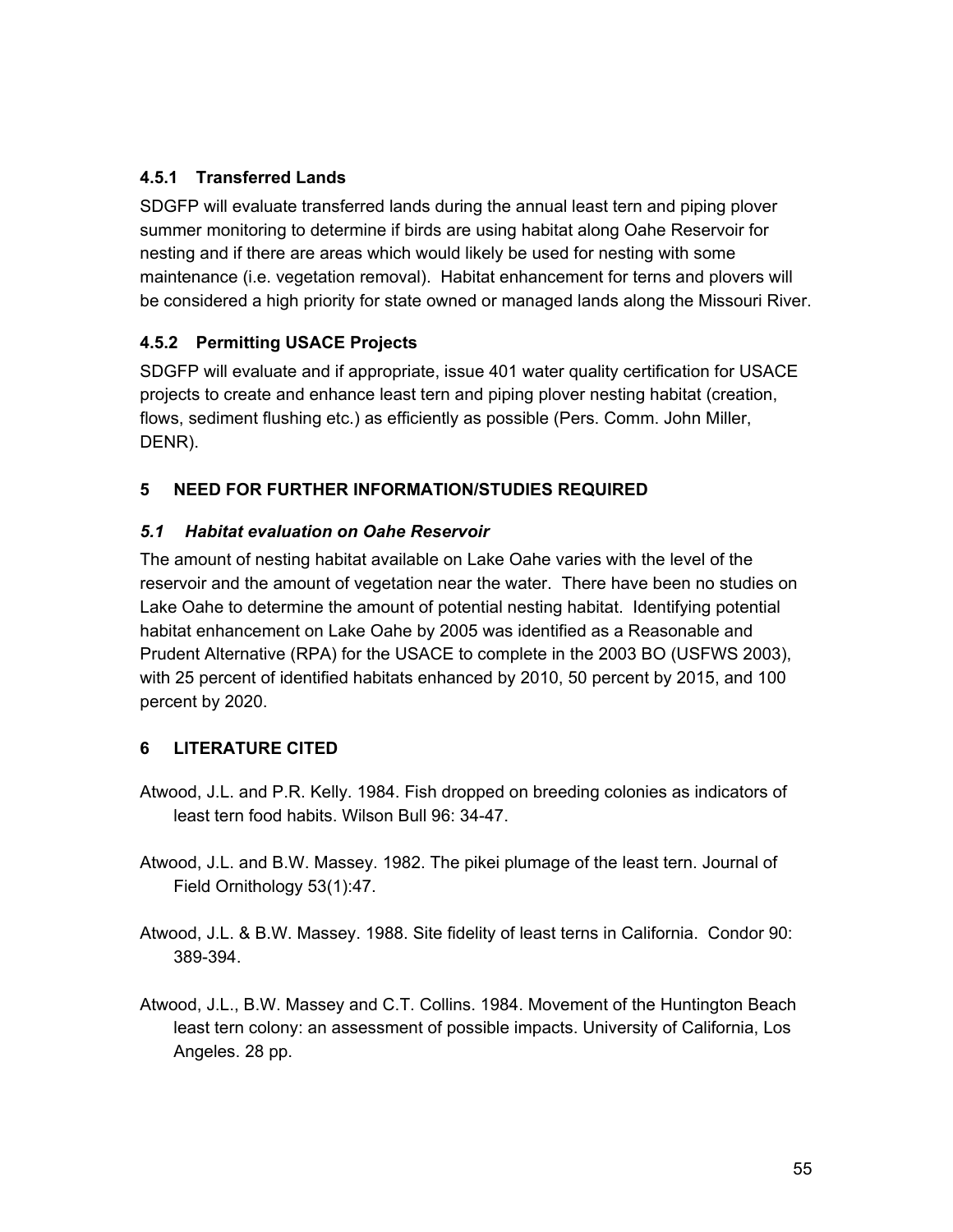- Atwood, J.L. and D.E. Minsky. 1983. Least tern foraging ecology at three major California breeding colonies. Western Birds 14: 57-72.
- Avalon Project at Yale Law School Website. Accessed November 25, 2003. http://www.yale.edu/lawweb/avalon/ntreaty/nt001.htm
- Bent. 1929. *Sterna antillarum* (Lesson). Least tern habitats. Bulletin 113, United States National Museum. pp. 270-279.
- Bottitta, G.E., A.M. Cole, and B. Lapin. 1997. Piping plovers produce two broods. Wilson Bull. 109(2): 337-339.
- Boyd, F.L. 1984. Least tern survey on the Ohio River in Kentucky. FWS Wildlife Assistance, Louisville. 4 pp.
- Boyd, R.L. 2001. Least tern and piping plover surveys on the Kansas River, 2001 breeding season. Biology Department, Baker University, Baldwin City, KS. Unpublished data. 10pp + attachments.
- Brubeck, M.V., B.C. Thompson and R.D. Slack. 1981. The effects of trapping, banding, and patagial tagging on the parental behavior of least terns in Texas. Colonial Waterbirds 4: 54-60.
- Cairns, W.E. 1982. Biology and breeding behavior of breeding Piping Plovers. Wilson Bulletin 94: 531-545.
- Carreker, R.G. 1985. Habitat suitability index models: Least tern. U.S. Fish and Wildlife Service. Biol. Rep. 82(10.103). 29 pp.
- Clark, E.S. 1988. A summary of the 1988 Interior least tern survey in Louisiana (Baton Rouge to Old River Control Structure), U.S. Army Corps of Engineers - New Orleans District, New Orleans.
- Clobert, J., J.D. Lebreton, and D. Allaine. 1987. A general approach to survival rate estimation by recaptures or resightings of marked birds. Ardea 75:133-142.
- Corn, J. and M. Armbruster. 1993. Piping plover diets on the Central Platte River: Final Report. USFWS and USBR. Transfer Agreement Number 9-AA-60-00810. 112 pp.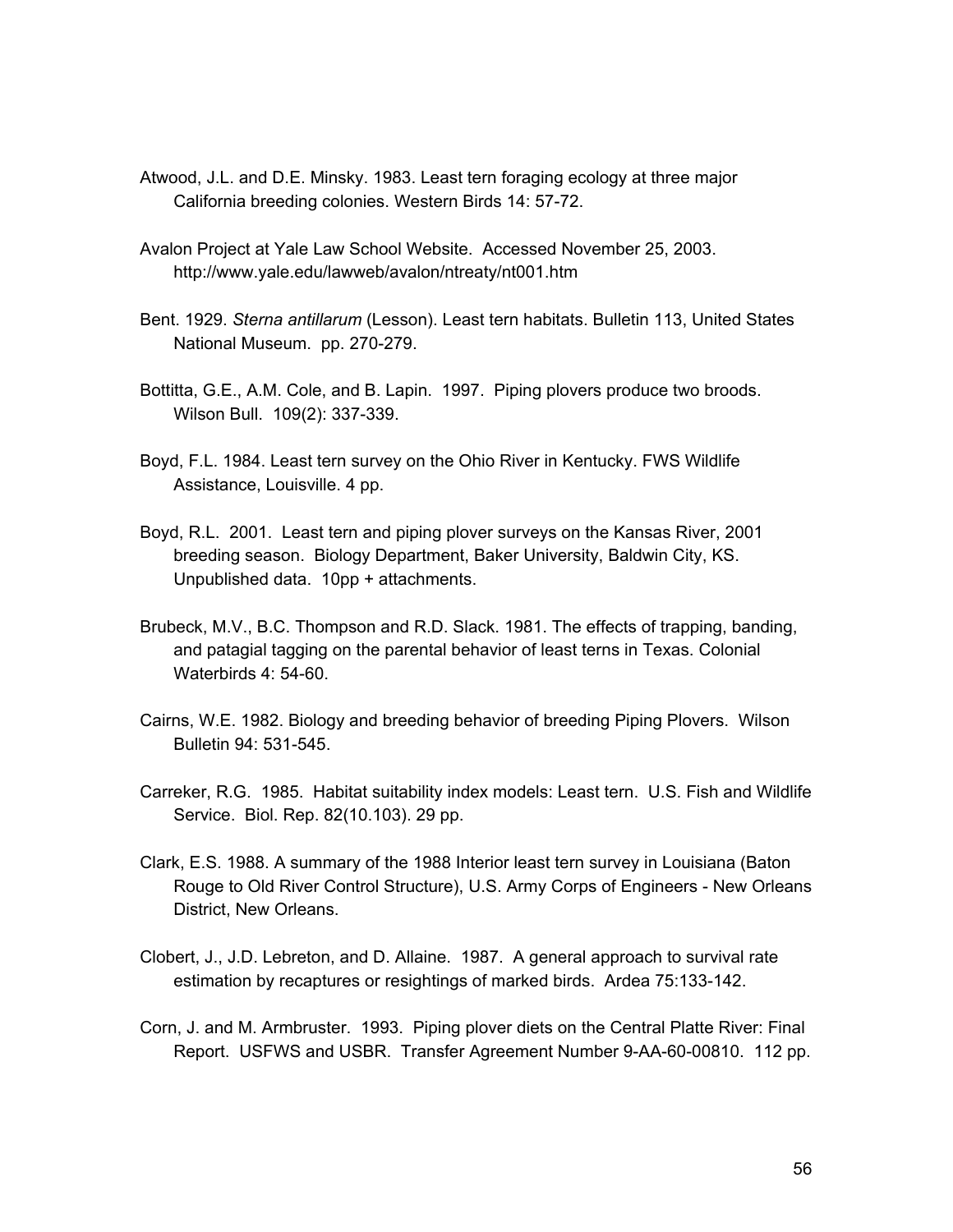- Coulson, J.C. and J. Horobin. 1976. Influence of age on the breeding biology and survival of the Arctic tern *Sterna paradisaea*. Journal of Zoology, London. 178: 247-260.
- Coulson, J.C. and R.D. Wooller. 1976. Differential survival rates among breeding kittiwake gulls *Rissa tridactyla* (L.). Journal of Animal Ecology 45: 205-213.
- DiCostanzo, J. 1980. Population dynamics of a common tern colony. Journal of Field Ornithology 51: 229-243.
- Dinan, J.J. 1982. Platte River least tern survey. Nebraska Game and Parks Commission. 9 pp.
- Dinan, J.J. 1983. Platte River Interior least tern nesting survey 1983. Nebraska Game and Parks Commission. 6 pp.
- Dinsmore, S.J., J.J. Dinsmore, and D.L. Howell. 1993. Least terns nesting on fly-ash deposits. pp. 103-107: *In* K.F. Higgins and M.R. Brashier, Eds. Proceedings of the Missouri River and its tributaries; piping plover and least tern symposium. South Dakota State University, Brookings, SD. USA
- Dryer, M.P. and P.J. Dryer. 1985. Investigations into the population, breeding sites, habitat characteristics, threats and productivity of the least tern in North Dakota. U.S. Fish and Wildlife Service. North Dakota Field Office, Bismarck. 17 pp.
- Ducey, J.E. 2000. Birds of the untamed west: The History of Birdlife in Nebraska, 1750- 1875. Making History, Omaha, NE. 229 pp.
- Dugger, K.M. 1997. Foraging ecology and reproductive success of least terns nesting on the Lower Mississippi River, Ph.D. Dissertation. University of Missouri, Columbia. 137 pp.
- Elliott, J.C. and Larix Systems, Inc. 2001. Missouri River cottonwood study, Fort Peck Reservation, Montana. Report prepared for The Fort Peck Assiniboine and Sioux Tribes. Poplar, MT. 17 pp.
- Evans, S.A.. 1984. Survey of Interior least tern nesting colonies on the Mississippi and lower Ohio Rivers at Kentucky. Kentucky Dept. Fish and Wildlife Resources, Frankfort. 16 pp.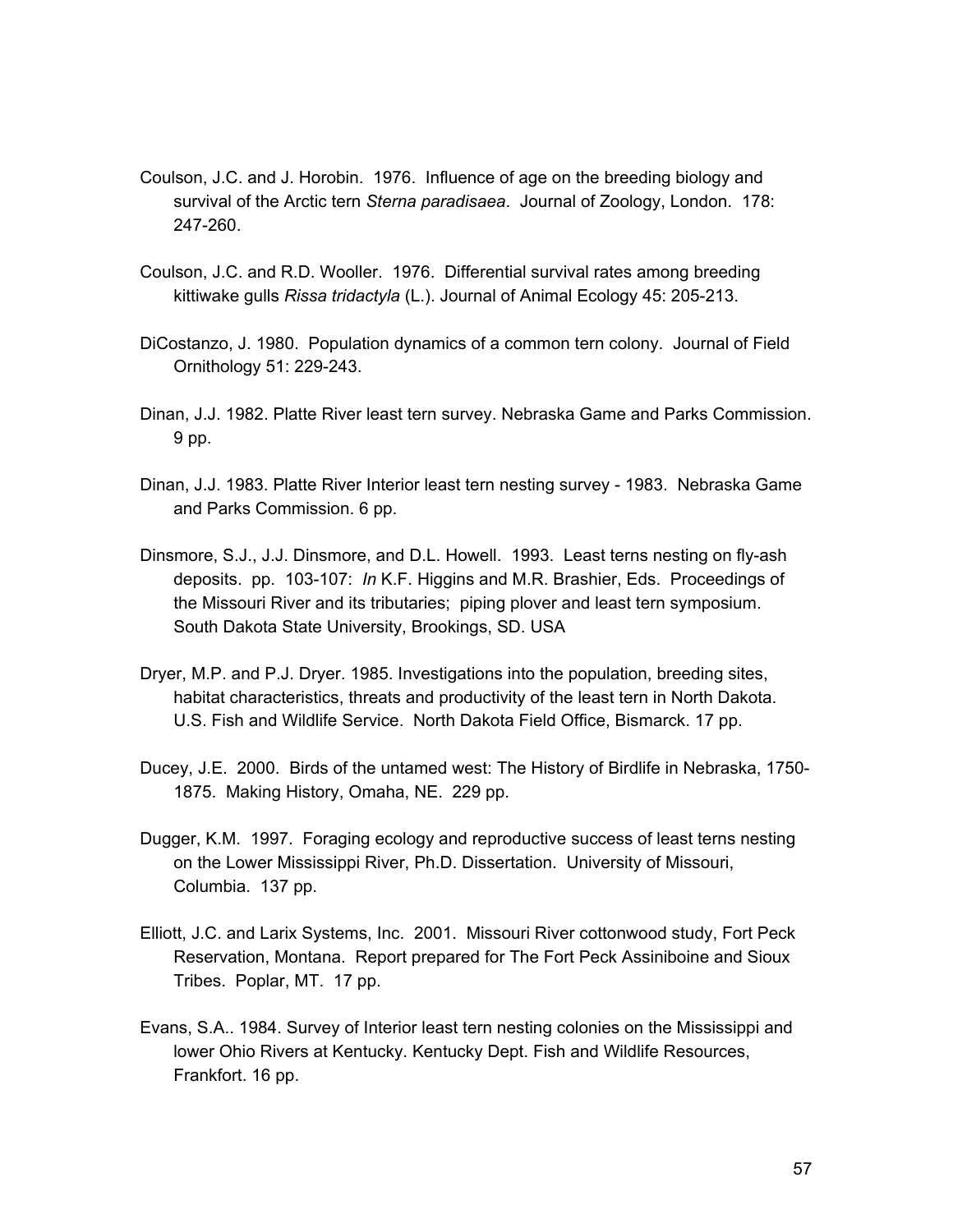- Ferland, C.L. and S.M. Haig. 2002. 2001 International Piping Plover Census. U.S. Geological Survey, Forest and Rangeland Ecosystem Science Center, Corvallis, Oregon. 293 pp.
- Funk, J.L. and J.W. Robinson. 1974. Changes in the channel of the Lower Missouri River and effects on fish and wildlife. Aquatic Series No. 11, Missouri Department of Conservation, Jefferson City, MO. 52 pp.
- Gill, R.E., Jr. and L.R. Mewaldt. 1983. Pacific coast Caspian terns: dynamics of an expanding population. Auk 100: 369-381.
- Goossen, J.P., D.L. Amirault, J. Arndt, R. Bjorge, S. Boates, J. Brazil, S. Brechtel, R. Chiasson, G.N. Corbett, R. Curley, M. Elderkin, S.P. Flemming, W. Harris, L. Heyens, D. Hjertaas, M. Huot, B. Johnson, R. Jones, W. Koonz, P. LaPorte, D. McAskill, R.I.G. Morrison, S. Richard, F. Shaffer, C. Stewart, L. Swanson and E. Wiltse. 2002. National recovery plan for the piping plover (*Charadrius melodus*). National Recovery Plan No. 22. Recovery of Nationally Endangered Wildlife, Ottawa. 47 pp.

Greer, S. 2003. Promise for the Piping Plover. Wildbird. November/December. 40-45.

- Haig, S.M. 1987. Population biology and life history patterns of the piping plover. Ph.D. Dissertation. University of North Dakota, Grand Forks. 121 pp.
- Haig, S.M. 1992. Piping Plover. *In* A. Poole, P. Stettenheim, and F. Gill, Eds. The Birds of North America, No. 2. Philadelphia: The Academy of Natural Sciences; Washington DC: The American Ornithologists' Union. 17 pp.
- Haig, S.M. 2004. Population status and trends of piping plovers in prairie Canada and the U.S. Northern Great Plains. pp. 32-35. *In* Westworth, S.M., D. Martens, C.L. Gratto-Trevor, J.P. Goossen and S. Davis. 2004. Northern Great Plains Piping Plover Science Workshop: 20-23 November 2003, Regina Saskatchewan. Unpublished Canadian Wildlife Service Report, Edmonton, Alberta. 58 pp.
- Haig, S.M., T. Eubanks, R. Lock, J. Sidle, L. Pfanmuller, E. Pike, and M. Ryan. unpublished. Technical/agency review draft: Revised recovery plan for piping plovers (*Charadrius melodus*) breeding on the Great Lakes and Northern Great Plains. June 28, 1994. 142 pp.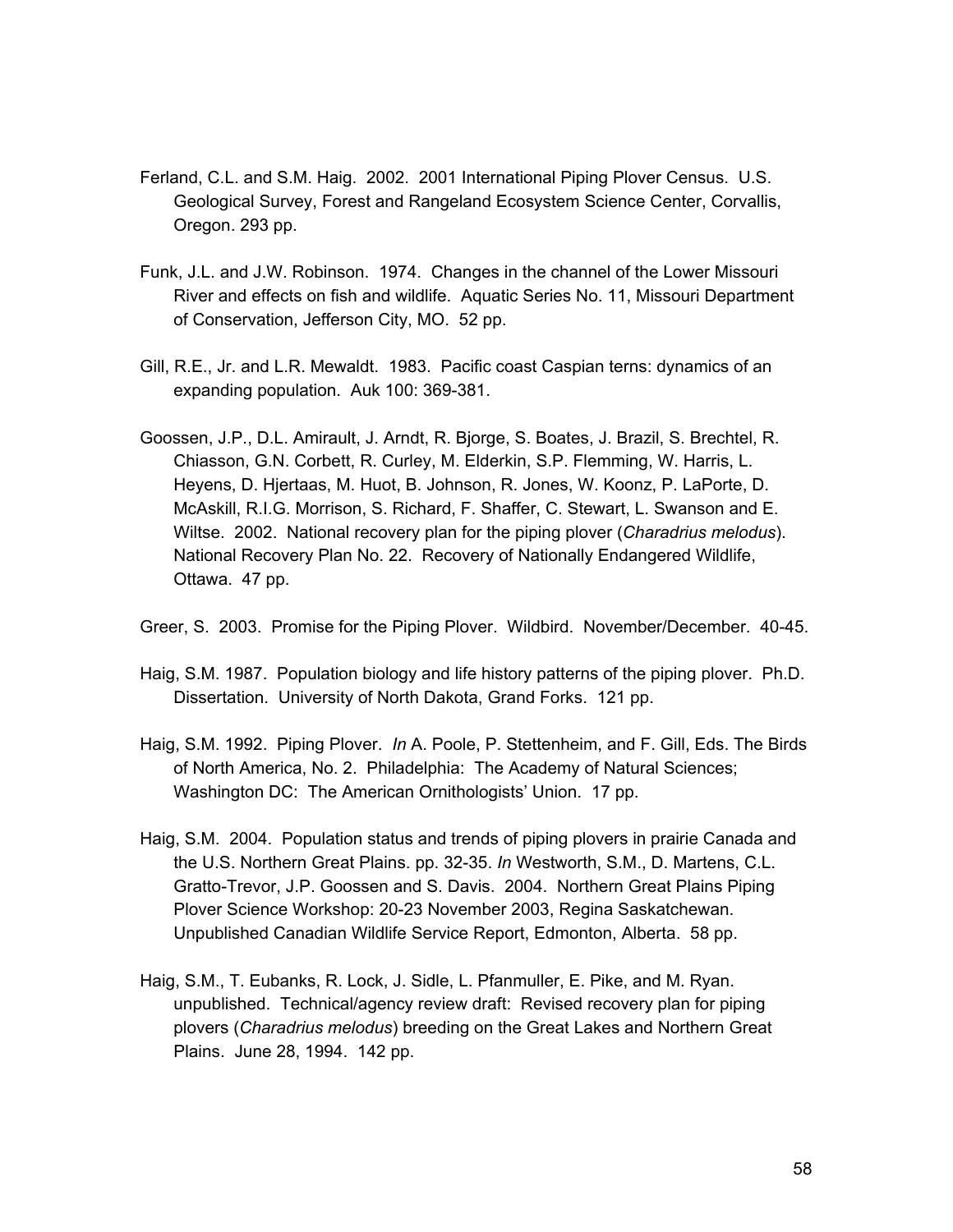- Haig, S.M. and L.W. Oring. 1985. Distribution and status of the piping plover throughout the annual cycle. Journal of Field Ornithology 56(4): 334-345.
- Haig, S.M. and L.W. Oring. 1987. Population studies of piping plovers at Lake of the Woods, Minnesota, 1982-1987. Loon 59: 113-117.
- Haig, S.M. and L.W. Oring. 1988. Mate, site, and territory fidelity in piping plovers. Auk 105: 268-277.
- Haig, S.M. and J.H. Plissner. 1993. Distribution and abundance of piping plovers: Results and implications of the 1991 international census. Condor 95: 145-156.
- Harris, M.P. 1979. Survival and ages of first breeding of Galapagos seabirds. Bird-Banding 50: 56-61.
- Hesse, L.W., J.C. Schmulbach, J.M. Carr, K.K. Keenlyne, D.G. Unkenholz, J.W. Robinson and G.E. Mestl. 1989. Missouri River fishery resources in relation to past, present, and future stresses. Pages 352-371. *In* D.P. Dodge, Ed. Proceedings on the International Large River Symposium. Canadian Special Publication of Fisheries and Aquatic Science. 106 pp.
- Hill, L.A. 1993. Design of man-made islands for interior least terns. Pp. 109-118. *In* K.F. Higgins and M.R. Brashier, Eds. 1993. Proceedings, The Missouri River and its tributaries piping plover and least tern symposium/workshop. South Dakota State University, Brookings.
- Isenmann, P., J.D. Lebreton, and R. Brandl. 1990. The black-headed gull in Europe. Acta XX Congressus Internationalis Ornithologici 20: 2384-2389.
- Johnson, W.C. 1992. Dams and riparian forests: case study from the Upper Missouri River. Rivers 3(4): 229-242.
- Kadlec, J.A. and W.H. Drury. 1968. Structure of the New England herring gull population. Ecology 49: 644-676.
- Kirsch, E.M. 1996. Habitat selection and productivity of least terns on the Lower Platte River, Nebraska. Wildlife Monographs 132: 1-48.
- Kirsch, E.M. and J.G. Sidle. 1999. Status of the Interior population of least tern. Journal of Wildlife Management 63: 470-483.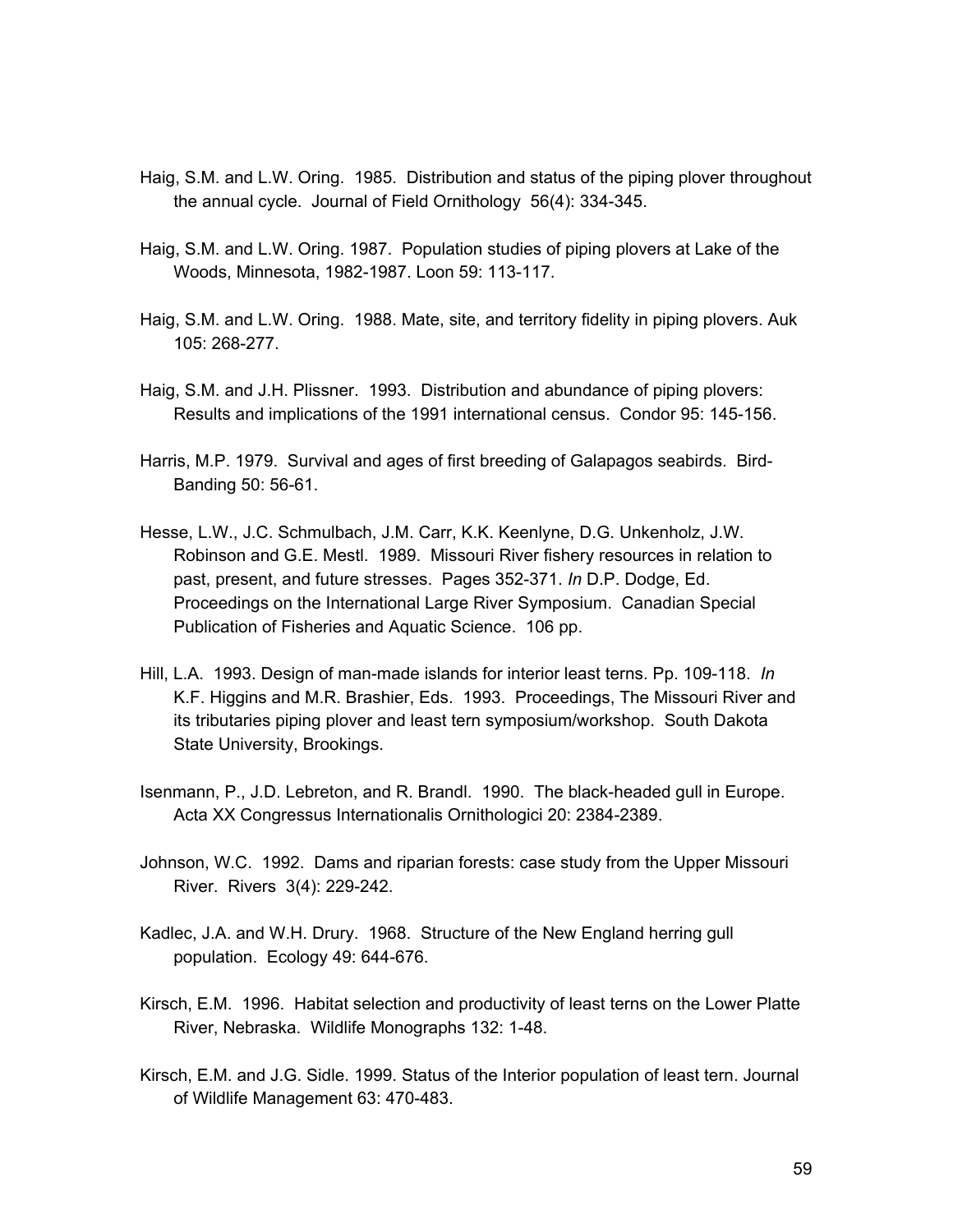- Knetter, J.M., R.K. Murphy, and R.S Lutz. 2001. Initial movements of juvenile piping plovers, *Charadrius melodus*, from natal sites in northwestern North Dakota. Canadian Field-Naturalist 115:352-353.
- Knetter, J.M., R.S. Lutz, J.R. Cary, and R.K. Murphy. 2002. A multi-scale investigation of piping plover productivity on Great Plains alkali lakes, 1994-2000. Wildlife Society Bulletin 30(3): 683-694.
- Kruse, C.D. 1993. Influence of predation on least tern and piping plover productivity along the Missouri River in South Dakota. M.S. Thesis. South Dakota State University, Brookings. 80 pp.
- Kruse, C.D., K.F. Higgins, and B.A. VanderLee. 2002. Influence of predation on piping plover, *Charadrius melodus*, and least tern *Sterna antillarum*, productivity along the Missouri River in South Dakota. Canadian Field-Naturalist 115(3): 480-486.
- Larson, M.A. Unpublished. Declaration for American Rivers, et al. V. U.S. Army Corps of Engineers, et al. dated May 20, 2003. 31 pp.
- Larson, M.A., M.R. Ryan, and R.K. Murphy. 2002. Population viability of Piping Plovers: effects of predator exclusion. Journal of Wildlife Management 66(2): 361-371.
- Larson, M.A., M.R. Ryan, and B.G. Root. 2000. Piping plover survival in the Great Plains, an updated analysis. Journal of Field Ornithology 71(4): 721-729.
- Larson, M.A., M.R. Ryan and R.K. Murphy. 2003. Assessing recovery feasibility for piping plovers using optimization and simulation. Wildlife Society Bulletin 31(4): 1105-1116.
- Licht, D.S. 2001. Relationship of hydrological conditions and populations of breeding piping plovers. Prairie Naturalist 33(4): 209-219.
- Lingle, G.R. 1993. Causes of nest failure and mortality of least terns and piping plovers along the central Platte River. Pp. 130-134. *In* K.F. Higgins and M.R. Brashier, Eds. 1993. Proceedings, The Missouri River and its tributaries piping plover and least tern symposium/workshop. South Dakota State University, Brookings. 205pp.
- Massey, B.W., D.W. Bradley, and J.L. Atwood. 1992. Demography of a California least tern colony including effects of the 1982-1983 El Niño. Condor 94: 976-983.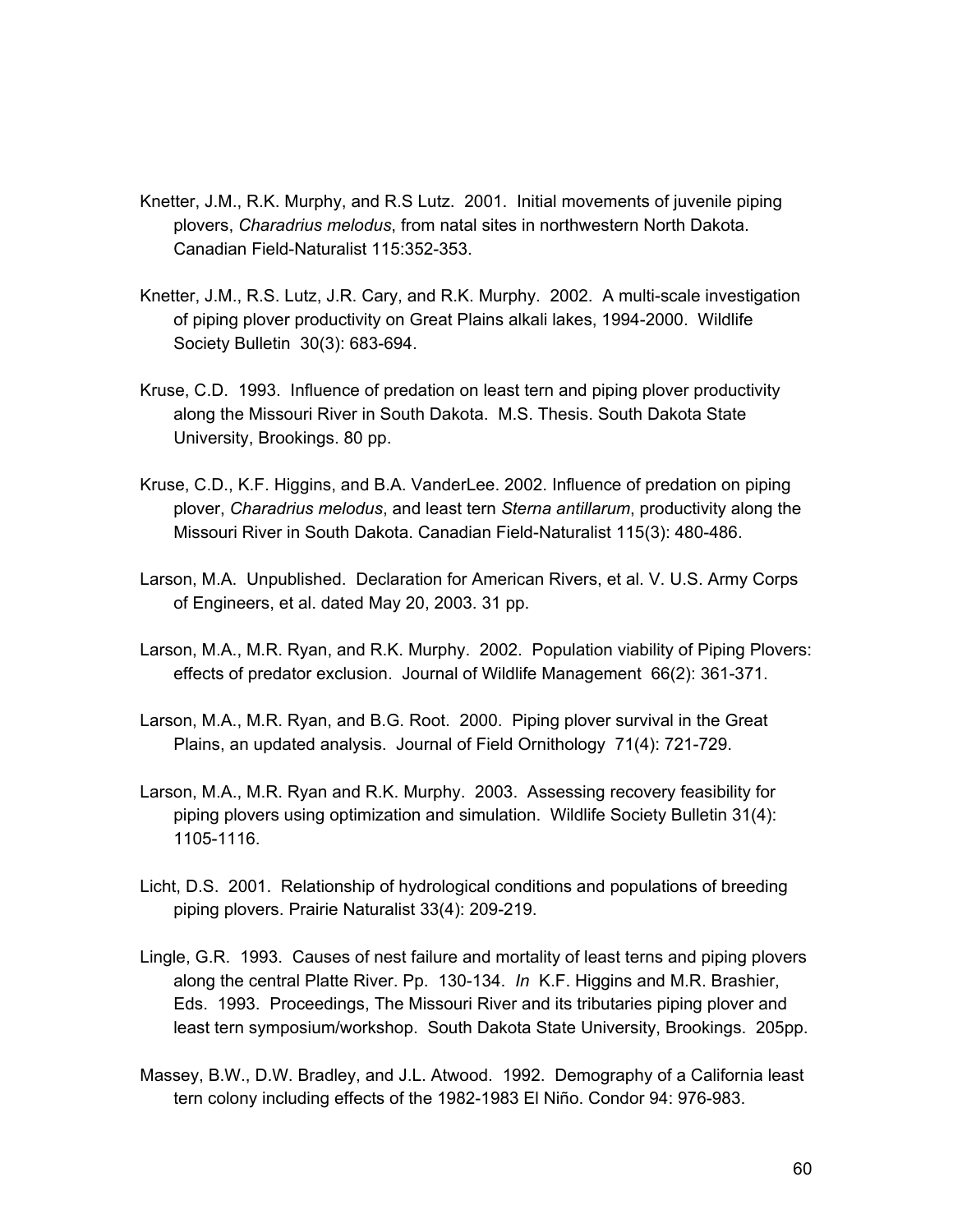- Mayer, P. 1993. Conservation of least terns and piping plovers on the Missouri River in North Dakota: management implications of the relationship between breeding population sizes and Garrison Dam operations. Pp. 47-59. *In* K.F. Higgins and M.R. Brashier, Eds. 1993. Proceedings, The Missouri River and its tributaries piping plover and least tern symposium/workshop. South Dakota State University, Brookings. 205 pp.
- Melvin, S.M. and J.P. Gibbs. 1994. Viability analysis for the Atlantic Coast population of piping plovers. Report to the US Fish and Wildlife Service, Sudbury, MA.
- Mills, J.A. 1990. Lifetime production in the red-billed gull. Acta XX Congressus Internationalis Ornithologici 20: 1522-1527.
- National Research Council. 2002. The Missouri River Ecosystem: Exploring the Prospects for Recovery. National Academy Press. Washington D.C. 175 pp.
- Nature Serve Website. Accessed February 17, 2005. http://www.natureserve.org/explorer/servlet/NatureServe?searchName=Charadrius+ melodus.
- Plissner, J.H. and S.M. Haig. 2000. Viability of piping plover *Charadrius melodus* metapopulations. Biological Conservation 92: 163-173.
- Prindiville Gaines, E.M., and M.R. Ryan. 1988. Piping plover habitat use and reproductive success in North Dakota. Journal of Wildlife Management 52: 266- 273.
- Renken, R.B. and J.W. Smith. 1995. Annual adult survival of interior Least Terns. Journal of Field Ornithology. 66(1): 112-116.
- Root, B.G., M.R. Ryan, and P.M. Mayer. 1992. Piping plover survival in the Great Plains. Journal of Field Ornithology 63:10-15.
- Ryan, M.R., B.G. Root, and P.M. Mayer. 1993. Status of Piping Plovers in the Great Plains of North America: A Demographic Simulation Model. Conservation Biology 7(3): 581-585.
- Schmulbach, J.C. 1981. Aquatic habitat inventory of the Missouri River from Gavins Point Dam to Ponca State Park, Nebraska. USACE, Omaha, Nebraska. 14 pp.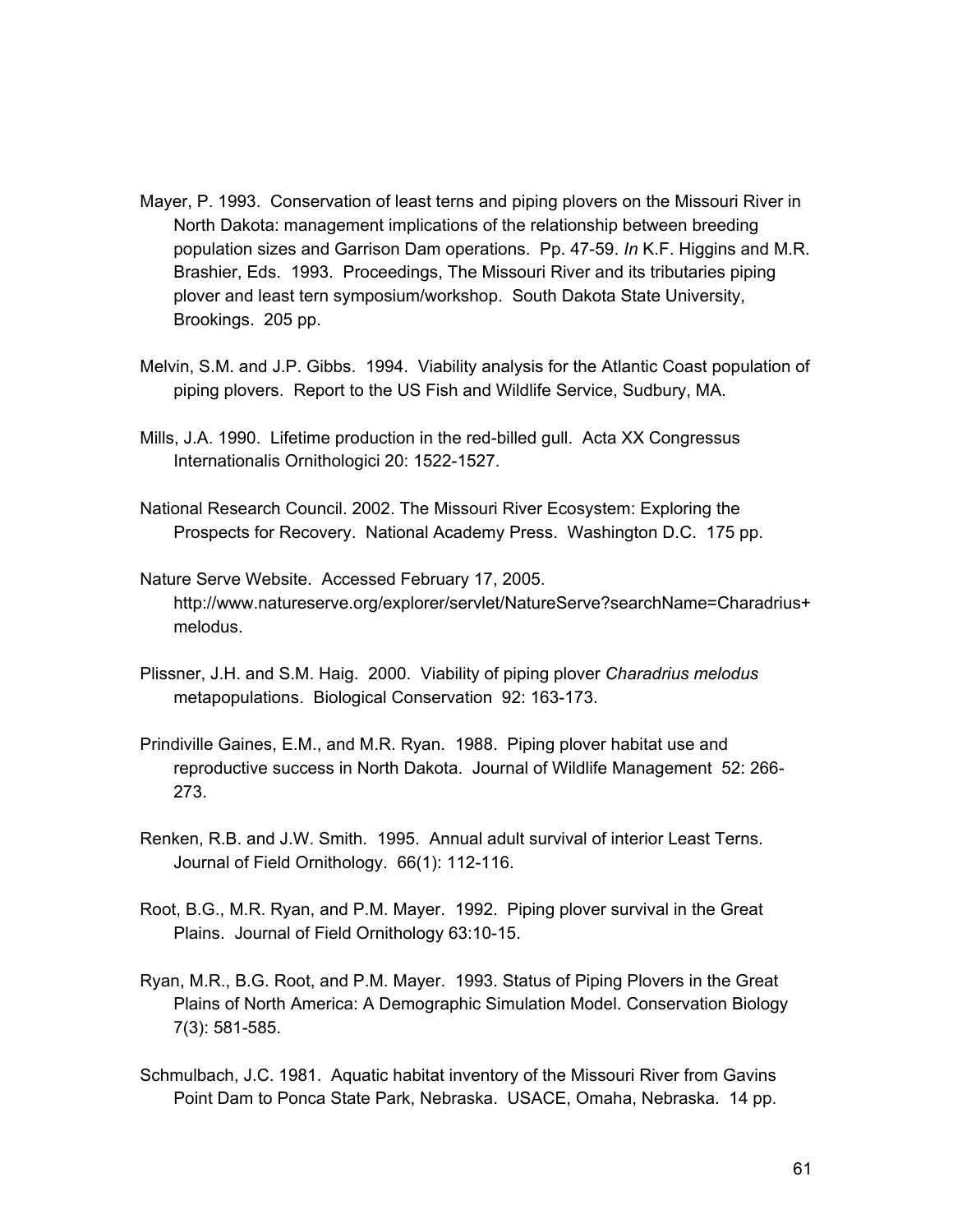- Schwalbach, M.J. 1988. Conservation of least terns and piping plovers along the Missouri River and its major western tributaries in South Dakota. M.S. Thesis. South Dakota State University, Brookings. 93 pp.
- Schwalbach, M.J., K.F. Higgins, J. Dinan, B.J. Dirks, and C.D. Kruse. 1993. Effects of water levels on interior least tern and piping plover nesting along the Missouri River in South Dakota. Pp. 75-81. *In* K.F. Higgins and M.R. Brashier, Eds. Proceedings, The Missouri River and its tributaries piping plover and least tern symposium/workshop. South Dakota State University, Brookings.
- Sidle, J.G., J.J. Dinan, M.P. Dryer, J.P. Rumancik and J.W. Smith. 1988. Distribution of the least tern in Interior North America. American Birds 42: 195-201.
- Sidle, J.G., D.E. Carlson, E.M. Kirsch and J.J. Dinan. 1992. Flooding: mortality and habitat renewal for least terns and piping plovers. Colonial Waterbirds. 15: 132- 136.
- Smith, J.W. and R.B. Renken. 1990. Improving the status of endangered species in Missouri. Missouri Dept. of Conservation. 33 pp.
- Smith, J.W. and R.B. Renken. 1991. Least tern nesting habitat in the Mississippi River valley adjacent to Missouri. Journal of Field Ornithology 62: 497-504.
- Smith, J.W. and R.B. Renken. 1993. Reproductive success of least terns in the Mississippi River Valley. Colonial Waterbirds 16: 39-44.
- Spear, L.B., T.M. Penniman, J.F. Penniman, H.R. Carter and D.G. Ainley. 1987. Survivorship and mortality factors in a population of western gulls. Studies in Avian Biology 10: 44-56.
- Spendelow, J.A. and J.D. Nichols. 1989. Annual survival rates of breeding adult roseate terns. Auk 106: 367-374.
- Szell, C.C. and M.S. Woodrey. 2003. Reproductive ecology of the least tern along the lower Mississippi River. Waterbirds 26(1): 35-43.
- Thompson, B.C. 1982. Distribution, colony characteristics, and population status of least terns breeding on the Texas coast. Ph.D. Dissertation. Texas A&M University, College Station. 124 pp.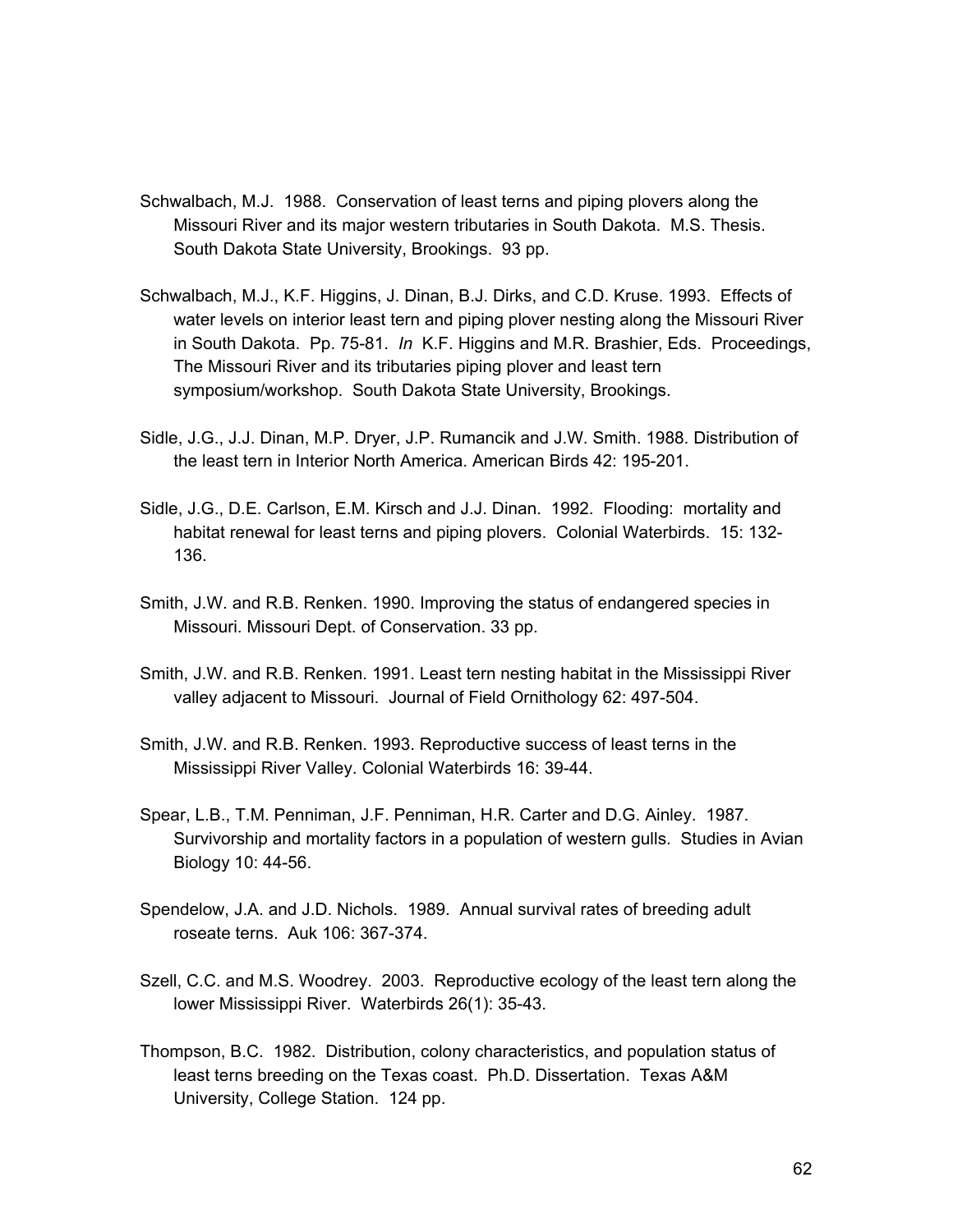- Tibbs, J.D. 1995. Habitat use by small fishes in the Lower Mississippi River related to foraging by least terns (*Sterna antillarum*). M.S. Thesis. University of Missouri, Columbia. 186 pp.
- USACE. 2001. Final Environmental Impact Statement: Title VI Land Transfer to the State of South Dakota. Omaha, NE. 302 pp.
- USACE. Unpublished A. Water Management Monthly News Release. Omaha, NE.
- USACE. Unpublished B. Missouri River mainstem 2004-2005 draft annual operating plan; Fall public meetings. Pierre, SD.
- USFWS. 1988. Great Lakes and Northern Great Plains piping plover recovery plan. U.S. Fish and Wildlife Service, Twin Cities, MN. 160 pp.
- USFWS. 1990. Recovery plan for the interior population of the least tern (*Sterna antillarum*). U.S. Fish and Wildlife Service. Twin Cities, MN. 90 pp.
- USFWS. 2000. U.S. Fish and Wildlife Service biological opinion on the operation of the Missouri River main stem reservoir system, operation and maintenance of the Missouri River bank stabilization and navigation project, and operation of the Kansas River reservoir system. Denver, CO. 296 pp.
- USFWS. 2002. Endangered and threatened wildlife and plants; designation of critical habitat for the Northern Great Plains breeding population of the piping plover; final rule. Federal Register. 67 (176: 57638-57717).
- USFWS. 2003. U.S. Fish and Wildlife Service 2003 amendment to the biological opinion on the operation of the Missouri River main stem reservoir system, operation and maintenance of the Missouri River bank stabilization and navigation project, and operation of the Kansas River reservoir system. Denver, CO. 308 pp.
- Weisberg, S.B., A.J. Janicki, J. Gerritsen, and H.T. Wilson. 1990. Enhancement of benthic macroinvertebrates by minimum flow from a hydroelectric dam. Regulated Rivers: Research & Management 5: 265-277.
- Welsh, D. and P.M. Mayer. 1993. Concentrations of elements in eggs of least terns and piping plovers from the Missouri River, North Dakota. Pp. 172-180. *In* K.F. Higgins and M.R. Brashier, Eds. 1993. Proceedings, The Missouri River and its tributaries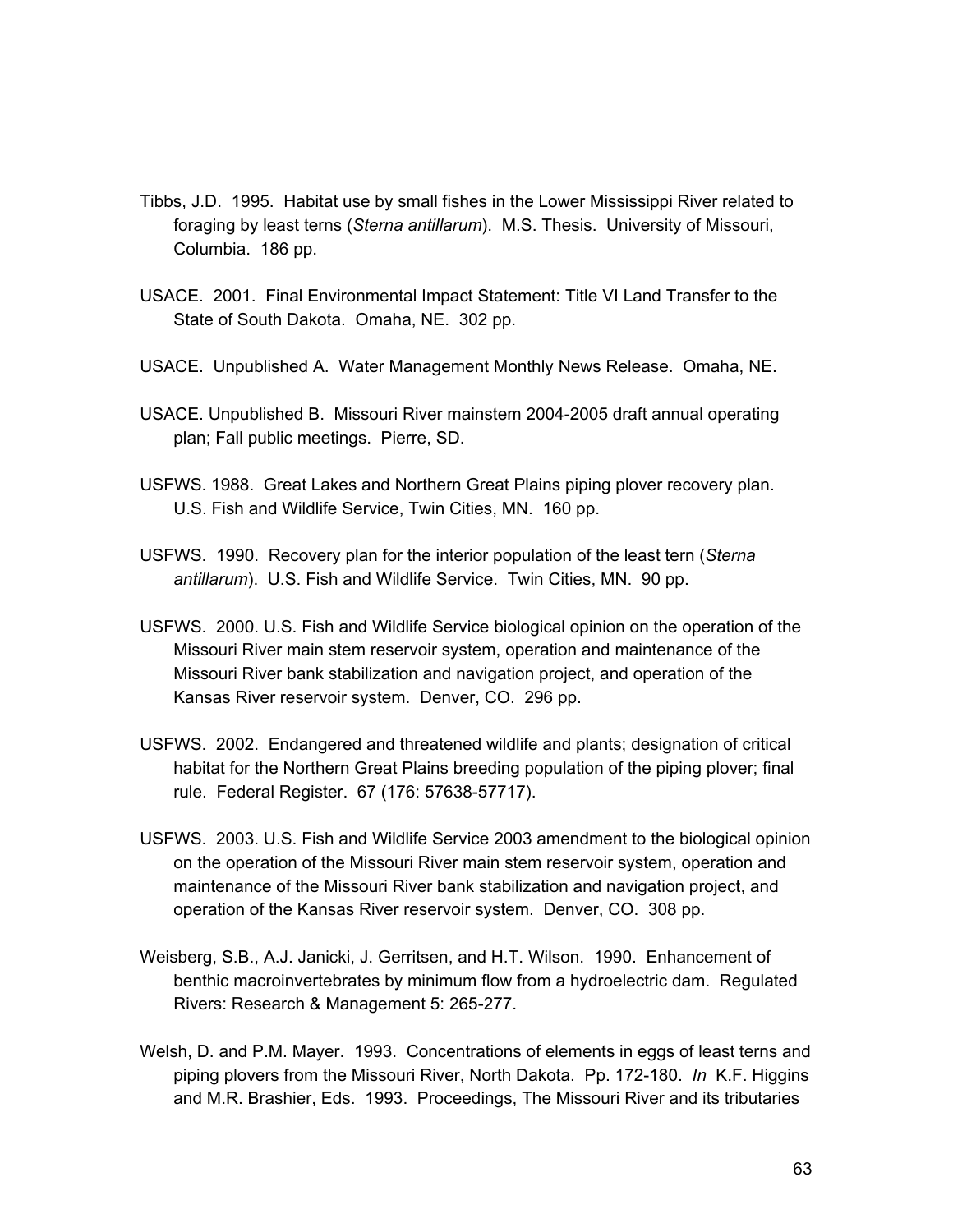piping plover and least tern symposium/workshop. South Dakota State University, Brookings.

- Wemmer, L.C. and N. McPhillips. Unpublished. Unofficial draft piping plover revised recovery plan. Unpublished Document. USFWS. February 11, 2001. 88 pp.
- Wemmer, L.C., U. Ozesmi, and F.J. Cuthbert. 2001. A habitat-based population model for the Great Lakes population of the piping plover (*Charadrius melodus*). Biological Conservation 99:169-181
- Whitman, P.L. 1988. Biology and conservation of the endangered least tern: a literature review. U.S. Fish and Wildlife Service Biol. Rep. 88(3). 22 pp.
- Wiens, T.P. 1986. Nest-site tenacity and mate retention in the piping plover. M.S. Thesis, Univ. Minnesota, Duluth. 34 pp.

Wilcox, L. 1959. A twenty year banding study of the Piping Plover. Auk 76: 129-152.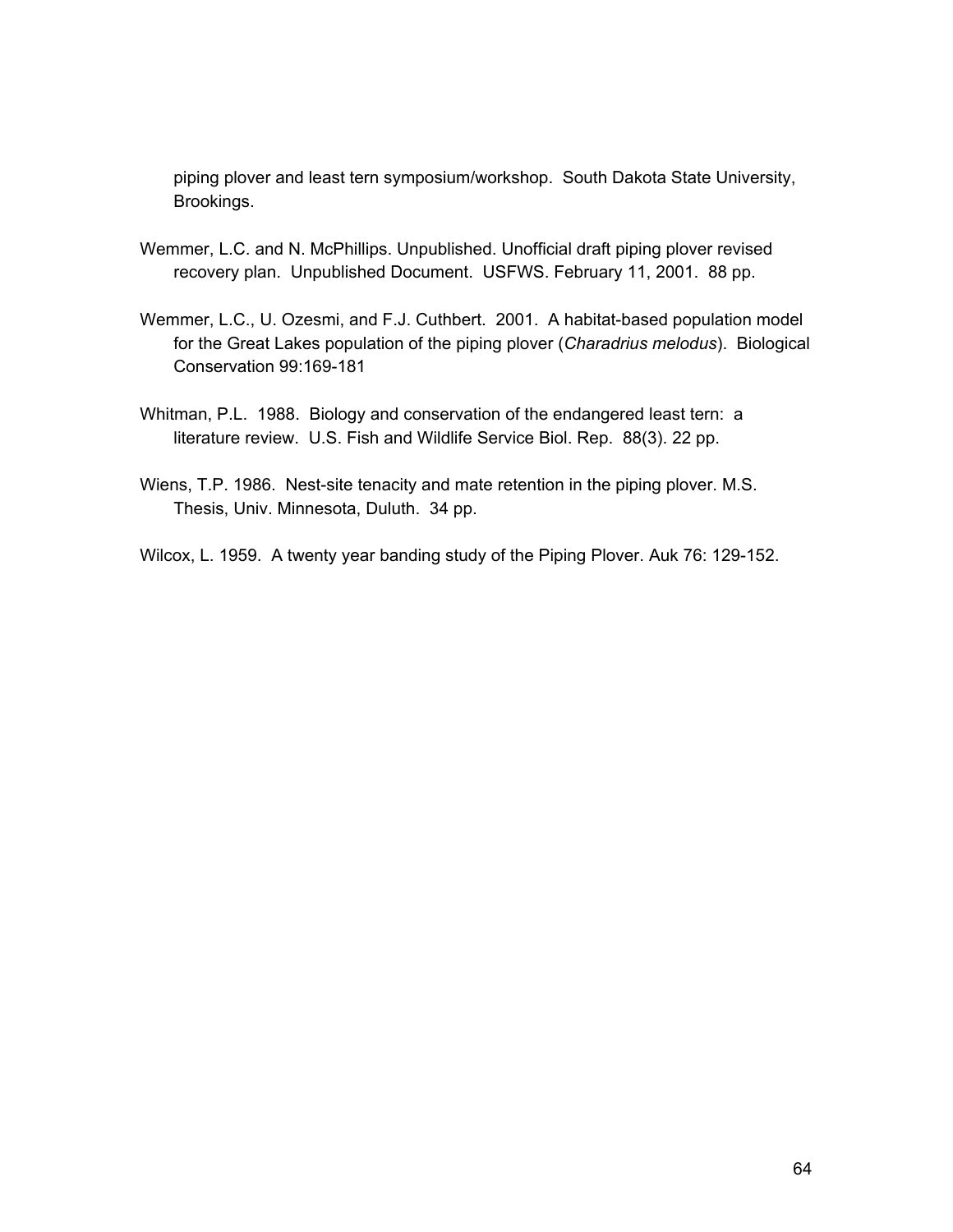**Appendix A Memorandum of Agreement**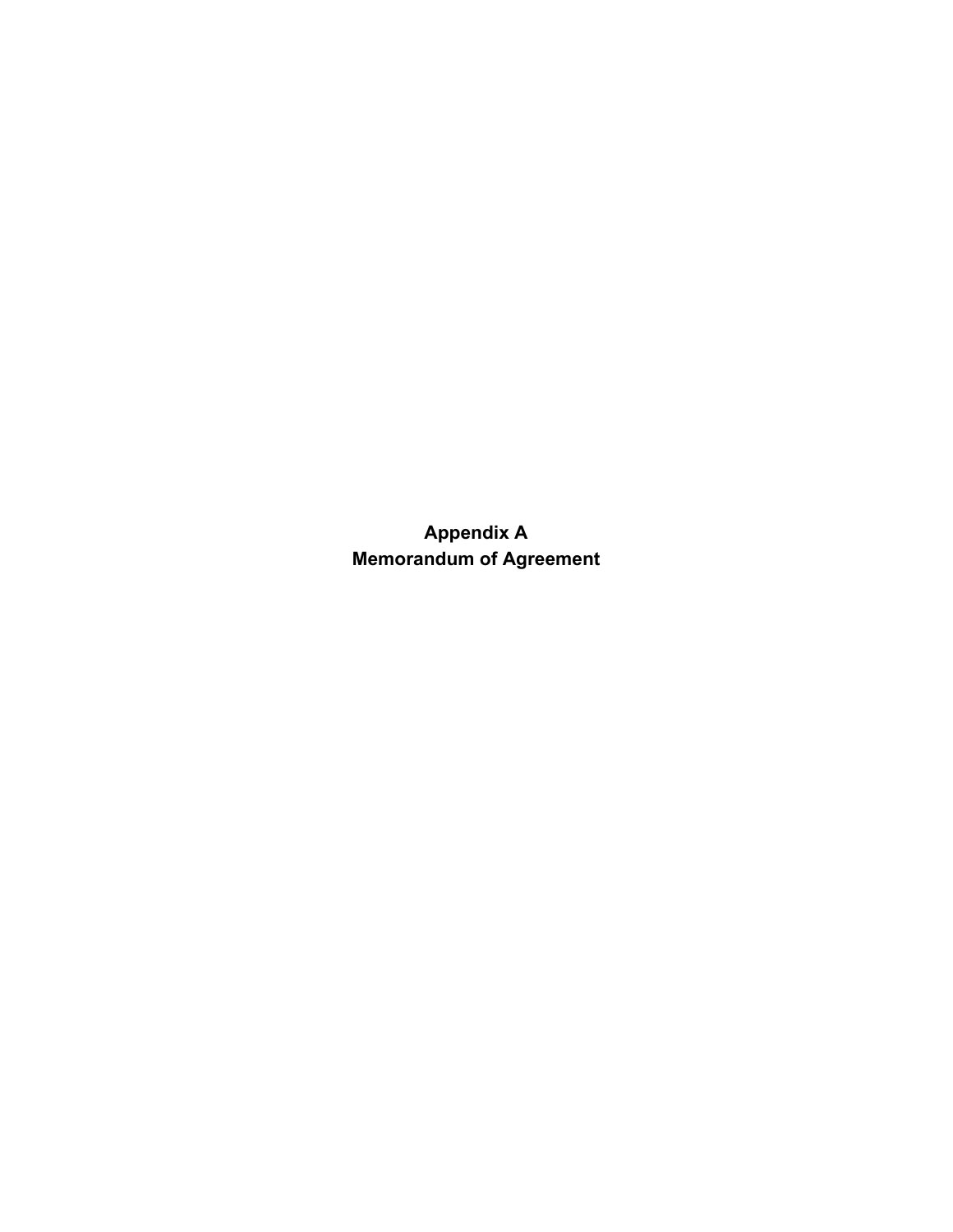#### **MEMORANDUM OF AGREEMENT**

#### **AMONG**

#### **SOUTH DAKOTA DEPARTMENT OF GAME, FISH AND PARKS, U.S. FISH AND WILDLIFE SERVICE, U.S. ARMY CORPS OF ENGINEERS, AND NATIONAL PARK SERVICE**

Least tern, piping plover, pallid sturgeon, and bald eagle management, protection, and recovery along the Missouri River in South Dakota

#### **I. Purpose**

The purpose of this Memorandum of Agreement (MOA) is to provide guidance and specific agency commitments for management, protection, and recovery of the least tern, piping plover, pallid sturgeon, and bald eagle along the Missouri River for the four signatory agencies, since each has a statutory responsibility for endangered species recovery. The signatory agencies agree that fulfillment of conditions contained in this MOA will help enhance annual productivity and in the long term contribute to recovery of these species.

#### **II. Actions**

It is the intent of the signatory agencies to cooperatively protect and manage nesting populations of the least tern and piping plover along the Missouri River in South Dakota through monitoring, site protection, law enforcement, and public outreach. It is also the intent of the signatory agencies to protect bald eagle nesting sites and important winter roost sites along the Missouri River in South Dakota. Additionally, signatory authorities will commit to protect pallid sturgeon and their habitat by minimizing threats from existing and proposed human activities, law enforcement and public outreach.

## **A. South Dakota Department Of Game, Fish And Parks (SDGFP):**

- 1. Will hire at least three seasonal employees each nesting season to be stationed where most needed to assist the U.S. Army Corps of Engineers (Corps) in monitoring and protecting least tern and piping plover nesting areas.
- 2. Will provide law enforcement assistance where and when most needed to patrol for human disturbance at least tern and piping plover nesting colonies up to 10 potential weekend periods from Memorial Day weekend to August 15 (including the high use events such as the July 4 holiday). This would be a cooperative effort by both SDGFP and the U.S. Fish and Wildlife Service (Service) providing staff on the river for the tern and plover nesting period. The details of such efforts will be worked out on an annual basis and dependent on nesting locations and active recreation areas on the river.
- 3. Will make arrangements with the Service and the Corps to obtain the necessary tern and plover training for law enforcement and seasonal personnel.
- 4. Will work cooperatively with the Corps and the Service to develop a Missouri River Management Plan for least terns, piping plovers, pallid sturgeons, and the bald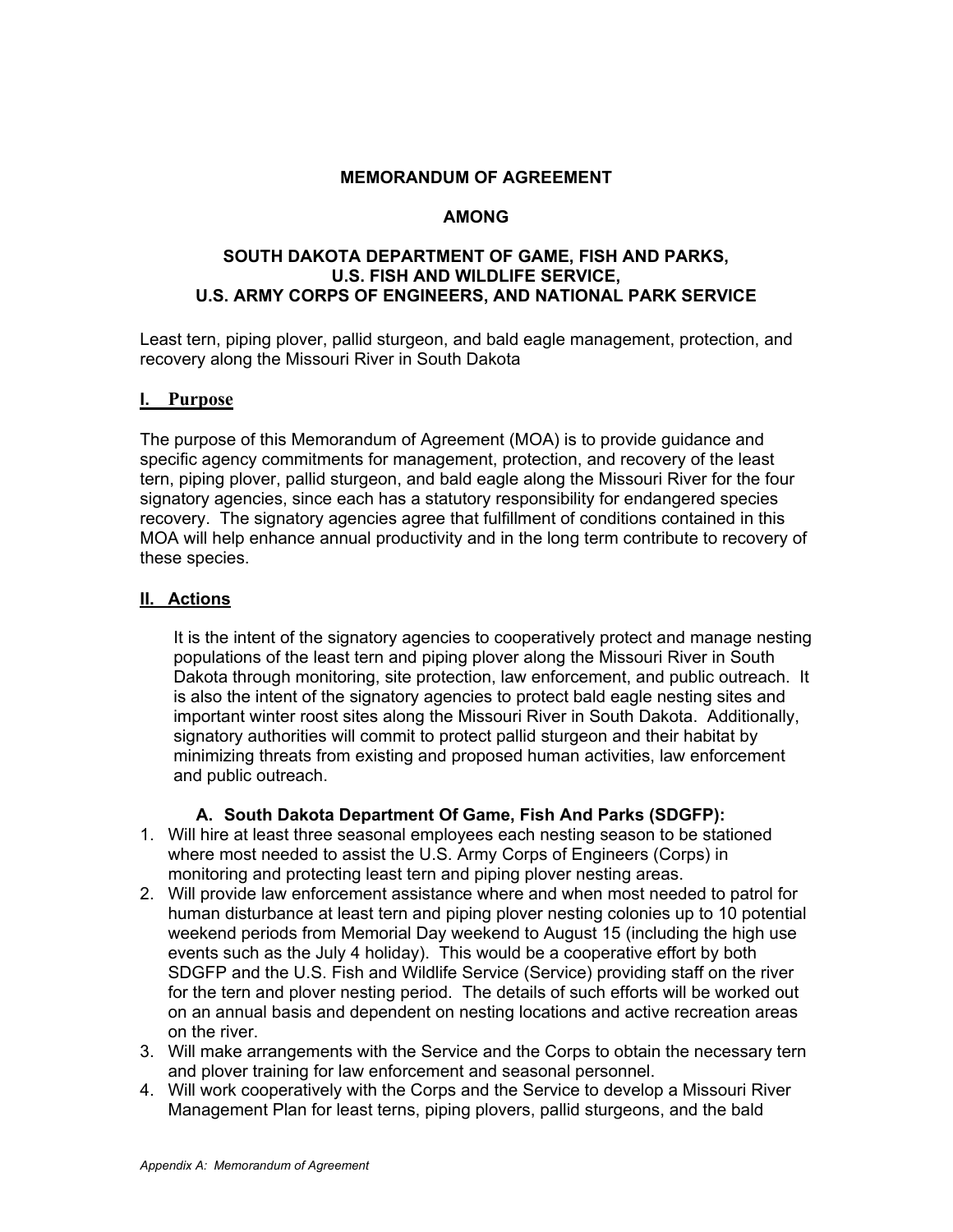eagles that establishes biological/conservation goals for South Dakota and management actions to achieve those goals. Management actions would include at least the following actions.

- A.) On sites owned or managed by SDGFP, will close portions of the area where least terns or piping plovers are nesting, to include appropriate buffer zones.
- B.) On sites owned or managed by SDGFP, will buoy off least tern foraging areas if potentially impacted by watercraft traffic.
- C.) Will participate in public outreach efforts, including but not limited to placing informational posters at recreation sites, distributing informational brochures to recreation site users, random patrolling of nesting areas, and posting of nesting areas. Results of random patrolling of nesting areas will help set priorities for law enforcement follow-up.
- D.) Will participate with signatory agencies and other interested entities in seeking solutions to site-specific threats to nesting success, such as livestock grazing.
- E.) On sites owned or managed by SDGFP, will develop specific management strategies on sites consistently used each year by least terns and piping plovers, such as fencing or posting sites prior to arrival of nesting birds.
- F.) Will not remove bald eagle nest trees on areas owned or managed by SDGFP, except for limited removal of single trees within campgrounds that pose a human safety hazard. Any tree removed will be replaced at a 4:1 ratio.
- G.) Except for limited removal of single trees within campgrounds that pose a human safety hazard, will not remove trees from documented bald eagle winter roost sites if removal could adversely affect winter roost site use at areas owned or managed by SDGFP. Any tree removed will be replaced at a 4:1 ratio.
- H.) Will continue winter recreational limits currently placed by the Corps of Engineers to protect known bald eagle roost sites, such as at Chief White Crane below Gavins Point Dam and Campground No. 3 below the Oahe Dam, and will evaluate future restrictions on a case-by-case basis.
- I.) Will not construct within  $\frac{1}{4}$  mile of bald eagle roost areas during the time of roost occupation.
- J.) Will not construct within ½ mile of bald eagle nests during the nesting season.
- K.) Will continue law enforcement and public outreach activities at State park and recreation areas in regard to State regulations prohibiting the take of pallid sturgeon.

## **B. U.S. Fish and Wildlife Service (Service):**

1. Will investigate all Complaints of Violation concerning take and nest disturbances at tern/plover sites and/or colonies.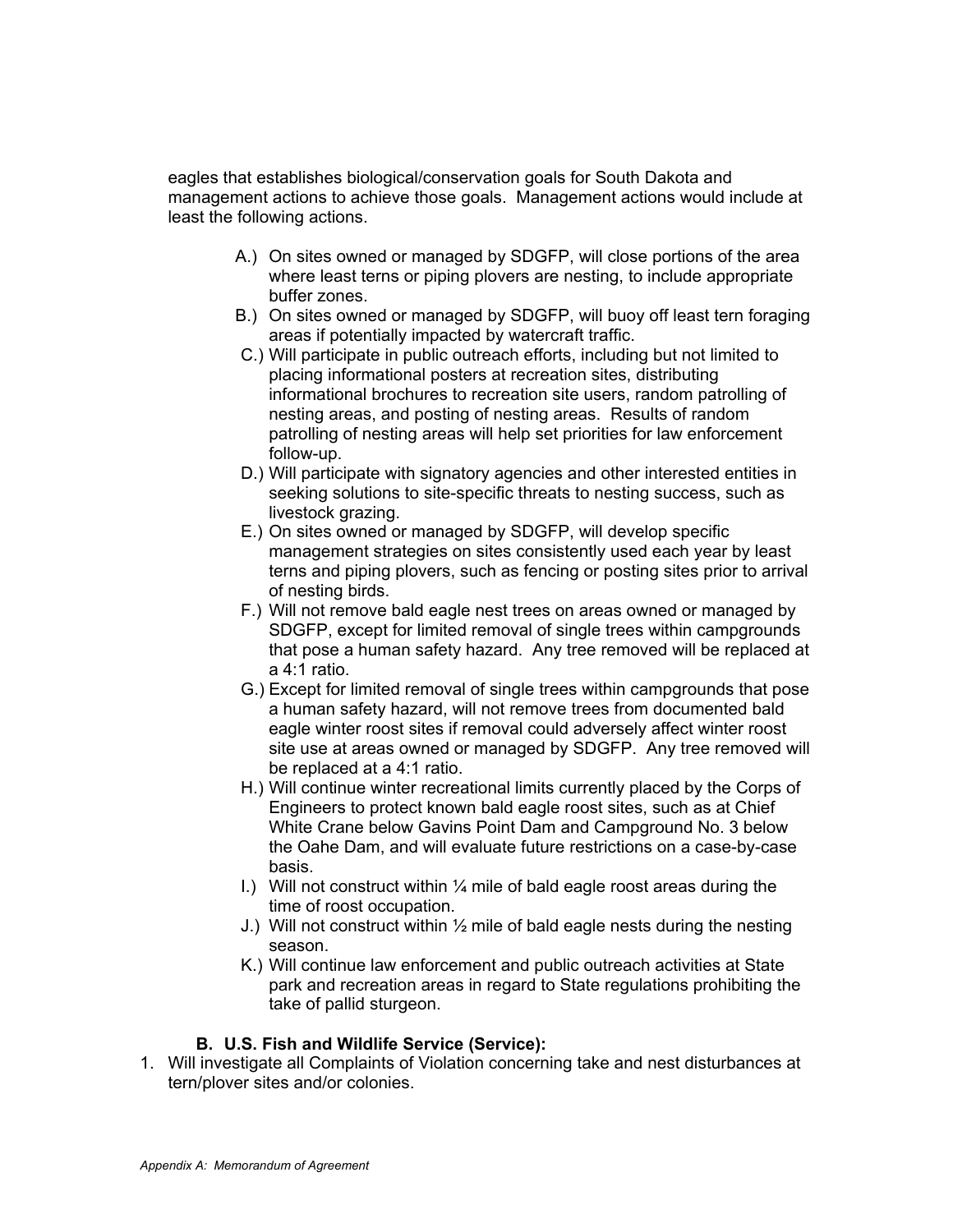- 2. Will provide law enforcement assistance commensurate with State law enforcement action where and when most needed to patrol for human disturbance at nesting least tern and piping plover colonies up to 10 potential weekend periods from Memorial Day weekend to August 15 (including the high use events such as the July 4 holiday). This would be a cooperative effort by both SDGFP and the Service providing staff on the river for the tern and plover nesting period. The details of such efforts will be worked out on an annual basis and dependent on nesting locations and active recreation areas on the river.
- 3. Will provide law enforcement guidance and training to Corps and SDGFP personnel for proper documentation on investigation of potential violations.
- 4. Will work with SDGFP and the Corps to provide technical assistance and review the development of a Missouri River Management Plan that establishes biological/conservation goals for South Dakota and management actions to achieve those goals.
- 5. Will work cooperatively with the Corps and SDGFP to detail an experienced Service person to craft a legal process such as a Habitat Conservation Plan, or some similar process, that will allow the State to have assurances for active management and potential "take" opportunities.

# **C. U.S. Army Corps of Engineers (Corps):**

- 1. Will provide yearly survey and productivity monitoring techniques training for all seasonal and permanent employees working with least terns and piping plovers.
- 2. With assistance from SDGFP seasonal employees, will conduct distribution and census surveys, and productivity monitoring on all potential nesting habitat.
- 3. Will ensure near real time data availability to all signatories, including all nest locations and nest and chick status, through its web based Data Management System.
- 4. With assistance from SDGFP seasonal employees, will implement nest specific management actions at all nesting sites (cages, moving nests, etc.).
- 5. On sites owned or managed by Corps, will close portions of the area where least terns or piping plovers are nesting, to include appropriate buffer zones.
- 6. On sites owned or managed by Corps, will buoy off least tern foraging areas if potentially impacted by watercraft traffic.
- 7. Will work cooperatively with SDGFP and the Service to develop a Missouri River Management Plan for least terns, piping plovers, pallid sturgeons, and the bald eagles that establishes biological/conservation goals for South Dakota and management actions to achieve those goals.
- 8. Will work cooperatively with SDGFP and the Service on a Habitat Conservation plan or some similar process for State actions.
- 9. Will participate with the Service and SDGFP on training Corps personnel for proper documentation on investigating potential violations of State and Federal law.

# **D. National Park Service (NPS):**

- 1. On sites owned or managed by NPS, will close portions of the area where least terns or piping plovers are nesting, to include appropriate buffer zones.
- 2. On sites owned or managed by NPS, will buoy off least tern foraging areas if potentially impacted by watercraft traffic.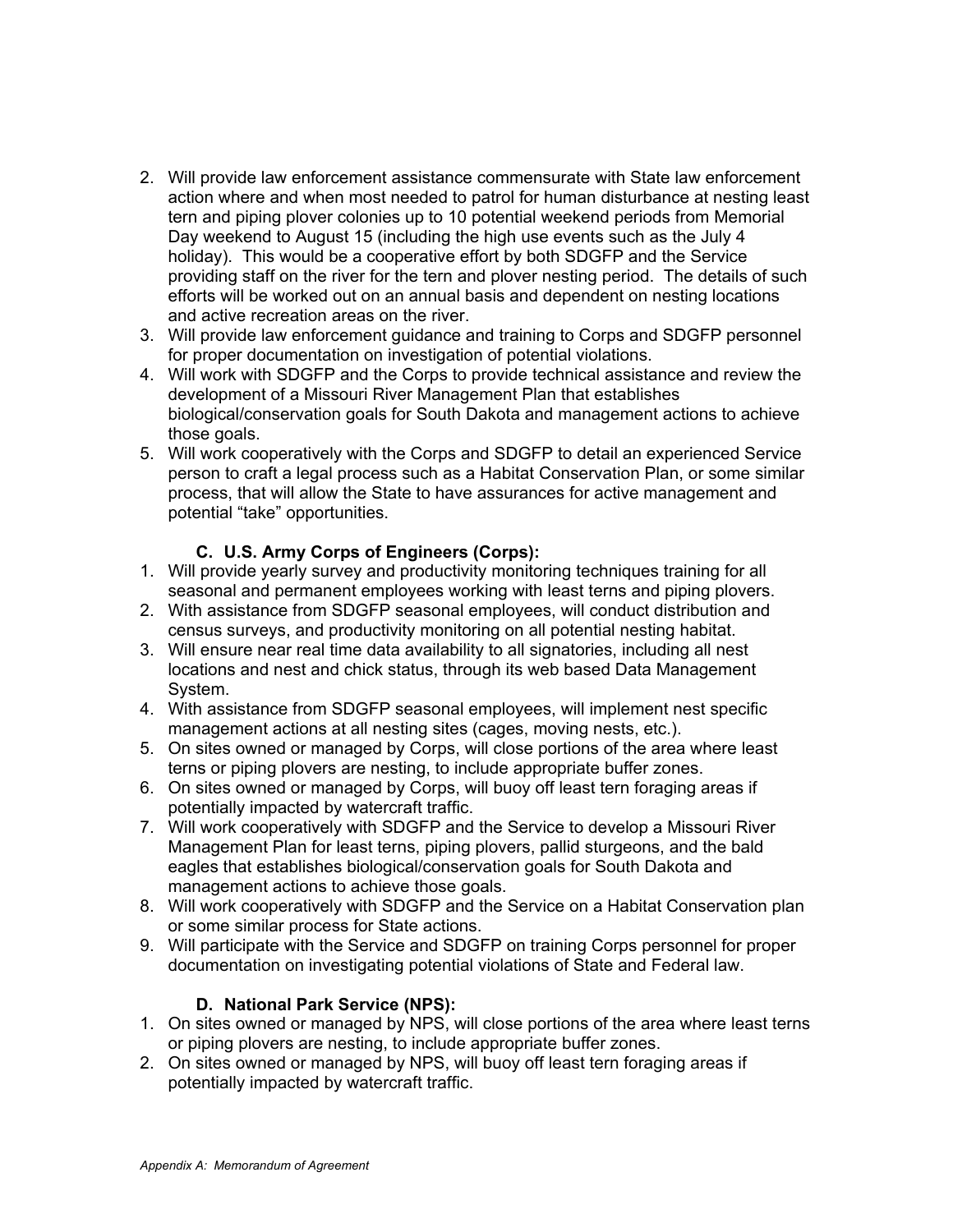- 3. Will work cooperatively with SDGFP, the Service, and the Corps to develop a Missouri River Management Plan for least terns, piping plovers, pallid sturgeons, and bald eagles that establishes biological/conservation goals for South Dakota and management actions to achieve those goals.
- 4. Will work cooperatively with SDGFP, the Service, and the Corps on a Habitat Conservation plan or some similar process for State actions.
- 5. Will continue public outreach activities related to least terns, piping plovers, bald eagles, and pallid sturgeon at Missouri National Recreational River.
- 6. Will coordinate with SDGFP, the Service, and the Corps to conduct annual bald eagle nesting surveys from Fort Randall Dam to Ponca, Nebraska.

# **E. All signatory agencies:**

- 1. Will participate in at least two meetings or conference calls per year, timed before the nesting season begins (to plan for the upcoming nesting season) and after the nesting season ends (to evaluate and report on success of cooperative efforts.) Other meetings or specific coordination will be scheduled as needed during the tern and plover nesting season or if other species management needs warrant an additional meeting.
- 2. Will participate in the identification of pallid sturgeon backwater restoration areas along the Missouri River below Gavins Point and Fort Randall Dam.
- 3. May assign special designation to areas under their authority for endangered species emphasis, as appropriate. For example, ownership of Blue Blanket Recreation Area will not transfer to SD Game, Fish and Parks on January 1, 2002. However, this area will be managed by the SDGFP Wildlife Division under a wildlife management lease agreement with the U.S. Army Corps of Engineers and will be designated as a least tern and piping plover recovery area to be managed specifically for the enhancement and recovery of nesting least terns and piping plovers.
- 4. Will participate in preparation of an annual accountability report, with SDGFP as lead agency for report preparation.

# **III. Principal Contacts**

1. U.S. Fish and Wildlife Service 2. SD Dept. of Game, Fish and Parks Ralph O. Morgenweck **Internal Convention** John L. Cooper PO Box 25486 DFC 523 E. Capitol Ave. Denver, CO 80225 **Pierre**, SD 57501 (303) 236-7920 (605) 773-4229 (303) 236-8295 (fax) (605) 773-6245 ralph\_morgenweck@fws.gov iohn.cooper@state.sd.us

# **IV. Agreement Term**

This MOA will remain in force until November 8, 2006.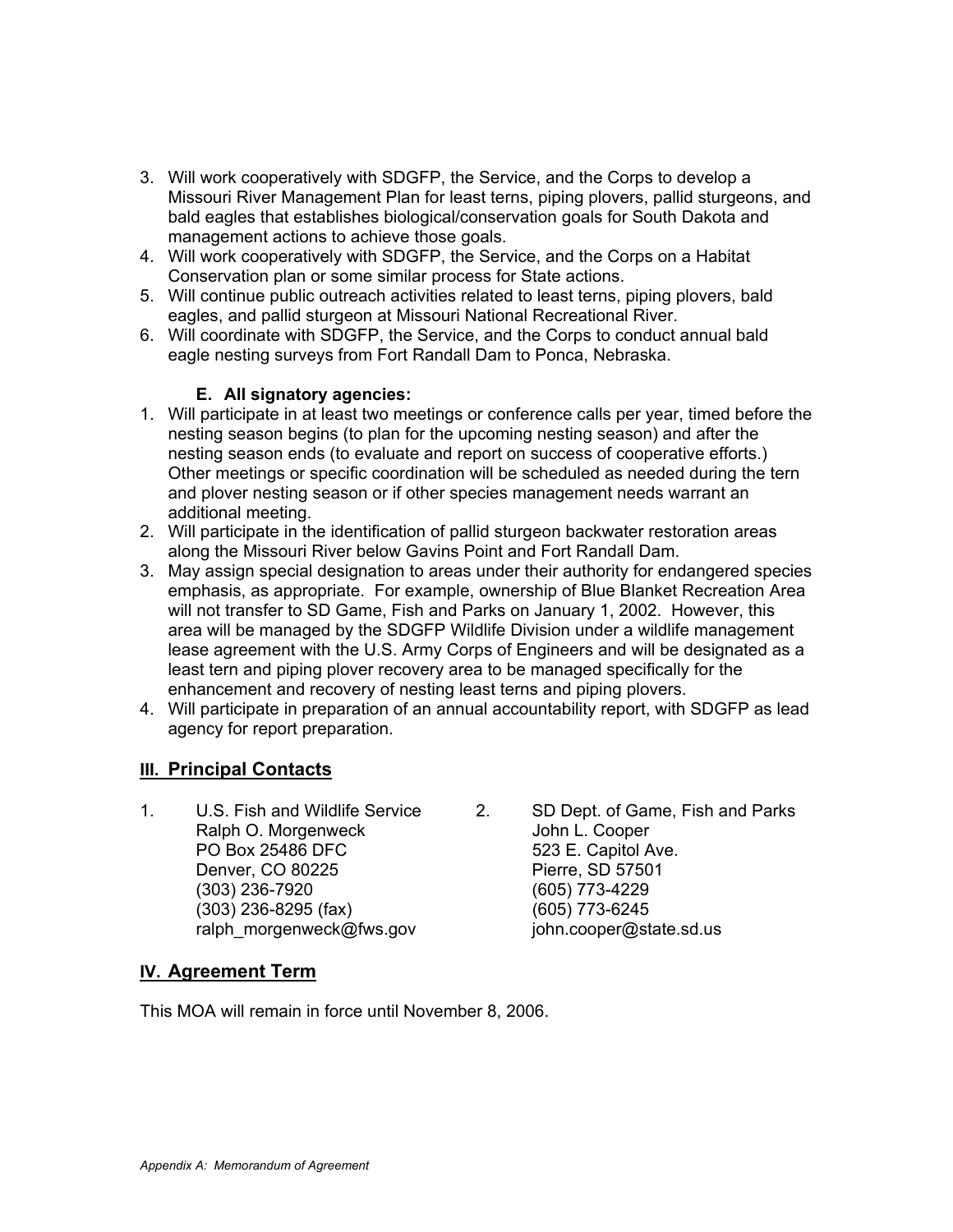# **V. Approval**

We, the undersigned designated officials, do hereby approve this Memorandum of Agreement.

Approved

 $20<sup>2</sup>$ 

m ren John L. Cooper

Secretary SD Dept. of Game, Fish and Parks

 $QMCH$ 5V M Ralph Morgenweck

Regional Director, Region 6 US Fish and Wildlife Service

**Jeffrey** A. Bedey

Colonel, Corps of Engineers **District Engineer** 

Paul<sup>/</sup>Hedren, **MNRR Superintendent National Parks Service** 

 $5/6/05$ Date

Date  $6/23/05$ 

Date  $6/14/85$ 

 $6.20.05$ Date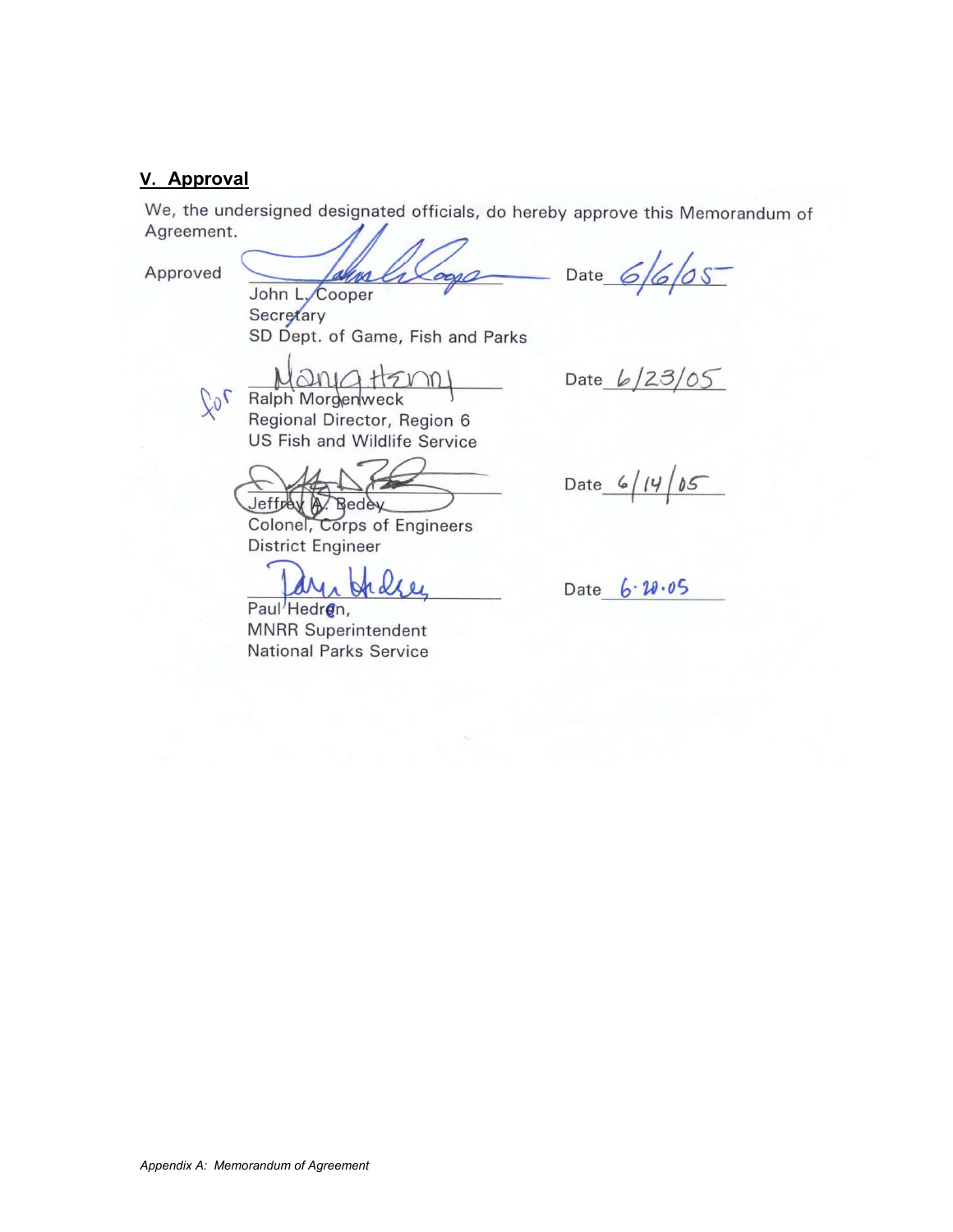**Appendix B USACE Least Tern Monitoring Information for South Dakota, 1986-2004**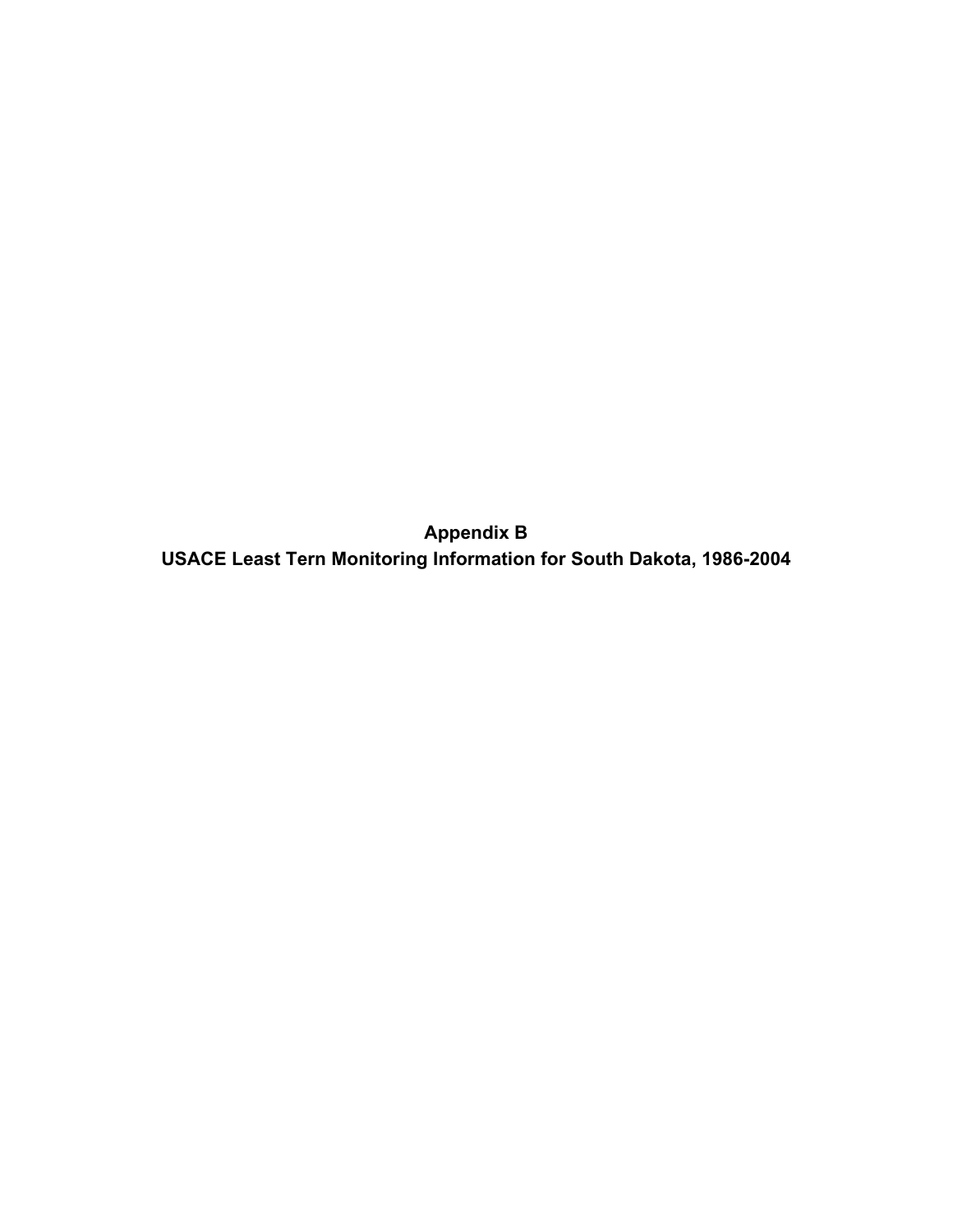| <b>REACH</b>       | <b>NESTS</b>   | <b>NEST</b>    | <b>NEST</b>         | <b>NEST</b> | <b>EGGS</b>  | <b>EGGS</b>    | <b>EGGS</b>         | COLL.          |                     |                                | <b>FATE DESTROYED</b>  |             |                 |                        | DES.                 | <b>FATE</b>    |                   | <b>NON</b>     |                |                |                | ADULT CHICKS FLEDGE COLL. CH. |
|--------------------|----------------|----------------|---------------------|-------------|--------------|----------------|---------------------|----------------|---------------------|--------------------------------|------------------------|-------------|-----------------|------------------------|----------------------|----------------|-------------------|----------------|----------------|----------------|----------------|-------------------------------|
|                    |                | HAT.           | COLL.               | SUCC.       |              | HAT.           | COLL.               | HAT.           | <b>FLOOD</b>        |                                | PRED. H. DIST. BANK E. |             |                 | <b>WTHR. LIVESTOCK</b> | UNKN.                | UNKN.          | ABAN.             | <b>VIABLE</b>  | <b>CENSUS</b>  | <b>FLEDGE</b>  | <b>RATIO</b>   | <b>RELEASED</b>               |
|                    |                |                |                     |             |              |                |                     |                |                     |                                |                        |             |                 |                        |                      |                |                   |                |                |                |                |                               |
| Oahe <sup>(9</sup> |                |                |                     |             |              |                |                     |                |                     |                                |                        |             |                 |                        |                      |                |                   |                |                |                |                |                               |
| 1993               | 13             | 6              | $\mathbf 0$         | 46.15385    | 24           | $\overline{7}$ | $\Omega$            | 0              | 4                   | 0                              | 0                      | $\Omega$    | 2               | 0                      | 0                    | $\overline{2}$ | 0                 | 0              | 39             | 0              | 0              | 0                             |
| 1994               | 15             | $\mathbf{1}$   | $\mathbf 0$         | 6.666667    | 36           | 2              | 0                   | 0              | $\mathbf{0}$        | $\mathbf 0$                    | $\mathbf 0$            | 0           | $5\overline{5}$ | 5                      | 3                    | $\mathbf{0}$   | $\overline{1}$    | 0              | 52             | 0              | 0              | 0                             |
| 1995               | 13             | 3              | $\overline{0}$      | 23.07692    | 29           | $\overline{1}$ | $\overline{0}$      | $\overline{0}$ | $\overline{0}$      | $\overline{7}$                 | $\overline{0}$         | 0           | $\mathbf{1}$    | $\overline{0}$         | $\overline{0}$       | $\overline{0}$ | $\overline{2}$    | $^{\circ}$     | 50             | $\overline{0}$ | $\overline{0}$ | $\overline{0}$                |
| 1996               | $\overline{7}$ | 5              | 0                   | 71.4        | 14           | 10             | 0                   | 0              | 0                   | 0                              | 0                      | 0           | 0               | 0                      | 0                    | 2              | 0                 | 0              | 46             | 9              | 0.391304       | 0                             |
| 1997               | 30             | 3              | $\mathbf 0$         | 10          | 70           | $\overline{7}$ | $\mathbf 0$         | 0              | 2                   | $\mathbf 0$                    | $\mathbf 0$            | 0           | 11              | $\mathbf{1}$           | $\mathbf{1}$         | 10             | 2                 | $^{\circ}$     | 37             | 5              | 0.27027        | $\mathbf 0$                   |
| 1998               | 29             | 24             | $^{\circ}$          | 82.75862    | 72           | 57             | $\mathbf 0$         | 0              | $\mathbf{1}$        | $\Omega$                       | $\mathbf{1}$           | $\Omega$    | $\Omega$        | 0                      | $\mathbf 0$          | $\overline{2}$ | $\mathsf 0$       |                | 58             | 47             | 1.62069        | $\Omega$                      |
| 1999               | 20             | 11             | 0                   | 55          | 50           | 27             | $\mathbf 0$         | 0              | 5                   | 0                              | $\mathbf 0$            | 0           | $\mathbf 0$     | $\mathbf{1}$           | 0                    | 3              | $\mathsf 0$       | $\mathbf 0$    | 37             | 15             | 0.810811       | 0                             |
| 2000               | 34             | 24             | $\mathbf 0$         | 70.58824    | 87           | 59             | 0                   | 0              | 0                   | $\overline{4}$                 | $\mathbf 0$            | $\mathbf 0$ | 0               | 0                      | $\mathbf{1}$         | 5              | $\mathbf 0$       | $^{\circ}$     | 50             | 33             | 1.32           | $\mathbf 0$                   |
| 2001               | 45             | 25             | $^{\circ}$          | 55.55556    | 103          | 60             | $\mathbf 0$         | 0              | 6                   | $\overline{2}$                 | $\mathbf 0$            | 0           | 3               | $\overline{2}$         | 0                    | 5              | $\overline{2}$    | $\Omega$       | 54             | 43             | 1.592593       | $\Omega$                      |
| 2002               | 42             | 31             | $^{\circ}$          | 73.80952    | 106          | 78             | 0                   | $\overline{0}$ | 0                   | 2                              | $\overline{0}$         | 0           | $\overline{2}$  | $\overline{0}$         | $\overline{2}$       | 2              | 3                 | $^{\circ}$     | 73             | 56             | 1.534247       | $\mathbf 0$                   |
|                    | 40             |                |                     |             |              | 65             |                     | 0              |                     |                                | 0                      |             | $\mathbf{1}$    |                        |                      |                |                   |                | 59             | 38             |                | 0                             |
| 2003<br>2004       | 27             | 29             | 0<br>$\overline{0}$ | 72.5        | 91<br>64     | 52             | 0<br>$\overline{0}$ | $\overline{0}$ | 0<br>$\overline{0}$ | $\mathbf{1}$<br>$\overline{0}$ | $\overline{0}$         | 0           | $\overline{0}$  | 1<br>$\overline{0}$    | -1<br>$\overline{0}$ | 5<br>3         | 0<br>$\mathbf{1}$ | 2              | 44             | 32             | 1.288136       | $\Omega$                      |
|                    |                | 23             |                     | 85.2        |              |                |                     |                |                     |                                |                        | 0           |                 |                        |                      |                |                   | 0              |                |                | 1.454545       |                               |
|                    |                |                |                     |             |              |                |                     |                |                     |                                |                        |             |                 |                        |                      |                |                   |                |                |                |                |                               |
| <b>TOTAL</b>       | 315            | 185            | $\mathbf 0$         | 58.73016    | 746          | 425            | 0                   | $\mathbf 0$    | 18                  | 16                             | $\mathbf{1}$           | 0           | 25              | 10                     | 8                    | 39             | 11                | 3              | 599            | 278            | 0.928214       | $\mathsf 0$                   |
|                    |                |                |                     |             |              |                |                     |                |                     |                                |                        |             |                 |                        |                      |                |                   |                |                |                |                |                               |
| <b>FTRLRIV</b>     |                |                |                     |             |              |                |                     |                |                     |                                |                        |             |                 |                        |                      |                |                   |                |                |                |                |                               |
| 1986               | $\overline{4}$ | 0              | $\mathbf 0$         | 0.0         | 8            | $\mathbf 0$    | $\Omega$            | 0              | $0**$               | $0**$                          | $0**$                  | $0**$       | $0**$           | $0**$                  | $0**$                | $0**$          | $0**$             | $0**$          | 11             | $\mathbf 0$    | 0.00           | $\mathbf 0$                   |
| 1987               | 28             | $0**$          | $\overline{0}$      | 0.0         | 59           | 13             | $\mathbf 0$         | $\overline{0}$ | $0**$               | $0**$                          | $0**$                  | $0**$       | $0**$           | $0**$                  | $0**$                | $0**$          | $0**$             | $0**$          | 32             | 6              | 0.38           | $\overline{0}$                |
| 1988               | 3              | 0              | 0                   | 0.0         | 9            | 0              | $^{\circ}$          | 0              | 3                   | 0                              | 0                      | 0           | $\mathbf{0}$    | 0                      | $\mathbf{0}$         | 0              | 0                 | 0              | 0              | $\mathbf{0}$   | 0.00           | 0                             |
| 1989               | $^{\circ}$     | $\mathbf{0}$   | $\mathbf 0$         | 0.0         | $\mathbf{0}$ | $\mathbf 0$    | 0                   | 0              | $^{\circ}$          | $\mathbf{0}$                   | $^{\circ}$             | 0           | $^{\circ}$      | $^{\circ}$             | $\mathbf{0}$         | $^{\circ}$     | $^{\circ}$        | 0              | $\overline{4}$ | $\mathbf{0}$   | 0.00           | 0                             |
| 1990               | 14             | 8              | $\mathsf 0$         | 57.1        | 31           | 15             | 0                   | 0              | $\overline{4}$      | $\mathsf 0$                    | $\mathsf 0$            | 0           | $\mathsf 0$     | $\mathsf 0$            | 0                    | $\overline{1}$ | $\mathbf{1}$      | 0              | 26             | $\overline{4}$ | 0.31           | 0                             |
| 1991               | 20             | 8              | 0                   | 40.0        | 40           | 16             | 0                   | 0              | 5                   | $\mathbf 0$                    | $\mathbf{1}$           | 0           | 0               | 0                      | 3                    | $\overline{2}$ | $\mathbf{1}$      | 0              | 32             | 10             | 0.63           | $\mathbf 0$                   |
| 1992               | 10             | 9              | $\mathbf 0$         | 90.0        | 20           | 18             | $\mathbf 0$         | 0              | $^{\circ}$          | $\mathbf{0}$                   | 0                      | $\mathbf 0$ | $\mathbf{0}$    | $^{\circ}$             | $\mathbf 0$          | $\overline{1}$ | $\mathbf 0$       | 0              | 13             | 3              | 0.46           | 0                             |
| 1993               | 15             | 6              | $\mathbf 0$         | 40.0        | 32           | 13             | $\Omega$            | 0              | $\mathsf 0$         | $\mathbf 0$                    | $\mathbf 0$            | $\mathbf 0$ |                 | $\mathbf 0$            | $\mathbf 0$          | 8              | $\Omega$          | $\Omega$       | 38             | $\mathbf 0$    | 0.00           | $\mathbf 0$                   |
| 1994               | 27             | 15             | $\mathbf 0$         | 55.6        | 63           | 37             | $\mathbf 0$         | 0              | $\overline{4}$      | $\mathbf 0$                    | $\mathbf{1}$           | $\mathbf 0$ | 5               | $\mathsf 0$            | $\mathbf{1}$         | $\mathbf{1}$   | $\mathbf 0$       | 0              | 43             | $\mathbf 0$    | 0.00           | $\mathbf 0$                   |
| 1995               | 26             | 0              | 11                  | 0.0         | 32           | 0              | 17                  | 10             | 11                  | $\overline{4}$                 | 0                      | 0           | $^{\circ}$      | $\mathbf 0$            | 0                    | 0              | 0                 | 0              | 10             | $\mathbf{0}$   | 0.00           | 0                             |
| 1996               |                | 0              | 0                   | 0.0         | 2            | 0              | $\mathbf 0$         | 0              | $\overline{1}$      | $\mathbf 0$                    | 0                      | 0           | $\mathbf 0$     | 0                      | 0                    | 0              | $\mathbf 0$       | $\mathbf 0$    | $\overline{2}$ | $\mathbf 0$    | 0.00           | 0                             |
| 1997               | $\mathbf{0}$   | $\mathbf 0$    | $\overline{0}$      | 0.0         | 0            | $\mathbf 0$    | $\mathbf 0$         | 0              | 0                   | $\mathbf 0$                    | 0                      | $\mathbf 0$ | $\mathbf{0}$    | $^{\circ}$             | 0                    | $^{\circ}$     | $\mathbf 0$       | 0              | 0              | $\mathbf 0$    | 0.00           | $\mathbf 0$                   |
| 1998               | 33             | 31             | 0                   | 93.9        | 83           | 76             | 0                   | 0              | 0                   | 0                              | 0                      | 0           | 0               | 0                      | 0                    | -1             | -1                | 0              | 64             | 30             | 0.94           | 0                             |
| 1999               | 79             | 61             | $\mathsf 0$         | 77.2        | 204          | 148            | 0                   | 0              | $\mathbf{1}$        | $\mathbf{1}$                   | $\overline{2}$         | 0           | 8               | 0                      | $\mathbf{1}$         | 3              | 2                 | 0              | 124            | 64             | 1.03           | $\mathbf 0$                   |
| 2000               | 72             | 52             | $\mathbf 0$         | 72.2        | 176          | 132            | $\mathbf 0$         | 0              | $\mathbf 0$         | $\mathbf{1}$                   | $\overline{1}$         | $\mathbf 0$ | $\overline{4}$  | $\mathbf 0$            | $\overline{4}$       | $\overline{4}$ | 3                 | 3              | 106            | 67             | 1.26           | $\Omega$                      |
| 2001               | 58             | 30             | $\overline{0}$      | 51.7        | 143          | 80             | $\mathbf 0$         | 0              | $\overline{2}$      | $\mathbf{1}$                   | $\mathsf{O}$           | 0           | 5               | 0                      | 12                   | 5              | 3                 | 0              | 71             | 5              | 0.14           | $\mathbf 0$                   |
| 2002               | 71             | 25             | 6                   | 35.2        | 161          | 63             | 12                  | 12             | 11                  | 14                             | 0                      | 0           | 3               | 0                      | $\mathbf{1}$         | 8              | 0                 | 3              | 84             | 30             | 0.71           | 10                            |
| 2003               | 39             | 30             | $\mathbf 0$         | 76.9        | 102          | 82             | $\mathbf 0$         | 0              | 3                   | $\mathbf{1}$                   | $\mathbf 0$            | $\mathbf 0$ | $\overline{2}$  | $^{\circ}$             | $\mathbf{1}$         | $\mathbf{1}$   | $\mathbf 0$       | $\mathbf{1}$   | 50             | 23             | 0.92           | $\Omega$                      |
| 2004               | 67             | 22             | $\overline{0}$      | 32.8        | 139          | 50             | $\overline{0}$      | 0              | $\mathbf{1}$        | 24                             | 0                      | $\mathbf 0$ | $\overline{2}$  | $^{\circ}$             | 13                   | $\overline{4}$ | $\mathbf 0$       | 0              | 71             | 13             | 0.37           | $\overline{0}$                |
|                    |                |                |                     |             |              |                |                     |                |                     |                                |                        |             |                 |                        |                      |                |                   |                |                |                |                |                               |
| <b>TOTAL</b>       | 567            | 297            | 17                  | 55.1        | 1304         | 743            | 29                  | 22             | 46                  | 46                             | 5                      | 0           | 30              | 0                      | 36                   | 39             | 11                | $\overline{7}$ | 781            | 255            | 0.65           | 10                            |
|                    |                |                |                     |             |              |                |                     |                |                     |                                |                        |             |                 |                        |                      |                |                   |                | 58             |                |                |                               |
| <b>LECLRE</b>      |                |                |                     |             |              |                |                     |                |                     |                                |                        |             |                 |                        |                      |                |                   |                |                |                |                |                               |
| 1986               | 19             | $0**$          | $\mathbf 0$         | 0.0         | 60           | 11             | $\mathbf 0$         | $\mathbf 0$    | $0**$               | $0**$                          | $0**$                  | $0**$       | $0**$           | $0**$                  | $0**$                | $0**$          | $0**$             | $0**$          | 14             | 6              | 0.86           | $\mathbf 0$                   |
| 1987               | 40             | $0**$          | $\mathbf 0$         | 0.0         | 82           | 16             | 0                   | 0              | $0**$               | $0**$                          | $0**$                  | $0**$       | $0**$           | $0**$                  | $0**$                | $0**$          | $0**$             | $0**$          | 28             | $\overline{7}$ | 0.50           | 0                             |
| 1988               | 17             | $\overline{2}$ | $\mathsf 0$         | 11.8        | 38           | $\overline{4}$ | $\mathbf 0$         | 0              | 8                   | $\Omega$                       | $\mathbf 0$            | $\mathbf 0$ | $\mathbf 0$     | $\mathbf 0$            | 0                    | $\overline{7}$ | $\mathbf 0$       | $\mathbf 0$    | 45             | 3              | 0.13           | $\mathbf 0$                   |
| 1989               | 30             | 11             | $\mathsf 0$         | 36.7        | 73           | 22             | 0                   | 0              | 12                  | $\mathbf{1}$                   | $\mathbf 0$            | 0           | $\mathsf 0$     | 0                      | 0                    | 5              | $\mathbf{1}$      | 0              | 29             | 9              | 0.62           | $\mathbf 0$                   |
| 1990'              | 56             | 9              | 0                   | 16.1        | 131          | 23             | 0                   | 0              | 6                   | 18                             | 3                      |             | 1               | 0                      | $\overline{2}$       | 14             | 3                 | 0              | 63             | 11             | 0.35           | $\mathbf 0$                   |
| 1991               | 27             | 0              | 0                   | 0.0         | 50           | $\mathbf 0$    | $\mathbf 0$         | 0              | 14                  | 3                              | 0                      | $\mathbf 0$ | $^{\circ}$      | 0                      | $\overline{7}$       | 2              | $\mathbf{1}$      | $\mathbf{0}$   | 55             | $\mathbf 0$    | 0.00           | $^{\circ}$                    |
| 1992               | 23             | 11             | $\mathbf 0$         | 47.8        | 45           | 25             | 0                   | 0              | $\mathbf 0$         | $\overline{2}$                 | $\mathbf 0$            | $\mathbf 0$ | $\mathbf 0$     | $\mathbf 0$            | $\overline{7}$       | $\overline{1}$ | $\overline{2}$    | $\Omega$       | 29             | 23             | 1.59           | $\mathbf 0$                   |
| 1993               | 54             | 20             | 0                   | 37.0        | 107          | 42             | 0                   | 0              | 9                   | 13                             | 0                      | $\mathbf 0$ | $\mathbf 0$     | 0                      | 10                   | $\overline{2}$ | 0                 | $\mathbf 0$    | 76             | 37             | 0.97           | 0                             |
| 1994               | 21             | 0              | 0                   | 0.0         | 32           | 0              | 0                   | 0              | 11                  | 10                             | 0                      | 0           | $\mathbf 0$     | 0                      | 0                    | 0              | $\mathbf 0$       | $\Omega$       | 44             | $\mathbf 0$    | 0.00           | 0                             |
| 1995               | 17             | $\mathbf 0$    | 12                  | 0.0         | 31           | $\mathbf 0$    | 23                  | 14             | 3                   | $\mathbf 0$                    | $\mathbf 0$            | $\mathbf 0$ | $\mathbf 0$     | $\mathbf 0$            | 0                    | $\overline{2}$ | $\mathbf 0$       | $\Omega$       | 16             | $\mathbf 0$    | 0.00           | $6\overline{6}$               |
| 1996               | $\overline{7}$ | $\mathbf 0$    | $\overline{7}$      | 0.0         | 16           | $\mathbf 0$    | 16                  | 13             | $\mathbf 0$         | $\mathsf 0$                    | $\mathsf{O}$           | $\mathbf 0$ | $\mathsf 0$     | $\mathbf 0$            | 0                    | $\mathbf 0$    | 0                 | 0              | 28             | $\mathsf{O}$   | 0.00           | 13                            |
| 1997               | 0              | 0              | 0                   | 0.0         | $\mathbf 0$  | $\mathbf 0$    | 0                   | 0              | 0                   | $\mathbf 0$                    | 0                      | 0           | 0               | 0                      | 0                    | 0              | 0                 | 0              | 6              | $\mathbf 0$    | 0.00           | 0                             |
| 1998               | 72             | 60             | $\overline{0}$      | 83.3        | 176          | 145            | 0                   | 0              | 0                   | 0                              | 0                      | 0           | 0               | 0                      | 0                    | $\overline{7}$ | 5                 | 0              | 118            | 140            | 2.37           | $\overline{0}$                |
| 1999               | 64             | 17             | $\overline{0}$      | 26.6        | 150          | 45             | 0                   | $\overline{0}$ | 8                   | 11                             |                        | $\mathbf 0$ | 5               | $\mathbf 0$            | 9                    | 11             | 2                 | $\Omega$       | 76             | 8              | 0.21           | $\Omega$                      |
| 2000               | 36             | 11             | 0                   | 30.6        | 93           | 32             | 0                   | 0              | 0                   | 5                              | 0                      | 0           | 0               | 0                      | 12                   | 6              | 2                 | 0              | 10             | 3              | 0.60           | 0                             |
| 2001               | 30             | 15             | 9                   | 50.0        | 75           | 40             | 22                  | 22             | 3                   | $\mathsf 0$                    | $\mathsf{O}$           | $\mathbf 0$ | $\mathsf 0$     | $\mathsf 0$            | 0                    | $\overline{2}$ | 0                 |                | 46             | 34             | 1.48           | 20                            |
|                    | 37             |                | $\mathbf 0$         |             | 87           |                |                     | 0              |                     | $\overline{2}$                 | $\mathbf{1}$           | $\mathbf 0$ |                 |                        | 0                    | 10             |                   | $\mathbf{1}$   | 42             |                | 1.14           | 0                             |
| 2002               |                | 13             |                     | 35.1        |              | 35             | 0                   |                | $\overline{2}$      |                                |                        |             | 5               | 0                      |                      |                | 3                 |                |                | 24             |                |                               |
| 2003               | 41             | 13             | $\mathsf 0$         | 31.7        | 101          | 32             | 0                   | 0              | 8                   | 0                              | $\mathbf 0$            | 0           | 14              | 0                      | 0                    | $\mathbf{1}$   | 3                 | $\overline{2}$ | 46             | 9              | 0.39           | $\mathbf 0$                   |
| 2004               | $\mathbf 0$    | 0              | $\mathsf 0$         | 0.0         | 0.0          | 0.0            | 0.0                 | 0.0            | 0.0                 | 0.0                            | 0.0                    | 0.0         | 0.0             | 0.0                    | 0.0                  | 0.0            | 0.0               | 0.0            | 0.0            | 0.0            | 0.0            | 0.0                           |
|                    |                |                |                     |             |              |                |                     |                |                     |                                |                        |             |                 |                        |                      |                |                   |                |                |                |                |                               |
| TOTA               | 591            | 182            | 28                  | 34.2        | 1347         | 472            | 61                  | 49             | 84                  | 65                             | 5                      |             | 25              | $\Omega$               | 47                   | 70             | 22                | $\overline{4}$ | 771            | 314            | 0.81           | 39                            |

#### **SOUTH DAKOTA MAINSTEM MISSOURI RIVER LEAST TERN PRODUCTIVITY MONITORING 1986-2004**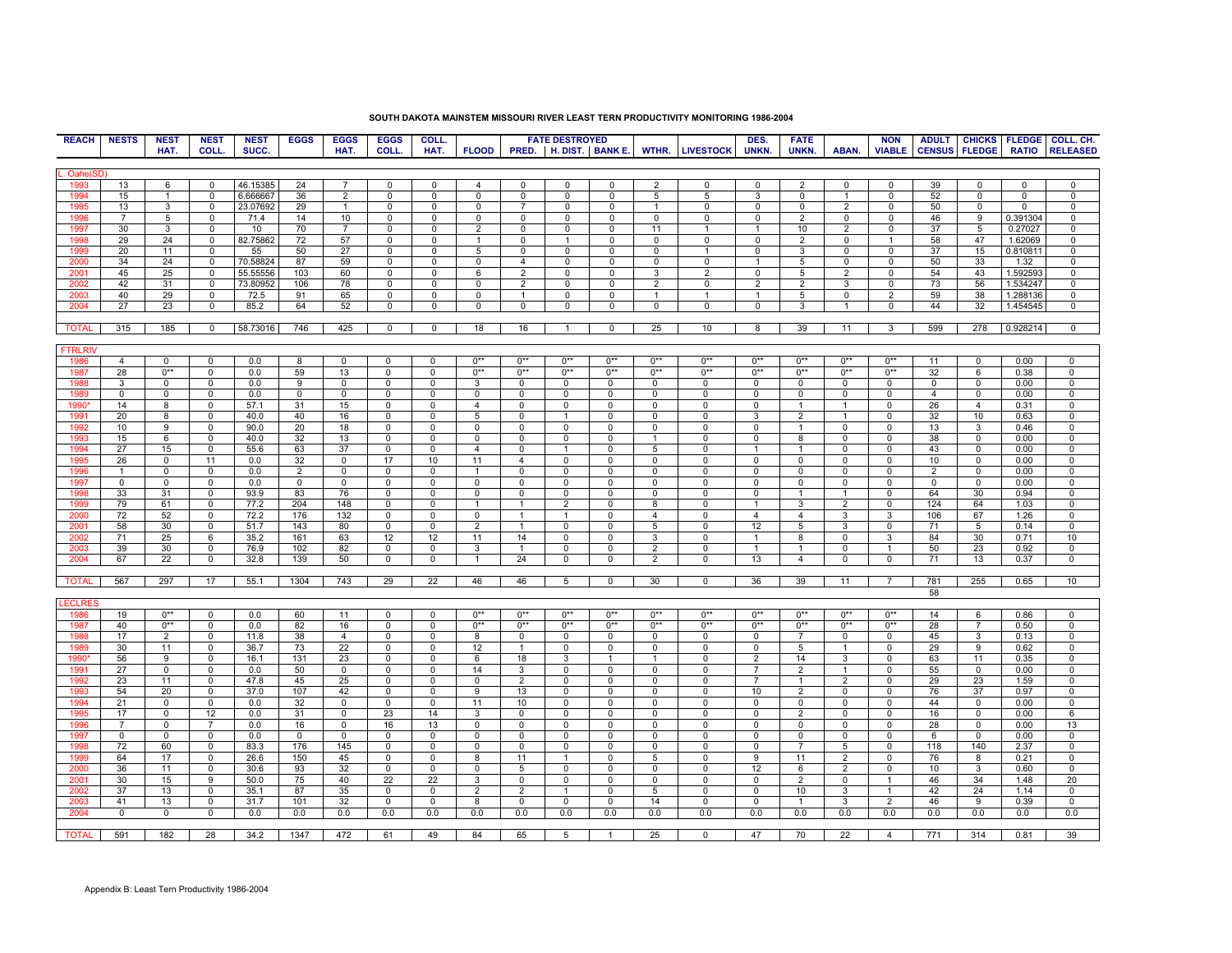| <b>REACH</b>      | <b>NESTS</b> | <b>NEST</b> | <b>NEST</b>  | <b>NEST</b> | <b>EGGS</b> | <b>EGGS</b>    | <b>EGGS</b>  | COLL.        |                |                | <b>FATE DESTROYED</b>   |                  |                |                      | DES.           | <b>FATE</b>      |                         | <b>NON</b>            |         |                      |              | ADULT CHICKS FLEDGE COLL. CH. |
|-------------------|--------------|-------------|--------------|-------------|-------------|----------------|--------------|--------------|----------------|----------------|-------------------------|------------------|----------------|----------------------|----------------|------------------|-------------------------|-----------------------|---------|----------------------|--------------|-------------------------------|
|                   |              | HAT.        | COLL.        | SUCC.       |             | HAT.           | <b>COLL</b>  | HAT.         | <b>FLOOD</b>   | PRED.          |                         | H. DIST. BANK E. | WTHR.          | <b>LIVESTOCK</b>     | UNKN.          | UNKN.            | ABAN.                   | <b>VIABLE</b>         |         | <b>CENSUS FLEDGE</b> | <b>RATIO</b> | <b>RELEASED</b>               |
|                   |              |             |              |             |             |                |              |              |                |                |                         |                  |                |                      |                |                  |                         |                       |         |                      |              |                               |
| <b>GAPTRIV</b>    |              |             |              |             |             |                |              |              |                |                |                         |                  |                |                      |                |                  |                         |                       |         |                      |              |                               |
| 1986              | 173          | $0**$       | $\mathbf 0$  | 0.0         | 414         | 47             | $\Omega$     | $\mathbf 0$  | $0**$          | $0**$          | $0**$                   | $0**$            | $0**$          | $0**$                | $0**$          | $0**$            | $0**$                   | $0**$                 | 181     | 14                   | 0.15         | $\mathsf 0$                   |
| 1987              | 189          | $0**$       | $\mathbf 0$  | 0.0         | 441         | 153            | $\mathbf 0$  | $\mathbf 0$  | $0**$          | $0**$          | $0**$                   | $0**$            | $0**$          | $0**$                | $0**$          | $0**$            | $0**$                   | $0**$                 | 232     | 80                   | 0.69         | $\overline{0}$                |
| 1988              | 248          | 81          | $\mathbf 0$  | 32.7        | 577         | 202            | $\Omega$     | $\mathbf 0$  | $\mathbf 0$    | 30             | 3                       | 3                |                | $\Omega$             | 51             | 52               | 21                      | $\Omega$              | 252     | 62                   | 0.49         | $\Omega$                      |
| 1989              | 181          | 91          | $\mathbf 0$  | 50.3        | 457         | 234            | $\mathbf 0$  | $\mathbf 0$  | $\overline{2}$ | 42             | $\overline{1}$          | $\overline{4}$   | $\overline{7}$ | $\mathbf 0$          | 19             | 15               | $\mathbf 0$             | $\Omega$              | 210     | 58                   | 0.55         | $\Omega$                      |
| 1990              | 134          | 71          | $\mathbf 0$  | 53.0        | 327         | 179            | $\mathbf 0$  | $\mathbf 0$  | 2              | 15             | $\overline{1}$          | $\Omega$         | $\mathbf 0$    | $\mathbf 0$          | 12             | 26               | $\overline{7}$          | $\mathbf 0$           | 167     | 38                   | 0.46         | $\overline{0}$                |
|                   | 192          |             |              | 34.4        | 430         | 165            |              |              |                |                |                         |                  |                | $\mathbf 0$          | 44             |                  | 19                      | $\Omega$              | 193     |                      | 0.26         | $\mathbf 0$                   |
| 1991              |              | 66          | $\mathbf 0$  |             |             |                | 0            | $\mathbf 0$  | 5              | 21             |                         |                  | 0              |                      | $\overline{7}$ | 35               |                         |                       |         | 25                   |              |                               |
| 1992              | 130          | 45          | $\mathbf 0$  | 34.6        | 269         | 106            | $\Omega$     | $\Omega$     | $\overline{1}$ | 53             | $\Omega$                | $\overline{2}$   | 3              | $\Omega$             |                | 8                | 12                      | $\Omega$              | 187     | 20                   | 0.21         | $\Omega$                      |
| 1993              | 183          | 85          | $\Omega$     | 46.4        | 435         | 216            | $\Omega$     | $\Omega$     | 30             | -1             | $\mathbf 0$             | $\Omega$         | $\overline{4}$ | $\Omega$             | 18             | 39               | 6                       | $\mathbf 0$           | 272     | 113                  | 0.83         | $\mathbf 0$                   |
| 1994              | 218          | 75          | $\mathbf 0$  | 34.4        | 513         | 179            | $\mathbf 0$  | 0            | 13             | 69             | 0                       | 5                | 11             | $\mathbf 0$          | 14             | 21               | 10                      | $\mathbf 0$           | 211     | 51                   | 0.48         | $\mathsf 0$                   |
| 1995              | 118          | 26          | 42           | 22.0        | 253         | 55             | 92           | 72           | 5              | 31             | $\overline{1}$          |                  | 0              | $\Omega$             | $\overline{0}$ | 10               | $\overline{\mathbf{1}}$ | $\Omega$              | 93      | 23                   | 0.49         | 50                            |
| 1996              | 96           | 6           | 56           | 6.3         | 179         | $\overline{9}$ | 108          | 95           | $\overline{0}$ | $\overline{2}$ | $\overline{0}$          | $\Omega$         | $\overline{0}$ | $\overline{0}$       | 12             | 16               | $\overline{4}$          | $\Omega$              | 82      | 11                   | 0.27         | 91                            |
| 1997              | 106          | 49          | $\mathbf 0$  | 46.2        | 266         | 132            | $\mathbf 0$  | $\mathbf 0$  | 9              | $\overline{7}$ | $\Omega$                | $\overline{4}$   | 2              | $\overline{0}$       | 17             | $\overline{7}$   | 10                      |                       | 115     | 52                   | 0.90         | $\overline{\mathbf{0}}$       |
| 1998              | 83           | 70          | $\mathbf 0$  | 84.3        | 214         | 178            | $\mathbf 0$  | $\mathbf 0$  | $\mathbf 0$    | $\mathbf 0$    | $\Omega$                | $\Omega$         | $\mathbf 0$    | $\mathbf 0$          | $\mathsf 0$    | 8                | 5                       | $\overline{0}$        | 144     | 168                  | 2.33         | $\overline{0}$                |
| 1999              | 113          | 85          | $\mathbf 0$  | 75.2        | 293         | 227            | $\mathbf 0$  | $\mathbf 0$  | $\overline{2}$ |                | $\Omega$                | $\Omega$         | 5              | $\Omega$             | $\mathbf 0$    | 13               | 6                       |                       | 161     | 194                  | 2.41         | $\Omega$                      |
| 2000              | 149          | 123         | $\Omega$     | 82.6        | 388         | 318            | $\mathbf 0$  | $\mathbf 0$  | $\mathbf 0$    | 3              |                         | $\Omega$         | $\Omega$       | $\mathbf 0$          | 8              | 6                | $\overline{7}$          |                       | 206     | 176                  | 1.71         | $\mathbf 0$                   |
| 2001              | 116          | 104         | $\mathbf 0$  | 89.7        | 309         | 269            | $\mathbf 0$  | $\mathbf 0$  | $\mathbf 0$    | $\mathbf 0$    | $\mathbf 0$             | $\Omega$         | $\Omega$       | $\Omega$             | $\mathbf{1}$   | 5                | 3                       | 3                     | 232     | 127                  | 1.09         | $\Omega$                      |
| 2002              | 216          | 157         | $\mathbf 0$  | 72.7        | 538         | 409            | 0            | 0            | $\overline{2}$ | 25             | 0                       | $\mathbf 0$      | $\overline{4}$ | $\mathbf 0$          | $\overline{7}$ | 5                | 14                      | $\overline{2}$        | 314     | 207                  | 1.32         | 0                             |
| 2003              | 247          | 178         | 0            | 72.1        | 635         | 460            | $\mathbf 0$  | $\mathsf 0$  | 17             | 17             | $\overline{1}$          | $\mathbf 0$      | $\overline{7}$ | $\mathbf 0$          | 8              | 8                | 10                      | $\overline{1}$        | 366     | 138                  | 0.75         | $\mathsf 0$                   |
| 2004              | 280          | 169         | 0            | 60.4        | 663         | 419            | 0            | $\mathbf 0$  | $\overline{2}$ | 44             | $\mathbf 0$             | 2                | 12             | $\overline{0}$       | 14             | 12               | 21                      | 3                     | 359     | 186                  | 1.04         | $\overline{0}$                |
|                   |              |             |              |             |             |                |              |              |                |                |                         |                  |                |                      |                |                  |                         |                       |         |                      |              |                               |
| <b>TOTAL</b>      | 3172         | 1481        | 98           | 52.7        | 7601        | 3957           | 200          | 167          | 90             | 361            | 9                       | 22               | 62             | $^{\circ}$           | 232            | 286              | 156                     | 12                    | 3977    | 1743                 | 0.88         | 141                           |
|                   |              |             |              |             |             |                |              |              |                |                |                         |                  |                |                      |                |                  |                         |                       |         |                      |              |                               |
| <b>Total</b>      |              |             |              |             |             |                |              |              |                |                |                         |                  |                |                      |                |                  |                         |                       |         |                      |              |                               |
| 1986*             | 196          | $0**$       | $\Omega$     | 0.0         | 482         | 58             | $\Omega$     | $\mathbf{0}$ | $0**$          | $0**$          | $0**$                   | $0**$            | $0**$          | $0**$                | $0**$          | $0**$            | $0**$                   | $0**$                 | 206     | 20                   | 1.08         | $\mathbf 0$                   |
| 1987*             | 257          | $0**$       | $\mathbf{0}$ | 0.0         | 582         | 182            | $\mathbf 0$  | $\mathbf 0$  | $0**$          | $0**$          | $0**$                   | $0**$            | $0**$          | $0**$                | $0**$          | $0**$            | $0**$                   | $0**$                 | 292     | 93                   | 0.67         | $\mathbf 0$                   |
| 1988*             | 268          | 83          | $\mathbf{0}$ | $-2075.0$   | 624         | 206            | $\mathbf{0}$ | $\mathbf{0}$ | 11             | 30             | 3                       | 3                |                | $\Omega$             | 51             | 59               | 21                      | $\mathbf 0$           | 297     | 65                   | 0.63         | $\mathbf{0}$                  |
| 1989*             | 211          | 102         | $\mathbf{0}$ | $-167.2$    | 530         | 256            | $\mathbf{0}$ | $\mathbf{0}$ | 14             | 43             | $\overline{1}$          | $\overline{4}$   | $\overline{7}$ | $\mathbf 0$          | 19             | 20               | $\overline{1}$          | $\mathbf 0$           | 243     | 67                   | 1.61         | $\overline{\mathbf{0}}$       |
| 1990 <sup>*</sup> | 204          | 88          | $\mathbf{0}$ | $-129.4$    | 489         | 217            | $\mathbf{0}$ | $\mathbf{0}$ | 12             | 33             | $\overline{4}$          |                  |                | $\mathbf 0$          | 14             | 41               | 11                      | $\mathbf{0}$          | 256     | 53                   | 0.71         | $\mathbf 0$                   |
| 1991*             | 239          | 74          | $\Omega$     | $-224.2$    | 520         | 181            | $\mathbf{0}$ | $\Omega$     | 24             | 24             | $\overline{2}$          |                  | $\Omega$       | $\Omega$             | 54             | 39               | 21                      | $\mathbf 0$           | 280     | 35                   | 0.54         | $\mathbf{0}$                  |
| 1992              | 163          | 65          | $\mathbf{0}$ | $-59.6$     | 334         | 149            | $\mathbf{0}$ | $\mathbf{0}$ | $\overline{1}$ | 55             | $\Omega$                | $\overline{2}$   | $\mathbf{3}$   | $\Omega$             | 14             | 10 <sup>10</sup> | 14                      | $\mathbf 0$           | 229     | 46                   | 0.40         |                               |
|                   | 265          | 117         | $\mathbf{0}$ | $-1671.4$   | 598         | 278            | $\mathbf{0}$ | $\mathbf{0}$ | 43             | 14             | $\mathbf 0$             | $\mathbf{0}$     |                | $\mathbf{0}$         | 28             | 51               | $6\phantom{1}6$         | $\mathbf{0}$          | 425     | 150                  | 0.71         | $\mathbf 0$                   |
| 1993<br>1994      | 281          | 91          | $\mathbf{0}$ | 1011.1      | 644         | 218            | $\mathbf{0}$ | $\mathbf{0}$ | 28             | 79             |                         | 5                | 21             | 5                    | 18             | 22               | 11                      | $\Omega$              | 350     |                      | 0.29         | $\overline{\mathbf{0}}$       |
|                   |              |             |              |             |             |                |              |              |                |                |                         |                  |                |                      |                |                  |                         |                       |         | 51                   | 0.27         |                               |
| 1995              | 174          | 29          | 65           | $-29.6$     | 345         | 56             | 132          | 96           | 19             | 42             |                         |                  |                | $\Omega$             | $\mathbf{0}$   | 12               | 3                       | $\mathbf 0$           | 169     | 23                   |              | 56                            |
| 1996              | 111          | 11          | 63           | $-6.8$      | 268         | 23             | 134          | 108          | $\overline{1}$ | $\overline{2}$ | $\mathbf{0}$            | $\Omega$         | $\mathbf{0}$   | $\mathbf{0}$         | 12             | 18               | $\overline{4}$          | $\Omega$              | 158     | 20                   | 0.25         | 104                           |
| 1997              | 136          | 52          | $\mathbf{0}$ | $-38.2$     | 336         | 139            | $\mathbf 0$  | $\mathbf{0}$ | 11             | $\overline{7}$ | $\overline{\mathbf{0}}$ | $\overline{4}$   | 13             |                      | 18             | 17               | 12                      |                       | 158     | 57                   | 0.72         | $\overline{\mathbf{0}}$       |
| 1998              | 217          | 185         | $\Omega$     | $-336.4$    | 545         | 456            | $\mathbf{0}$ | $\Omega$     | $\overline{1}$ | $\Omega$       | $\overline{1}$          | $\Omega$         | $\Omega$       | $\mathbf 0$          | $\overline{0}$ | 18               | 11                      |                       | 384     | 385                  | 2.01         | $\overline{\mathbf{0}}$       |
| 1999              | 276          | 174         | $\mathbf{0}$ | 4350.0      | 697         | 447            | $\mathbf{0}$ | $\mathbf{0}$ | 16             | 13             | 3                       | n                | 18             |                      | 10             | 30               | 10                      |                       | 398     | 281                  | 1.41         | $\overline{0}$                |
| 2000              | 291          | 210         | $\mathbf{0}$ | 1105.3      | 744         | 541            | $\mathbf{0}$ | $\mathbf{0}$ | $\mathbf{0}$   | 13             | $\overline{2}$          | $\Omega$         | 4              | $\Omega$             | 25             | 21               | 12                      | $\boldsymbol{\Delta}$ | 372     | 279                  | 1.50         | $\mathbf 0$                   |
| 2001              | 249          | 174         | 9            | $-756.5$    | 630         | 449            | 22           | 22           | 11             | $\mathbf{3}$   | $\mathbf 0$             | $\Omega$         | 8              | $\overline{2}$       | 13             | 17               | 8                       | $\overline{4}$        | 403     | 209                  | 1.04         | 20                            |
| 2002              | 366          | 226         | 6            | 240.4       | 892         | 585            | 12           | 12           | 15             | 43             | $\overline{1}$          | $\mathbf{0}$     | 14             | $\mathbf 0$          | 10             | 25               | 20                      | 6                     | 513     | 317                  | 1.24         | 10                            |
| 2003              | 367          | 250         | $\mathbf{0}$ | 263.2       | 929         | 639            | $\mathbf 0$  | $\mathbf{0}$ | 28             | 19             | $\overline{1}$          | $\Omega$         | 24             | $\blacktriangleleft$ | 10             | 15               | 13                      | 6                     | 521     | 208                  | 0.80         | $\mathbf{0}$                  |
| 2004              | 374          | 214         | $\mathbf{0}$ | 209.8       | 866         | 521            | $\mathbf{0}$ | $\Omega$     | 3              | 68             | $\mathbf{0}$            | $\overline{2}$   | 14             | $\Omega$             | 27             | 19               | 22                      | 3                     | 474     | 231                  | 0.97         | $\mathbf{0}$                  |
|                   |              |             |              |             |             |                |              |              |                |                |                         |                  |                |                      |                |                  |                         |                       |         |                      |              |                               |
| <b>GR. TOTAL</b>  | 4645.00      | 2145.00     | 143.00       | 51.97       | 11055.40    | 5601.00        | 300.00       | 238.00       | 238.00         | 488.00         | 20.00                   | 23.00            | 142.00         | 10.00                | 323.00         | 434.00           | 200.00                  | 26.00                 | 6128.00 | 2590.00              | 0.85         | 190.63                        |

\* = Subsample results **Key:**

\*\* = Data not available 
L. OAHE (SD) - Lake Oahe in SD only<br>FTRLRIV - Fort Randall River 
PRED - Nests destroyed by human of PRED - Nests destroyed by human of PRED - Nests destroyed by human of LECLRES - Lewis and Clark Reservoir BANK E. - Nests destroyed by bank erosion GAPTRIV - Gavins Point River WTHR. - Nests destroyed by weather events NEST HAT. - Number of nests hatched<br>NEST COLL. - Number of nests collected (eggs removed and hatched in captivity) DES. UNKN. - Nests destroyed due to unknown cause NEST COLL. - Number of nests collected (eggs removed and hatched in captivity) NEST SUCC. - Percent of nests that hatch NEST SUCC. - Percent of nests that hatch FATE UNKN. - Unknown whether or not the nest hatched EGGS HAT - Eggs that hatch ABAN. - Abandoned EGGS COLL. - Eggs that were collected that hatched

H. DIST. - Nests destroyed by human disturbance divided by two (to determine number of adult pairs) COLL. CH. RELEASED. - Captive reared chicks which were released FLEDGE RATIO - Number of chicks fledged divided by the adults censused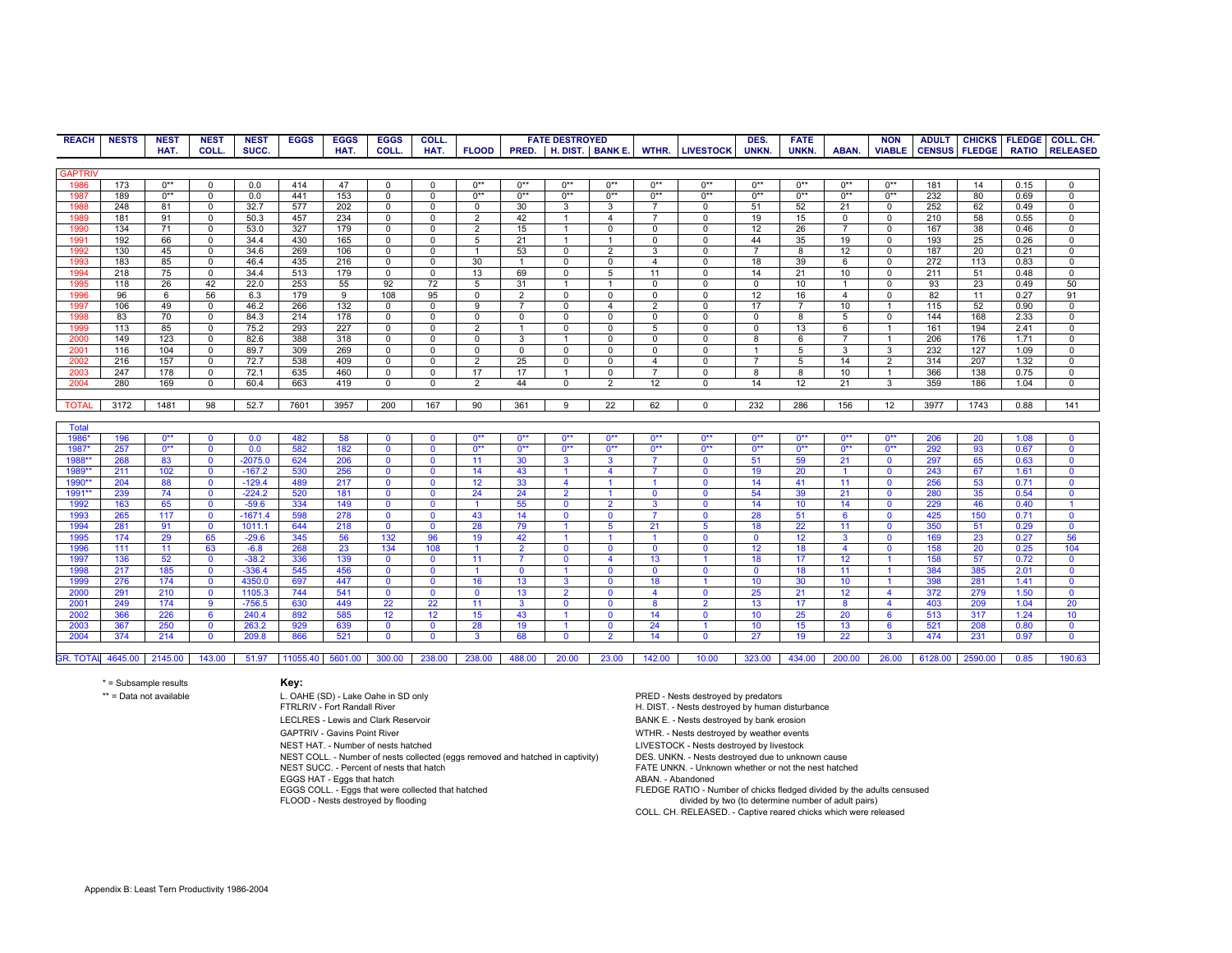**Appendix C USACE Piping Plover Monitoring Information for South Dakota, 1986-2004**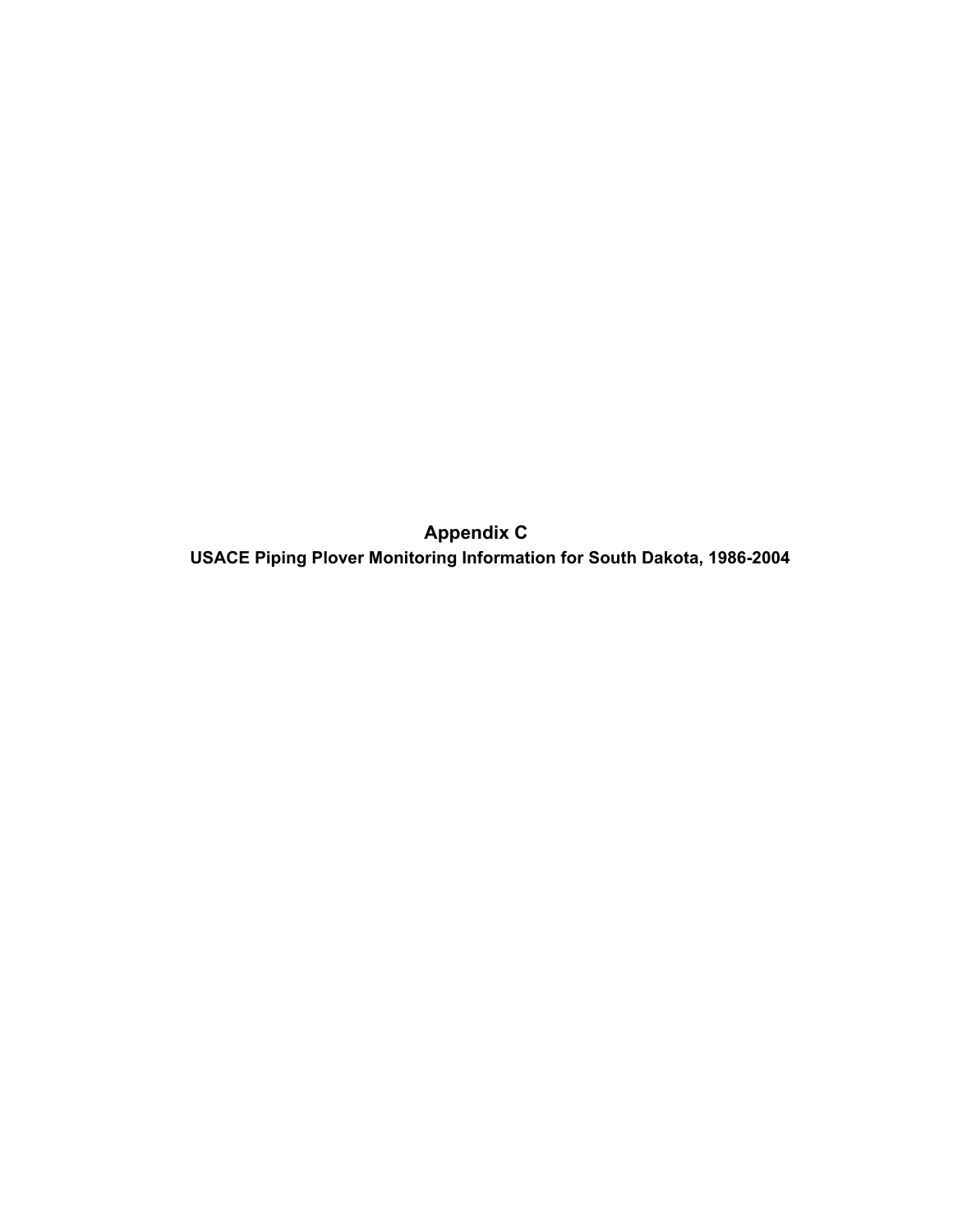## **SOUTH DAKOTA MAINSTEM MISSOURI RIVER PIPING PLOVER PRODUCTIVITY MONITORING 1986-2004**

| <b>REACH</b>   | <b>NESTS</b>   | <b>NEST</b>    | <b>NEST</b>    | <b>NEST</b> | <b>EGGS</b>    | <b>EGGS</b>    | <b>EGGS</b>    | COLL.          | <b>CHICKS</b>  |                |                | <b>FATE DESTROYED</b> |                        |                |               | DEST.          | <b>FATE</b>     |                | <b>NON</b>              |                         |                 | ADULT CHICKS FLEDGE COLL. CH. COLL. |                |                       |
|----------------|----------------|----------------|----------------|-------------|----------------|----------------|----------------|----------------|----------------|----------------|----------------|-----------------------|------------------------|----------------|---------------|----------------|-----------------|----------------|-------------------------|-------------------------|-----------------|-------------------------------------|----------------|-----------------------|
|                |                | HAT.           | COLL.          | SUCC.       |                | HAT.           | COLL.          | HAT.           | COLL.          | <b>FLOOD</b>   |                |                       | PRED. H. DIST. BANK E. | WTHR.          | <b>LIVEST</b> | UNKN.          | UNKN.           | ABAN.          | <b>VIABLE</b>           | <b>CENSUS FLEDGE</b>    |                 |                                     |                | RATIO FLEDGED RELEAS. |
|                |                |                |                |             |                |                |                |                |                |                |                |                       |                        |                |               |                |                 |                |                         |                         |                 |                                     |                |                       |
|                |                |                |                |             |                |                |                |                |                |                |                |                       |                        |                |               |                |                 |                |                         |                         |                 |                                     |                |                       |
| Oahe(SD        |                |                |                |             |                |                |                |                |                |                |                |                       |                        |                |               |                |                 |                |                         |                         |                 |                                     |                |                       |
| 1993           | 9              | 5              | $\mathbf 0$    | 55.6        | 29             | 15             | $\mathbf 0$    | $\mathbf{0}$   | $\mathbf 0$    | $\mathbf{0}$   | $\overline{1}$ | $\mathbf 0$           | $^{\circ}$             | $^{\circ}$     | 0             | $\mathbf 0$    | 3               | $\mathbf 0$    | $^{\circ}$              | 17                      | $\mathbf{0}$    | $\mathbf 0$                         |                | 0                     |
| 1994           | 5              | $\mathbf{1}$   | $\mathbf 0$    | 20.0        | 20             | $\overline{4}$ | 0              | $\mathbf 0$    | $\mathbf 0$    | $^{\circ}$     | $^{\circ}$     | $^{\circ}$            | $\mathbf 0$            | 3              | $\mathbf{1}$  | $\mathbf 0$    | $^{\circ}$      | $\mathbf 0$    | $\mathbf 0$             | 31                      | $\mathbf{0}$    | $\mathbf 0$                         | $\epsilon$     | $\mathbf 0$           |
| 1995           | 12             | 3              | 3              | 25.0        | 40             | $\overline{7}$ | 8              | 6              | 0              | 0              | 3              | 0                     | 0                      | $\mathbf 0$    | 0             | 3              | 0               | 0              | $\mathbf 0$             | 16                      | 5               | 0.625                               | $\sim$         | $\overline{4}$        |
| 1996           | $\overline{4}$ | $\overline{1}$ | $\mathbf 0$    | 25.0        | 25             | 15             | 3              | $\Omega$       | $\mathbf 0$    | 3              | 0              | $\Omega$              | $\mathbf 0$            | $\mathbf 0$    | $^{\circ}$    | $\mathbf 0$    | $\mathbf 0$     | $\mathbf 0$    | $\mathbf 0$             | $\overline{7}$          | 3               | 0.857143                            |                | 0                     |
| 1997           | 12             | $\overline{4}$ | $\mathbf 0$    | 33.3        | 42             | 14             | 0              | $\Omega$       | $\Omega$       | -1             | $\Omega$       | 1                     | $\Omega$               |                | $^{\circ}$    | $\mathbf{1}$   | 3               |                | $\mathbf 0$             | 17                      | 8               | 0.941176                            | $\sim$         | 0                     |
| 1998           | 21             | 16             | 0              | 76.2        | 70             | 51             | 0              | 0              | 0              | 0              | 0              | 0                     | $\mathbf 0$            | $\mathbf 0$    | -1            | $\overline{2}$ |                 |                | 0                       | 53                      | 32              | 1.207547                            | $\sim$         | $\overline{0}$        |
| 1999           | 25             | $\overline{4}$ | 3              | 16.0        | 76             | 11             | 9              | $\mathbf{0}$   | $^{\circ}$     | 12             | 0              | $\Omega$              | 0                      | $\Omega$       | $^{\circ}$    | 0              | 2               | $\overline{4}$ | $^{\circ}$              | 13                      | $\mathbf{3}$    | 0.461538                            |                | 0                     |
| 2000           | 38             | 31             | $\mathbf 0$    | 81.6        | 114            | 83             | 0              | $\Omega$       | $\Omega$       | $\Omega$       | $\mathbf 0$    | $\Omega$              | $^{\circ}$             | $^{\circ}$     | $^{\circ}$    | 3              | $\overline{2}$  | $\mathbf 0$    | $\mathbf{1}$            | 77                      | 59              | 1.532468                            |                | $\Omega$              |
| 2001           | 64             | 39             | 11             | 60.9        | 223            | 132            | 34             | 24             | $\mathbf 0$    | $\overline{2}$ | -1             | -1                    | $\Omega$               | $\overline{4}$ | $^{\circ}$    |                | 3               | $\overline{2}$ | $\mathbf 0$             | 114                     | 100             | 1.754386                            | $\sim$         | 24                    |
| 2002           | 71             | 63             | $\mathbf 0$    | 88.7        | 257            | 216            | 0              | $\mathbf 0$    | 0              | $\overline{1}$ | 2              | $\overline{1}$        | 0                      | 0              | 0             | 2              | 2               | 0              | 0                       | 142                     | 182             | 2.56338                             | $\sim$         | 0                     |
|                | 119            | 103            |                | 86.6        | 452            | 380            |                | 0              | 0              | $\mathbf{1}$   | $\mathbf{1}$   | $\mathbf 0$           |                        | $\mathbf{1}$   | 1             |                |                 |                | $\mathbf{1}$            | 232                     | 216             | 1.862069                            |                | 0                     |
| 2003           |                |                | 0              |             |                |                | 0              |                |                |                |                |                       | 0                      |                |               | 6              | $\overline{4}$  |                |                         |                         |                 |                                     | $\sim$         |                       |
| 2004           | 156            | 127            | $\mathbf 0$    | 81.4        | 557            | 435            | 0              | $\mathbf 0$    | $\mathbf 0$    | $\mathbf 0$    | 5              | $\mathbf 0$           | $\mathbf 0$            | 0              | 6             | 5              | $\overline{7}$  | 3              | $\mathbf{1}$            | 276                     | 216             | 1.57                                | $\sim$         | $\mathbf 0$           |
|                |                |                |                |             |                |                |                |                |                |                |                |                       |                        |                |               |                |                 |                |                         |                         |                 |                                     |                |                       |
| <b>TOTAL</b>   | 536            | 397            | 17             | 74.06716    | 1905           | 1363           | 54             | 30             | $\overline{0}$ | 20             | 13             | $\mathbf{3}$          | $\overline{0}$         | 9              | 9             | 23             | 27              | 12             | $\mathbf{3}$            | 995                     | 824             | 1.656281                            | $\sim$         | 28                    |
|                |                |                |                |             |                |                |                |                |                |                |                |                       |                        |                |               |                |                 |                |                         |                         |                 |                                     |                |                       |
| <b>FTRLRIV</b> |                |                |                |             |                |                |                |                |                |                |                |                       |                        |                |               |                |                 |                |                         |                         |                 |                                     |                |                       |
| 1986           |                | $\Omega$       | $\Omega$       | 0.0         | 4              | 0              | 0              | $\Omega$       | $\Omega$       | $0**$          | $0**$          | $0**$                 | $0**$                  | $0**$          | $0**$         | $0**$          | $0**$           | $0**$          | $0**$                   | 3                       | $\mathbf 0$     | 0.00                                | 0              |                       |
| 1987           | 2              | 0              | $\mathbf{0}$   | 0.0         | $\overline{7}$ | $\Omega$       | $\Omega$       | $\mathbf 0$    | $\mathbf 0$    | $0**$          | $0**$          | $0**$                 | $0**$                  | $0**$          | $0**$         | $0**$          | $0**$           | $0**$          | $0**$                   | 5                       | $\mathbf 0$     | 0.00                                | 0              |                       |
| 1988           | $\mathbf{1}$   | $\Omega$       | $\mathbf 0$    | 0.0         | $\overline{4}$ | $\mathbf 0$    | $\mathbf 0$    | $\mathbf 0$    | $\mathbf 0$    |                | $^{\circ}$     | $\mathbf 0$           | $\mathbf 0$            | $\mathbf 0$    | $\mathbf 0$   | $\mathbf 0$    | 0               | $\mathbf 0$    | $\mathbf 0$             | $^{\circ}$              | $\mathbf 0$     | 0.00                                | 0              |                       |
| 1989           | 0              | 0              | $\mathbf 0$    | 0.0         | $\mathbf 0$    | 0              | $\mathbf 0$    | 0              | 0              | $\mathbf 0$    | 0              | $\Omega$              | 0                      | 0              | 0             | 0              | 0               | 0              | $\mathbf 0$             | $\mathbf 0$             | $\mathbf 0$     | 0.00                                | $\mathsf 0$    |                       |
| 1990           | 5              | $\overline{4}$ | $\mathbf 0$    | 80.0        | 16             | 15             | $\mathbf 0$    | $\mathbf 0$    | $\mathbf 0$    |                | $\mathbf 0$    | $\Omega$              | $\mathbf 0$            | $\Omega$       | $\mathbf 0$   | $\Omega$       | $^{\circ}$      | $\mathbf{0}$   | $\mathbf 0$             | 12                      | $\overline{4}$  | 0.67                                | $\mathbf 0$    |                       |
| 1991           | 17             | $\overline{4}$ | 0              | 23.5        | 47             | 10             | $\Omega$       | $^{\circ}$     | 0              | $\overline{2}$ |                | $^{\circ}$            | $^{\circ}$             | $^{\circ}$     | 0             | 10             | 0               | $\mathbf{0}$   | $\mathbf 0$             | 25                      | 6               | 0.48                                | 0              |                       |
| 1992           | $\overline{4}$ | 2              | $\overline{0}$ | 50.0        | 12             | 6              | 0              | 0              | 0              | 0              |                | $\mathbf 0$           | 0                      | 0              | 0             | 0              | 0               |                | $\overline{\mathbf{0}}$ | $\overline{\mathbf{8}}$ | 3               | 0.75                                | $\overline{0}$ |                       |
| 1993           | 4              | $\overline{2}$ | 0              | 50.0        | 12             | 8              | 0              | 0              | 0              |                | 0              | $^{\circ}$            | 0                      | $^{\circ}$     | 0             | $\mathbf{1}$   | 0               | 0              | 0                       | 12                      | $\mathbf 0$     | 0.00                                | 0              |                       |
| 1994           | 6              | $\overline{4}$ | $\mathbf 0$    | 66.7        | 21             | 13             | $^{\circ}$     | $^{\circ}$     | 0              | $^{\circ}$     | $^{\circ}$     | $^{\circ}$            | $^{\circ}$             | $\mathbf{1}$   | $\mathbf{0}$  | $\mathbf{1}$   | $^{\circ}$      | $\mathbf{0}$   | 0                       | 17                      | $\mathbf{0}$    | 0.00                                | $\mathbf 0$    |                       |
| 1995           | $\overline{7}$ | $\mathbf 0$    | $\mathbf 0$    | 0.0         | 9              | $\Omega$       | $\Omega$       | $\mathbf 0$    | $\mathbf 0$    | $\overline{7}$ | $\mathbf 0$    | $\Omega$              | $\Omega$               | $\Omega$       | $\mathbf 0$   | $\mathbf 0$    | 0               | $\mathbf 0$    | $\mathbf 0$             | $\mathbf 0$             | $\mathbf 0$     | 0.00                                | $\mathsf 0$    |                       |
|                |                |                |                |             |                |                |                |                |                |                |                |                       |                        |                |               |                |                 |                |                         |                         |                 |                                     |                |                       |
| 1996           | $\mathbf{0}$   | $^{\circ}$     | 0              | 0.0         | 0              | $^{\circ}$     | $^{\circ}$     | $^{\circ}$     | 0              | $^{\circ}$     | $^{\circ}$     | $^{\circ}$            | $^{\circ}$             | $^{\circ}$     | $^{\circ}$    | $^{\circ}$     | $\mathbf{0}$    | $\mathbf{0}$   | $\mathbf 0$             | 3                       | $\mathbf 0$     | 0.00                                | $\mathbf 0$    |                       |
| 1997           | $\Omega$       | 0              | 0              | 0.0         | 0              | $\Omega$       | $\Omega$       | $^{\circ}$     | 0              | $^{\circ}$     | $^{\circ}$     | $\Omega$              | $\Omega$               | $^{\circ}$     | 0             | $\mathbf{0}$   | 0               | $\mathbf{0}$   | $^{\circ}$              | $^{\circ}$              | $\mathbf 0$     | 0.00                                | $\mathbf 0$    |                       |
| 1998           | 14             | 11             | $\overline{2}$ | 78.6        | 56             | 43             | 8              | 8              | $\Omega$       |                | $\Omega$       | $\Omega$              | $\Omega$               | $\Omega$       | $\Omega$      | $\Omega$       | $\Omega$        | $\Omega$       | $\mathsf 0$             | 33                      | 21              | 1.27                                | 8              |                       |
| 1999           | 30             | 12             | $\overline{1}$ | 40.0        | 94             | 42             | $\mathbf{1}$   | $\mathbf{1}$   | $\mathbf 0$    | $\overline{2}$ | $\overline{2}$ | $\mathbf{1}$          | $\mathbf 0$            | $\overline{4}$ | 0             | 3              | $\overline{4}$  | $\mathbf{1}$   | $\mathbf 0$             | 51                      | 26              | 1.02                                | $\mathbf{1}$   |                       |
| 2000           | 40             | 19             | $\mathbf 0$    | 47.5        | 126            | 65             | $\mathbf 0$    | 0              | 0              | $\mathbf{0}$   |                | 0                     | 0                      | 10             | $\mathbf 0$   | 10             | 0               | 0              | 0                       | 62                      | 27              | 0.87                                | $\mathbf 0$    |                       |
| 2001           | 26             | 11             | $\mathbf 0$    | 42.3        | 82             | 40             | $\Omega$       | $\Omega$       | $\Omega$       | 5              | 2              | $\Omega$              | $\Omega$               | $\overline{4}$ | $\Omega$      | 3              | $\mathbf{1}$    | $\mathbf 0$    | 0                       | 38                      | 14              | 0.74                                | 0              |                       |
| 2002           | 31             | 8              | 3              | 25.8        | 88             | 28             | 9              | 9              | $\mathbf 0$    | 6              | $\overline{4}$ | $\mathbf 0$           | $\mathbf 0$            | $\overline{4}$ | $\mathbf 0$   | 5              | 0               | $\overline{1}$ | $\mathbf 0$             | 35                      | 18              | 1.03                                | 9              |                       |
| 2003           | 22             | 14             | 0              | 63.6        | 78             | 53             | 0              | 0              | 0              |                | 0              | $^{\circ}$            | $\mathbf 0$            | 2              | 0             | 4              | 0               | 1              | 0                       | 37                      | 27              | 1.46                                | 0              |                       |
| 2004           | 23             | 16             | 0              | 69.6        | 76             | 58             | 0              | 0              | 0              | 0              | $\overline{4}$ | $\mathbf 0$           | 0                      | $\overline{1}$ | 0             | $\mathbf{1}$   | 0               | 0              | $\overline{1}$          | 42                      | 15              | 0.71                                | $\mathsf 0$    |                       |
|                |                |                |                |             |                |                |                |                |                |                |                |                       |                        |                |               |                |                 |                |                         |                         |                 |                                     |                |                       |
| <b>TOTAL</b>   | 233            | 107            | 6              | 45.9        | 732            | 381            | 18             | 18             | 0              | 27             | 15             | -1                    | $\mathbf 0$            | 26             | $\mathbf 0$   | 38             | $5\phantom{.0}$ | $\overline{4}$ | $\overline{1}$          | 383                     | 161             | 0.84                                | 18             |                       |
|                |                |                |                |             |                |                |                |                |                |                |                |                       |                        |                |               |                |                 |                |                         |                         |                 |                                     |                |                       |
| <b>ECLRES</b>  |                |                |                |             |                |                |                |                |                |                |                |                       |                        |                |               |                |                 |                |                         |                         |                 |                                     |                |                       |
| 1986           | 4              | $0**$          | $\mathbf 0$    | 0.0         | 12             | 6              | 0              | 0              | 0              | $0**$          | $0**$          | $0**$                 | $0**$                  | $0**$          | $0**$         | $0**$          | $0**$           | $0**$          | $0**$                   | 8                       | $\mathbf{1}$    | 0.25                                | $\mathbf 0$    |                       |
| 1987           | 18             | $0**$          | $\mathbf 0$    | 0.0         | 58             | 3              | 0              | 0              | 0              | $0**$          | $0**$          | $0**$                 | $0**$                  | $0**$          | $0**$         | $0**$          | $0**$           | $0**$          | $0**$                   | 11                      | $\mathbf{1}$    | 0.18                                | 0              |                       |
| 1988           | 9              | $\mathbf{1}$   | $\mathbf 0$    | 11.1        | 28             | 3              | 0              | 0              | 0              | $\overline{2}$ | 0              | $^{\circ}$            | 0                      | 0              | 0             | 3              | 3               | 0              | $\mathbf 0$             | 31                      | $\mathbf{1}$    | 0.06                                | $\mathbf 0$    |                       |
| 1989           | 9              | 5              | $\mathbf 0$    | 55.6        | 34             | 17             | $\mathbf 0$    | $\mathbf 0$    | $\mathbf 0$    |                | 2              | 0                     | $\mathbf 0$            | $\mathbf 0$    | $\mathbf 0$   | $\mathbf 0$    | 1               | $\mathbf 0$    | $\mathbf 0$             | 18                      | $5\overline{5}$ | 0.56                                | $\mathbf 0$    |                       |
| 1990           | 35             | 6              | $\mathbf 0$    | 17.1        | 116            | 21             | $\mathbf 0$    | 0              | 0              | $\overline{4}$ | 14             | $\overline{2}$        | $^{\circ}$             | 0              | $\mathbf 0$   | 5              | $\overline{4}$  | $\mathbf 0$    | $\overline{0}$          | 30                      | 10              | 0.67                                | 0              |                       |
| 1991           | 27             | 2              | $\mathbf 0$    | 7.4         | 83             | $\overline{4}$ | $\mathbf 0$    | $^{\circ}$     | 0              | 12             | 3              | $\mathbf{1}$          | $\mathbf 0$            | $\overline{1}$ | $\mathbf 0$   | 8              | 0               | $\mathbf{0}$   | $\mathbf 0$             | 33                      | $\mathbf 0$     | 0.00                                | 0              |                       |
|                |                |                |                |             |                |                |                |                |                |                |                | $\Omega$              |                        | $\Omega$       |               |                |                 |                |                         |                         |                 |                                     |                |                       |
| 1992           | 6              | 2              | $\mathbf 0$    | 33.3        | 21             | 8              | $^{\circ}$     | $^{\circ}$     | 0              | $\Omega$       |                |                       | $\mathbf 0$            |                | $\mathbf 0$   | 3              | 0               | $\mathbf{0}$   | $\mathbf 0$             | 6                       | $\mathbf 0$     | 0.00                                | $\mathbf 0$    |                       |
| 1993           | 16             | 5              | 0              | 31.3        | 51             | 16             | $\mathbf 0$    | 0              | 0              | 0              | 5              | 0                     | 0                      | 0              | 0             | 5              | $\mathbf{1}$    | 0              | $\mathbf 0$             | 32                      | $\mathbf{1}$    | 0.06                                | 0              |                       |
| 1994           | 10             |                | 0              | 10.0        | 37             | 4              | 0              | 0              | 0              |                | 6              |                       | 0                      | 0              | 0             | 0              | 0               |                | $\mathbf 0$             | 12                      | $\overline{2}$  | 0.33                                | 0              |                       |
| 1995           | 3              | $\mathbf{0}$   | 2              | 0.0         | 6              | $\mathbf 0$    | 5              | $\overline{4}$ | $\mathbf 0$    | $^{\circ}$     |                | $\mathbf 0$           | $\mathbf 0$            | $\Omega$       | $\mathbf 0$   | $\mathbf 0$    | $\mathbf 0$     | $\mathbf{0}$   | $\mathbf 0$             | $\overline{4}$          | $\mathbf 0$     | 0.00                                | $\overline{4}$ |                       |
| 1996           | 18             | $\mathbf 0$    | 17             | 0.0         | 39             | $\mathbf 0$    | 38             | 31             | $\mathbf 0$    | $^{\circ}$     | $\mathbf 0$    | $\Omega$              | $\mathbf 0$            | $\mathbf 0$    | 0             | $\mathbf{1}$   | 0               | $\mathbf{0}$   | $\mathbf 0$             | 6                       | $^{\circ}$      | 0.00                                | 29             |                       |
| 1997           | $\Omega$       | $\Omega$       | $\mathbf 0$    | 0.0         | 0              | 0              | $\Omega$       | $^{\circ}$     | 0              | $\Omega$       | $\Omega$       | $^{\circ}$            | $^{\circ}$             | $^{\circ}$     | 0             | 0              | 0               | 0              | $\mathbf 0$             | $\overline{1}$          | $\mathbf 0$     | 0.00                                | 0              |                       |
| 1998           | 44             | 39             | 3              | 88.6        | 158            | 132            | 12             | 11             | 0              | $\Omega$       | $^{\circ}$     |                       | $\Omega$               | $\Omega$       | $\mathbf 0$   | $\Omega$       | 0               | $\mathbf{1}$   | $\mathbf 0$             | 80                      | 101             | 2.53                                | 11             |                       |
| 1999           | 62             | 3              | $\overline{1}$ | 4.8         | 177            | 12             | $\overline{1}$ |                | $\Omega$       | 18             | 16             | $\Omega$              | $\Omega$               | $\Omega$       | 0             | 20             | $\mathbf{1}$    | $\overline{2}$ | $\mathbf 0$             | 67                      | 10              | 0.30                                | $\mathbf{1}$   |                       |
| 2000           | 19             | 10             | 3              | 52.6        | 73             | 38             | 12             |                | $\Omega$       |                |                | $\Omega$              | $\Omega$               | $\Omega$       | $\mathbf 0$   | 3              | 1               | $\mathbf 0$    | $\mathsf 0$             | 26                      | $\overline{7}$  | 0.54                                | $\mathbf{1}$   |                       |
| 2001           | 15             | 10             | 3              | 66.7        | 53             | 42             | 12             | 12             | $\Omega$       | $\overline{2}$ | $^{\circ}$     | $\Omega$              | $\Omega$               | $\Omega$       | $\mathbf 0$   | $\mathbf 0$    | 0               | $\mathbf 0$    | 0                       | 26                      | 11              | 0.85                                | 12             |                       |
| 2002           | 22             | 16             | 0              | 72.7        | 76             | 49             | 0              | $^{\circ}$     | $^{\circ}$     | $^{\circ}$     | $^{\circ}$     | $^{\circ}$            | $^{\circ}$             | 2              | 0             | $\mathbf{0}$   | $\overline{4}$  | $\mathbf{0}$   | $\mathbf 0$             | 42                      | 36              | 1.71                                | 0              |                       |
| 2003           | 10             | 5              | 0              | 50.0        | 33             | 14             | $\mathbf 0$    | 0              | $\mathbf 0$    |                | $\Omega$       | $\Omega$              | $\mathbf 0$            | $\overline{2}$ | $\mathbf 0$   | $\mathbf 0$    | 0               | $\overline{2}$ | $\overline{0}$          | 14                      | 11              | 1.57                                | $\overline{0}$ |                       |
| 2004           | $\overline{4}$ | 0              | 0              | 0.0         | 16             | 0              | 0              | 0              | $\Omega$       | $^{\circ}$     |                | $^{\circ}$            | $^{\circ}$             | 3              | 0             | 0              | 0               | 0              | 0                       | 0                       | $\mathbf 0$     | 0.00                                | 0              |                       |
|                |                |                |                |             |                |                |                |                |                |                |                |                       |                        |                |               |                |                 |                |                         |                         |                 |                                     |                |                       |
| <b>TOTAL</b>   | 331            | 105            | 29             | 34.0        | 1071           | 369            | 80             | 60             | $\Omega$       | 41             | 51             | 5                     | $\Omega$               | $\mathsf{R}$   | $\Omega$      | 48             | 15              | $\epsilon$     | $\mathbf 0$             | 447                     | 197             | 0.88                                | 58             |                       |
|                |                |                |                |             |                |                |                |                |                |                |                |                       |                        |                |               |                |                 |                |                         |                         |                 |                                     |                |                       |